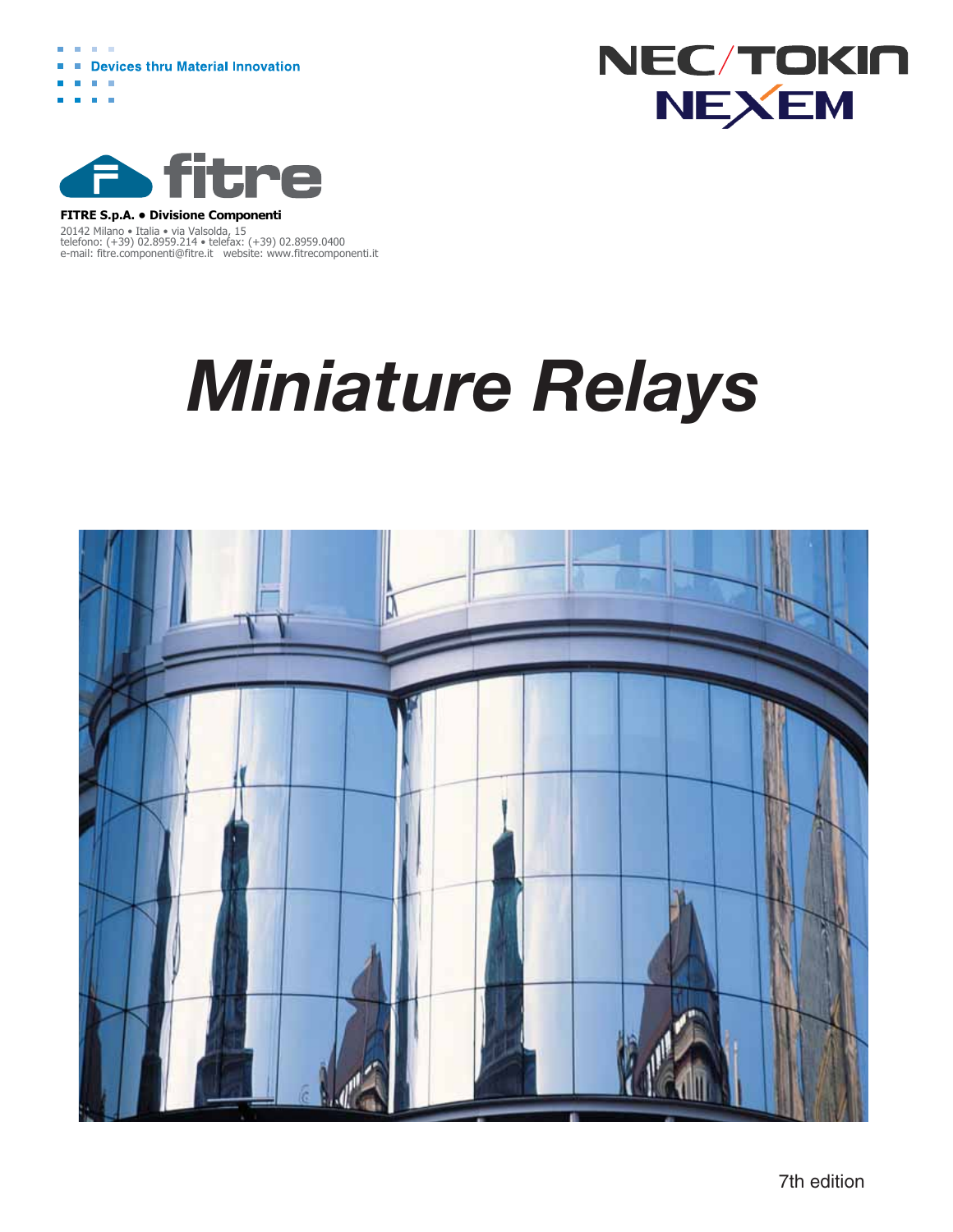### **Introduction to NEC TOKIN E.M. Devices**

Since NEC industrialized telephone relays in Japan more than a half century ago, many technological innovations have taken place in its electromechanical devices (E.M. devices).

NEC's relays were designed and manufactured always on the basis of the newest technology that the company develops. Their high reliability and advanced features assure the high reliability and high performance of your products.

NEC divided and transferred its business of manufacturing and sale of relays to Tokin, as of April 1, 2002. Then Tokin Corporation changed its corporate name to "NEC TOKIN Corporation," which has charge of electronic components business within the NEC Group.

2 0727EMDD03VOL07E

•All specifications in this catalog and production status of products are subject to change without notice. Prior to the purchase, please contact NEC Tokin for updated product data.

•Please request for a specification sheet for detailed product data prior to the purchase.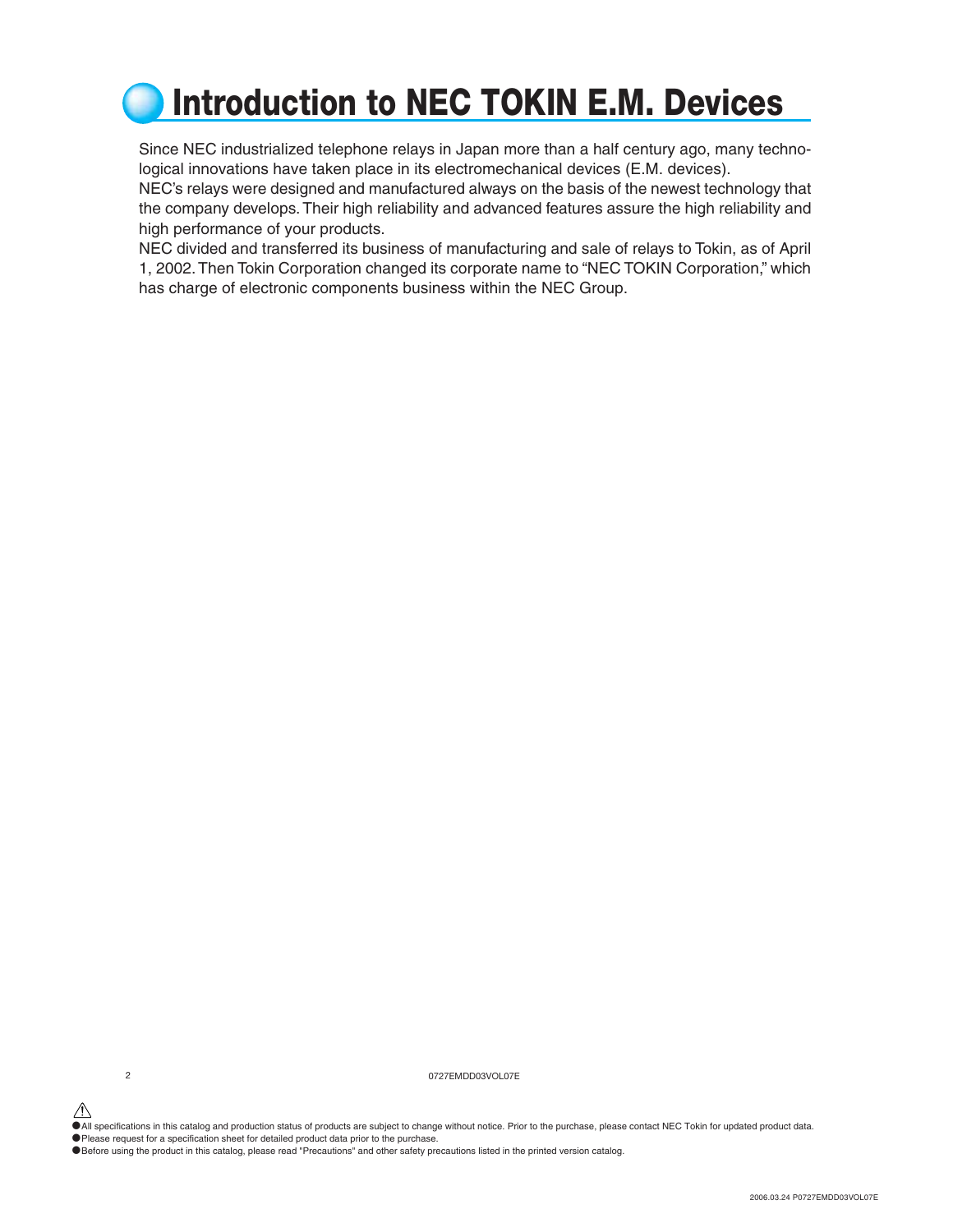### **Miniature Relay**



Miniature Signal Relay



Miniature Power Relay

#### **Introduction of NEC TOKIN's miniature relays**

 NEC TOKIN's miniature relays can be classified into two types. Signal relays that are mainly used by communication equipment manufacturers in the world, and power relays that satisfy the needs of automobile electronic systems and household electronic appliances.

#### **Feature**

#### **Miniature signal relay**

- Compact and lightweight for dense mounting
- Low power consumption
- Plastic-sealed package
- High withstand voltage
- Surface mounting product lineup

#### **Miniature power relay**

- High power switching capability
- Compact and lightweight with twin relay structure
- Flux tight housing
- Washable with plastic-sealed package
- Semicustom-made-product available for various application

0727EMDD03VOL07E 3

<sup>•</sup>All specifications in this catalog and production status of products are subject to change without notice. Prior to the purchase, please contact NEC Tokin for updated product data.

<sup>•</sup>Please request for a specification sheet for detailed product data prior to the purchase.

<sup>•</sup>Before using the product in this catalog, please read "Precautions" and other safety precautions listed in the printed version catalog.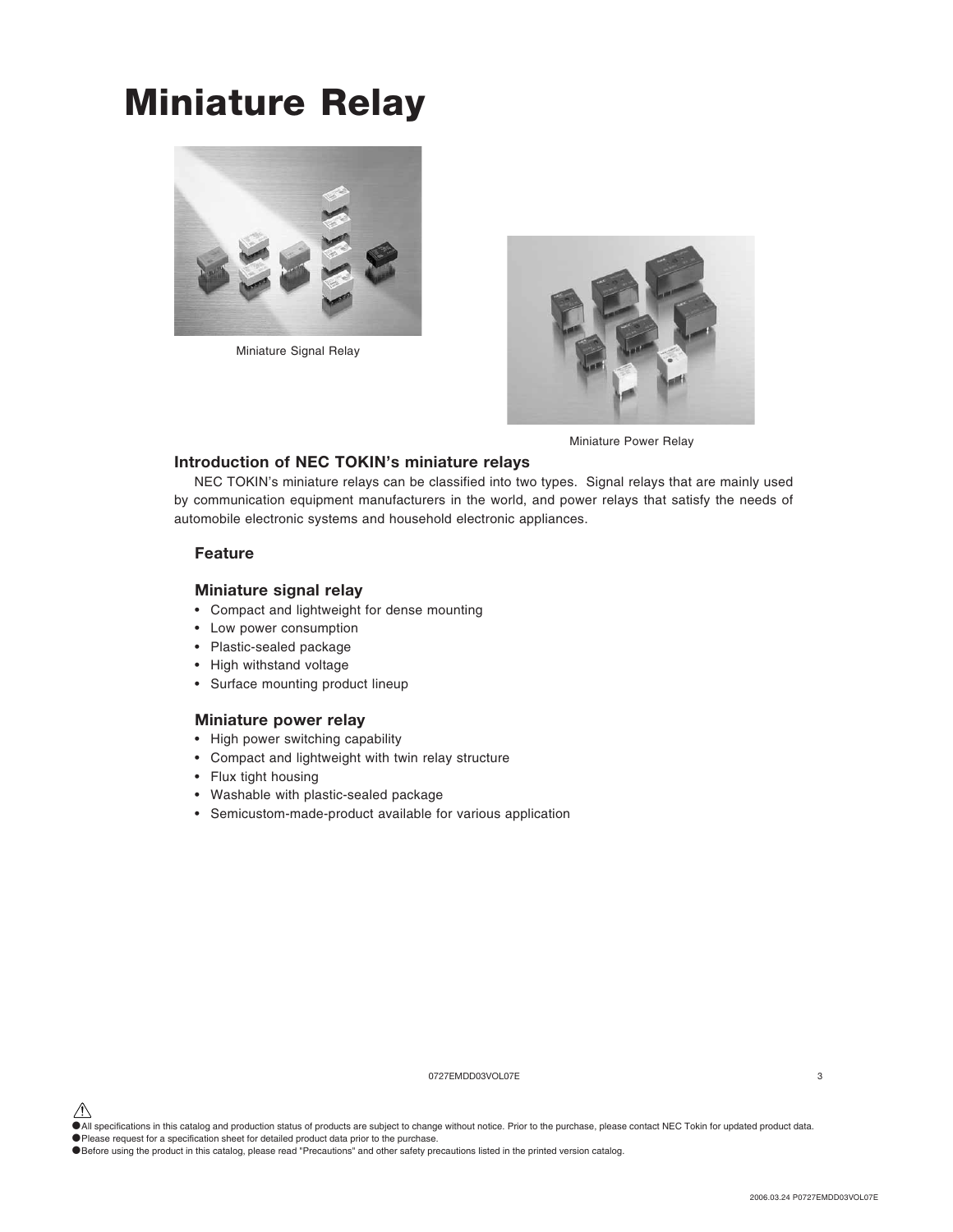| $•$ Group                                                           |                                                                                                                                                                                        | Miniature Relay-Signal                                                                                                                                                             |                                                                                                                                                                                     |                                                                                                                                                                                |
|---------------------------------------------------------------------|----------------------------------------------------------------------------------------------------------------------------------------------------------------------------------------|------------------------------------------------------------------------------------------------------------------------------------------------------------------------------------|-------------------------------------------------------------------------------------------------------------------------------------------------------------------------------------|--------------------------------------------------------------------------------------------------------------------------------------------------------------------------------|
| • Type of Relay                                                     | UA <sub>2</sub>                                                                                                                                                                        | UB2                                                                                                                                                                                | UC <sub>2</sub>                                                                                                                                                                     | UD2                                                                                                                                                                            |
| • Features                                                          | •super-compact size<br>·dual-inline leads<br>(small mounting space)<br>•2500V surge<br>$(2 \times 10 \mu s^*)$<br>·latching type available<br>.Low power consumption<br>type available | •super-compact size<br>•surface mount<br>(small mounting space)<br>•2500V surge<br>$(2 \times 10 \mu s^*)$<br>·latching type available<br>.Low power consumption<br>type available | • super-compact size<br>·dual-inline leads<br>(low profile type)<br>•2500V surge<br>$(2 \times 10 \mu s^*)$<br>·latching type available<br>.Low power consumption<br>type available | •super-compact size<br>•surface mount<br>(low profile type)<br>•2500V surge<br>$(2 \times 10 \mu s^*)$<br>·latching type available<br>.Low power consumption<br>type available |
| • Contact<br>Arrangement                                            |                                                                                                                                                                                        | 2c                                                                                                                                                                                 |                                                                                                                                                                                     |                                                                                                                                                                                |
| • Contact<br>Material (standard)                                    |                                                                                                                                                                                        | silver alloy with gold alloy overlay                                                                                                                                               |                                                                                                                                                                                     |                                                                                                                                                                                |
| • Contact<br>Rating<br>3A<br>(resistive)<br>(switching)<br>2A<br>1A | 30W/37.5 VA<br>1.0A                                                                                                                                                                    |                                                                                                                                                                                    |                                                                                                                                                                                     |                                                                                                                                                                                |
| • Coil Voltage                                                      |                                                                                                                                                                                        | 1.5,3,4.5,5,6,9,12,24 Vdc                                                                                                                                                          |                                                                                                                                                                                     |                                                                                                                                                                                |
| • Nominal<br><b>Operate Power</b>                                   |                                                                                                                                                                                        | 100 to 230mW (latch type 100 to 120 mW)                                                                                                                                            |                                                                                                                                                                                     |                                                                                                                                                                                |
| · Must Operate<br>Voltage                                           |                                                                                                                                                                                        | 75%(Low power consumption type of UC2/UD2=80%)                                                                                                                                     |                                                                                                                                                                                     |                                                                                                                                                                                |
| • Must Release<br>Voltage                                           |                                                                                                                                                                                        | 10%                                                                                                                                                                                |                                                                                                                                                                                     |                                                                                                                                                                                |
| • Operate Time (typ.)<br>(Excluding bounce)                         |                                                                                                                                                                                        | 2 <sub>ms</sub>                                                                                                                                                                    |                                                                                                                                                                                     |                                                                                                                                                                                |
| ·Release Time (typ.)<br>(Excluding bounce<br>Without Diode)         |                                                                                                                                                                                        | 1 <sub>ms</sub>                                                                                                                                                                    |                                                                                                                                                                                     |                                                                                                                                                                                |
| $\bullet$ Running<br>Load<br>Specifi-                               |                                                                                                                                                                                        | 1×10 <sup>5</sup> (30 Vdc, 1 A at 20°C)<br>1×10 <sup>5</sup> (125 Vac, 0.3A at 20°C)                                                                                               |                                                                                                                                                                                     |                                                                                                                                                                                |
| cations<br>Nonload<br>Between open                                  |                                                                                                                                                                                        | 10 x10 <sup>6</sup>                                                                                                                                                                |                                                                                                                                                                                     |                                                                                                                                                                                |
| contacts<br>•With-<br>Between adjacent<br>stand                     |                                                                                                                                                                                        | 1000Vac                                                                                                                                                                            |                                                                                                                                                                                     |                                                                                                                                                                                |
| contacts<br>Voltage Between contacts                                | 1000Vac<br>1500Vac                                                                                                                                                                     |                                                                                                                                                                                    |                                                                                                                                                                                     |                                                                                                                                                                                |
| • Surge Withstand<br>Voltage                                        |                                                                                                                                                                                        | 1500V(FCC), 2500 V***(2x10 $\mu$ s, coil to contacts)                                                                                                                              |                                                                                                                                                                                     |                                                                                                                                                                                |
| • Safety Standard                                                   |                                                                                                                                                                                        | UL, CSA, TUV                                                                                                                                                                       |                                                                                                                                                                                     |                                                                                                                                                                                |
| • Option                                                            |                                                                                                                                                                                        | latching type                                                                                                                                                                      |                                                                                                                                                                                     |                                                                                                                                                                                |
| • Height<br>(mm)                                                    | 8.3                                                                                                                                                                                    | 8.8                                                                                                                                                                                | 5.6                                                                                                                                                                                 | 5.45                                                                                                                                                                           |
| • Mounting<br>Space<br>(mm <sup>2</sup> )                           | $6.0 \times 10.9$                                                                                                                                                                      | $7.4 \times 10.9$                                                                                                                                                                  | $6.8 \times 10.9$                                                                                                                                                                   | $8.4 \times 10.9$                                                                                                                                                              |
| $\bullet$ Page                                                      | 10 to 11, 15                                                                                                                                                                           | 12 to 15                                                                                                                                                                           | 16 to 17, 21                                                                                                                                                                        | 18 to 21                                                                                                                                                                       |

#### 4 0727EMDD03VOL07E

- $\bigwedge$  All specifications in this catalog and production status of products are subject to change without notice. Prior to the purchase, please contact NEC Tokin for updated product data.
- Please request for a specification sheet for detailed product data prior to the purchase.
- •Before using the product in this catalog, please read "Precautions" and other safety precautions listed in the printed version catalog.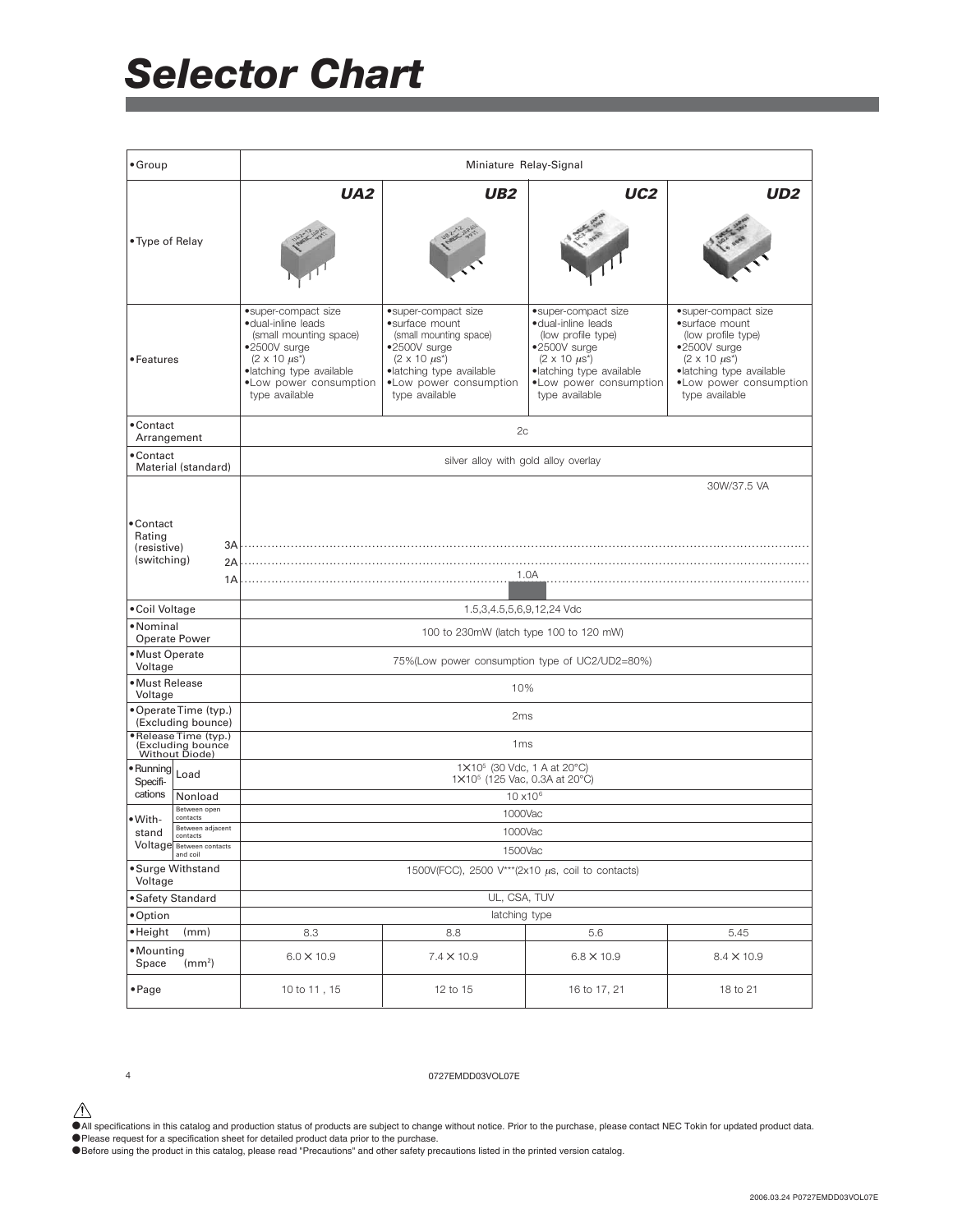|                                                                                                                                                    | Miniature Relay-Signal                                                                                                                                            |                                                                                                                                                                                                                             |                                                                                                                                                                                                                                          | $\bullet$ Group                                              |                                                   |
|----------------------------------------------------------------------------------------------------------------------------------------------------|-------------------------------------------------------------------------------------------------------------------------------------------------------------------|-----------------------------------------------------------------------------------------------------------------------------------------------------------------------------------------------------------------------------|------------------------------------------------------------------------------------------------------------------------------------------------------------------------------------------------------------------------------------------|--------------------------------------------------------------|---------------------------------------------------|
| EA2                                                                                                                                                | EB2                                                                                                                                                               | EC <sub>2</sub>                                                                                                                                                                                                             | EE <sub>2</sub>                                                                                                                                                                                                                          | • Type of Relay                                              |                                                   |
| • Low power consumption<br>•Low magnetic<br>interference<br>•1500V FCC surge<br>1000Vac FCC<br>• compact, light weight<br>·latching type available | •surface mount<br>• Low power consumption<br>.Low magnetic interference<br>•1500V FCC surge<br>1000Vac FCC<br>• compact, light weight<br>·latching type available | • Low power consumption<br>·dual-inline leads<br>(small mounting space)<br>$•2500$ V surge<br>$(2 \times 10 \mu s^*)$<br>coil to contacts<br>·latching type available<br>.high-insulation, high-voltage<br>type is line up. | • Low power consumption<br>•surface mount<br>(reduced mounting space)<br>$•2500$ V surge<br>$(2 \times 10 \text{ } \mu\text{s}^*)$<br>coil to contacts<br>·latching type available<br>.high-insulation, high-voltage<br>type is line up. | • Features                                                   |                                                   |
|                                                                                                                                                    | 2c                                                                                                                                                                |                                                                                                                                                                                                                             |                                                                                                                                                                                                                                          | • Contact<br>Arrangement                                     |                                                   |
|                                                                                                                                                    | silver alloy with gold alloy overlay                                                                                                                              |                                                                                                                                                                                                                             |                                                                                                                                                                                                                                          | • Contact<br>Material (standard)                             |                                                   |
| 1.0A                                                                                                                                               | 30W/62.5 VA                                                                                                                                                       | .                                                                                                                                                                                                                           | 60W/125 VA<br>(UL/CSA Rating)<br>2.0A                                                                                                                                                                                                    | 3A<br>2A<br>1A                                               | • Contact<br>Rating<br>(resistive)<br>(switching) |
|                                                                                                                                                    | 3,4.5,5,6,9,12,24 Vdc                                                                                                                                             |                                                                                                                                                                                                                             |                                                                                                                                                                                                                                          | • Coil Voltage                                               |                                                   |
|                                                                                                                                                    | 140mW (latch type $100 \sim 200$ mW)                                                                                                                              |                                                                                                                                                                                                                             |                                                                                                                                                                                                                                          | •Nominal<br>Operate Power                                    |                                                   |
|                                                                                                                                                    | 75%                                                                                                                                                               |                                                                                                                                                                                                                             |                                                                                                                                                                                                                                          | · Must Operate<br>Voltage                                    |                                                   |
|                                                                                                                                                    | 10%                                                                                                                                                               |                                                                                                                                                                                                                             |                                                                                                                                                                                                                                          | • Must Release<br>Voltage                                    |                                                   |
|                                                                                                                                                    | 2 <sub>ms</sub>                                                                                                                                                   |                                                                                                                                                                                                                             |                                                                                                                                                                                                                                          | • Operate Time (typ.)<br>(Excluding bounce)                  |                                                   |
|                                                                                                                                                    | 1 <sub>ms</sub>                                                                                                                                                   |                                                                                                                                                                                                                             |                                                                                                                                                                                                                                          | · Release Time (typ.)<br>(Excluding bounce<br>Without Diode) |                                                   |
|                                                                                                                                                    | 1X 10 <sup>6</sup> (50 Vdc, 0.1 A at 85°C, 5Hz)<br>1X 10 <sup>6</sup> (10 Vdc, 10 mA at 85°C, 2Hz)                                                                |                                                                                                                                                                                                                             |                                                                                                                                                                                                                                          | Load                                                         | $\bullet$ Running<br>Specifi-                     |
|                                                                                                                                                    | $10 \times 10^{6}$                                                                                                                                                |                                                                                                                                                                                                                             |                                                                                                                                                                                                                                          | Nonload<br>Between open                                      | cations                                           |
| 1000Vac(1500Vac: NK type of EC2/EE2 at make contact)                                                                                               |                                                                                                                                                                   |                                                                                                                                                                                                                             |                                                                                                                                                                                                                                          | contacts                                                     | $• With-$                                         |
| 1000Vac<br>1000Vac<br>1500 Vac or 1000Vac**                                                                                                        |                                                                                                                                                                   |                                                                                                                                                                                                                             | Between adjacent<br>contacts<br>Between contacts                                                                                                                                                                                         | stand<br>Voltage                                             |                                                   |
| 1500V (FCC), 2500 V*** (2x10ms, coil to contacts)<br><b>1500V FCC</b>                                                                              |                                                                                                                                                                   |                                                                                                                                                                                                                             | and coil<br>· Surge Withstand<br>Voltage                                                                                                                                                                                                 |                                                              |                                                   |
| UL, CSA                                                                                                                                            |                                                                                                                                                                   |                                                                                                                                                                                                                             | • Safety Standard                                                                                                                                                                                                                        |                                                              |                                                   |
| latching type                                                                                                                                      |                                                                                                                                                                   |                                                                                                                                                                                                                             |                                                                                                                                                                                                                                          | · Option                                                     |                                                   |
| 5.4                                                                                                                                                | 7.5                                                                                                                                                               | 9.4                                                                                                                                                                                                                         | 10.0                                                                                                                                                                                                                                     | ·Height                                                      | (mm)                                              |
| $9.2 \times 14.2$                                                                                                                                  | $9.3 \times 14.3$                                                                                                                                                 | $7.5 \times 15.0$                                                                                                                                                                                                           | $9.5 \times 15.0$                                                                                                                                                                                                                        | · Mounting<br>Space                                          | (mm <sup>2</sup> )                                |
| 22 to 23, 28                                                                                                                                       | 24 to 28                                                                                                                                                          | 29 to 31, 36                                                                                                                                                                                                                | 32 to 36                                                                                                                                                                                                                                 | • Page                                                       |                                                   |

 $\frac{1}{12}$  us of rise time and 10  $\mu$ s of decay time to half crest.

\*\* for double coil latch type \*\*\* 1500V for double coil latch type

#### 0727EMDD03VOL07E 5

 $\hat{\P}$  All specifications in this catalog and production status of products are subject to change without notice. Prior to the purchase, please contact NEC Tokin for updated product data. • Please request for a specification sheet for detailed product data prior to the purchase.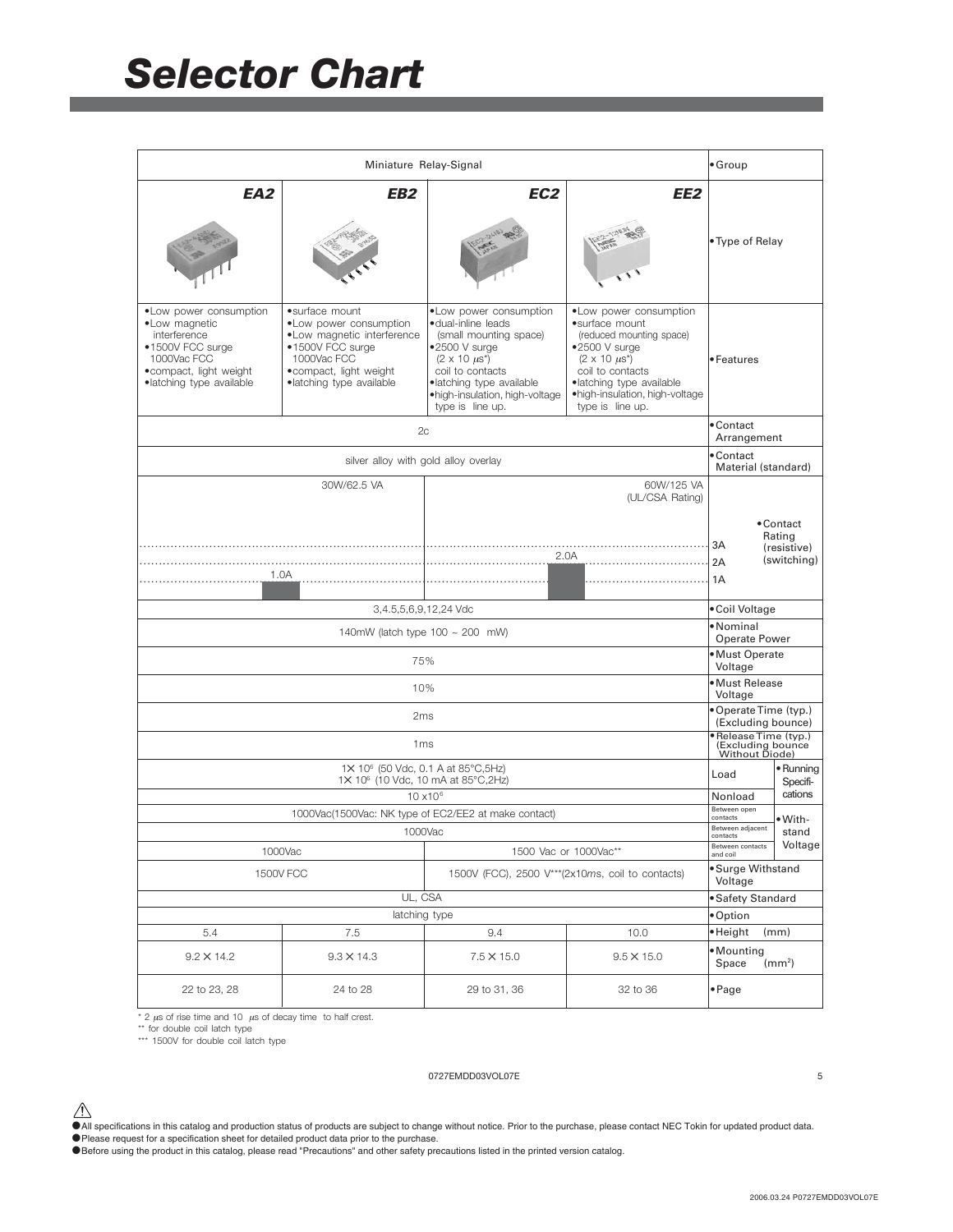| $•$ Group                                         |                                                            |                                                                                                                                                                                |                                                                                                                                                                          | Miniature Relay-Signal                                                                                                                       |                                                                                                                                               |                                                                                                                                                                                    |
|---------------------------------------------------|------------------------------------------------------------|--------------------------------------------------------------------------------------------------------------------------------------------------------------------------------|--------------------------------------------------------------------------------------------------------------------------------------------------------------------------|----------------------------------------------------------------------------------------------------------------------------------------------|-----------------------------------------------------------------------------------------------------------------------------------------------|------------------------------------------------------------------------------------------------------------------------------------------------------------------------------------|
| • Type of Relay                                   |                                                            | ED <sub>2</sub>                                                                                                                                                                | EF2                                                                                                                                                                      |                                                                                                                                              | <b>MR62-K</b><br>-У<br>-KY                                                                                                                    | <i><b>MR82</b></i>                                                                                                                                                                 |
| • Features                                        |                                                            | • ultra-low power<br>consumption<br>·dual-inline leads<br>(small mounting space)<br>$•2500$ V surge<br>$(2 \times 10 \mu s^*)$<br>coil to contacts<br>•latching type available | ·ultra-low power<br>consumption<br>·surface mount<br>(reduced mounting space)<br>·2500V surge<br>$(2 \times 10 \mu s^*)$<br>coil to contacts<br>•latching type available | •DIP terminal<br>·sealed package<br>for flow<br>soldering<br>·stable contact<br>resistance at<br>high temperature<br>$•1500V$ FCC<br>surge # | •DIP terminal<br>• sealed package<br>for flow<br>soldering<br>·stable contact<br>resistance at<br>high temperature<br>$•1500V$ FCC<br>surge # | • DIP terminal<br>• sealed package<br>· lower power<br>comsumption<br>(200mW)<br>· stable contact<br>resistance at high<br>temperature<br>• 1500V FCC surge #<br>coil and contacts |
| • Contact<br>Arrangement                          |                                                            |                                                                                                                                                                                | 2c                                                                                                                                                                       |                                                                                                                                              |                                                                                                                                               |                                                                                                                                                                                    |
| • Contact                                         | Material (standard)                                        |                                                                                                                                                                                | silver alloy with gold alloy overlay                                                                                                                                     |                                                                                                                                              |                                                                                                                                               |                                                                                                                                                                                    |
|                                                   |                                                            |                                                                                                                                                                                | 30W/62.5 VA                                                                                                                                                              |                                                                                                                                              |                                                                                                                                               | 60W/125 VA                                                                                                                                                                         |
| • Contact<br>Rating<br>(resistive)<br>(switching) | 3A<br>2A<br>1A                                             | 1.0A                                                                                                                                                                           |                                                                                                                                                                          |                                                                                                                                              | 2.0A                                                                                                                                          |                                                                                                                                                                                    |
| • Coil Voltage                                    |                                                            | 1.5,3,4.5,5,6,9,12,24 Vdc                                                                                                                                                      |                                                                                                                                                                          |                                                                                                                                              | 5,6,9,12,24,48 Vdc                                                                                                                            | 4.5,5,6,9,12,24 Vdc                                                                                                                                                                |
| • Nominal<br><b>Operate Power</b>                 |                                                            |                                                                                                                                                                                | 30 to 70mW                                                                                                                                                               | 550mW                                                                                                                                        | 400mW or 550mW                                                                                                                                | 200mW                                                                                                                                                                              |
| • Must Operate<br>Voltage                         |                                                            |                                                                                                                                                                                | 80% (75%*)                                                                                                                                                               | 62 to 72 %                                                                                                                                   | 70 %<br>48 %80 %                                                                                                                              | 70 %                                                                                                                                                                               |
| • Must Release<br>Voltage                         |                                                            |                                                                                                                                                                                | 10%                                                                                                                                                                      | 5%                                                                                                                                           |                                                                                                                                               |                                                                                                                                                                                    |
|                                                   | • Operate Time (typ.)<br>(Excluding bounce)                |                                                                                                                                                                                | 3ms                                                                                                                                                                      | 2.5ms                                                                                                                                        | 2.5ms<br>(K type 3.5ms)                                                                                                                       | 5.5ms                                                                                                                                                                              |
|                                                   | ·ReleaseTime (typ.)<br>(Excluding bounce<br>Without Diode) |                                                                                                                                                                                |                                                                                                                                                                          | 2 <sub>ms</sub>                                                                                                                              |                                                                                                                                               |                                                                                                                                                                                    |
| • Running<br>Specifi-                             | Load                                                       |                                                                                                                                                                                | 1X10 <sup>6</sup> (50 Vdc, 0.1 A at 70°C, 5Hz)<br>1×10 <sup>6</sup> (10 Vdc, 10 mA at 70°C,2Hz)                                                                          | 1 × 10 <sup>6</sup> (50 Vdc, 0.1 A at 85°C, 5Hz)<br>1 × 10 <sup>6</sup> (10 Vdc, 10 mA at 85°C, 2Hz)                                         |                                                                                                                                               |                                                                                                                                                                                    |
| cations                                           | Nonload                                                    |                                                                                                                                                                                |                                                                                                                                                                          | $10 \times 10^{6}$                                                                                                                           |                                                                                                                                               |                                                                                                                                                                                    |
| •With-                                            | Between open<br>contacts                                   |                                                                                                                                                                                | 1000Vac                                                                                                                                                                  | 500Vac                                                                                                                                       | 1000Vac or 500Vac                                                                                                                             | 500Vac                                                                                                                                                                             |
| stand                                             | Between adjacent<br>contacts                               |                                                                                                                                                                                |                                                                                                                                                                          | 1000Vac                                                                                                                                      |                                                                                                                                               |                                                                                                                                                                                    |
|                                                   | Voltage Between contacts                                   | 1500Vac or 1000Vac**                                                                                                                                                           |                                                                                                                                                                          | 1000Vac                                                                                                                                      |                                                                                                                                               |                                                                                                                                                                                    |
| Voltage                                           | • Surge Withstand                                          | 1500V(FCC), 2500 $V^{**}(2x10 \mu s, \text{ coil to contacts})$<br>1500V FCC <sup>#</sup>                                                                                      |                                                                                                                                                                          |                                                                                                                                              |                                                                                                                                               |                                                                                                                                                                                    |
| • Safety Standard                                 |                                                            |                                                                                                                                                                                |                                                                                                                                                                          | UL, CSA                                                                                                                                      |                                                                                                                                               |                                                                                                                                                                                    |
| • Option                                          |                                                            |                                                                                                                                                                                | latching type                                                                                                                                                            |                                                                                                                                              |                                                                                                                                               |                                                                                                                                                                                    |
| • Height                                          | (mm)                                                       | 9.4                                                                                                                                                                            | 10.0                                                                                                                                                                     |                                                                                                                                              | 11.4                                                                                                                                          |                                                                                                                                                                                    |
| • Mounting<br>Space                               | (mm <sup>2</sup> )                                         | $7.5 \times 15.0$                                                                                                                                                              | $9.5 \times 15.0$                                                                                                                                                        |                                                                                                                                              | $9.8 \times 20.2$                                                                                                                             |                                                                                                                                                                                    |
| $\bullet$ Page                                    |                                                            | 37 to 38, 42                                                                                                                                                                   | 39 to 42                                                                                                                                                                 | 43, 46<br>44, 46                                                                                                                             |                                                                                                                                               | 45 to 46                                                                                                                                                                           |

★ For individual correspondence at Nonlatch type only

#FCC surge between coi and

contacts and between adjacent contacts

#### 6 0727EMDD03VOL07E

All specifications in this catalog and production status of products are subject to change without notice. Prior to the purchase, please contact NEC Tokin for updated product data.<br>• Please request for a specification shee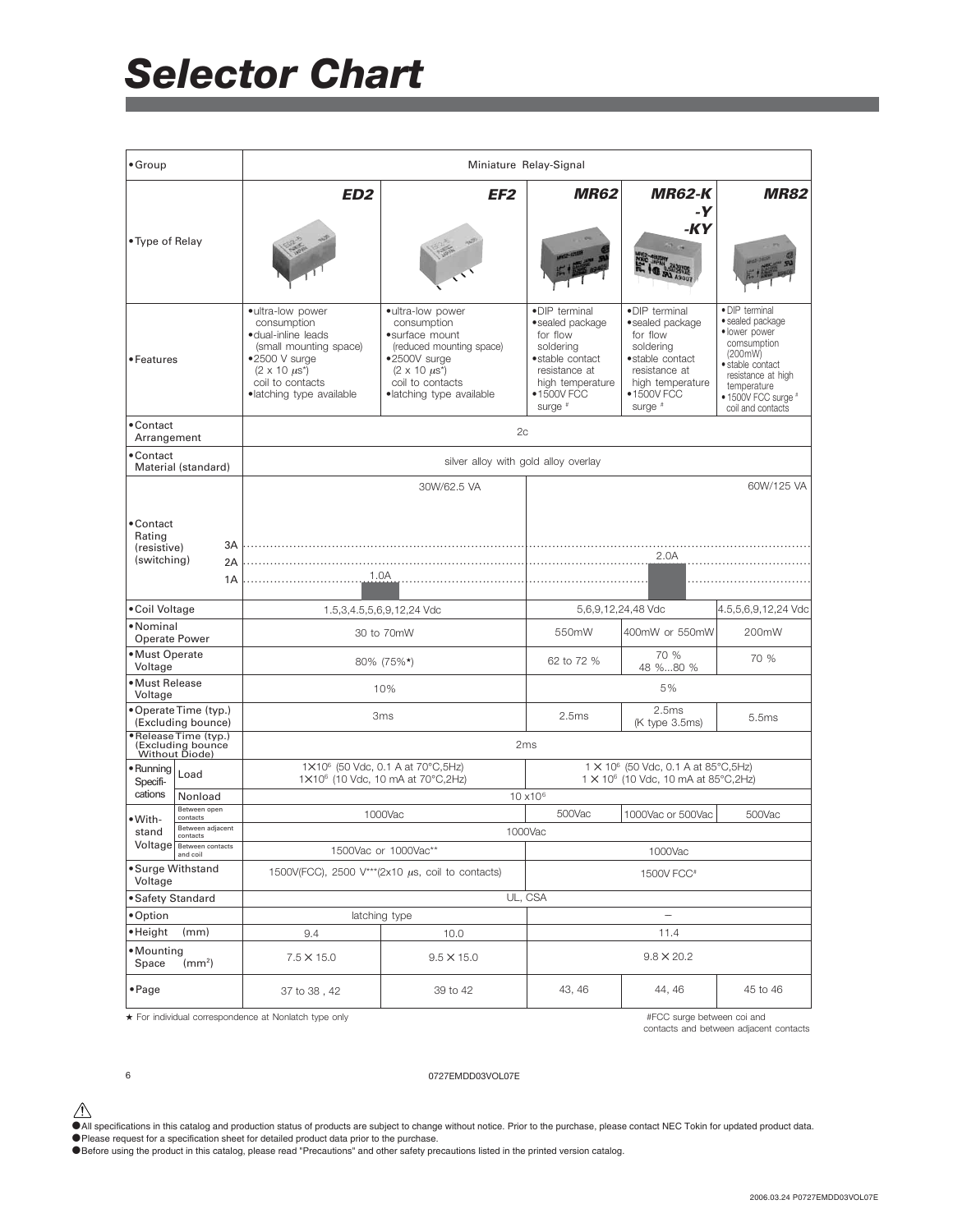|                                                                                                                                                                                                                                               |                                                                                                                                                                                                                                                  | Miniature Relay-Power                                                                                                                                                                                                                          |                                                                                                                                                                                                                                                        | $•$ Group                                                 |                                   |
|-----------------------------------------------------------------------------------------------------------------------------------------------------------------------------------------------------------------------------------------------|--------------------------------------------------------------------------------------------------------------------------------------------------------------------------------------------------------------------------------------------------|------------------------------------------------------------------------------------------------------------------------------------------------------------------------------------------------------------------------------------------------|--------------------------------------------------------------------------------------------------------------------------------------------------------------------------------------------------------------------------------------------------------|-----------------------------------------------------------|-----------------------------------|
| EX <sub>2</sub>                                                                                                                                                                                                                               | EX <sub>1</sub>                                                                                                                                                                                                                                  | ET2                                                                                                                                                                                                                                            | ET <sub>1</sub>                                                                                                                                                                                                                                        | • Type of Relay                                           |                                   |
| • Ultra miniature twin relay for<br>motor reversible control<br>·Light weight<br>·Small footprint<br>•Small mounting area<br>. PC board mounting<br>. Flux tight housing<br>.75% less relay volume than ET2<br>.60% less relay space than ET2 | • Ultra miniature single relay for<br>motor reversible control<br>·Small footprint<br>•Small mounting area<br>• Light weight<br>. PC board mounting<br>. Flux tight housing<br>.65% less relay volume than ET1<br>.50% less relay space than ET1 | · Miniature twin relay for motor<br>reversible control<br>• Low profile<br>• Light weight<br>. PC board mounting<br>. Flux tight housing<br>.50% less relay volume than EP2<br>.50% less relay weight than EP2<br>*ET2F: High heat resistivity | · Miniature single relay<br>· Motor, Heater & solenoid control<br>• Low profile<br>• Light weight<br>. PC board mounting<br>. Flux tight housing<br>.45% less relay volume than EP1<br>.56% less relay weight than EP1<br>*ET1F: High heat resistivity | • Features                                                |                                   |
| $1c \times 2$                                                                                                                                                                                                                                 | 1 <sub>c</sub>                                                                                                                                                                                                                                   | $1c \times 2$                                                                                                                                                                                                                                  | 1 <sub>c</sub>                                                                                                                                                                                                                                         | • Contact<br>Arrangement                                  |                                   |
|                                                                                                                                                                                                                                               | silver oxide complex alloy                                                                                                                                                                                                                       |                                                                                                                                                                                                                                                |                                                                                                                                                                                                                                                        | • Contact<br>Material (standard)                          |                                   |
|                                                                                                                                                                                                                                               | 30A(16Vdc)                                                                                                                                                                                                                                       |                                                                                                                                                                                                                                                |                                                                                                                                                                                                                                                        | 30A                                                       |                                   |
|                                                                                                                                                                                                                                               |                                                                                                                                                                                                                                                  | 25A(16Vdc)                                                                                                                                                                                                                                     |                                                                                                                                                                                                                                                        | 25A                                                       |                                   |
|                                                                                                                                                                                                                                               |                                                                                                                                                                                                                                                  |                                                                                                                                                                                                                                                |                                                                                                                                                                                                                                                        | 20A<br>15A                                                | • Contact<br>Rating               |
|                                                                                                                                                                                                                                               |                                                                                                                                                                                                                                                  |                                                                                                                                                                                                                                                |                                                                                                                                                                                                                                                        | 10A<br>5A                                                 | (DC motor<br>load)<br>(switching) |
|                                                                                                                                                                                                                                               |                                                                                                                                                                                                                                                  |                                                                                                                                                                                                                                                |                                                                                                                                                                                                                                                        | 1A                                                        |                                   |
|                                                                                                                                                                                                                                               | 12 Vdc                                                                                                                                                                                                                                           |                                                                                                                                                                                                                                                |                                                                                                                                                                                                                                                        | • Coil Voltage                                            |                                   |
|                                                                                                                                                                                                                                               | 900mW                                                                                                                                                                                                                                            |                                                                                                                                                                                                                                                | 640mW                                                                                                                                                                                                                                                  | • Nominal<br>Operate Power                                |                                   |
|                                                                                                                                                                                                                                               | 6.5Vdc                                                                                                                                                                                                                                           |                                                                                                                                                                                                                                                |                                                                                                                                                                                                                                                        | • Must Operate<br>Voltage                                 |                                   |
|                                                                                                                                                                                                                                               | 0.9 Vdc                                                                                                                                                                                                                                          |                                                                                                                                                                                                                                                |                                                                                                                                                                                                                                                        | • Must Release<br>Voltage                                 |                                   |
|                                                                                                                                                                                                                                               | Approx. 2.5ms                                                                                                                                                                                                                                    |                                                                                                                                                                                                                                                |                                                                                                                                                                                                                                                        | • Operate Time (typ.)<br>(Excluding bounce)               |                                   |
|                                                                                                                                                                                                                                               | Approx. 3ms                                                                                                                                                                                                                                      |                                                                                                                                                                                                                                                |                                                                                                                                                                                                                                                        | · Release Time (typ.)<br>(Excluding bounce<br>With Diode) |                                   |
|                                                                                                                                                                                                                                               | motor load                                                                                                                                                                                                                                       | $100 \times 10^{3}$                                                                                                                                                                                                                            |                                                                                                                                                                                                                                                        | Load                                                      | • Running<br>Specifi-             |
|                                                                                                                                                                                                                                               | $1 \times 10^6$                                                                                                                                                                                                                                  |                                                                                                                                                                                                                                                |                                                                                                                                                                                                                                                        | Nonload                                                   | cations                           |
|                                                                                                                                                                                                                                               | 500Vac                                                                                                                                                                                                                                           |                                                                                                                                                                                                                                                |                                                                                                                                                                                                                                                        | Between open<br>contacts                                  | •With-                            |
| 500Vac                                                                                                                                                                                                                                        |                                                                                                                                                                                                                                                  |                                                                                                                                                                                                                                                | Between adiacent<br>contacts<br>Between contacts<br>and coil                                                                                                                                                                                           | stand<br>Voltage                                          |                                   |
| -                                                                                                                                                                                                                                             |                                                                                                                                                                                                                                                  |                                                                                                                                                                                                                                                |                                                                                                                                                                                                                                                        | • Surge Withstand<br>Voltage                              |                                   |
| -                                                                                                                                                                                                                                             |                                                                                                                                                                                                                                                  |                                                                                                                                                                                                                                                |                                                                                                                                                                                                                                                        | • Safety Standard                                         |                                   |
| $\overline{\phantom{a}}$                                                                                                                                                                                                                      |                                                                                                                                                                                                                                                  |                                                                                                                                                                                                                                                | • Option                                                                                                                                                                                                                                               |                                                           |                                   |
| 14.2<br>11.0                                                                                                                                                                                                                                  |                                                                                                                                                                                                                                                  |                                                                                                                                                                                                                                                |                                                                                                                                                                                                                                                        | ·Height                                                   | (mm)                              |
| $12.6 \times 14.1$                                                                                                                                                                                                                            | $8.0 \times 12.6$                                                                                                                                                                                                                                | 13.3 × 22.5                                                                                                                                                                                                                                    | $13.3 \times 14.5$                                                                                                                                                                                                                                     | • Mounting<br>Space                                       | (mm <sup>2</sup> )                |
| 47 to 48                                                                                                                                                                                                                                      | 49 to 50                                                                                                                                                                                                                                         | 51 to 52                                                                                                                                                                                                                                       | 53 to 54                                                                                                                                                                                                                                               | $\bullet$ Page                                            |                                   |

#### 0727EMDD03VOL07E 7

 $\bigwedge$  All specifications in this catalog and production status of products are subject to change without notice. Prior to the purchase, please contact NEC Tokin for updated product data.

• Please request for a specification sheet for detailed product data prior to the purchase.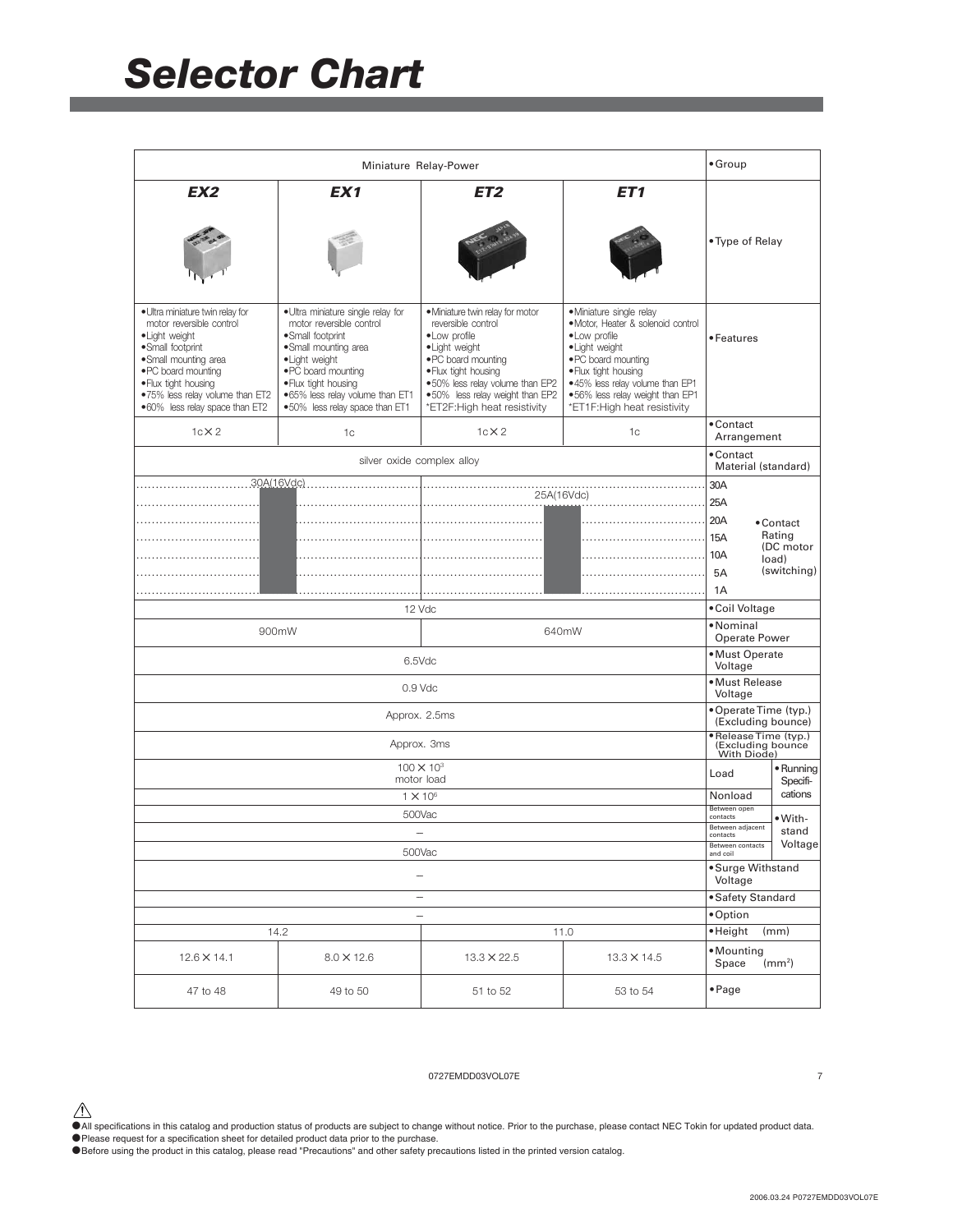| • Group                          |                                                           |                                                                                                                                                   | Miniature Relay-Power                                                                                                          |                                                                                                                    |
|----------------------------------|-----------------------------------------------------------|---------------------------------------------------------------------------------------------------------------------------------------------------|--------------------------------------------------------------------------------------------------------------------------------|--------------------------------------------------------------------------------------------------------------------|
| • Type of Relay                  |                                                           | EP <sub>2</sub>                                                                                                                                   | EP1                                                                                                                            | EN <sub>2</sub>                                                                                                    |
| • Features                       |                                                           | .Twin relay for motor reversible control<br>. PC board mounting<br>. Flux tight housing<br>·Symmetrical structure<br>*EP2F: High heat resistivity | •Single relay<br>. For motor reversible control<br>. PC board mounting<br>. Flux tight housing<br>*EP1F: High heat resistivity | . Twin relay for motor reversible control<br>. PC board mounting<br>. Flux tight housing<br>·Symmetrical structure |
| • Contact<br>Arrangement         |                                                           | $1c \times 2$                                                                                                                                     | 1c                                                                                                                             | $1c \times 2$                                                                                                      |
| • Contact                        | Material (standard)                                       |                                                                                                                                                   | silver oxide complex alloy                                                                                                     |                                                                                                                    |
|                                  | 30A                                                       | 30A(16Vdc)                                                                                                                                        | 30A (16Vdc)                                                                                                                    |                                                                                                                    |
|                                  | 25A                                                       |                                                                                                                                                   |                                                                                                                                |                                                                                                                    |
| • Contact                        | 20A                                                       |                                                                                                                                                   |                                                                                                                                |                                                                                                                    |
| Rating<br>(DC motor              | 15A                                                       |                                                                                                                                                   |                                                                                                                                | 35A<br>(16Vdc)                                                                                                     |
| load)                            | 10A                                                       |                                                                                                                                                   |                                                                                                                                |                                                                                                                    |
| (switching)                      | 5A<br>1A                                                  |                                                                                                                                                   |                                                                                                                                |                                                                                                                    |
| •Coil Voltage                    |                                                           |                                                                                                                                                   | 12 Vdc                                                                                                                         |                                                                                                                    |
| •Nominal<br><b>Operate Power</b> |                                                           | 480mW / 640mW                                                                                                                                     |                                                                                                                                | 640mW / 800mW / 1150mW                                                                                             |
| ·Must Operate<br>Voltage         |                                                           |                                                                                                                                                   | 6.5 to 8.5Vdc                                                                                                                  |                                                                                                                    |
| ·Must Release<br>Voltage         |                                                           |                                                                                                                                                   | $0.9$ Vdc                                                                                                                      | 0.6 or 0.9 Vdc                                                                                                     |
|                                  | •OperateTime (typ.)<br>(Excluding bounce)                 |                                                                                                                                                   | Approx. 5ms                                                                                                                    |                                                                                                                    |
|                                  | • Release Time (typ.)<br>(Excluding bounce<br>With Diode) |                                                                                                                                                   | Approx. 7ms                                                                                                                    |                                                                                                                    |
| • Running<br>Specifi-            | Load                                                      |                                                                                                                                                   | $100 \times 10^{3}$<br>motor load 14Vdc, 25A / 3A                                                                              | $100 \times 10^{3}$<br>motor load 14Vdc, 30A / 7A                                                                  |
| cations                          | Nonload                                                   |                                                                                                                                                   | $1 \times 10^6$                                                                                                                |                                                                                                                    |
| •With-                           | Between open<br>contacts<br>Between adjacent              |                                                                                                                                                   | 500Vac                                                                                                                         |                                                                                                                    |
| stand                            | contacts<br>Voltage <b>Between</b> contacts               | 500Vac                                                                                                                                            | ÷                                                                                                                              | 500Vac                                                                                                             |
|                                  | and coil                                                  |                                                                                                                                                   | 500Vac                                                                                                                         |                                                                                                                    |
| • Surge Withstand<br>Voltage     |                                                           | -                                                                                                                                                 |                                                                                                                                |                                                                                                                    |
| • Safety Standard                |                                                           |                                                                                                                                                   | $\overline{\phantom{a}}$                                                                                                       |                                                                                                                    |
| ·Option<br>·Height               | (mm)                                                      | Separate type                                                                                                                                     | $\overline{\phantom{a}}$<br>16.5                                                                                               | Separate type<br>17.0                                                                                              |
| Mounting                         |                                                           |                                                                                                                                                   |                                                                                                                                |                                                                                                                    |
| Space                            | (mm <sup>2</sup> )                                        | 16.7 × 24.3                                                                                                                                       | 16.7 × 15.1                                                                                                                    | 16.5 × 33.5                                                                                                        |
| $\bullet$ Page                   |                                                           | 55 to 57                                                                                                                                          | 58 to 60                                                                                                                       | 61 to 62                                                                                                           |

#### 8 0727EMDD03VOL07E

 $\bigwedge$  All specifications in this catalog and production status of products are subject to change without notice. Prior to the purchase, please contact NEC Tokin for updated product data.

• Please request for a specification sheet for detailed product data prior to the purchase.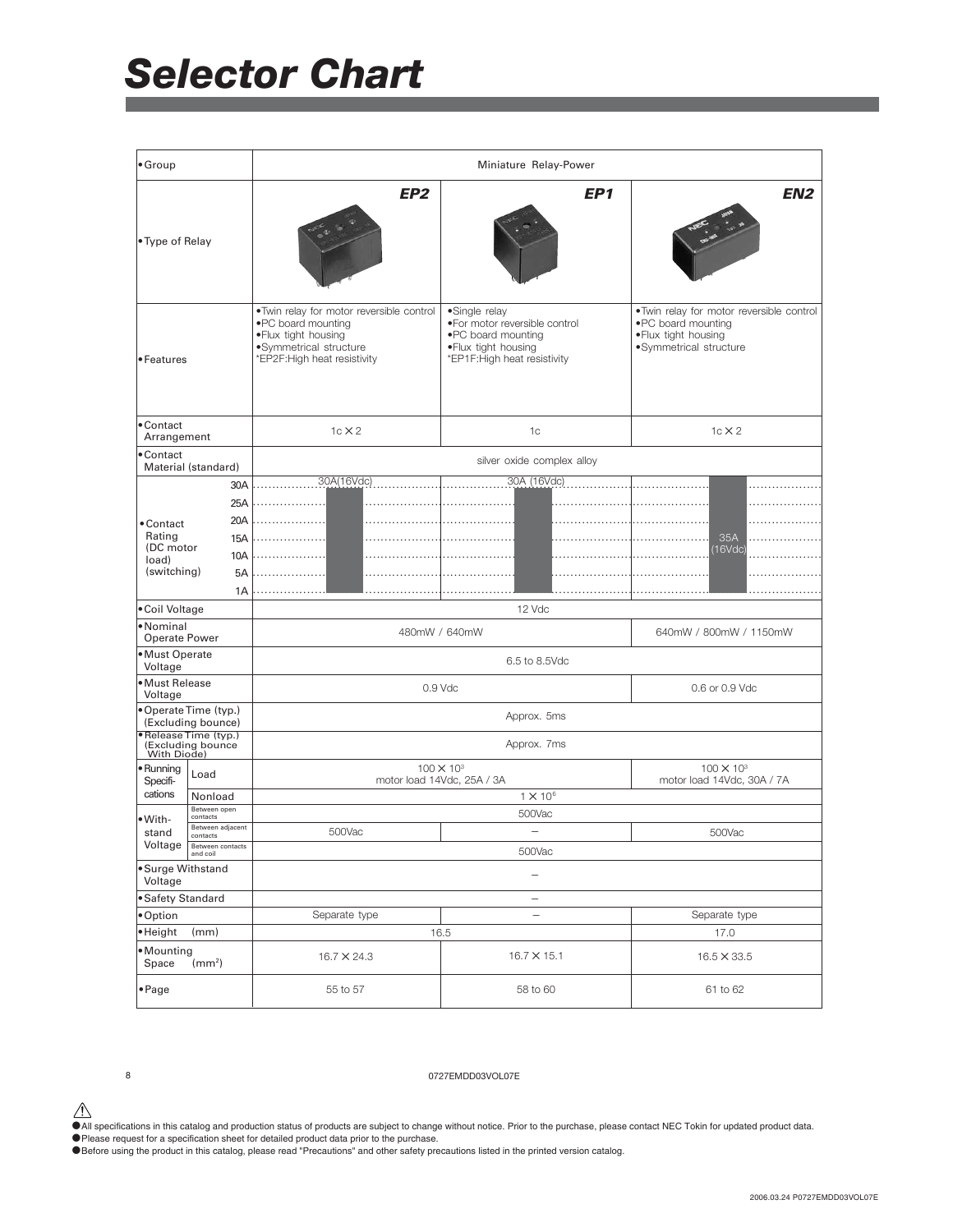|                                                                                                                      |                                                                                                                | Miniature Relay-Power                                                                                                           |                                                                    | $•$ Group                                                |                                                          |
|----------------------------------------------------------------------------------------------------------------------|----------------------------------------------------------------------------------------------------------------|---------------------------------------------------------------------------------------------------------------------------------|--------------------------------------------------------------------|----------------------------------------------------------|----------------------------------------------------------|
| EQ1-31000                                                                                                            | EQ1-11040                                                                                                      | EQ1-11111                                                                                                                       | EQ1-22111                                                          |                                                          |                                                          |
|                                                                                                                      |                                                                                                                |                                                                                                                                 |                                                                    | • Type of Relay                                          |                                                          |
| • Single relay<br>· For general purpose<br>·Small size & light weight<br>. PC board mounting<br>· Flux tight housing | •Single relay<br>. For jump start<br>·Small size & light weight<br>. PC board mounting<br>. Flux tight housing | ·Single relay<br>. For lamp & LCR circuit control<br>· Small size & light weight<br>. PC board mounting<br>· Flux tight housing |                                                                    | • Features                                               |                                                          |
|                                                                                                                      | 1c                                                                                                             |                                                                                                                                 | 1a                                                                 | • Contact<br>Arrangement                                 |                                                          |
|                                                                                                                      |                                                                                                                | silver oxide complex alloy                                                                                                      |                                                                    | • Contact<br>Material (standard)                         |                                                          |
|                                                                                                                      |                                                                                                                | 30A(16Vdc)                                                                                                                      |                                                                    | 30A                                                      |                                                          |
|                                                                                                                      |                                                                                                                |                                                                                                                                 |                                                                    | 25A<br>20A<br>15A<br>10A<br>5A                           | • Contact<br>Rating<br>(DC motor<br>load)<br>(switching) |
|                                                                                                                      |                                                                                                                |                                                                                                                                 |                                                                    | 1A                                                       |                                                          |
|                                                                                                                      |                                                                                                                | 12 Vdc                                                                                                                          |                                                                    | • Coil Voltage                                           |                                                          |
| 640mW                                                                                                                |                                                                                                                | 1000mW                                                                                                                          | 800mW                                                              | •Nominal<br>Operate Power                                |                                                          |
|                                                                                                                      | 6.5Vdc                                                                                                         |                                                                                                                                 | 7.2Vdc                                                             | • Must Operate<br>Voltage                                |                                                          |
| $0.9$ Vdc                                                                                                            |                                                                                                                | 0.6Vdc                                                                                                                          | 0.7Vdc                                                             | · Must Release<br>Voltage                                |                                                          |
|                                                                                                                      |                                                                                                                | Approx. 3ms                                                                                                                     |                                                                    | • Operate Time (typ.)<br>(Excluding bounce)              |                                                          |
|                                                                                                                      |                                                                                                                | Approx. 4ms                                                                                                                     |                                                                    | ·Release Time (typ.)<br>(Excluding bounce<br>With Diode) |                                                          |
|                                                                                                                      | $100 \times 10^{3}$<br>motor load, 25A / 5A                                                                    |                                                                                                                                 | $100 \times 10^{3}$<br>lamp load or LCR circuit (peak current 70A) | Load                                                     | • Running<br>Specifi-                                    |
|                                                                                                                      |                                                                                                                | $1 \times 10^6$                                                                                                                 |                                                                    | Nonload                                                  | cations                                                  |
|                                                                                                                      |                                                                                                                | 500Vac                                                                                                                          |                                                                    | Between open<br>contacts                                 | •With-                                                   |
| -                                                                                                                    |                                                                                                                |                                                                                                                                 |                                                                    | Between adjacent<br>contacts                             | stand<br>Voltage                                         |
| 500Vac                                                                                                               |                                                                                                                |                                                                                                                                 |                                                                    |                                                          |                                                          |
| -                                                                                                                    |                                                                                                                |                                                                                                                                 |                                                                    | • Surge Withstand<br>Voltage                             |                                                          |
| -                                                                                                                    |                                                                                                                |                                                                                                                                 |                                                                    | • Safety Standard                                        |                                                          |
| $\overline{\phantom{a}}$                                                                                             |                                                                                                                |                                                                                                                                 |                                                                    | ·Option                                                  |                                                          |
|                                                                                                                      |                                                                                                                | 15.4                                                                                                                            |                                                                    | ·Height                                                  | (mm)                                                     |
|                                                                                                                      |                                                                                                                | $15.0 \times 21.8$                                                                                                              |                                                                    | • Mounting<br>Space                                      | (mm <sup>2</sup> )                                       |
|                                                                                                                      |                                                                                                                | 63 to 64                                                                                                                        |                                                                    | $\bullet$ Page                                           |                                                          |

#### 0727EMDD03VOL07E 9

 $\bigwedge$  All specifications in this catalog and production status of products are subject to change without notice. Prior to the purchase, please contact NEC Tokin for updated product data.

• Please request for a specification sheet for detailed product data prior to the purchase.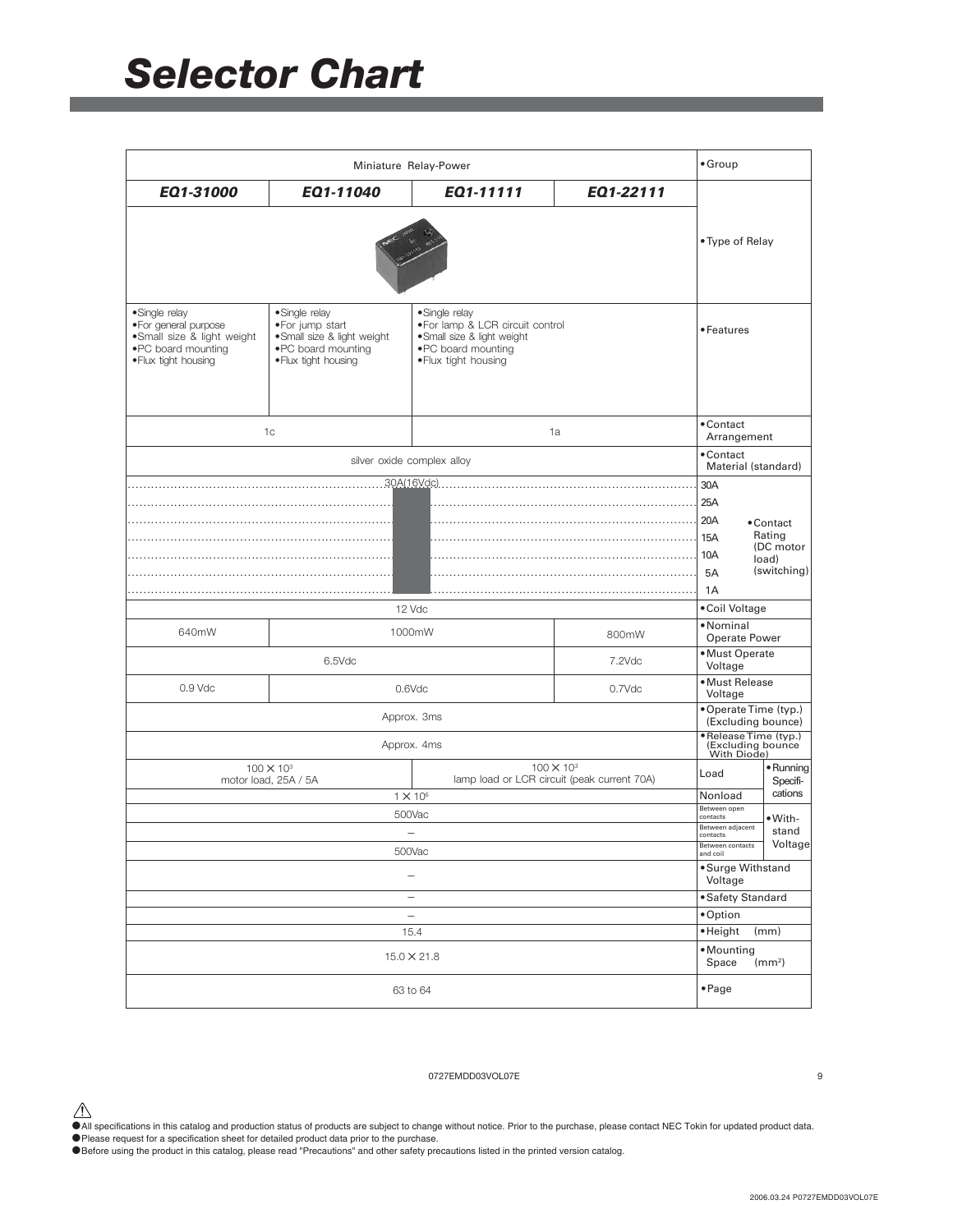### *UA2 Series*



NEC TOKIN's UA2 relay is a new generation Miniature Singnal Relay of super-compact size and slim-package.

#### **FEATURES**

- small mounting size of slim package for dence mounting.
- Telcordia (2500 V) and FCC (1500 V) surge capability.
- IEC60950 / UL1950 / EN60950 spacing and high breakdown voltage. (Basic insulation class on 200 V working voltage)

**RI**<sup>®</sup>

- Power consumption 140mW, Low power consumption 100mW type is available
- UL recognized (E73266), CSA certified (LR46266)

#### **DIMENSIONS** mm(inch)



#### **RECOMMENDED PAD LAYOUT**



#### **SCHEMATICS** (bottom view)



#### **SPECIFICATIONS**

| Contact Form                      |                                  | 2 Form c                                                                |
|-----------------------------------|----------------------------------|-------------------------------------------------------------------------|
| <b>Contact Material</b>           |                                  | Silver alloy with gold alloy overlay                                    |
|                                   | Maximum Switching Power          | 30 W, 37.5 VA                                                           |
| <b>Contact Ratings</b>            | <b>Maximum Switching Voltage</b> | 220 Vdc, 250 Vac                                                        |
|                                   | Maximum Switching Current        | 1 A                                                                     |
|                                   | Maximum Carrying Current         | 1A                                                                      |
| <b>Minimum Contact Ratings</b>    |                                  | 10 mVdc, 10 $\mu$ A* <sup>1</sup>                                       |
| <b>Initial Contact Resistance</b> |                                  | 100 m $\Omega$ max.(Initial)                                            |
| <b>Nominal Operating Power</b>    | Nonlatch type                    | 140 mW (1.5 to 12 V), 230 mW (24 V) 100 mW (low power consumption type) |
|                                   | Single coil latch type           | 100 mW (1.5 to 12 V), 120 mW (24 V)                                     |
| Operate Time (Excluding bounce)   |                                  | Approx. 2 ms                                                            |
| Release Time (Excluding bounce)   |                                  | Approx. 1 ms                                                            |
| <b>Insulation Resistance</b>      |                                  | 1000 MΩ at 500 Vdc                                                      |
|                                   | Between open contacts            | 1000 Vac (for one minute)                                               |
| <b>Withstand Voltage</b>          | Between adjacent contacts        | 1500 V surge $(10 \times 160 \mu s^{*2})$                               |
|                                   | Between coil to contacts         | 1500 Vac (for one minute)                                               |
|                                   |                                  | 2500 V surge $(2 \times 10 \ \mu s^{*3})$                               |
| <b>Shock Resistance</b>           |                                  | 735 m/s <sup>2</sup> (misoperation)                                     |
|                                   |                                  | 980 m/s <sup>2</sup> (destructive failure)                              |
| <b>Vibration Resistance</b>       |                                  | 10 to 55 Hz, double amplitude 3 mm (misoperating)                       |
|                                   |                                  | 10 to 55 Hz, double amplitude 5 mm (destructive failure)                |
| <b>Ambient Temperature</b>        |                                  | $-40$ to $+85^{\circ}$ C                                                |
| <b>Coil Temperature Rise</b>      |                                  | 18 degrees at nominal coil voltage (140 mW)                             |
|                                   | Nonload                          | $5 \times 10^{7}$ *4 operations (Non-latch type)                        |
| <b>Running Specifications</b>     | Load                             | 30 Vdc, 1 A (resistive), $1 \times 10^5$ operations at 20°C             |
|                                   |                                  | 125 Vac, 0.3 A (resistive), $1 \times 10^5$ operations at 20°C          |
| Weight                            |                                  | Approx. 1 g                                                             |

\* 1 This value is a reference value in the resistance load.

Minimum capacity changes depending on switching frequency and environment temperature and the load.

 $*$  2 rise time : 10  $\mu$ s, decay time to half crest : 160  $\mu$ s<br> $*$  3 rise time : 2  $\mu$ s, decay time to half crest : 10  $\mu$ s

\* 4 This shows a number of operation where it can be running by which a fatal defect is not caused, and a number of operation by which a steady characteristic is maintained is 1×107 operations.

10 0727EMDD03VOL07E

•Please request for a specification sheet for detailed product data prior to the purchase.

 $\hat{\triangle}$  All specifications in this catalog and production status of products are subject to change without notice. Prior to the purchase, please contact NEC Tokin for updated product data.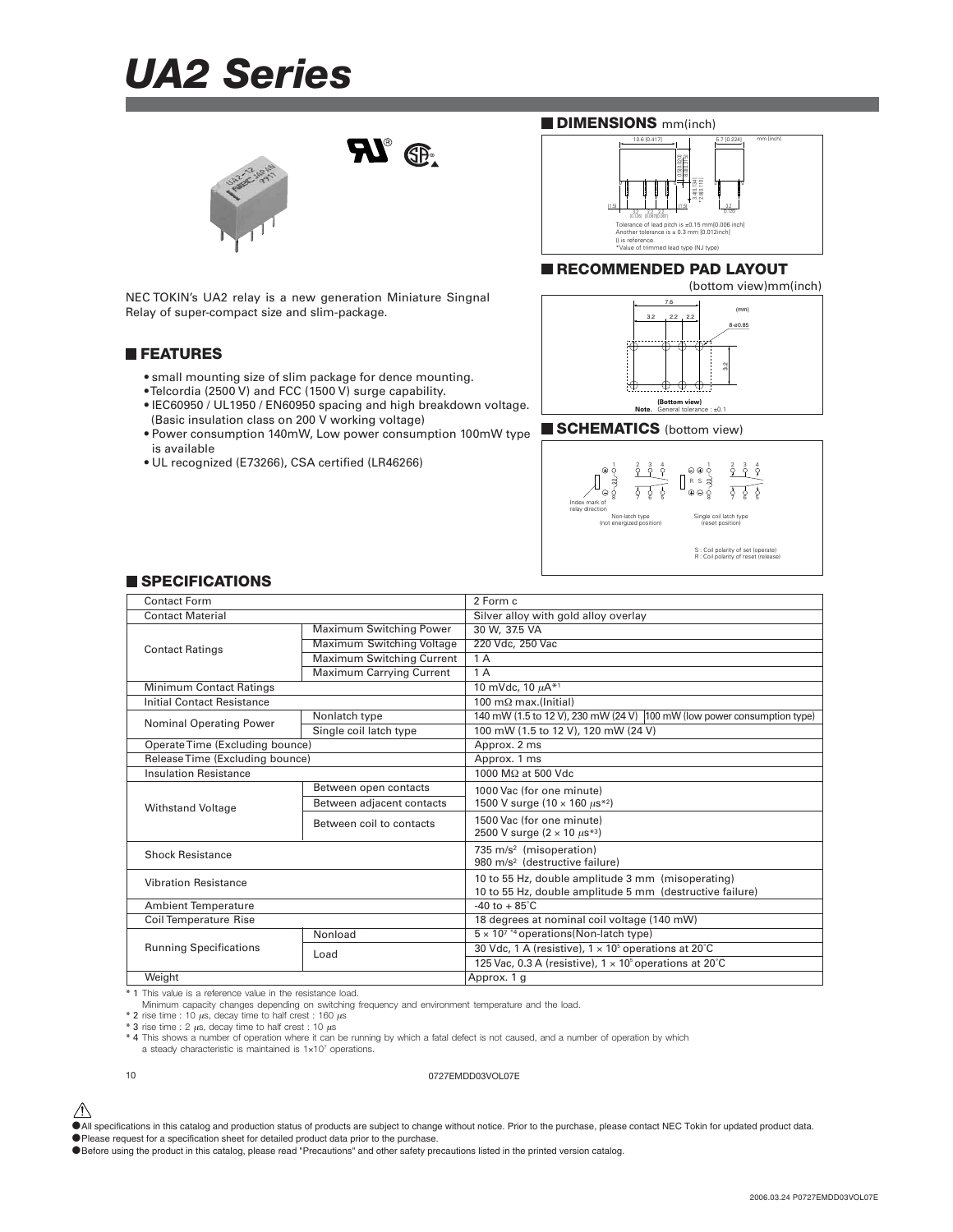### *UA2 Series*

#### **PART NUMBER SYSTEM**

#### **SAFETY STANDARD AND RATING**



#### **PART NUMBERS**

#### **• Nonlatch Type**

| Part Number<br>(Standard) | Nominal<br>Coil Voltage<br>(Vdc) | Coil<br>Resistance<br>$(\Omega) \pm 10\%$ | <b>Must Operate</b><br>Voltage*<br>(Vdc) | <b>Must Release</b><br>Voltage*<br>(Vdc) |
|---------------------------|----------------------------------|-------------------------------------------|------------------------------------------|------------------------------------------|
| <b>UA2-1.5NU</b>          | 1.5                              | 16                                        | 1.13                                     | 0.15                                     |
| UA2-3NU                   | 3                                | 64.3                                      | 2.25                                     | 0.3                                      |
| <b>UA2-4.5NU</b>          | 4.5                              | 145                                       | 3.38                                     | 0.45                                     |
| UA2-5NU                   | 5                                | 178                                       | 3.75                                     | 0.5                                      |
| UA2-6NU                   | 6                                | 257                                       | 4.5                                      | 0.6                                      |
| UA2-9NU                   | 9                                | 579                                       | 6.75                                     | 0.9                                      |
| <b>UA2-12NU</b>           | 12                               | 1028                                      | 9.0                                      | 1.2                                      |
| <b>UA2-24NU</b>           | 24                               | 2504                                      | 18.0                                     | 2.4                                      |

#### **• Single Coil Latch Type**

| Part Number<br>(Standard) | Nominal<br>Coil Voltage<br>(Vdc) | Coil<br>Resistance<br>$(\Omega) \pm 10\%$ | <b>Must Operate</b><br>Voltage*<br>(Vdc) | <b>Must Release</b><br>Voltage*<br>(Vdc) |
|---------------------------|----------------------------------|-------------------------------------------|------------------------------------------|------------------------------------------|
| <b>UA2-1.5SNU</b>         | 1.5                              | 22.5                                      | 1.13                                     | 1.13                                     |
| UA2-3SNU                  | 3                                | 90                                        | 2.25                                     | 2.25                                     |
| <b>UA2-4.5SNU</b>         | 4.5                              | 202.5                                     | 3.38                                     | 3.38                                     |
| UA2-5SNU                  | 5                                | 250                                       | 3.75                                     | 3.75                                     |
| UA2-6SNU                  | 6                                | 360                                       | 4.5                                      | 4.5                                      |
| UA2-9SNU                  | 9                                | 810                                       | 6.75                                     | 6.75                                     |
| <b>UA2-12SNU</b>          | 12                               | 1440                                      | 9.0                                      | 9.0                                      |
| <b>UA2-24SNU</b>          | 24                               | 4800                                      | 18.0                                     | 18.0                                     |

#### **• Nonlatch NE Type (Low power consumption)**

| Part Number      | Nominal      | Coil                | Must Operate | Must Release |
|------------------|--------------|---------------------|--------------|--------------|
| (Standard)       | Coil Voltage | Resistance          | Voltage*     | Voltage*     |
|                  | (Vdc)        | $(\Omega) \pm 10\%$ | (Vdc)        | (Vdc)        |
| UA2-3NE          |              | 90                  | 2.25         | 0.3          |
| <b>UA2-4.5NE</b> | 4.5          | 202.5               | 3.38         | 0.45         |
| <b>UA2-5NE</b>   |              | 250                 | 3.75         | ა.5          |

Note \* Test by pulse voltage<br>The latch type relays should be initialized at appointed position before using, and should be enegized to specific polarity by above polarity to avoid wrong operation.<br>Any special coil requirem

#### 0727EMDD03VOL07E 11

 $\hat{\triangle}$  All specifications in this catalog and production status of products are subject to change without notice. Prior to the purchase, please contact NEC Tokin for updated product data.

- •Please request for a specification sheet for detailed product data prior to the purchase.
- •Before using the product in this catalog, please read "Precautions" and other safety precautions listed in the printed version catalog.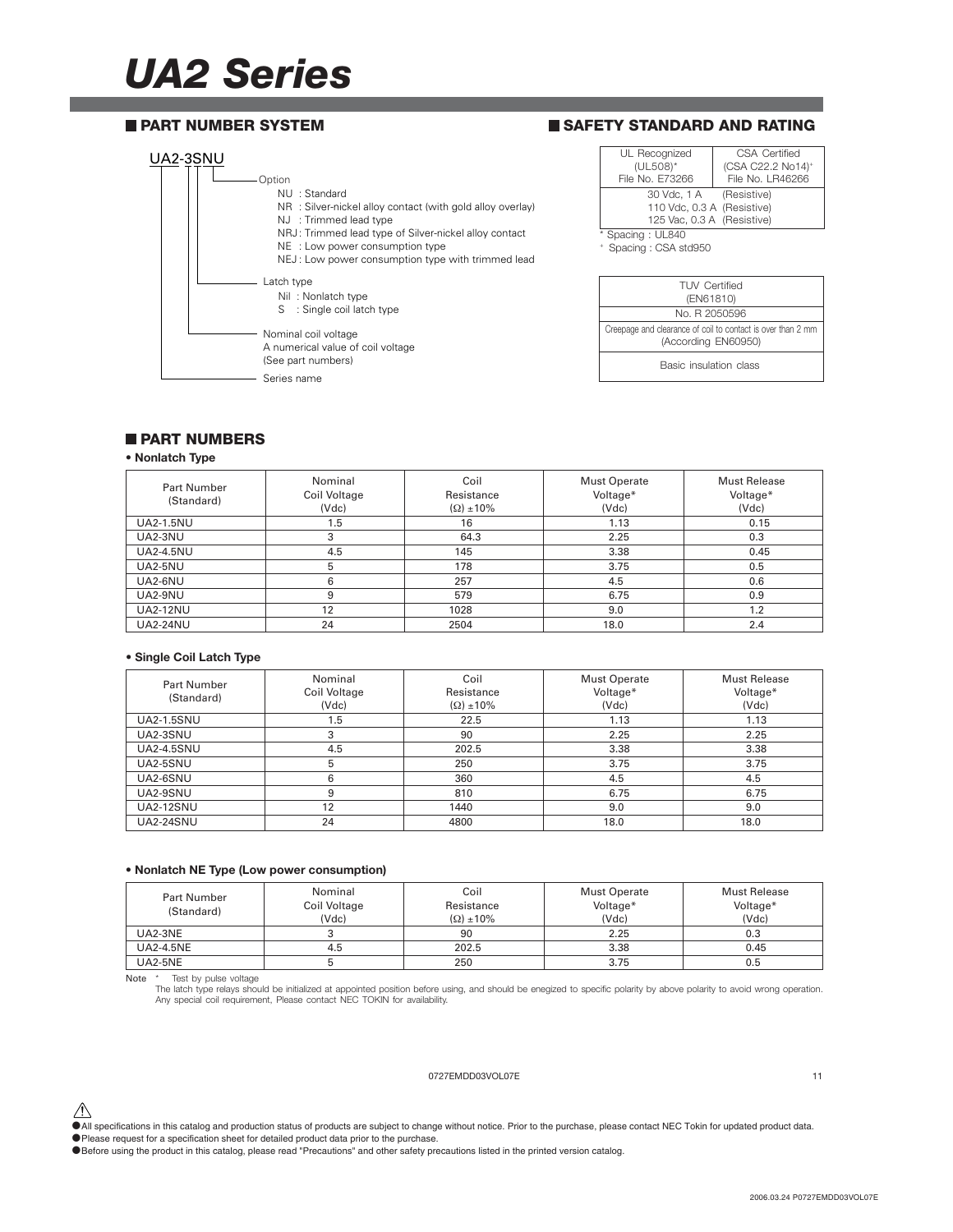### *UB2 Series*



**RI**<sup>®</sup>

NEC TOKN's UB2 relay is a new generation Miniature Singnal Relay of super-compact size and slim-package for surface mounting.

#### **FEATURES**

- Small mounting size of slim package for dence mounting.
- Telcordia (2500 V) and FCC (1500 V) surge capability.
- IEC60950 / UL1950 / EN60950 spacing and high breakdown voltage. (Basic insulation class on 200 V working voltage)
- Power consumption 140 mW, Low power consumption 100 mW type is available.
- UL recognized (E73266), CSA certified (LR46266)
- Tube or embossed tape packaging.

#### **DIMENSIONS** mm(inch)



#### **RECOMMENDED PAD LAYOUT**



#### **SCHEMATICS** (bottom view)



| $\blacksquare$ SPECIFICATIONS |
|-------------------------------|
|-------------------------------|

| Contact Form                    |                                  | 2 Form c                                                                |
|---------------------------------|----------------------------------|-------------------------------------------------------------------------|
| <b>Contact Material</b>         |                                  | Silver alloy with gold alloy overlay                                    |
|                                 | Maximum Switching Power          | 30 W, 37.5 VA                                                           |
| <b>Contact Ratings</b>          | Maximum Switching Voltage        | 220 Vdc. 250 Vac                                                        |
|                                 | <b>Maximum Switching Current</b> | 1 A                                                                     |
|                                 | <b>Maximum Carrying Current</b>  | 1A                                                                      |
| <b>Minimum Contact Ratings</b>  |                                  | 10 mVdc, 10 $\mu$ A <sup>*1</sup>                                       |
| Initial Contact Resistance      |                                  | 100 m $\Omega$ max.(Initial)                                            |
|                                 | Nonlatch type                    | 140 mW (1.5 to 12 V), 230 mW (24 V) 100 mW (low power consumption type) |
| <b>Nominal Operating Power</b>  | Single coil latch type           | 100 mW (1.5 to 12 V), 120 mW (24 V)                                     |
| Operate Time (Excluding bounce) |                                  | Approx. 2 ms                                                            |
| Release Time (Excluding bounce) |                                  | Approx. 1 ms                                                            |
| <b>Insulation Resistance</b>    |                                  | 1000 MΩ at 500 Vdc                                                      |
|                                 | Between open contacts            | 1000 Vac (for one minute)                                               |
| <b>Withstand Voltage</b>        | Between adjacent contacts        | 1500 V surge (10 $\times$ 160 $\mu$ s <sup>*2</sup> )                   |
|                                 | Between coil to contacts         | 1500 Vac (for one minute)                                               |
|                                 |                                  | 2500 V surge $(2 \times 10 \ \mu s^{*3})$                               |
| <b>Shock Resistance</b>         |                                  | 735 m/s <sup>2</sup> (misoperation)                                     |
|                                 |                                  | 980 m/s <sup>2</sup> (destructive failure)                              |
| <b>Vibration Resistance</b>     |                                  | 10 to 55 Hz, double amplitude 3 mm (misoperation)                       |
|                                 |                                  | 10 to 55 Hz, double amplitude 5 mm (destructive failure)                |
| <b>Ambient Temperature</b>      |                                  | $-40$ to $+85^{\circ}$ C                                                |
| <b>Coil Temperature Rise</b>    |                                  | 18 degrees at nominal coil voltage (140 mW)                             |
|                                 | Nonload                          | $5 \times 10^{7}$ *4 operations (Nonlatch type)                         |
| <b>Running Specifications</b>   | Load                             | 30 Vdc, 1 A (resistive), $1 \times 10^5$ operations at 20°C             |
|                                 |                                  | 125 Vac, 0.3 A (resistive), $1 \times 10^5$ operations at 20°C          |
| Weight                          |                                  | Approx. 1 g                                                             |

\* 1 This value is a reference value in the resistance load.

Minimum capacity changes depending on switching frequency and environment temperature and the load.

\* 2 rise time : 10  $\mu$ s, decay time to half crest : 160  $\mu$ s

\* 3 rise time : 2 µs, decay time to half crest : 10 µs \* 4 This shows a number of operation where it can be running by which a fatal defect is not caused, and a number of operation by which

a steady characteristic is maintained is  $1×10<sup>7</sup>$  operations.

12 0727EMDD03VOL07E

- $\hat{\triangle}$  All specifications in this catalog and production status of products are subject to change without notice. Prior to the purchase, please contact NEC Tokin for updated product data.
- •Please request for a specification sheet for detailed product data prior to the purchase.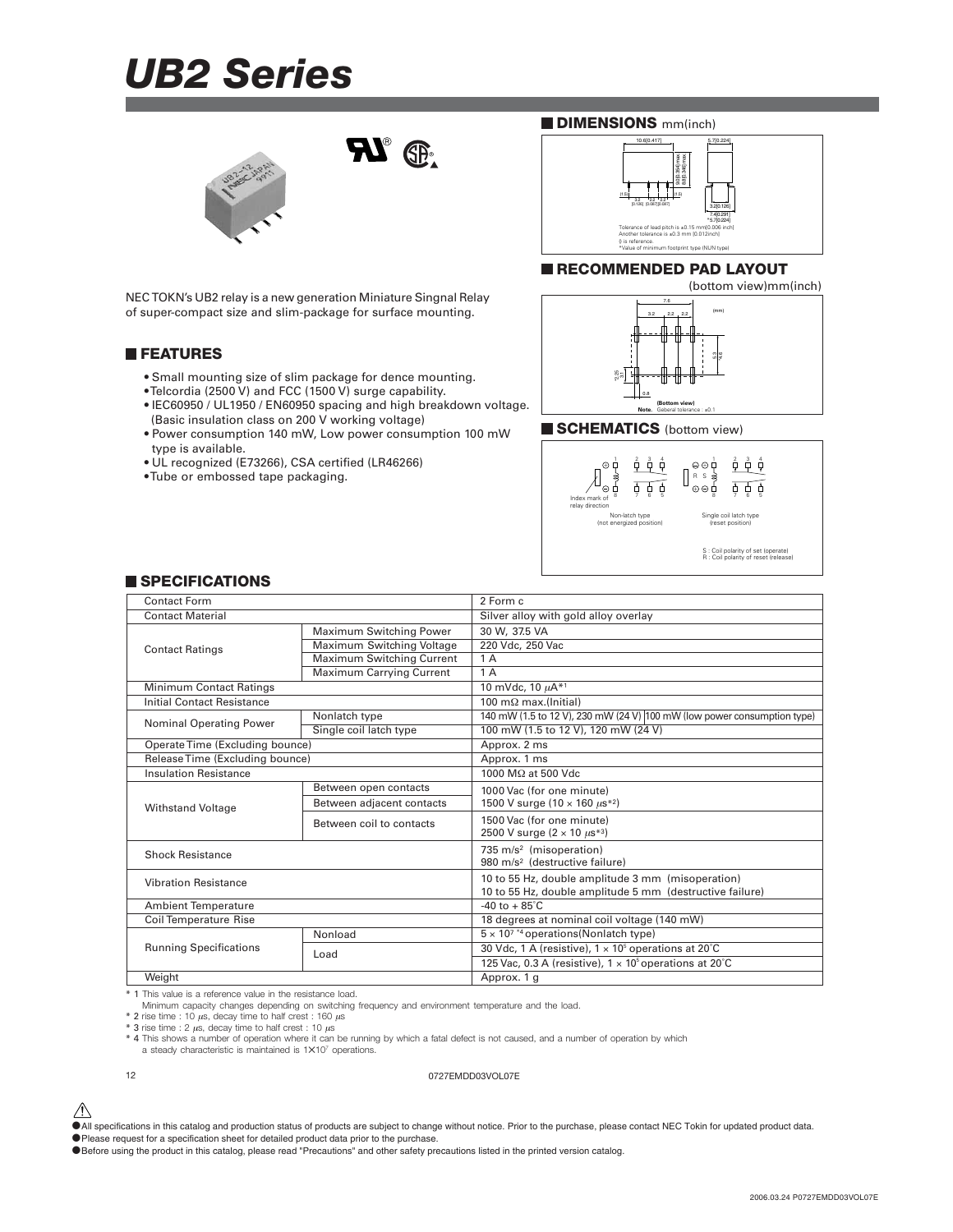### *UB2 Series*



### **PART NUMBERS**

#### **• Nonlatch Type** at 20 °C at 20 °C at 20 °C at 20 °C at 20 °C at 20 °C at 20 °C at 20 °C at 20 °C at 20 °C at 20 °C at 20 °C at 20 °C at 20 °C at 20 °C at 20 °C at 20 °C at 20 °C at 20 °C at 20 °C at 20 °C at 20 °C at 20

| Part Number<br>(Standard) | Nominal<br>Coil Voltage<br>(Vdc) | Coil<br>Resistance<br>$(\Omega) \pm 10\%$ | <b>Must Operate</b><br>Voltage*<br>(Vdc) | Must Release<br>Voltage*<br>(Vdc) |
|---------------------------|----------------------------------|-------------------------------------------|------------------------------------------|-----------------------------------|
| <b>UB2-1.5NU</b>          | 1.5                              | 16                                        | 1.13                                     | 0.15                              |
| <b>UB2-3NU</b>            | 3                                | 64.3                                      | 2.25                                     | 0.3                               |
| <b>UB2-4.5NU</b>          | 4.5                              | 145                                       | 3.38                                     | 0.45                              |
| <b>UB2-5NU</b>            | 5                                | 178                                       | 3.75                                     | 0.5                               |
| UB2-6NU                   | 6                                | 257                                       | 4.5                                      | 0.6                               |
| UB2-9NU                   | 9                                | 579                                       | 6.75                                     | 0.9                               |
| <b>UB2-12NU</b>           | 12                               | 1028                                      | 9.0                                      | 1.2                               |
| <b>UB2-24NU</b>           | 24                               | 2504                                      | 18.0                                     | 2.4                               |

#### **• Single Coil Latch Type** at 20 °C

| Part Number<br>(Standard) | Nominal<br>Coil Voltage<br>(Vdc) | Coil<br>Resistance<br>$(\Omega) \pm 10\%$ | <b>Must Operate</b><br>Voltage*<br>(Vdc) | <b>Must Release</b><br>Voltage*<br>(Vdc) |
|---------------------------|----------------------------------|-------------------------------------------|------------------------------------------|------------------------------------------|
| <b>UB2-1.5SNU</b>         | 1.5                              | 22.5                                      | 1.13                                     | 1.13                                     |
| UB2-3SNU                  | 3                                | 90                                        | 2.25                                     | 2.25                                     |
| <b>UB2-4.5SNU</b>         | 4.5                              | 202.5                                     | 3.38                                     | 3.38                                     |
| UB2-5SNU                  | 5                                | 250                                       | 3.75                                     | 3.75                                     |
| UB2-6SNU                  | 6                                | 360                                       | 4.5                                      | 4.5                                      |
| UB2-9SNU                  | 9                                | 810                                       | 6.75                                     | 6.75                                     |
| <b>UB2-12SNU</b>          | 12                               | 1440                                      | 9.0                                      | 9.0                                      |
| <b>UB2-24SNU</b>          | 24                               | 4800                                      | 18.0                                     | 18.0                                     |

#### **• Nonlatch NE Type (Low power consumption)** at 20 °C

| Part Number      | Nominal      | Coil                | Must Operate | Must Release |
|------------------|--------------|---------------------|--------------|--------------|
| (Standard)       | Coil Voltage | Resistance          | Voltage*     | Voltage*     |
|                  | (Vdc)        | $(\Omega) \pm 10\%$ | (Vdc)        | (Vdc)        |
| $UB2-3NE$        |              | 90                  | 2.25         | 0.3          |
| <b>UB2-4.5NE</b> | 4.5          | 202.5               | 3.38         | 0.45         |
| <b>UB2-5NE</b>   |              | 250                 | 3.75         | 0.5          |

Note \* Test by pulse voltage

The latch type relays should be initialized at appointed position before using, and should be enegized to specific polarity by above polarity to avoid wrong operation. Any special coil requirement, Please contact NEC TOKIN for availability.

#### 0727EMDD03VOL07E 13

 $\hat{\triangle}$  All specifications in this catalog and production status of products are subject to change without notice. Prior to the purchase, please contact NEC Tokin for updated product data. •Please request for a specification sheet for detailed product data prior to the purchase.

•Before using the product in this catalog, please read "Precautions" and other safety precautions listed in the printed version catalog.

2006.03.24 P0727EMDD03VOL07E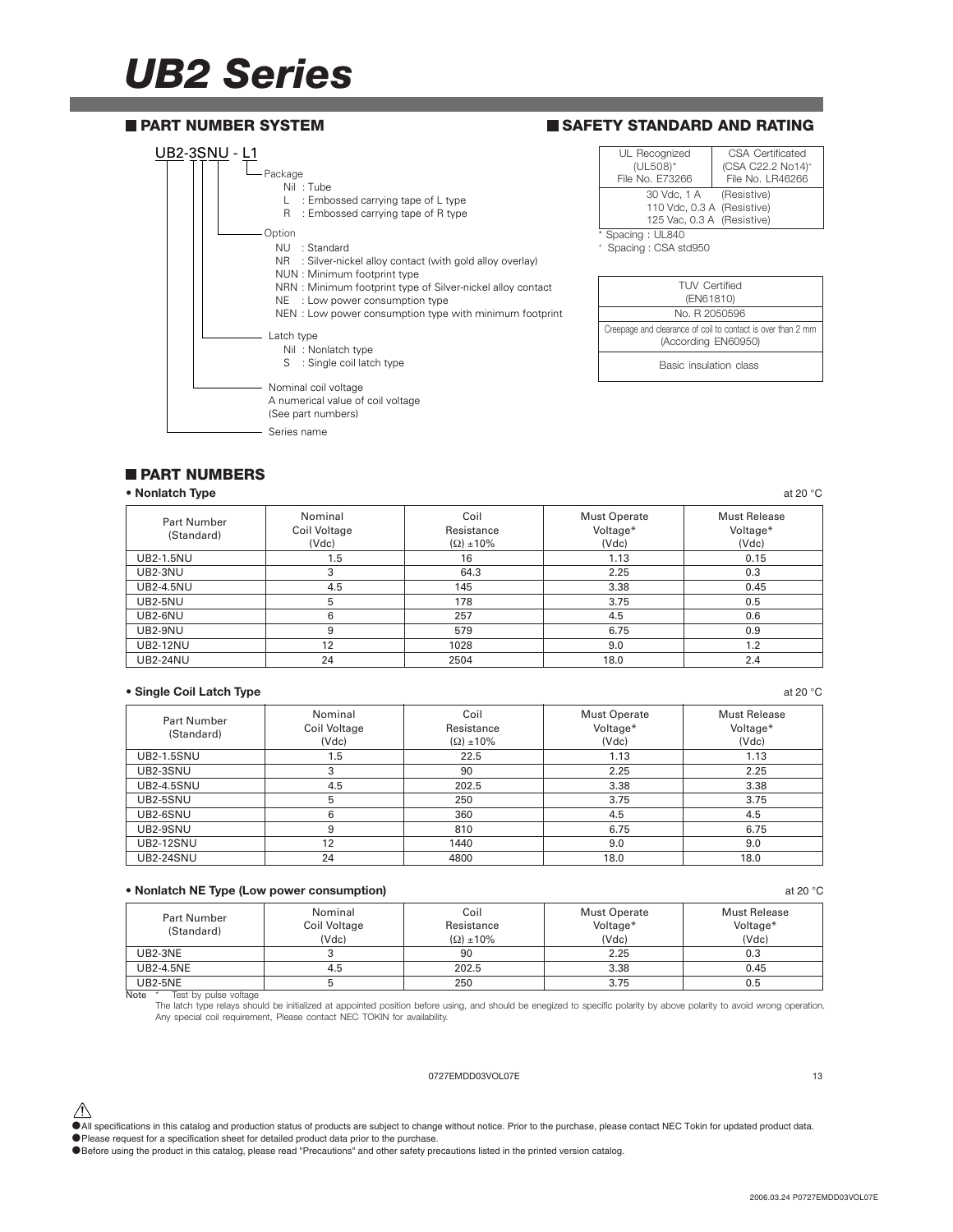## *UB2 Series*

#### **TAPE PACKAGE (OPTION)**





### **SOLDERING CONDITION**



#### Note

- 1. Temperature profile shows printed circuit board surface temperature on the relay terminal portion.
- 2. Check the actual soldering condition to use other method except above mentioned temperature profiles.

14 0727EMDD03VOL07E

- $\bigwedge$  All specifications in this catalog and production status of products are subject to change without notice. Prior to the purchase, please contact NEC Tokin for updated product data.
- •Please request for a specification sheet for detailed product data prior to the purchase.
- •Before using the product in this catalog, please read "Precautions" and other safety precautions listed in the printed version catalog.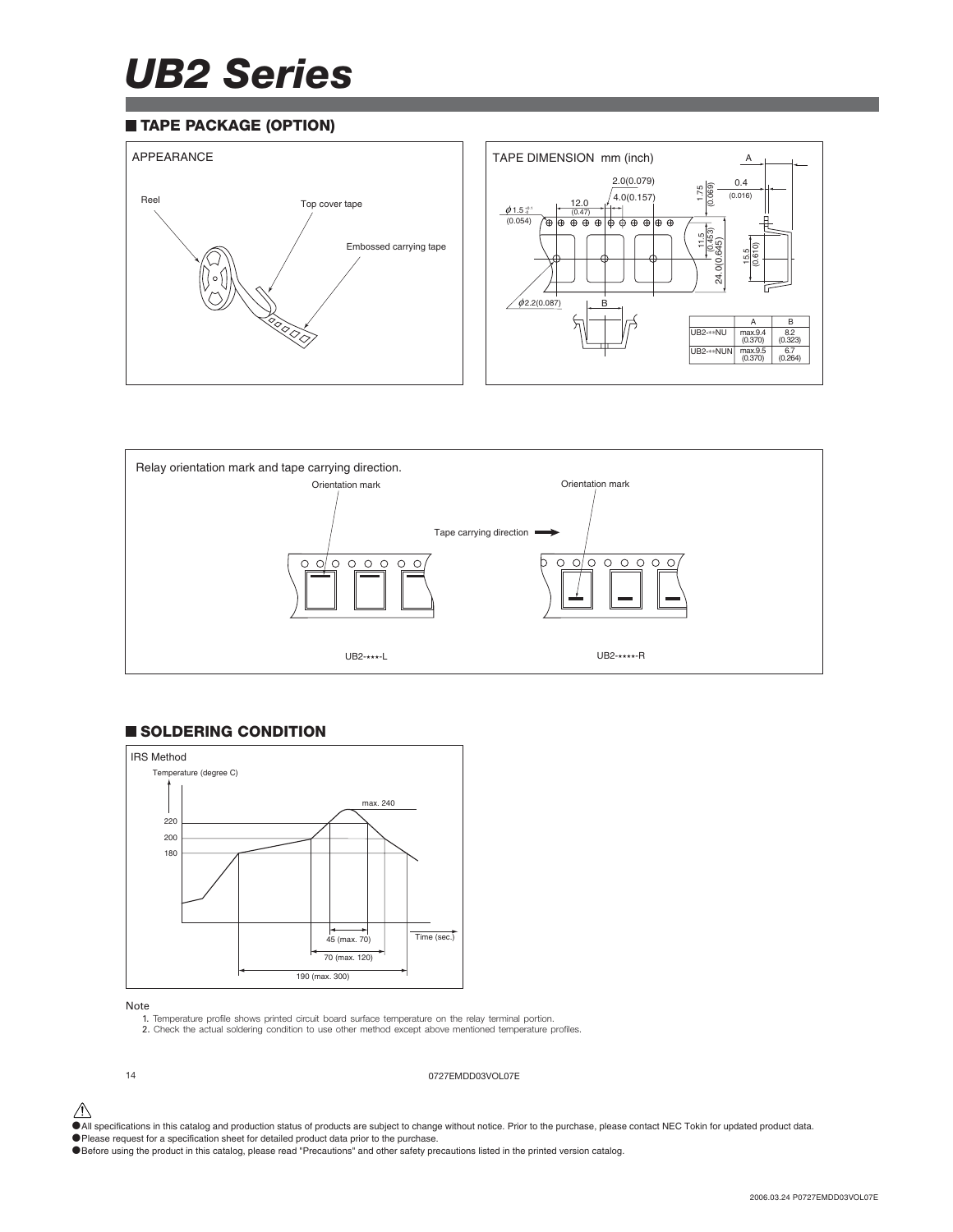### *UA2/UB2 Series*

#### ■ Recommended relay drive conditions

Drive under conditions. If it is impossible, please inquire to NEC TOKIN.

| Nonlatch type                                    | Voltage: within $\pm 5\%$ at nominal voltage                                                                                      |                                  |
|--------------------------------------------------|-----------------------------------------------------------------------------------------------------------------------------------|----------------------------------|
| Single coil latch type<br>Double coil latch type | Square pulse (rise and fall time is rapidly)<br>Pulse height: within $\pm 5\%$ at nominal voltage<br>Pulse width: more than 10 ms | Ambient temperature<br>-40~+85°C |

#### **Technical document**

Please confirm technical document before use. It is able to receive a document at NEC TOKIN's World-wide-web site. (http://www.nec-tokin.com)

| ITEM             | TITLE                                         |  |
|------------------|-----------------------------------------------|--|
| Data sheet       | UA2/UB2 series                                |  |
|                  | UA2/UB2 series NE type                        |  |
| Information      | UA2/UB2 series technical data                 |  |
| User's manual    | Function and note on correct use              |  |
| Application note | Application circuit of miniature signal relay |  |

0727EMDD03VOL07E 15

△<br>●All specifications in this catalog and production status of products are subject to change without notice. Prior to the purchase, please contact NEC Tokin for updated product data.

•Please request for a specification sheet for detailed product data prior to the purchase.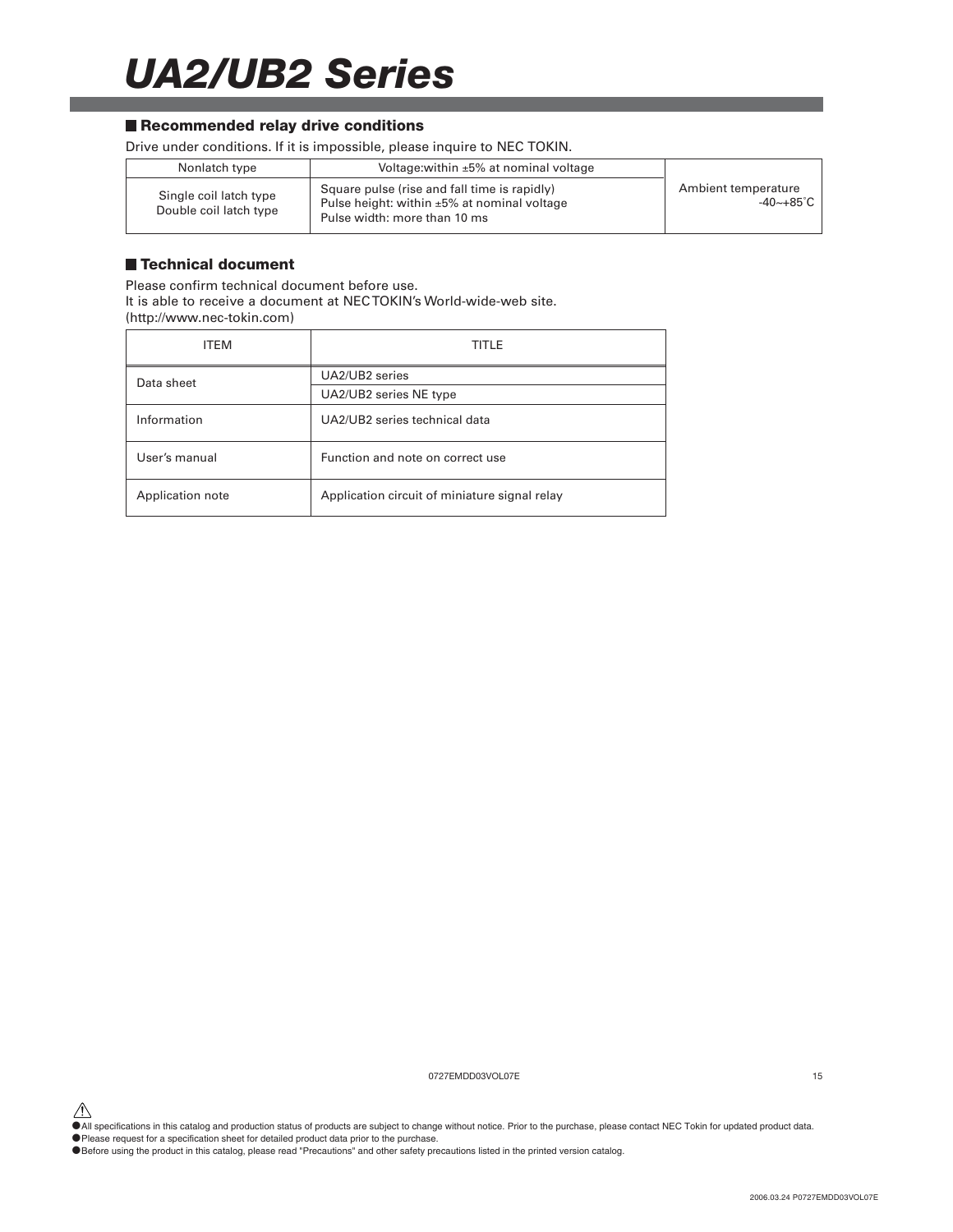### *UC2 Series*



NEC TOKIN's UC2 relay is a new generation Miniature Singnal Relay of super-compact size and flat-package.

#### **FEATURES**

- small mounting size of flat package for dence mounting.
- Telcordia (2500 V) and FCC (1500 V) surge capability.
- IEC60950 / UL1950 / EN60950 spacing and high breakdown voltage.

 $\mathbf{N}$   $\circledR$ 

- (Basic insulation class on 200 V working voltage)
- Low power consumption 100mW type is available
- UL recognized (E73266), CSA certified (LR46266)

#### **DIMENSIONS** mm(inch)



#### **RECOMMENDED PAD LAYOUT**



#### **SCHEMATICS** (bottom view)



#### **SPECIFICATIONS**

| Contact Form                      |                                  | 2 Form c                                                              |  |
|-----------------------------------|----------------------------------|-----------------------------------------------------------------------|--|
| <b>Contact Material</b>           |                                  | Silver alloy with gold alloy overlay                                  |  |
|                                   | <b>Maximum Switching Power</b>   | 30 W, 37.5 VA                                                         |  |
| <b>Contact Ratings</b>            | Maximum Switching Voltage        | 220 Vdc. 250 Vac                                                      |  |
|                                   | <b>Maximum Switching Current</b> | 1 A                                                                   |  |
|                                   | <b>Maximum Carrying Current</b>  | 1A                                                                    |  |
| <b>Minimum Contact Ratings</b>    |                                  | 10 mVdc, 10 µA*1                                                      |  |
| <b>Initial Contact Resistance</b> |                                  | 100 m $\Omega$ max.(Initial)                                          |  |
| <b>Nominal Operating Power</b>    | Nonlatch type                    | 140 mW (1.5 to 12 V), 230 mW (24 V) 100mW(Low power consumption type) |  |
|                                   | Single coil latch type           | 100 mW (1.5 to 12 V), 120 mW (24 V)                                   |  |
| Operate Time (Excluding bounce)   |                                  | Approx. 2 ms                                                          |  |
| Release Time (Excluding bounce)   |                                  | Approx. 1 ms                                                          |  |
| <b>Insulation Resistance</b>      |                                  | 1000 MΩ at 500 Vdc                                                    |  |
|                                   | Between open contacts            | 1000 Vac (for one minute)                                             |  |
| <b>Withstand Voltage</b>          | Between adjacent contacts        | 1500 V surge $(10 \times 160 \ \mu s^{*2})$                           |  |
|                                   | Between coil to contacts         | 1500 Vac (for one minute)                                             |  |
|                                   |                                  | 2500 V surge $(2 \times 10 \ \mu s^{*3})$                             |  |
| <b>Shock Resistance</b>           |                                  | 735 m/s <sup>2</sup> (misoperation)                                   |  |
|                                   |                                  | 980 m/s <sup>2</sup> (destructive failure)                            |  |
| <b>Vibration Resistance</b>       |                                  | 10 to 55 Hz, double amplitude 3 mm (misoperating)                     |  |
|                                   |                                  | 10 to 55 Hz, double amplitude 5 mm (destructive failure)              |  |
| <b>Ambient Temperature</b>        |                                  | -40 to + 85°C (Low power consumption type: -40 to + 70°C)             |  |
| <b>Coil Temperature Rise</b>      |                                  | 18 degrees at nominal coil voltage (140 mW)                           |  |
|                                   | Nonload                          | $5 \times 10^{7}$ *4 operations (Non-latch type)                      |  |
| <b>Running Specifications</b>     | Load                             | 30 Vdc, 1 A (resistive), $1 \times 10^5$ operations at 20°C           |  |
|                                   |                                  | 125 Vac, 0.3 A (resistive), $1 \times 10^5$ operations at 20°C        |  |
| Weight                            |                                  | Approx. 0.8 g                                                         |  |

\* 1 This value is a reference value in the resistance load.

Minimum capacity changes depending on switching frequency and environment temperature and the load.<br>\* 2 rise time : 10 µs, decay time to half crest : 160 µs

 $*$  3 rise time : 2  $\mu$ s, decay time to half crest : 10  $\mu$ s

\* 4 This shows a number of operation where it can be running by which a fatal defect is not caused, and a number of operation by which a steady characteristic is maintained is 1×107 operations.

16 0727EMDD03VOL07E

 $\hat{\triangle}$  All specifications in this catalog and production status of products are subject to change without notice. Prior to the purchase, please contact NEC Tokin for updated product data.

•Please request for a specification sheet for detailed product data prior to the purchase.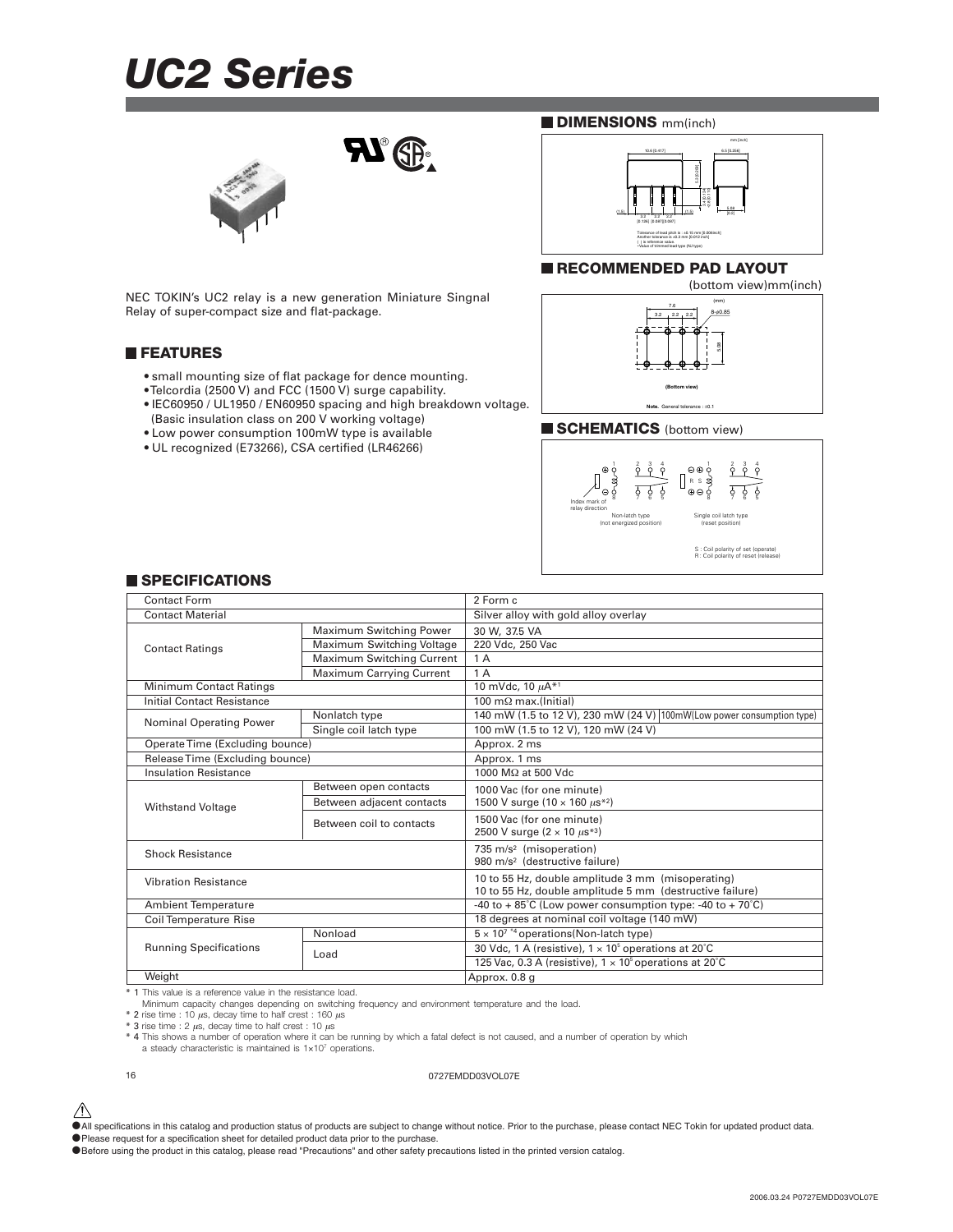## *UC2 Series*

#### **PART NUMBER SYSTEM**

#### **SAFETY STANDARD AND RATING**



| UL Recognized                                                      | CSA Certified                 |
|--------------------------------------------------------------------|-------------------------------|
| $(UL508)^*$                                                        | (CSA C22.2 No14) <sup>+</sup> |
| File No. E73266                                                    | File No. LR46266              |
| 30 Vdc. 1 A (Resistive)                                            |                               |
| 110 Vdc, 0.3 A (Resistive)                                         |                               |
| 125 Vac, 0.5 A (Resistive)                                         |                               |
| $O_{\text{meas}}$ $\sim$ $\sim$ $\sim$ $\sim$ $\sim$ $\sim$ $\sim$ |                               |

| <b>TUV Certified</b><br>(EN61810)                                                  |
|------------------------------------------------------------------------------------|
| No. B 2050596                                                                      |
| Creepage and clearance of coil to contact is over than 2 mm<br>(According EN60950) |
| Basic insulation class                                                             |

#### **PART NUMBERS**

#### **• Nonlatch Type** at 20 °C at 20 °C at 20 °C at 20 °C at 20 °C at 20 °C at 20 °C at 20 °C at 20 °C at 20 °C at 20 °C at 20 °C at 20 °C at 20 °C at 20 °C at 20 °C at 20 °C at 20 °C at 20 °C at 20 °C at 20 °C at 20 °C at 20

| Part Number      | Nominal      | Coil                | <b>Must Operate</b> | Must Release |
|------------------|--------------|---------------------|---------------------|--------------|
| (Standard)       | Coil Voltage | Resistance          | Voltage*            | Voltage*     |
|                  | (Vdc)        | $(\Omega) \pm 10\%$ | (Vdc)               | (Vdc)        |
| <b>UC2-1.5NU</b> | 1.5          | 16                  | 1.13                | 0.15         |
| UC2-3NU          | 3            | 64.3                | 2.25                | 0.3          |
| <b>UC2-4.5NU</b> | 4.5          | 145                 | 3.38                | 0.45         |
| UC2-5NU          | 5            | 178                 | 3.75                | 0.5          |
| UC2-6NU          | 6            | 257                 | 4.5                 | 0.6          |
| UC2-9NU          | 9            | 579                 | 6.75                | 0.9          |
| <b>UC2-12NU</b>  | 12           | 1028                | 9.0                 | 1.2          |
| <b>UC2-24NU</b>  | 24           | 2504                | 18.0                | 2.4          |

#### **• Single Coil Latch Type** at 20 °C

| <b>Part Number</b><br>(Standard) | Nominal<br>Coil Voltage<br>(Vdc) | Coil<br>Resistance<br>$(\Omega) \pm 10\%$ | <b>Must Operate</b><br>Voltage*<br>(Vdc) | Must Release<br>Voltage*<br>(Vdc) |
|----------------------------------|----------------------------------|-------------------------------------------|------------------------------------------|-----------------------------------|
| <b>UC2-1.5SNU</b>                | 1.5                              | 22.5                                      | 1.13                                     | 1.13                              |
| UC2-3SNU                         | 3                                | 90                                        | 2.25                                     | 2.25                              |
| <b>UC2-4.5SNU</b>                | 4.5                              | 202.5                                     | 3.38                                     | 3.38                              |
| UC2-5SNU                         | 5                                | 250                                       | 3.75                                     | 3.75                              |
| UC2-6SNU                         | 6                                | 360                                       | 4.5                                      | 4.5                               |
| UC2-9SNU                         | 9                                | 810                                       | 6.75                                     | 6.75                              |
| <b>UC2-12SNU</b>                 | 12                               | 1440                                      | 9.0                                      | 9.0                               |
| <b>UC2-24SNU</b>                 | 24                               | 4800                                      | 18.0                                     | 18.0                              |

#### **• Nonlatch NE Type (Low power consumption)** at 20 °C

| Part Number<br>(Standard) | Nominal<br>Coil Voltage<br>(Vdc) | Coil<br>Resistance<br>$\Omega$ ±10% | <b>Must Operate</b><br>Voltage*<br>(Vdc) | <b>Must Release</b><br>Voltage*<br>(Vdc) |
|---------------------------|----------------------------------|-------------------------------------|------------------------------------------|------------------------------------------|
| UC2-3NE                   |                                  | 90                                  | 2.4                                      | 0.3                                      |
| <b>UC2-4.5NE</b>          | 4.5                              | 202.5                               | 3.6                                      | 0.45                                     |
| <b>UC2-5NE</b>            |                                  | 250                                 | 4.0                                      | 0.5                                      |

Note \* Test by pulse voltage The latch type relays should be initialized at appointed position before using, and should be enegized to specific polarity by above polarity to avoid wrong operation. Any special coil requirement, Please contact NEC TOKIN for availability.

#### 0727EMDD03VOL07E 17

 $\hat{\triangle}$  All specifications in this catalog and production status of products are subject to change without notice. Prior to the purchase, please contact NEC Tokin for updated product data.

• Please request for a specification sheet for detailed product data prior to the purchase.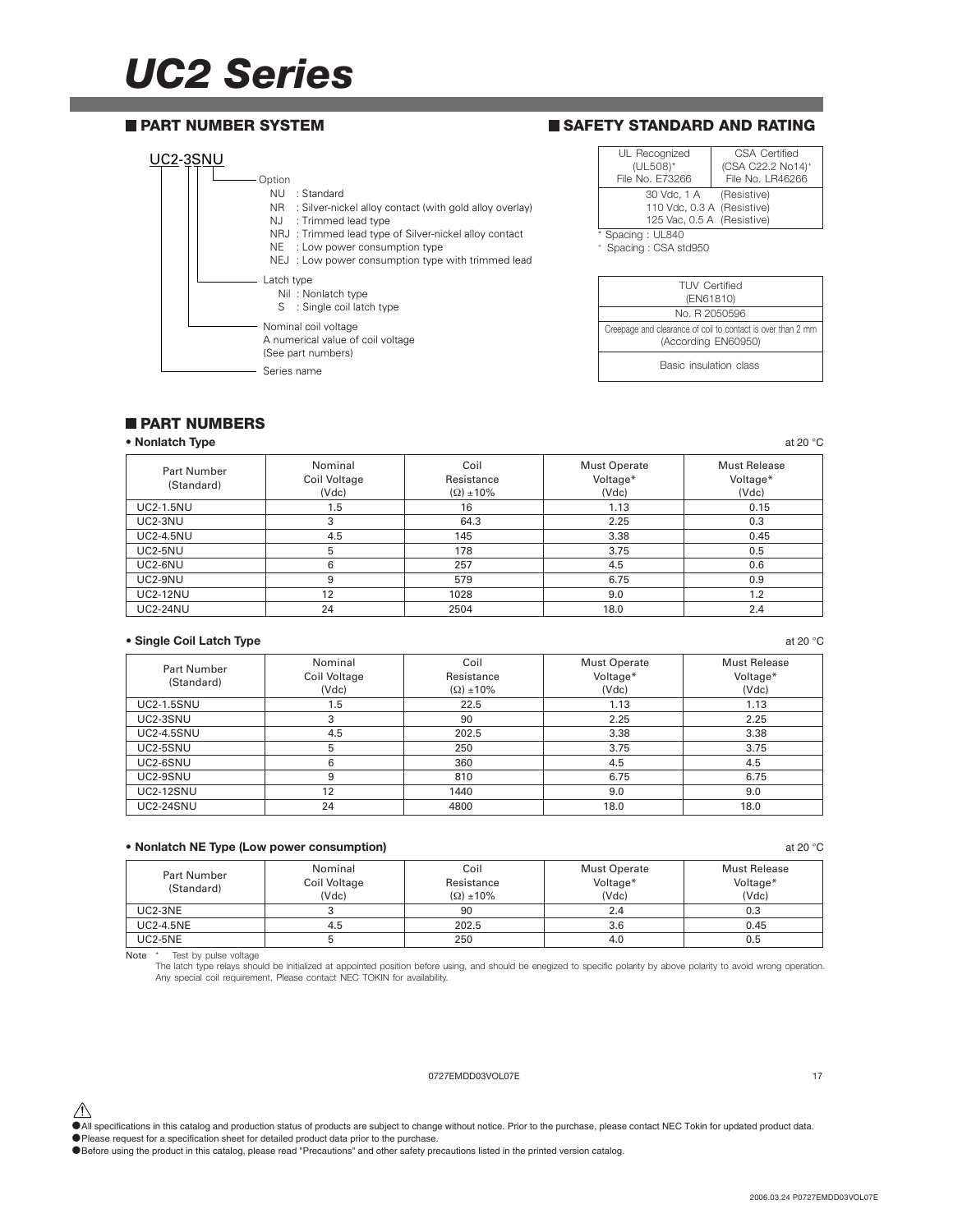### *UD2 Series*



NEC TOKIN's UD2 relay is a new generation Miniature Singnal Relay of super-compact size and flat-package for surface mounting.

#### **FEATURES**

- Small mounting size of flat package for dence mounting.
- Telcordia (2500 V) and FCC (1500 V) surge capability.
- IEC60950 / UL1950 / EN60950 spacing and high breakdown voltage. (Basic insulation class on 200 V working voltage)

 $\mathbf{R}^{\circ}$ 

- Low power consumption 100 mW type is available
- UL recognized (E73266), CSA certified (LR46266)
- Tube or embossed tape packaging.

#### **DIMENSIONS** mm(inch)



#### **RECOMMENDED PAD LAYOUT**



#### **SCHEMATICS** (bottom view)



| <b>I SPECIFICATIONS</b> |  |
|-------------------------|--|
|-------------------------|--|

| Contact Form                    |                                 | 2 Form c                                                                                                      |  |
|---------------------------------|---------------------------------|---------------------------------------------------------------------------------------------------------------|--|
| <b>Contact Material</b>         |                                 | Silver alloy with gold alloy overlay                                                                          |  |
|                                 | Maximum Switching Power         | 30 W. 37.5 VA                                                                                                 |  |
| <b>Contact Ratings</b>          | Maximum Switching Voltage       | 220 Vdc, 250 Vac                                                                                              |  |
|                                 | Maximum Switching Current       | 1 A                                                                                                           |  |
|                                 | <b>Maximum Carrying Current</b> | 1A                                                                                                            |  |
| Minimum Contact Ratings         |                                 | 10 mVdc, 10 µA*1                                                                                              |  |
| Initial Contact Resistance      |                                 | $\overline{100}$ m $\Omega$ max.(Initial)                                                                     |  |
| Nominal Operating Power         | Nonlatch type                   | 140 mW (1.5 to 12 V), 230 mW (24 V) 100mW(Low power consumption type)                                         |  |
|                                 | Single coil latch type          | 100 mW (1.5 to 12 V), 120 mW (24 V)                                                                           |  |
| Operate Time (Excluding bounce) |                                 | Approx. 2 ms                                                                                                  |  |
| Release Time (Excluding bounce) |                                 | Approx. 1 ms                                                                                                  |  |
| <b>Insulation Resistance</b>    |                                 | 1000 MΩ at 500 Vdc                                                                                            |  |
|                                 | Between open contacts           | 1000 Vac (for one minute)                                                                                     |  |
| <b>Withstand Voltage</b>        | Between adjacent contacts       | 1500 V surge (10 $\times$ 160 $\mu$ s <sup>*2</sup> )                                                         |  |
|                                 | Between coil to contacts        | 1500 Vac (for one minute)<br>2500 V surge $(2 \times 10 \ \mu s^{*3})$                                        |  |
| <b>Shock Resistance</b>         |                                 | 735 m/s <sup>2</sup> (misoperation)<br>980 m/s <sup>2</sup> (destructive failure)                             |  |
| <b>Vibration Resistance</b>     |                                 | 10 to 55 Hz, double amplitude 3 mm (misoperation)<br>10 to 55 Hz, double amplitude 5 mm (destructive failure) |  |
| <b>Ambient Temperature</b>      |                                 | -40 to + 85°C (Low power consumption type: -40 to + 70°C)                                                     |  |
| Coil Temperature Rise           |                                 | 18 degrees at nominal coil voltage (140 mW)                                                                   |  |
|                                 | Nonload                         | $5 \times 10^{7}$ *4 operations (Nonlatch type)                                                               |  |
| <b>Running Specifications</b>   | Load                            | 30 Vdc, 1 A (resistive), $1 \times 10^5$ operations at 20°C                                                   |  |
|                                 |                                 | 125 Vac, 0.3 A (resistive), $1 \times 10^5$ operations at 20°C                                                |  |
| Weight                          |                                 | Approx. 0.8 g                                                                                                 |  |

\* 1 This value is a reference value in the resistance load.

Minimum capacity changes depending on switching frequency and environment temperature and the load.

 $*$  2 rise time : 10  $\mu$ s, decay time to half crest : 160  $\mu$ s<br>\* 3 rise time : 2  $\mu$ s, decay time to half crest : 10  $\mu$ s

\* 4 This shows a number of operation where it can be running by which a fatal defect is not caused, and a number of operation by which a steady characteristic is maintained is 1✕107 operations.

#### 18 0727EMDD03VOL07E

 $\hat{\triangle}$  All specifications in this catalog and production status of products are subject to change without notice. Prior to the purchase, please contact NEC Tokin for updated product data.

<sup>•</sup>Please request for a specification sheet for detailed product data prior to the purchase.

<sup>•</sup>Before using the product in this catalog, please read "Precautions" and other safety precautions listed in the printed version catalog.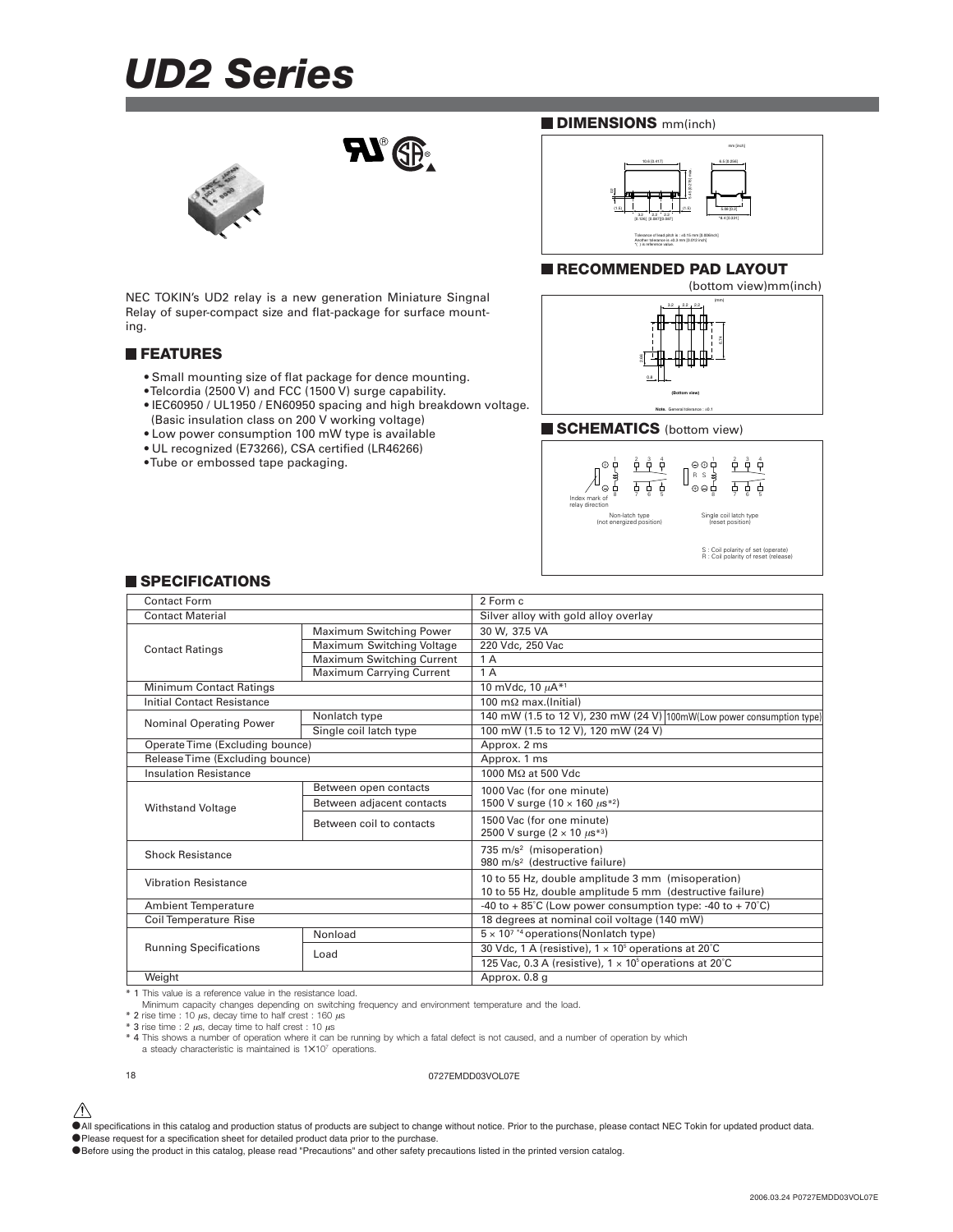### *UD2 Series*



#### **PART NUMBERS**

| • Nonlatch Type           |                                  |                                           |                                          | at 20 $\degree$ C                        |
|---------------------------|----------------------------------|-------------------------------------------|------------------------------------------|------------------------------------------|
| Part Number<br>(Standard) | Nominal<br>Coil Voltage<br>(Vdc) | Coil<br>Resistance<br>$(\Omega) \pm 10\%$ | <b>Must Operate</b><br>Voltage*<br>(Vdc) | <b>Must Release</b><br>Voltage*<br>(Vdc) |
| <b>UD2-1.5NU</b>          | 1.5                              | 16                                        | 1.13                                     | 0.15                                     |
| UD2-3NU                   | 3                                | 64.3                                      | 2.25                                     | 0.3                                      |
| <b>UD2-4.5NU</b>          | 4.5                              | 145                                       | 3.38                                     | 0.45                                     |
| <b>UD2-5NU</b>            | 5                                | 178                                       | 3.75                                     | 0.5                                      |
| UD2-6NU                   | 6                                | 257                                       | 4.5                                      | 0.6                                      |
| $UD2-9NU$                 | 9                                | 579                                       | 6.75                                     | 0.9                                      |
| <b>UD2-12NU</b>           | 12                               | 1028                                      | 9.0                                      | 1.2                                      |
| <b>UD2-24NU</b>           | 24                               | 2504                                      | 18.0                                     | 2.4                                      |

#### **• Single Coil Latch Type** at 20 °C

| <b>Part Number</b><br>(Standard) | Nominal<br>Coil Voltage<br>(Vdc) | Coil<br>Resistance<br>$(\Omega) \pm 10\%$ | <b>Must Operate</b><br>Voltage*<br>(Vdc) | <b>Must Release</b><br>Voltage*<br>(Vdc) |
|----------------------------------|----------------------------------|-------------------------------------------|------------------------------------------|------------------------------------------|
| <b>UD2-1.5SNU</b>                | 1.5                              | 22.5                                      | 1.13                                     | 1.13                                     |
| UD2-3SNU                         | 3                                | 90                                        | 2.25                                     | 2.25                                     |
| <b>UD2-4.5SNU</b>                | 4.5                              | 202.5                                     | 3.38                                     | 3.38                                     |
| UD2-5SNU                         | 5                                | 250                                       | 3.75                                     | 3.75                                     |
| UD2-6SNU                         | 6                                | 360                                       | 4.5                                      | 4.5                                      |
| UD2-9SNU                         | 9                                | 810                                       | 6.75                                     | 6.75                                     |
| <b>UD2-12SNU</b>                 | 12                               | 1440                                      | 9.0                                      | 9.0                                      |
| <b>UD2-24SNU</b>                 | 24                               | 4800                                      | 18.0                                     | 18.0                                     |

#### **• Nonlatch NE Type (Low power consumption)** at 20 °C

| Part Number<br>(Standard) | Nominal<br>Coil Voltage<br>(Vdc) | Coil<br>Resistance<br>$\Omega$ ±10% | Must Operate<br>Voltage*<br>(Vdc) | <b>Must Release</b><br>Voltage*<br>(Vdc) |
|---------------------------|----------------------------------|-------------------------------------|-----------------------------------|------------------------------------------|
| UD2-3NE                   |                                  | 90                                  | 2.4                               | 0.3                                      |
| UD2-4.5NE                 | 4.5                              | 202.5                               | 3.6                               | 0.45                                     |
| UD2-5NE                   |                                  | 250                                 | 4.0                               | U.b                                      |

Note \* Test by pulse voltage<br>The latch type relays should be initialized at appointed position before using, and should be enegized to specific polarity by above polarity to avoid wrong operation. Any special coil requirement, Please contact NEC TOKIN for availability.

#### 0727EMDD03VOL07E 19

 $\hat{\triangle}$  All specifications in this catalog and production status of products are subject to change without notice. Prior to the purchase, please contact NEC Tokin for updated product data. •Please request for a specification sheet for detailed product data prior to the purchase.

•Before using the product in this catalog, please read "Precautions" and other safety precautions listed in the printed version catalog.

2006.03.24 P0727EMDD03VOL07E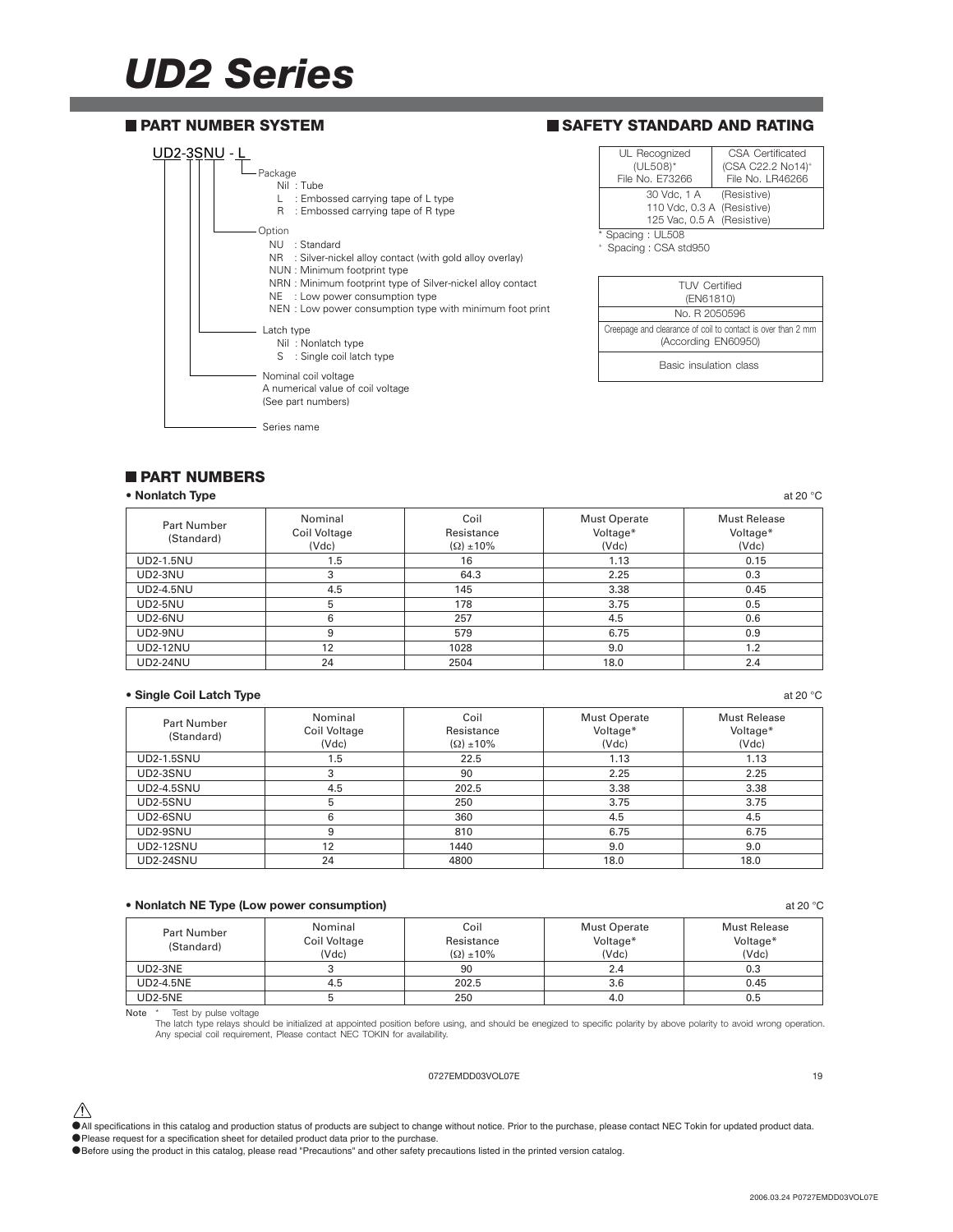## *UD2 Series*

#### **TAPE PACKAGE (OPTION)**





#### **SOLDERING CONDITION**



#### Note

1. Temperature profile shows printed circuit board surface temperature on the relay terminal portion. 2. Check the actual soldering condition to use other method except above mentioned temperature profiles.



20 0727EMDD03VOL07E

 $\bigwedge$  All specifications in this catalog and production status of products are subject to change without notice. Prior to the purchase, please contact NEC Tokin for updated product data.

•Please request for a specification sheet for detailed product data prior to the purchase.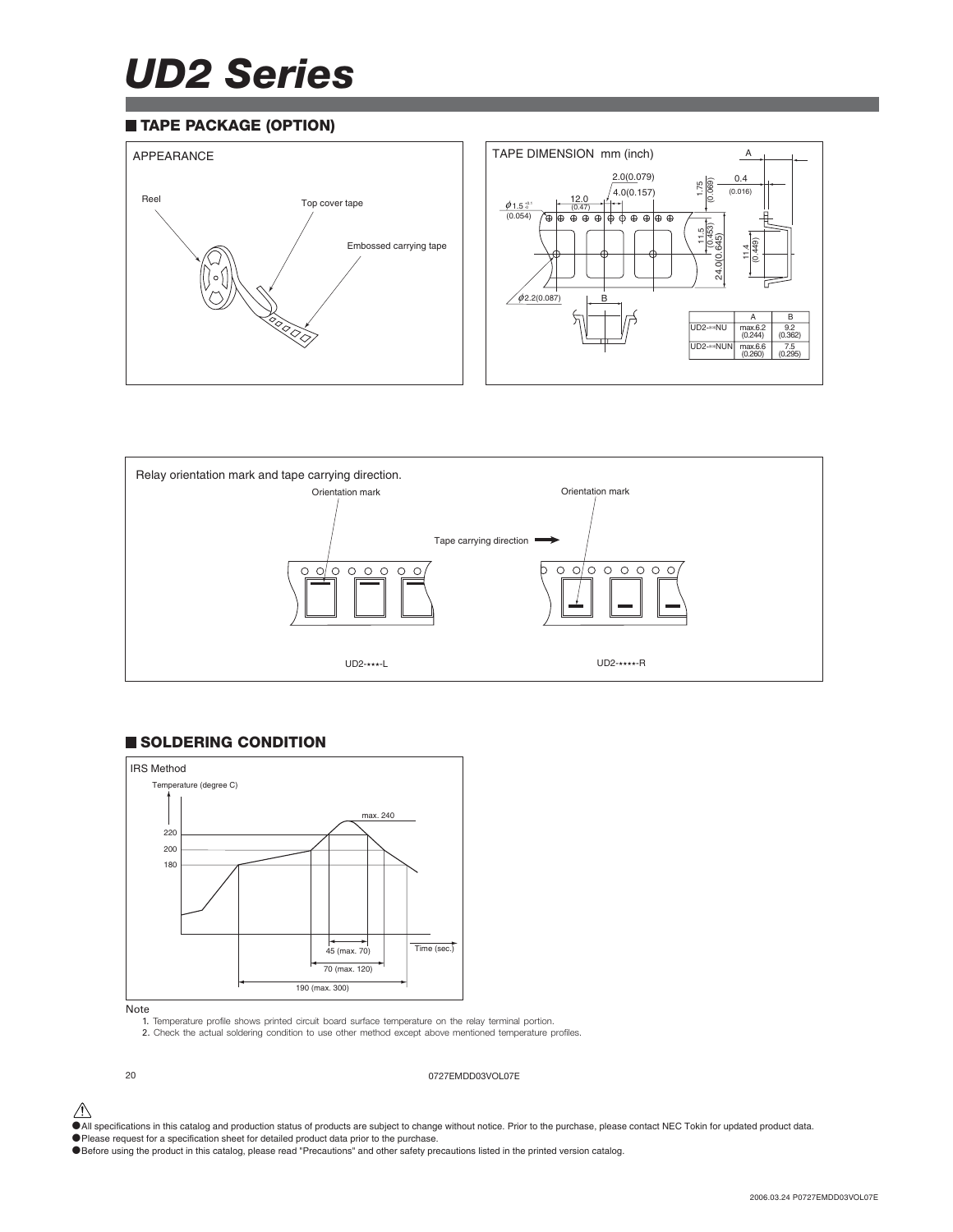## *UC2/UD2 Series*

#### ■ Recommended relay drive conditions

Drive under conditions. If it is impossible, please inquire to NEC TOKN.

| Nonlatch type          | Voltage: within ±5% at nominal voltage                                                                                            | Ambient temperature<br>$-40 - +85^{\circ}C$      |
|------------------------|-----------------------------------------------------------------------------------------------------------------------------------|--------------------------------------------------|
| Nonlatch NE type       |                                                                                                                                   | Ambient temperature<br>$-40 \sim +70^{\circ}$ C. |
| Single coil latch type | Square pulse (rise and fall time is rapidly)<br>Pulse height: within $\pm 5\%$ at nominal voltage<br>Pulse width: more than 10 ms | Ambient temperature<br>$-40 - +85^{\circ}C$      |

#### **Technical document**

Please confirm technical document before use. It is able to receive a document at NEC TOKIN's World-wide-web site. (http://www.nec-tokin.com)

| <b>ITEM</b>      | TITLE                                         |
|------------------|-----------------------------------------------|
| Data sheet       | UC2/UD2 series                                |
|                  | UC2/UD2 series NE type                        |
| Information      | UC2/UD2 series technical data                 |
| User's manual    | Function and note on correct use              |
| Application note | Application circuit of miniature signal relay |

0727EMDD03VOL07E 21

 $\hat{\P}$  All specifications in this catalog and production status of products are subject to change without notice. Prior to the purchase, please contact NEC Tokin for updated product data.

•Please request for a specification sheet for detailed product data prior to the purchase.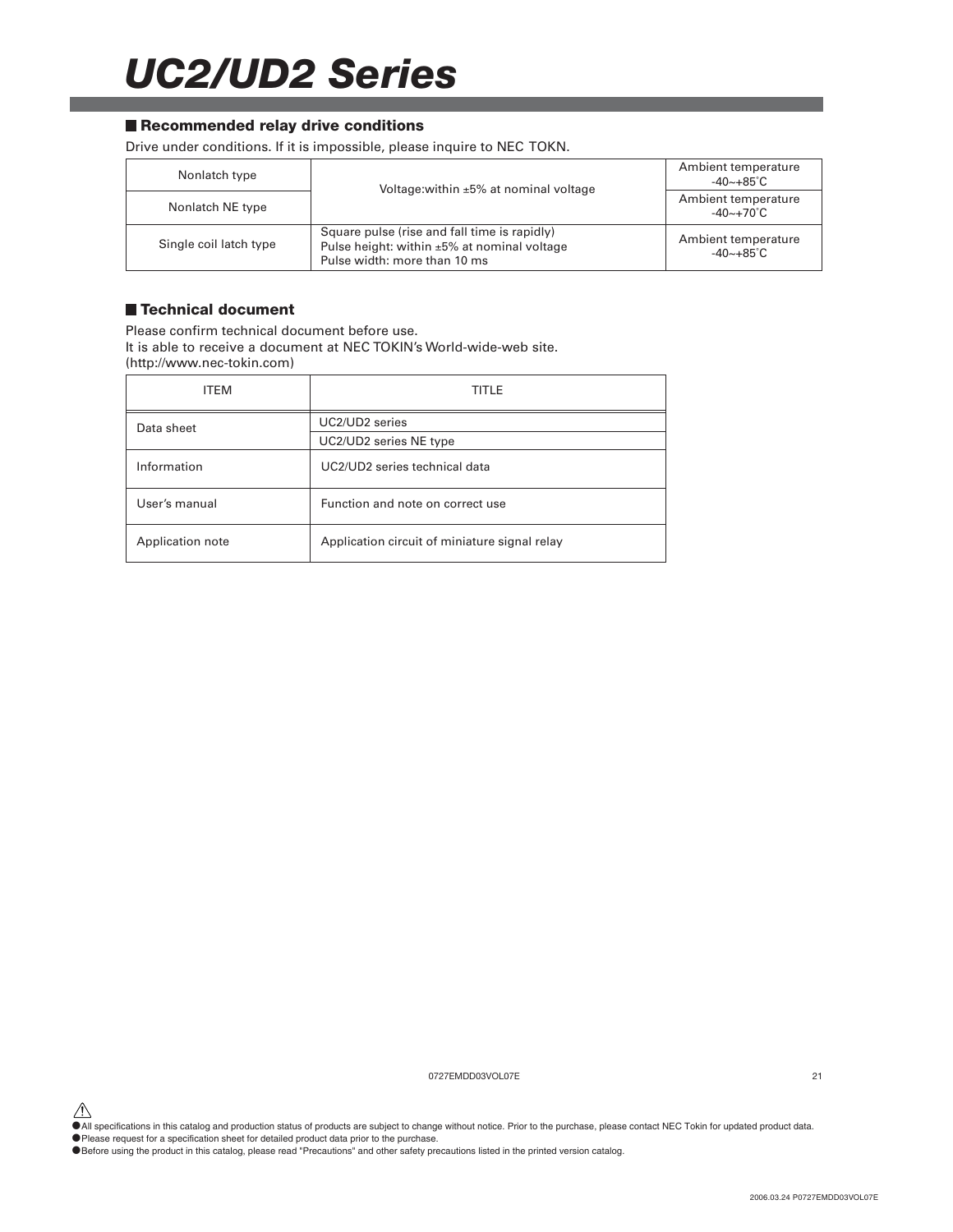### *EA2 Series*



The EA2 series has reduced package size and power consumption compared to other NEC TOKIN conventional relays. Furthermore, it complies with 1500 V surge-voltage requirement of FCC Part 68 by the unique structure and the efficient magnetic circuit.

#### **FEATURES**

- Low power consumption
- Compact and light weight
- 2 form c contact arrangement
- Low magnetic interference
- Breakdown voltage : 1000 Vac (surge voltage 1500 V),
- FCC Part 68 compliant
- Tube packaging
- UL recognized (E73266), CSA certified (LR46266)

#### **SPECIFICATIONS**





#### **RECOMMENDED PAD LAYOUT**



#### **SCHEMATICS** (bottom view)



\*Not use S : Coil polarity of set (operate) NO. 5,6 pins R : Coil polarity of reset (release)

| <b>Contact Form</b>               |                                  | 2 Form c                                                                                                      |  |
|-----------------------------------|----------------------------------|---------------------------------------------------------------------------------------------------------------|--|
| <b>Contact Material</b>           |                                  | Silver alloy with gold alloy overlay                                                                          |  |
| <b>Contact Ratings</b>            | Maximum Switching Power          | 30 W, 62.5 VA                                                                                                 |  |
|                                   | Maximum Switching Voltage        | 220 Vdc, 250 Vac                                                                                              |  |
|                                   | <b>Maximum Switching Current</b> | 1 A                                                                                                           |  |
|                                   | <b>Maximum Carrying Current</b>  | 2A                                                                                                            |  |
| <b>Minimum Contact Ratings</b>    |                                  | 10 mVdc, 10 $\mu$ A <sup>*1</sup>                                                                             |  |
| <b>Initial Contact Resistance</b> |                                  | 75 m $\Omega$ max.(Initial)                                                                                   |  |
|                                   | Nonlatch type                    | 140 mW (3 to 12 V), 200 mW (24 V)                                                                             |  |
| <b>Nominal Operating Power</b>    | Single coil latch type           | 100 mW (3 to 12 V), 150 mW (24 V)                                                                             |  |
|                                   | Double coil latch type           | 140 mW (3 to 12 V), 200 mW (24 V)                                                                             |  |
| Operate Time (Excluding bounce)   |                                  | Approx. 2 ms                                                                                                  |  |
| Release Time (Excluding bounce)   |                                  | Approx. 1 ms without diode                                                                                    |  |
| <b>Insulation Resistance</b>      |                                  | 1000 MΩ at 500 Vdc                                                                                            |  |
|                                   | Between open contacts            | 1000 Vac (for one minute)                                                                                     |  |
| <b>Withstand Voltage</b>          | Between adjacent contacts        | 1500 V surge $(10 \times 160 \mu s^{*2})$                                                                     |  |
|                                   | Between coil to contacts         | 1000 Vac (for one minute)<br>1500 V surge (10 x 160 $\mu$ s*2)                                                |  |
| <b>Shock Resistance</b>           |                                  | 735 m/s <sup>2</sup> (misoperating)<br>980 m/s <sup>2</sup> (destructive failure)                             |  |
| <b>Vibration Resistance</b>       |                                  | 10 to 55 Hz, double amplitude 3 mm (misoperating)<br>10 to 55 Hz, double amplitude 5 mm (destructive failure) |  |
| <b>Ambient Temperature</b>        |                                  | $-40$ to $+85^{\circ}$ C                                                                                      |  |
| <b>Coil Temperature Rise</b>      |                                  | 18 degrees at nominal coil voltage (140 mW)                                                                   |  |
|                                   | Nonload                          | $1 \times 10^{8}$ *3 operations(Non-latch type) $1 \times 10^{7}$ operations(latch type)                      |  |
| <b>Running Specifications</b>     | Load                             | 50 Vdc, 0.1 A (resistive) $1 \times 10^6$ operations at 85°C, 5 Hz                                            |  |
|                                   |                                  | 10 Vdc, 10 mA (resistive) $1 \times 10^6$ operations at 85°C, 2 Hz                                            |  |
| Weight                            |                                  | Approx. 1.5 g                                                                                                 |  |
|                                   |                                  |                                                                                                               |  |

\* 1 This value is a reference value in the resistance load.

Minimum capacity changes depending on switching frequency and environment temperature and the load.

\* 2 rise time : 10  $\mu$ s, decay time to half crest : 160  $\mu$ s

\* 3 This shows a number of operation where it can be running by which a fatal defect is not caused, and a number of operation by which a steady characteristic is maintained is 1×107 operations.

#### 22 0727EMDD03VOL07E

- $\hat{\triangle}$  All specifications in this catalog and production status of products are subject to change without notice. Prior to the purchase, please contact NEC Tokin for updated product data.
- •Please request for a specification sheet for detailed product data prior to the purchase.
- •Before using the product in this catalog, please read "Precautions" and other safety precautions listed in the printed version catalog.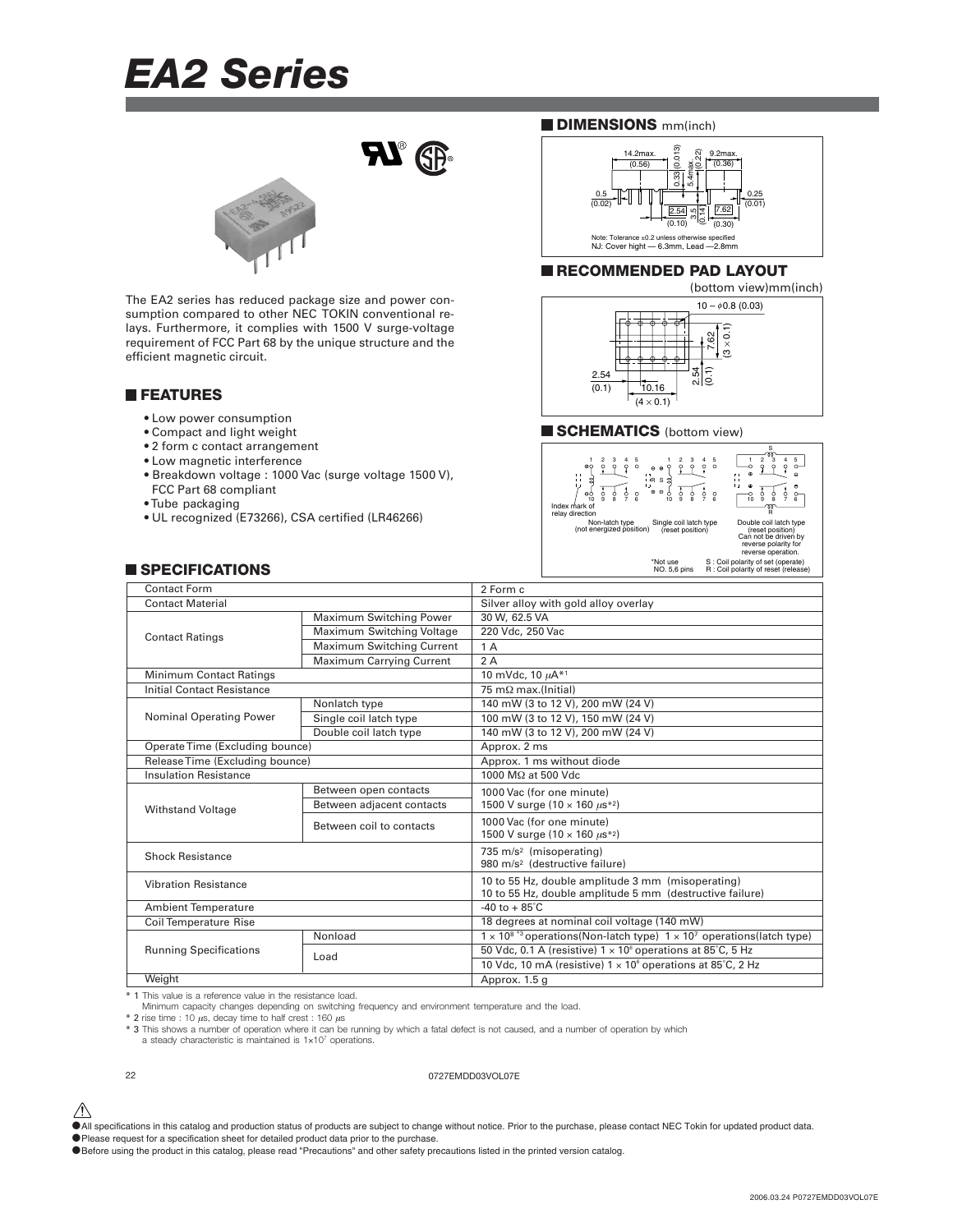### *EA2 Series*

#### EA2-3SNU NU : Standard type NJ : Trimmed leads type Nil : Nonlatch type (standard) S : Single coil latch type T : Double coil latch type Latch type Nominal coil voltage (See part numbers) **PART NUMBER SYSTEM**

#### **SAFETY STANDARD AND RATING**

| UL Recognized             | CSA Certificated |  |  |
|---------------------------|------------------|--|--|
| (UL508)*                  | (CSA C22.2 No14) |  |  |
| File No. E73266           | File No. LR46266 |  |  |
| 30 Vdc. 1A                | (Resistive)      |  |  |
| 110 Vdc, 0.3A (Resistive) |                  |  |  |
| 125 Vac, 0.5A (Resistive) |                  |  |  |
| * Spacing: UL114, UL478   |                  |  |  |

### **PART NUMBERS**

| • Nonlatch Type                  |                                  |                                           |                                          | at 20 $°C$                               |
|----------------------------------|----------------------------------|-------------------------------------------|------------------------------------------|------------------------------------------|
| <b>Part Number</b><br>(Standard) | Nominal<br>Coil Voltage<br>(Vdc) | Coil<br>Resistance<br>$(\Omega) \pm 10\%$ | <b>Must Operate</b><br>Voltage*<br>(Vdc) | <b>Must Release</b><br>Voltage*<br>(Vdc) |
| EA2-3                            | 3                                | 64.3                                      | 2.25                                     | 0.3                                      |
| EA2-4.5                          | 4.5                              | 145                                       | 3.38                                     | 0.45                                     |
| EA2-5                            |                                  | 178                                       | 3.75                                     | 0.5                                      |
| EA2-6                            | 6                                | 257                                       | 4.5                                      | 0.6                                      |
| EA2-9                            | 9                                | 579                                       | 6.75                                     | 0.9                                      |
| EA2-12                           | 12                               | 1028                                      | 9.0                                      | 1.2                                      |
| EA2-24                           | 24                               | 2880                                      | 18.0                                     | 2.4                                      |

#### **• Single Coil Latch Type** at 20 °C

| <b>Part Number</b><br>(Standard) | Nominal<br>Coil Voltage<br>(Vdc) | Coil<br>Resistance<br>$(\Omega) \pm 10\%$ | <b>Must Operate</b><br>Voltage*<br>(Vdc) | <b>Must Release</b><br>Voltage*<br>(Vdc) |
|----------------------------------|----------------------------------|-------------------------------------------|------------------------------------------|------------------------------------------|
| EA2-3S                           |                                  | 90                                        | 2.25                                     | 2.25                                     |
| EA2-4.5S                         | 4.5                              | 202.5                                     | 3.38                                     | 3.38                                     |
| EA2-5S                           | 5                                | 250                                       | 3.75                                     | 3.75                                     |
| EA2-6S                           | 6                                | 360                                       | 4.5                                      | 4.5                                      |
| EA2-9S                           |                                  | 810                                       | 6.75                                     | 6.75                                     |
| EA2-12S                          | 12                               | 1440                                      | 9.0                                      | 9.0                                      |
| EA2-24S                          | 24                               | 3840                                      | 18.0                                     | 18.0                                     |

|  |  | • Double Coil Latch Type** (Can not be driven by reverse polarity for reverse operation) |
|--|--|------------------------------------------------------------------------------------------|
|  |  |                                                                                          |

**• Double Coil Latch Type\*\*** (Can not be driven by reverse polarity for reverse operation) at 20 °C Part Number | Nominal | Coil Must Operate | Must Release Coil Voltage Resistance Voltage\* Voltage\* Voltage\* Voltage\* (Standard) (Vdc) (Vdc) (Vdc) (Vdc) (Vdc) EA2-3T 3 S 64.3 2.25 – R 64.3 – 2.25 EA2-4.5T | 4.5 | S 145 | 3.38 | – R 145 – 145 – 3.38 EA2-5T 5 S 178 3.75 – R 178 | – | 3.75 EA2-6T 6 S 257 4.5 — R 257 | – 1 4.5 EA2-9T 9 S 579 6.75 – R 579 – 6.75 EA2-12T | 12 | S 1028 | 9.0 | – R 1028 | – 1028 | 9.0 EA2-24T | 24 | S 2880 | 18.0 | – R 2880 | – 18.0

Note \* Test by pulse voltage<br>\*\* S : Set coil (pin No.10… → G) R : Reset coil (pin No.10… ⊕, pin No.6… ⊙)<br>The latch type relays should be initialized at appointed position before using, and should be enegized to specific

#### 0727EMDD03VOL07E 23

 $\hat{\triangle}$  All specifications in this catalog and production status of products are subject to change without notice. Prior to the purchase, please contact NEC Tokin for updated product data.

- •Please request for a specification sheet for detailed product data prior to the purchase.
- •Before using the product in this catalog, please read "Precautions" and other safety precautions listed in the printed version catalog.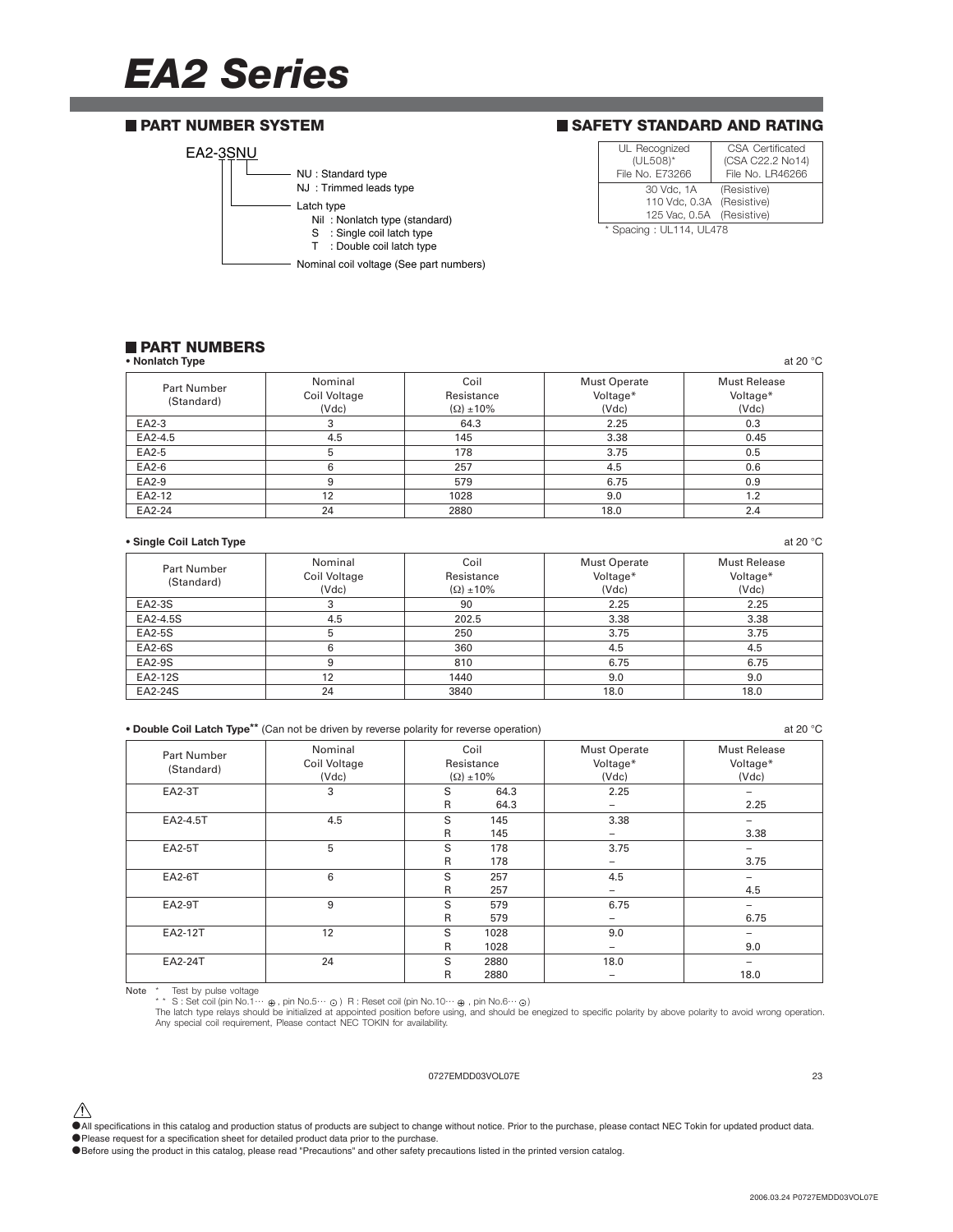



The EB2 series has adapted IRS, VPS surface mounting technique, and sustained the high-performance of EA2 series.

#### **DIMENSIONS** mm(inch)



#### **FEATURES**

- Compact and light weight
- 2 form c contact arrangement
- Low power consumption
- Low magnetic interference
- Breakdown voltage : 1000 Vac (surge voltage 1500 V), FCC Part 68 compliant
- Tube or Embossed tape packaging
- UL recognized (E73266), CSA certified (LR46266)

#### **RECOMMENDED PAD LAYOUT**

(bottom view)mm(inch)



#### **SCHEMATICS** (bottom view)



24 0727EMDD03VOL07E

 $\hat{\triangle}$  All specifications in this catalog and production status of products are subject to change without notice. Prior to the purchase, please contact NEC Tokin for updated product data.

•Please request for a specification sheet for detailed product data prior to the purchase.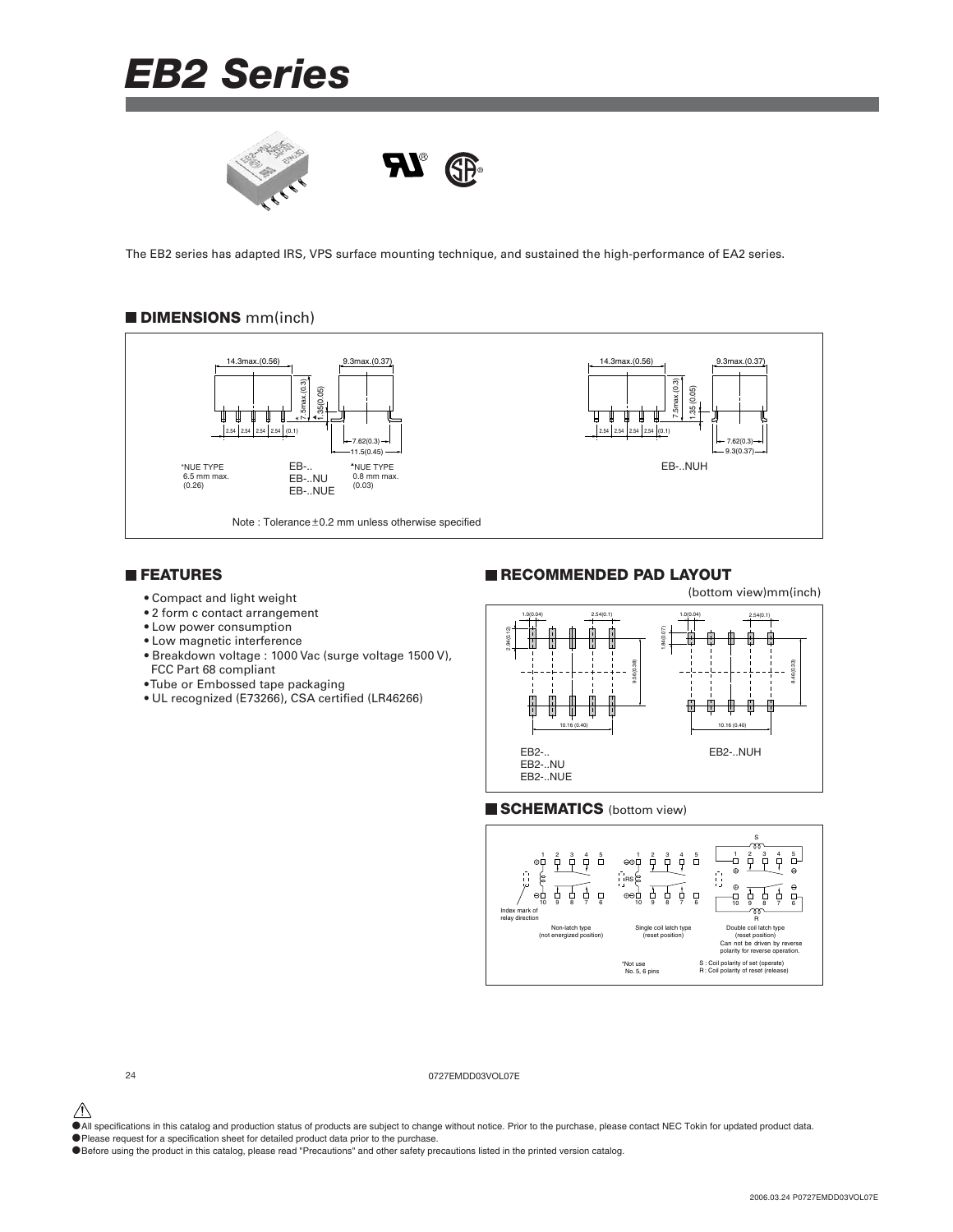#### **SPECIFICATIONS**

| <b>Contact Form</b>             |                                 | 2 Form c                                                                                                      |  |
|---------------------------------|---------------------------------|---------------------------------------------------------------------------------------------------------------|--|
| <b>Contact Material</b>         |                                 | Silver alloy with gold alloy overlay                                                                          |  |
|                                 | Maximum Switching Power         | 30 W, 62.5 VA                                                                                                 |  |
| <b>Contact Ratings</b>          | Maximum Switching Voltage       | 220 Vdc, 250 Vac                                                                                              |  |
|                                 | Maximum Switching Current       | 1 A                                                                                                           |  |
|                                 | <b>Maximum Carrying Current</b> | 2A                                                                                                            |  |
| Minimum Contact Ratings         |                                 | 10 mVdc, 10 $\mu A^{*1}$                                                                                      |  |
| Initial Contact Resistance      |                                 | $75 \text{ m}\Omega$ max.(Initial)                                                                            |  |
|                                 | Nonlatch type                   | 140 mW (3 to 12 V), 200 mW (24 V)                                                                             |  |
| <b>Nominal Operating Power</b>  | Single coil latch type          | 100 mW (3 to 12 V), 150 mW (24 V)                                                                             |  |
|                                 | Double coil latch type          | 140 mW (3 to 12 V), 200 mW (24 V)                                                                             |  |
| Operate Time (Excluding bounce) |                                 | Approx. 2 ms                                                                                                  |  |
| Release Time (Excluding bounce) |                                 | Approx. 1 ms without diode                                                                                    |  |
| <b>Insulation Resistance</b>    |                                 | 1000 MΩ at 500 Vdc                                                                                            |  |
|                                 | Between open contacts           | 1000 Vac (for one minute)                                                                                     |  |
| <b>Withstand Voltage</b>        | Between adjacent contacts       | 1500 V surge (10 $\times$ 160 $\mu$ s <sup>*2</sup> )                                                         |  |
|                                 | Between coil to contacts        | 1000 Vac (for one minute)<br>1500 V surge (10 $\times$ 160 $\mu$ s <sup>*2</sup> )                            |  |
| <b>Shock Resistance</b>         |                                 | 735 m/s <sup>2</sup> (misoperating)<br>980 m/s <sup>2</sup> (destructive failure)                             |  |
| <b>Vibration Resistance</b>     |                                 | 10 to 55 Hz, double amplitude 3 mm (misoperating)<br>10 to 55 Hz, double amplitude 5 mm (destructive failure) |  |
| <b>Ambient Temperature</b>      |                                 | $-40$ to $+85^{\circ}$ C                                                                                      |  |
| <b>Coil Temperature Rise</b>    |                                 | 18 degrees at nominal coil voltage (140 mW)                                                                   |  |
|                                 | Nonload                         | $1 \times 10^{8}$ *3 operations(Non-latch type) $1 \times 10^{7}$ operations(latch type)                      |  |
| <b>Running Specifications</b>   | Load                            | 50 Vdc, 0.1 A (resistive) $1 \times 10^6$ operations at 85°C, 5 Hz                                            |  |
|                                 |                                 | 10 Vdc, 10 mA (resistive) $1 \times 10^6$ operations at 85°C, 2 Hz                                            |  |
| Weight                          |                                 | Approx. 1.5 g                                                                                                 |  |

\* 1 This value is a reference value in the resistance load.

Minimum capacity changes depending on switching frequency and environment temperature and the load.<br>\* 2 rise time : 10 µs, decay time to half crest : 160 µs<br>\* 3 This shows a number of operation where it can be running by w steady characteristic is maintained is 1×2107 operations.

#### **PART NUMBER SYSTEM**



#### **SAFETY STANDARD AND RATING**

| UL Recognized<br>(UL508)*<br>File No. E73266                                        | CSA Certificated<br>(CSA C22.2 No14)<br>File No. LR46266 |  |  |  |
|-------------------------------------------------------------------------------------|----------------------------------------------------------|--|--|--|
| 30 Vdc, 1 A (Resistive)<br>110 Vdc, 0.3 A (Resistive)<br>125 Vac, 0.5 A (Resistive) |                                                          |  |  |  |
| * Spacing: UL114, UL478                                                             |                                                          |  |  |  |

0727EMDD03VOL07E 25

- $\hat{\triangle}$  All specifications in this catalog and production status of products are subject to change without notice. Prior to the purchase, please contact NEC Tokin for updated product data.
- •Please request for a specification sheet for detailed product data prior to the purchase.

<sup>•</sup>Before using the product in this catalog, please read "Precautions" and other safety precautions listed in the printed version catalog.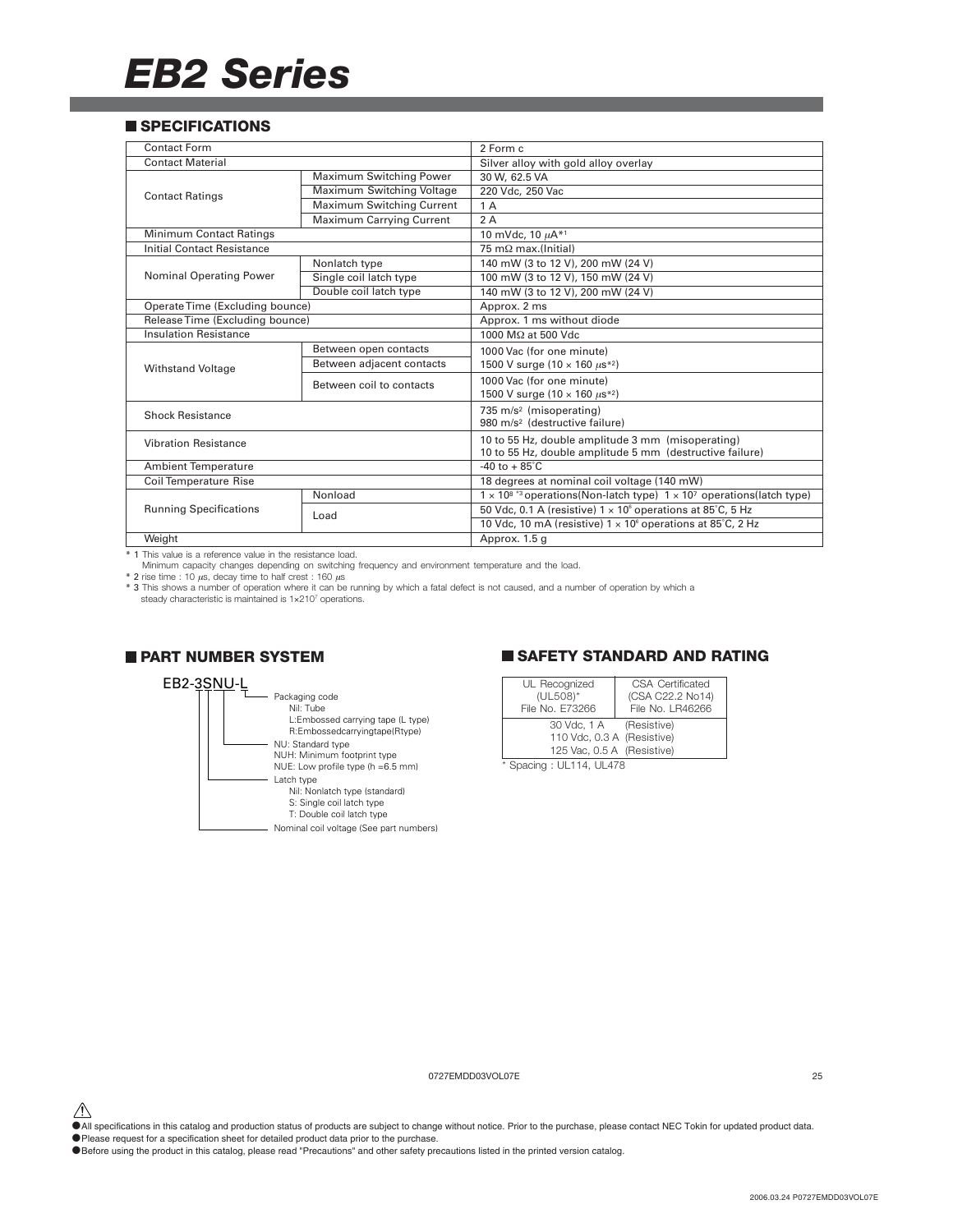#### **PART NUMBERS**

#### **• Nonlatch Type** at 20 °C

| Part Number<br>(Standard) | Nominal<br>Coil Voltage<br>(Vdc) | Coil<br>Resistance<br>$(\Omega) \pm 10\%$ | <b>Must Operate</b><br>Voltage*<br>(Vdc) | <b>Must Release</b><br>Voltage*<br>(Vdc) |
|---------------------------|----------------------------------|-------------------------------------------|------------------------------------------|------------------------------------------|
| EB2-3                     | 3                                | 64.3                                      | 2.25                                     | 0.3                                      |
| EB2-4.5                   | 4.5                              | 145                                       | 3.38                                     | 0.45                                     |
| EB2-5                     | 5                                | 178                                       | 3.75                                     | 0.5                                      |
| EB2-6                     | 6                                | 257                                       | 4.5                                      | 0.6                                      |
| EB2-9                     | 9                                | 579                                       | 6.75                                     | 0.9                                      |
| EB2-12                    | 12                               | 1028                                      | 9                                        | 1.2                                      |
| EB2-24                    | 24                               | 2880                                      | 18                                       | 2.4                                      |

#### **• Single Coil Latch Type** at 20 °C

| <b>Part Number</b><br>(Standard) | Nominal<br>Coil Voltage<br>(Vdc) | Coil<br>Resistance<br>$(\Omega) \pm 10\%$ | <b>Must Operate</b><br>Voltage*<br>(Vdc) | <b>Must Release</b><br>Voltage*<br>(Vdc) |
|----------------------------------|----------------------------------|-------------------------------------------|------------------------------------------|------------------------------------------|
| EB2-3S                           | 3                                | 90                                        | 2.25                                     | 2.25                                     |
| EB2-4.5S                         | 4.5                              | 202.5                                     | 3.38                                     | 3.38                                     |
| <b>EB2-5S</b>                    | 5                                | 250                                       | 3.75                                     | 3.75                                     |
| EB2-6S                           | 6                                | 360                                       | 4.5                                      | 4.5                                      |
| EB2-9S                           | 9                                | 810                                       | 6.75                                     | 6.75                                     |
| EB2-12S                          | 12                               | 1440                                      | 9.0                                      | 9.0                                      |
| EB2-24S                          | 24                               | 3840                                      | 18.0                                     | 18.0                                     |

**• Double Coil Latch Type\*\*** (Can not be driven by reverse polarity for reverse operation) at 20 °C

| Part Number<br>(Standard) | Nominal<br>Coil Voltage<br>(Vdc) | Coil<br>Resistance<br>$(\Omega) \pm 10\%$ |              | <b>Must Operate</b><br>Voltage*<br>(Vdc) | <b>Must Release</b><br>Voltage*<br>(Vdc) |
|---------------------------|----------------------------------|-------------------------------------------|--------------|------------------------------------------|------------------------------------------|
| EB2-3T                    | 3                                | S<br>$\mathsf{R}$                         | 64.3<br>64.3 | 2.25<br>-                                | 2.25                                     |
| EB2-4.5T                  | 4.5                              | S<br>R                                    | 145<br>145   | 3.38<br>-                                | 3.38                                     |
| EB2-5T                    | 5                                | S<br>$\mathsf{R}$                         | 178<br>178   | 3.75<br>-                                | 3.75                                     |
| EB2-6T                    | 6                                | S<br>R                                    | 257<br>257   | 4.5                                      | 4.5                                      |
| EB2-9T                    | 9                                | S<br>R                                    | 579<br>579   | 6.75<br>-                                | 6.75                                     |
| EB2-12T                   | 12                               | S<br>$\mathsf{R}$                         | 1028<br>1028 | 9.0<br>-                                 | 9.0                                      |
| EB2-24T                   | 24                               | S<br>R                                    | 2880<br>2880 | 18.0                                     | -<br>18.0                                |

Note \* Test by pulse voltage<br>\*\* S : Set coil (pin No.5…⊕ ), pin No.5…⊙ ) R : Reset coil (pin No.10…⊕ , pin No.6…⊝ )<br>The latch type relays should be initialized at appointed position before using, and should be enegized t Any special coil requirement, Please contact NEC TOKIN for availability.

26 0727EMDD03VOL07E

 $\hat{\P}$  All specifications in this catalog and production status of products are subject to change without notice. Prior to the purchase, please contact NEC Tokin for updated product data.

• Please request for a specification sheet for detailed product data prior to the purchase.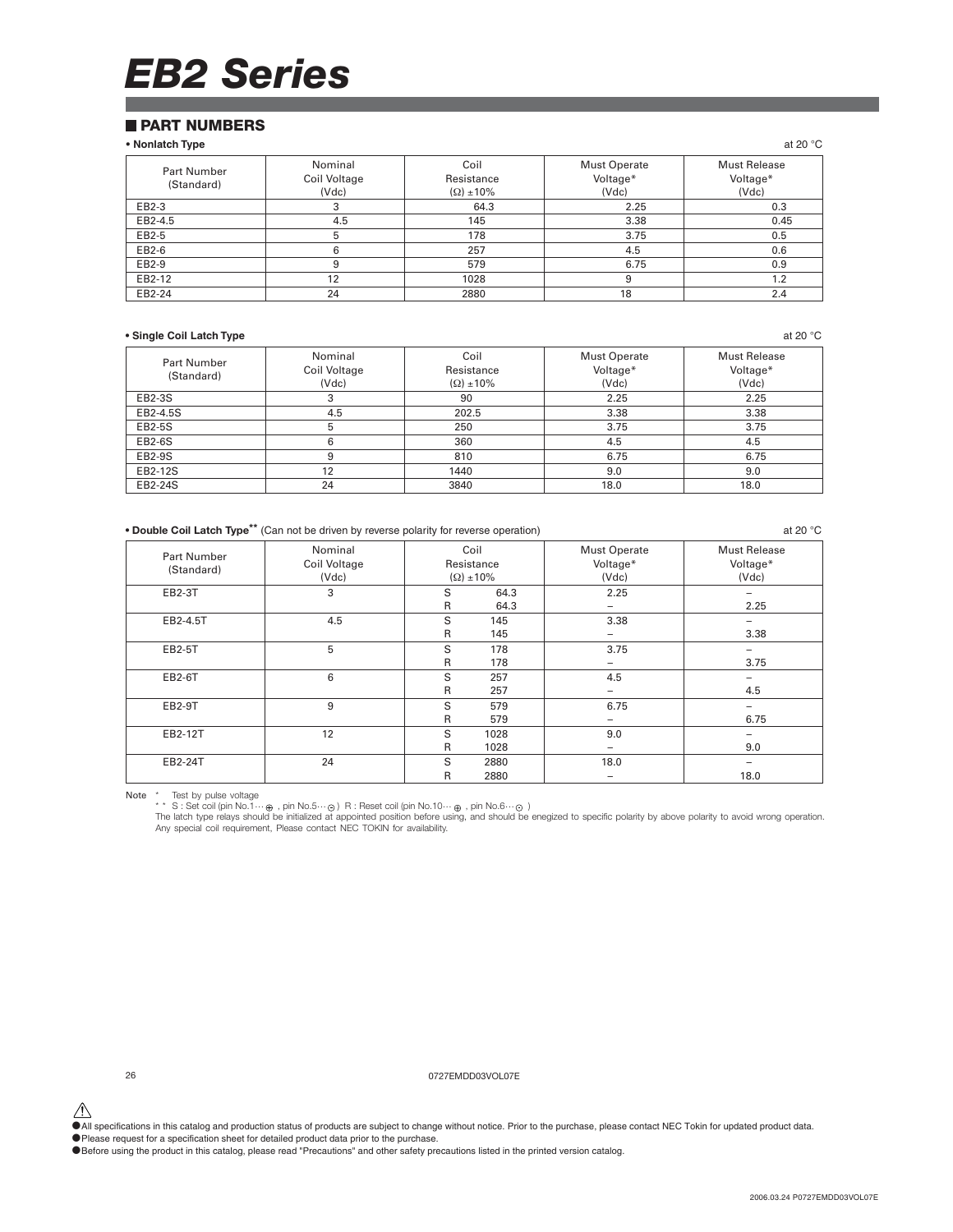#### **TAPE PACKAGE (OPTION)**





#### **SOLDERING CONDITION**



#### Note

1. Temperature profile shows printed circuit board surface temperature on the relay terminal portion. 2. Please check the actual soldering condition to use other method except above mentioned temperature profiles.

#### 0727EMDD03VOL07E 27

 $\bigwedge$  All specifications in this catalog and production status of products are subject to change without notice. Prior to the purchase, please contact NEC Tokin for updated product data.

•Please request for a specification sheet for detailed product data prior to the purchase.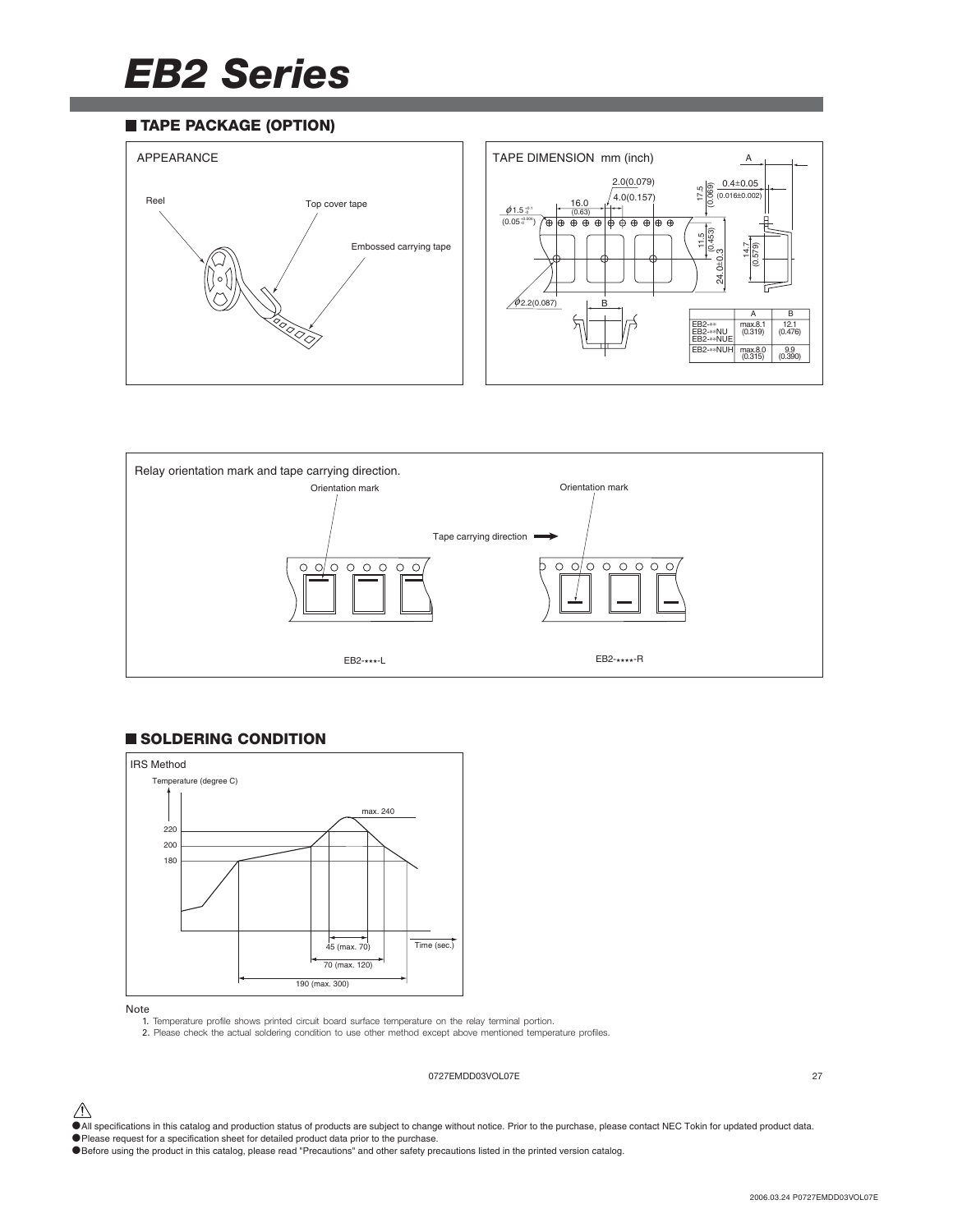### *EA2/EB2 Series*

#### ■ Recommended relay drive conditions

Drive under conditions. If it is impossible, please inquire to NEC TOKIN.

| Nonlatch type                                    | Voltage: within $\pm 5\%$ at nominal voltage                                                                                      |                                                |
|--------------------------------------------------|-----------------------------------------------------------------------------------------------------------------------------------|------------------------------------------------|
| Single coil latch type<br>Double coil latch type | Square pulse (rise and fall time is rapidly)<br>Pulse height: within $\pm 5\%$ at nominal voltage<br>Pulse width: more than 10 ms | Ambient temperature<br>$-40$ ~ $+85^{\circ}$ C |

#### **Technical document**

Please confirm technical document before use. It is able to receive a document at NEC TOKIN's World-wide-web site. (http://www.nec-tokin.com)

| <b>ITEM</b>      | TITLE                                         |
|------------------|-----------------------------------------------|
| Data sheet       | EA2 series                                    |
|                  | EB <sub>2</sub> series                        |
| Information      | EA2 series technical data                     |
|                  | EB2 series technical data                     |
| User's manual    | Function and note on correct use              |
| Application note | Application circuit of miniature signal relay |

28 0727EMDD03VOL07E

 $\hat{\P}$  All specifications in this catalog and production status of products are subject to change without notice. Prior to the purchase, please contact NEC Tokin for updated product data.

•Please request for a specification sheet for detailed product data prior to the purchase.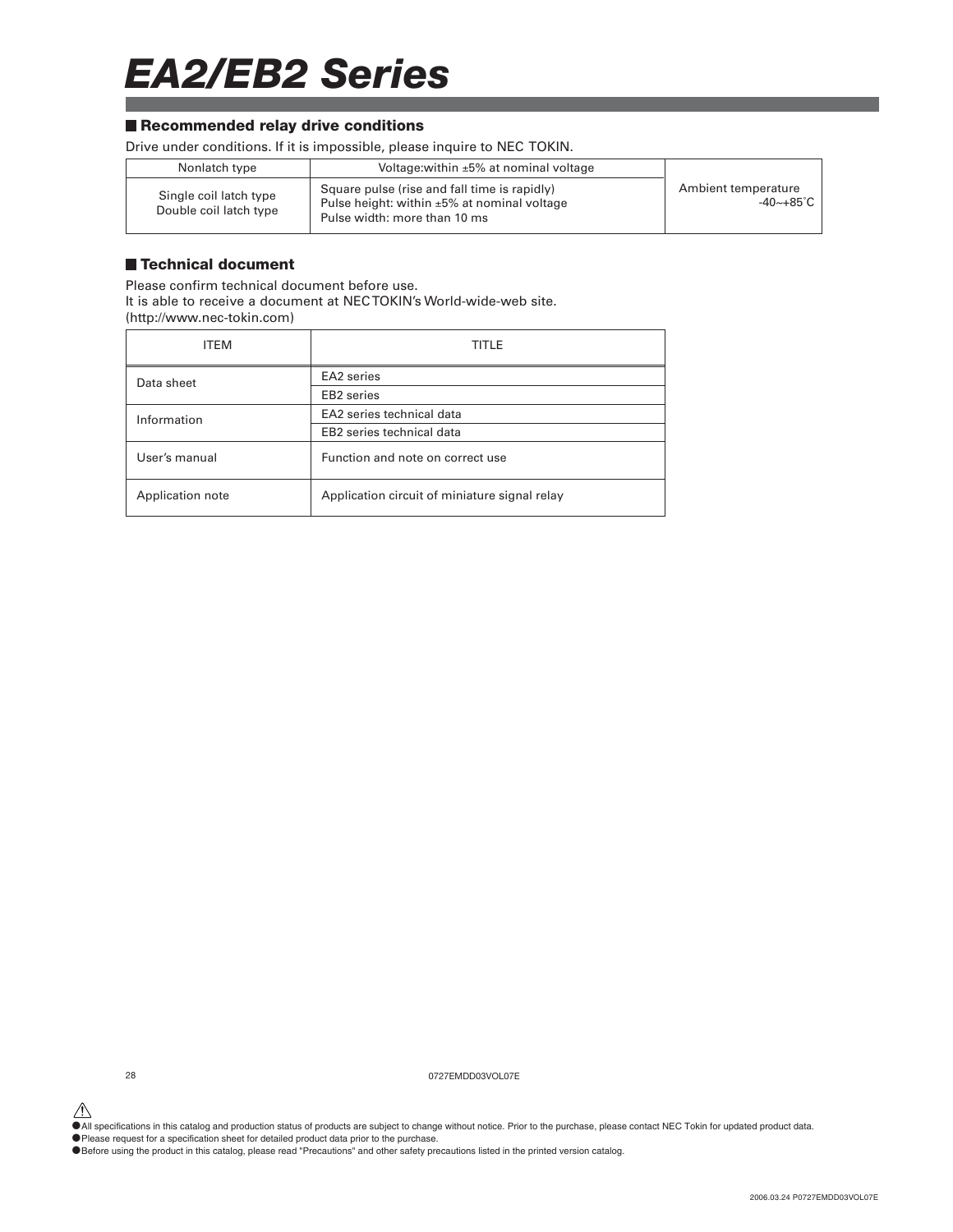### *EC2 Series*



The EC2 series has reduced mounting space but sustained high- performance of NEC EA2 series. Furthermore, it complies with 2500 V surge-voltage requirement of Telcordia specifications.

#### **FEATURES**

- Compact and light weight
- 2 form c contact arrangement
- Low power consumption
- Reduced mounting space: 15 mm ✕ 7.5 mm • High-breakdown voltage of coil to contacts:
- 1500 Vac, 2500 V, (2 × 10 μs<sup>\*3</sup>)
- Capable of High-power switching:
- 700 Vac, 4.2A, 4 times in case of accident • NK type gurantee 1.5Kvac over withstanding voltage
- at open contact.(Only make contact) • ND type (High-insulation type) conform to
- supplemetary insulation for EN60950 (TUV certified)

### **SPECIFICATIONS**





#### **RECOMMENDED PAD LAYOUT**



#### **SCHEMATICS** (bottom view)



Double coil latch type Can not be driven by reverse polarity for reverse operation.

| Contact Form                      |                                 | 2 Form c                                                                                                                                                                                        |  |
|-----------------------------------|---------------------------------|-------------------------------------------------------------------------------------------------------------------------------------------------------------------------------------------------|--|
| <b>Contact Material</b>           |                                 | Silver alloy with gold alloy overlay                                                                                                                                                            |  |
|                                   | Maximum Switching Power         | 60 W. 125 VA                                                                                                                                                                                    |  |
| <b>Contact Ratings</b>            | Maximum Switching Voltage       | 220 Vdc, 250 Vac                                                                                                                                                                                |  |
| (UL/CSA Rating)                   | Maximum Switching Current       | 2A                                                                                                                                                                                              |  |
|                                   | <b>Maximum Carrying Current</b> | 2A                                                                                                                                                                                              |  |
| <b>Minimum Contact Ratings</b>    |                                 | 10 mVdc, 10 $\mu$ A* <sup>1</sup>                                                                                                                                                               |  |
| <b>Initial Contact Resistance</b> |                                 | $75 \text{ mA}$ max.(Initial)                                                                                                                                                                   |  |
|                                   | Nonlatch type                   | 140 mW (3 to 12 V), 200 mW (24 V)<br>(ND type:200 to 230 mW) (NKY type:230 mW)                                                                                                                  |  |
| Nominal Operating Power           | Single coil latch type          | 100 mW(ND type:100 to 170 mW)                                                                                                                                                                   |  |
|                                   | Double coil latch type          | 140 mW                                                                                                                                                                                          |  |
| Operate Time (Excluding bounce)   |                                 | Approx. 2 ms                                                                                                                                                                                    |  |
| Release Time (Excluding bounce)   |                                 | Approx. 1 ms without diode                                                                                                                                                                      |  |
| <b>Insulation Resistance</b>      |                                 | 1000 MΩ at 500 Vdc                                                                                                                                                                              |  |
|                                   | Between open contacts           | 1000 Vac (for one minute) 1500 V surge (10 $\times$ 160 $\mu$ s <sup>*2</sup> )                                                                                                                 |  |
| <b>Withstand Voltage</b>          |                                 | NKX type:<br>Make contact:1500 Vac (for one minute) 2500 V surge ( $2 \times 10 \mu s^{*3}$ )<br>Break contact: 1000 Vac (for one minute) 1500 V surge (10 $\times$ 160 $\mu$ s <sup>*2</sup> ) |  |
|                                   | Between adjacent contacts       | 1000 Vac (for one minute), 1500 V surge (10 $\times$ 160 $\mu$ s <sup>*2</sup> )                                                                                                                |  |
|                                   | Between coil to contacts        | 1500 Vac (for one minute), 2500 V surge $(2 \times 10 \ \mu s^{*3})$                                                                                                                            |  |
| <b>Shock Resistance</b>           |                                 | 735 m/s <sup>2</sup> (misoperating)<br>980 m/s <sup>2</sup> (destructive failure)                                                                                                               |  |
| <b>Vibration Resistance</b>       |                                 | 10 to 55 Hz, double amplitude 3 mm (misoperating)<br>10 to 55 Hz, double amplitude 5 mm (destructive failure)                                                                                   |  |
| <b>Ambient Temperature</b>        |                                 | $-40$ to $+85^{\circ}$ C                                                                                                                                                                        |  |
| <b>Coil Temperature Rise</b>      |                                 | 18 degrees at nominal coil voltage (140 mW)                                                                                                                                                     |  |
|                                   | Nonload                         | $1 \times 10^{8}$ *4 operations(Non-latch type) $1 \times 10^{7}$ operations(latch type)                                                                                                        |  |
| <b>Running Specifications</b>     | Load                            | 50 Vdc, 0.1 A (resistive) $1 \times 10^6$ operations at 85°C, 5 Hz                                                                                                                              |  |
|                                   |                                 | 10 Vdc, 10 mA (resistive) $1 \times 10^6$ operations at 85°C, 2 Hz                                                                                                                              |  |
| Weight                            |                                 | Approx. 1.9 g                                                                                                                                                                                   |  |
|                                   |                                 |                                                                                                                                                                                                 |  |

\* 1 This value is a reference value in the resistance load. Minimum capacity changes depending on switching frequency and environment temperature and the load.

 $*$  2 rise time : 10  $\mu$ s, decay time to half crest : 160  $\mu$ s

\* 3 rise time : 2  $\mu$ s, decay time to half crest : 10  $\mu$ s

\* 4 This shows a number of operation where it can be running by which a fatal defect is not caused, and a number of operation by which

a steady characteristic is maintained is 1×107 operations.

#### 0727EMDD03VOL07E 29

- $\hat{\triangle}$  All specifications in this catalog and production status of products are subject to change without notice. Prior to the purchase, please contact NEC Tokin for updated product data.
- •Please request for a specification sheet for detailed product data prior to the purchase.
- •Before using the product in this catalog, please read "Precautions" and other safety precautions listed in the printed version catalog.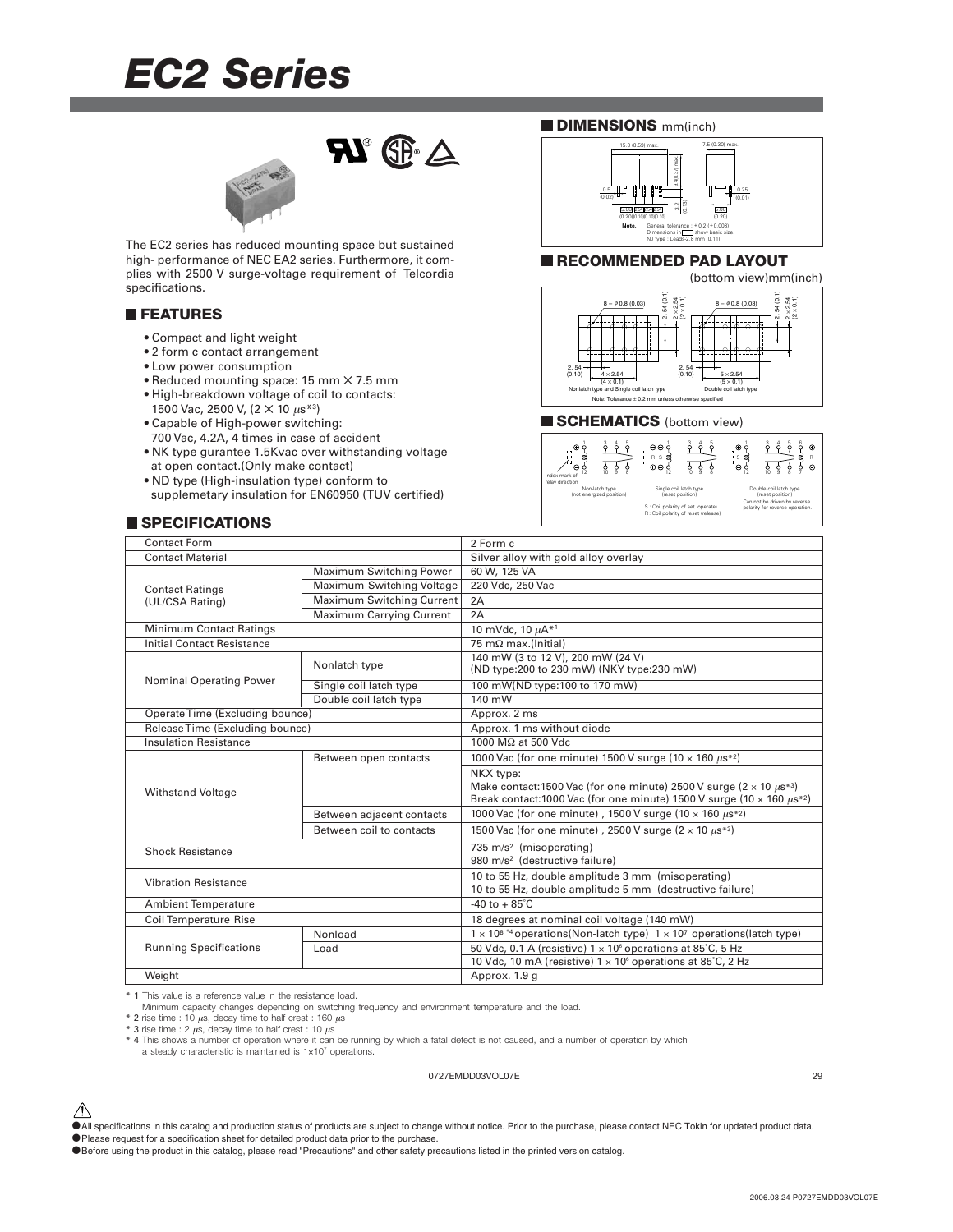## *EC2 Series*

#### **PART NUMBER SYSTEM**

#### EC2-3SNU NU : Standard type NJ : Trimmed leads type ND : High insulation type (TUV certified) NK : High voltage type (Nonlatch type only) Nil : Nonlatch type (standard) S : Single coil latch type Latch type

- T : Double coil latch type
- Nominal coil voltage (See part numbers)

#### **SAFETY STANDARD AND RATING**

| UL Recognized              | <b>CSA Certificated</b> |
|----------------------------|-------------------------|
| (UL508)*                   | (CSA C22.2 No14)        |
| File No. E73266            | File No. LR46266        |
| 30 Vdc, 2 A (Resistive)    |                         |
| 110 Vdc, 0.3 A (Resistive) |                         |
| 125 Vac, 0.5 A (Resistive) |                         |
| ------ 11444 11470         |                         |

Spacing : UL114, UL478

| <b>TUV Certified</b><br>(EN61810 / IEC61810)                                       |                        |  |  |  |
|------------------------------------------------------------------------------------|------------------------|--|--|--|
| No. R 9751153<br>No. B 9750561                                                     |                        |  |  |  |
| "ND" Type<br>(Nonlatch and Single-coil-latch)   (Nonlatch and Single-coil-latch)   | Except ND Type         |  |  |  |
| Creepage and clearance of coil to contact is over than 2 mm<br>(According EN60950) |                        |  |  |  |
| Supplementary insulation class                                                     | Basic insulation class |  |  |  |

#### **PART NUMBERS**

#### **• Nonlatch Type** at 20 °C at 20 °C at 20 °C at 20 °C at 20 °C at 20 °C at 20 °C at 20 °C at 20 °C at 20 °C at 20 °C at 20 °C at 20 °C at 20 °C at 20 °C at 20 °C at 20 °C at 20 °C at 20 °C at 20 °C at 20 °C at 20 °C at 20

| <b>Part Number</b><br>(Standard) | Nominal<br>Coil Voltage<br>(Vdc) | Coil<br>Resistance<br>$(\Omega) \pm 10\%$ | <b>Must Operate</b><br>Voltage*<br>(Vdc) | <b>Must Release</b><br>Voltage*<br>(Vdc) |
|----------------------------------|----------------------------------|-------------------------------------------|------------------------------------------|------------------------------------------|
| EC2-3                            |                                  | 64.3                                      | 2.25                                     | 0.3                                      |
| EC2-4.5                          | 4.5                              | 145                                       | 3.38                                     | 0.45                                     |
| EC2-5                            |                                  | 178                                       | 3.75                                     | 0.5                                      |
| EC2-6                            | 6                                | 257                                       | 4.5                                      | 0.6                                      |
| EC2-9                            | 9                                | 579                                       | 6.75                                     | 0.9                                      |
| EC2-12                           | 12                               | 1028                                      | 9.0                                      | 1.2                                      |
| EC2-24                           | 24                               | 2880                                      | 18.0                                     | 2.4                                      |

#### **• Single Coil Latch Type** at 20 °C

| <b>Part Number</b><br>(Standard) | Nominal<br>Coil Voltage<br>(Vdc) | Coil<br>Resistance<br>$(\Omega) \pm 10\%$ | <b>Must Operate</b><br>Voltage*<br>(Vdc) | Must Release<br>Voltage*<br>(Vdc) |
|----------------------------------|----------------------------------|-------------------------------------------|------------------------------------------|-----------------------------------|
| $EC2-3S$                         |                                  | 90                                        | 2.25                                     | 2.25                              |
| EC2-4.5S                         | 4.5                              | 202.5                                     | 3.38                                     | 3.38                              |
| <b>EC2-5S</b>                    |                                  | 250                                       | 3.75                                     | 3.75                              |
| $EC2-6S$                         |                                  | 360                                       | 4.5                                      | 4.5                               |
| $EC2-9S$                         |                                  | 810                                       | 6.75                                     | 6.75                              |
| EC2-12S                          | 12                               | 1440                                      | 9.0                                      |                                   |
| EC2-24S                          | 24                               | 5760                                      | 18.0                                     | 18                                |

Note \* Test by pulse voltage<br>\*\* S : Set coil (pin No.1.2…⊙ ) R : Reset coil (pin No.6…⊕ , pin No.7…⊙ )<br>The latch type relays should be initialized at appointed position before using, and should be enegized to specific pol

30 0727EMDD03VOL07E

 $\hat{\triangle}$  All specifications in this catalog and production status of products are subject to change without notice. Prior to the purchase, please contact NEC Tokin for updated product data.

•Please request for a specification sheet for detailed product data prior to the purchase.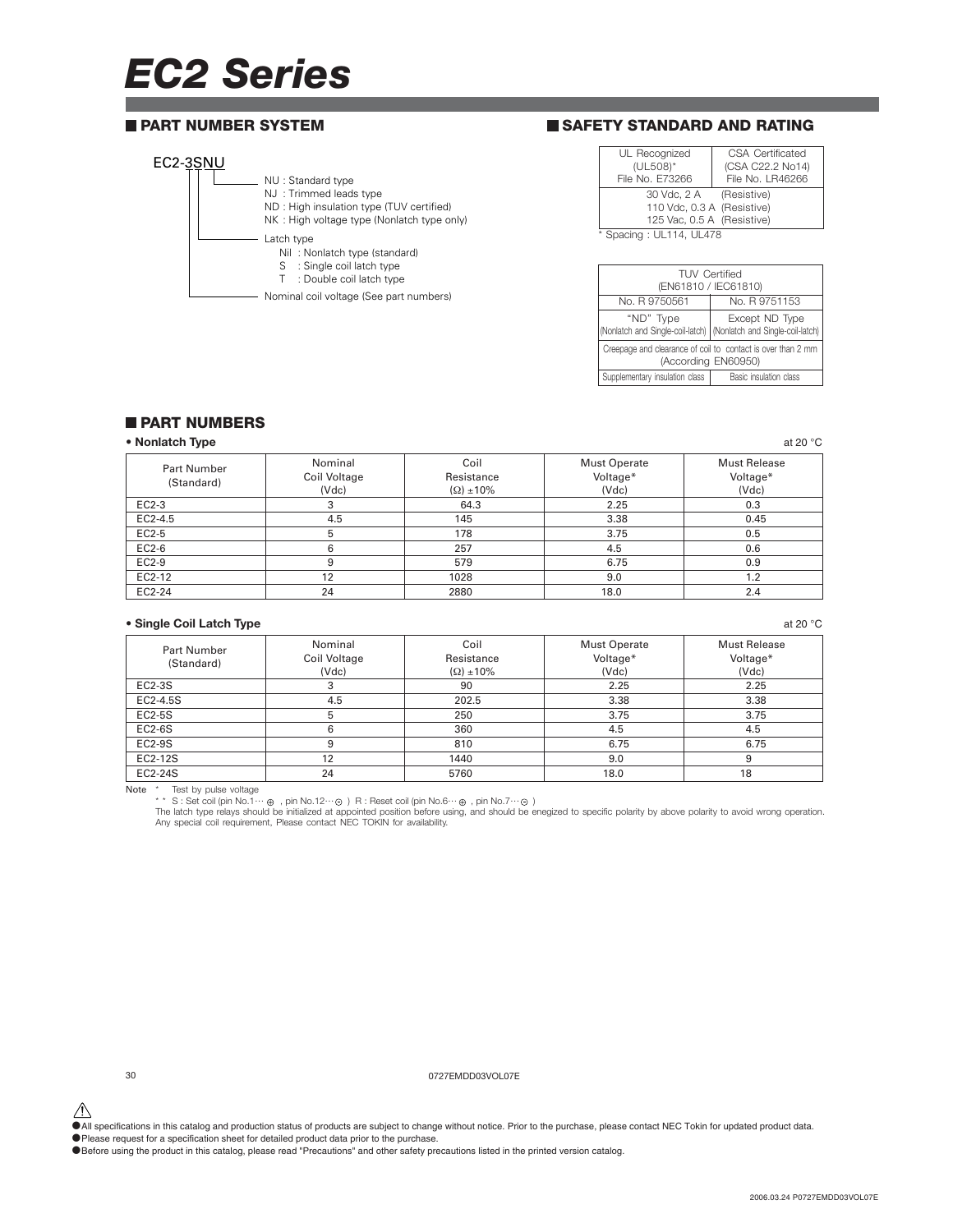| • Double Coil Latch Type <sup>**</sup> (Can not be driven by reverse polarity for reverse operation) |                                  |        |                                           |                                          | at 20 $°C$                               |
|------------------------------------------------------------------------------------------------------|----------------------------------|--------|-------------------------------------------|------------------------------------------|------------------------------------------|
| <b>Part Number</b><br>(Standard)                                                                     | Nominal<br>Coil Voltage<br>(Vdc) |        | Coil<br>Resistance<br>$(\Omega) \pm 10\%$ | <b>Must Operate</b><br>Voltage*<br>(Vdc) | <b>Must Release</b><br>Voltage*<br>(Vdc) |
| <b>EC2-3T</b>                                                                                        | 3                                | S<br>R | 64.3<br>64.3                              | 2.25                                     | 2.25                                     |
| EC2-4.5T                                                                                             | 4.5                              | S<br>R | 145<br>145                                | 3.38                                     | 3.38                                     |
| <b>EC2-5T</b>                                                                                        | 5                                | S<br>R | 178<br>178                                | 3.75                                     | 3.75                                     |
| <b>EC2-6T</b>                                                                                        | 6                                | S<br>R | 257<br>257                                | 4.5                                      | 4.5                                      |
| <b>EC2-9T</b>                                                                                        | 9                                | S<br>R | 579<br>579                                | 6.75                                     | 6.75                                     |
| EC2-12T                                                                                              | 12                               | S<br>R | 1028<br>1028                              | 9.0                                      | 9.0                                      |
| EC2-24T                                                                                              | 24                               | S<br>R | 4114<br>4114                              | 18.0                                     | 18.0                                     |

#### **• Nonlatch ND Type** at 20 °C at 20 °C at 20 °C at 20 °C at 20 °C at 20 °C at 20 °C at 20 °C at 20 °C at 20 °C at 20 °C at 20 °C at 20 °C at 20 °C at 20 °C at 20 °C at 20 °C at 20 °C at 20 °C at 20 °C at 20 °C at 20 °C at

| Part Number | Nominal<br>Coil Voltage | Coil<br>Resistance  | <b>Must Operate</b><br>Voltage* | <b>Must Release</b><br>Voltage* |
|-------------|-------------------------|---------------------|---------------------------------|---------------------------------|
|             |                         |                     |                                 |                                 |
|             | (Vdc)                   | $(\Omega) \pm 10\%$ | (Vdc)                           | (Vdc)                           |
| EC2-3ND     | 3                       | 45                  | 2.25                            | 0.3                             |
| EC2-4.5ND   | 4.5                     | 101                 | 3.38                            | 0.45                            |
| EC2-5ND     | 5                       | 125                 | 3.75                            | 0.5                             |
| EC2-6ND     | h                       | 180                 | 4.5                             | 0.6                             |
| EC2-9ND     | 9                       | 405                 | 6.75                            | 0.9                             |
| EC2-12ND    | 12                      | 720                 | 9.0                             | 1.2                             |
| EC2-24ND    | 24                      | 2504                | 18.0                            | 2.4                             |

#### • Single Coil Latch ND Type **at 20 °C** at 20 °C at 20 °C at 20 °C at 20 °C at 20 °C at 20 °C at 20 °C at 20 °C at 20 °C at 20 °C at 20 °C at 20 °C at 20 °C at 20 °C at 20 °C at 20 °C at 20 °C at 20 °C at 20 °C at 20 °C at

|             | Nominal      | Coil                | <b>Must Operate</b> | Must Release |
|-------------|--------------|---------------------|---------------------|--------------|
| Part Number | Coil Voltage | Resistance          | Voltage*            | Voltage*     |
|             | (Vdc)        | $(\Omega) \pm 10\%$ | (Vdc)               | (Vdc)        |
| EC2-3SND    |              | 90                  | 2.25                | 2.25         |
| EC2-4.5SND  | 4.5          | 203                 | 3.38                | 3.38         |
| EC2-5SND    | b            | 250                 | 3.75                | 3.75         |
| EC2-6SND    | 6            | 360                 | 4.5                 | 4.5          |
| EC2-9SND    | 9            | 810                 | 6.75                | 6.75         |
| EC2-12SND   | 12           | 960                 | 9.0                 |              |
| EC2-24SND   | 24           | 3388                | 18.0                | 18           |

| • Nonlatch NK Type (High voltage type)<br>at 20 $^{\circ}$ C |                                  |                                           |                                   |                                          |  |
|--------------------------------------------------------------|----------------------------------|-------------------------------------------|-----------------------------------|------------------------------------------|--|
| Part Number                                                  | Nominal<br>Coil Voltage<br>(Vdc) | Coil<br>Resistance<br>$(\Omega) \pm 10\%$ | Must Operate<br>Voltage*<br>(Vdc) | <b>Must Release</b><br>Voltage*<br>(Vdc) |  |
| EC2-3NK                                                      |                                  | 39.1                                      | 2.25                              | 0.3                                      |  |
| EC2-4.5NK                                                    | 4.5                              | 88.0                                      | 3.38                              | 0.45                                     |  |
| <b>EC2-12NK</b>                                              |                                  | 626                                       | 9.0                               |                                          |  |

Note \* Test by pulse voltage<br>\*\* S : Set coil (pin No.1.2…⊝) R : Reset coil (pin No.6…⊕, pin No.7…⊙)<br>The latch type relays should be initialized at appointed position before using, and should be enegized to specific polari

#### 0727EMDD03VOL07E 31

△<br>●All specifications in this catalog and production status of products are subject to change without notice. Prior to the purchase, please contact NEC Tokin for updated product data.

• The premium share in the calling and product called product data prior to the purchase.

•Before using the product in this catalog, please read "Precautions" and other safety precautions listed in the printed version catalog.

2006.03.24 P0727EMDD03VOL07E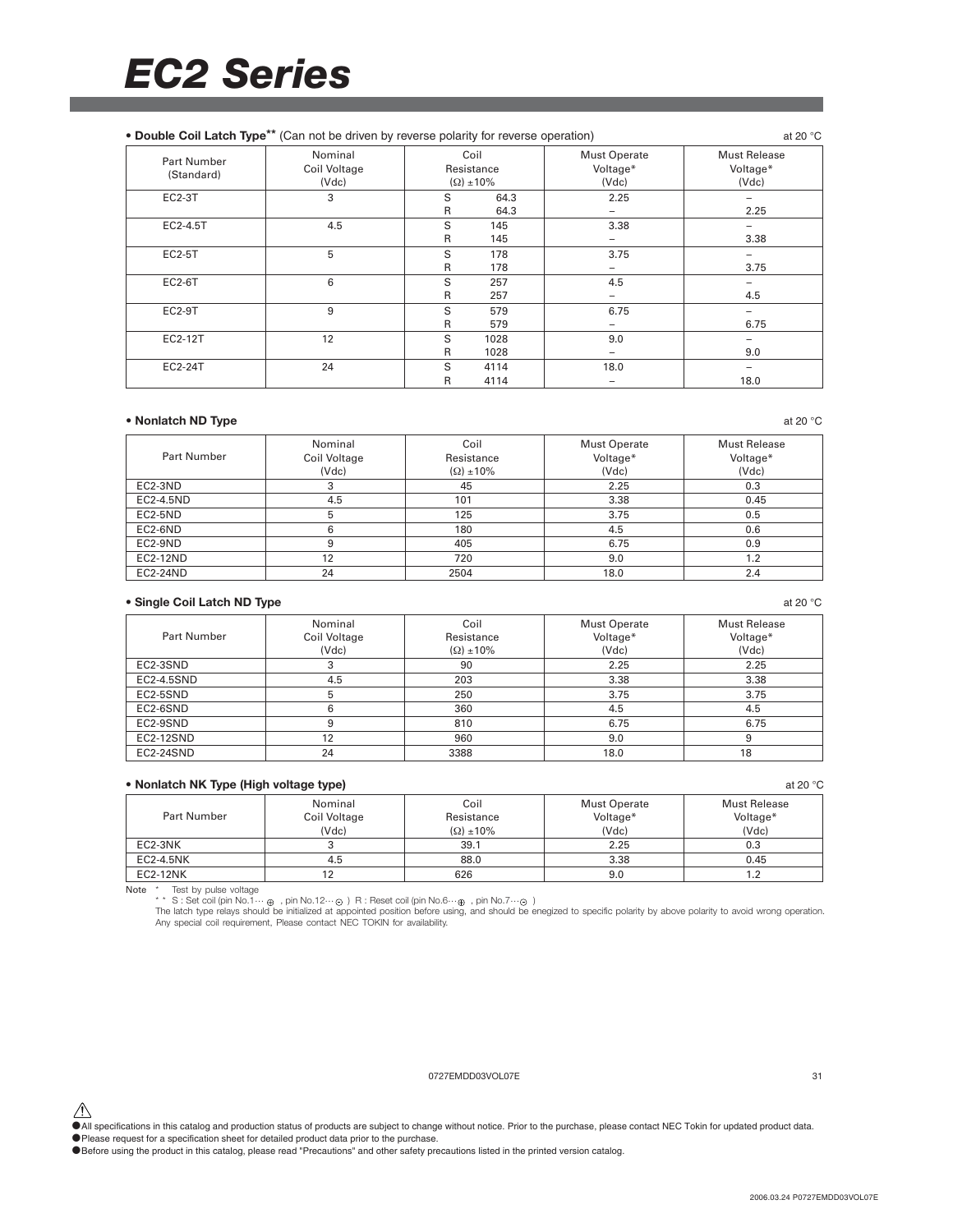The EE2 series is surface-mounting type sustaining high-performance of NEC TOKIN EC2 series. **Puge As** 

#### **DIMENSIONS** mm(inch)



#### **FEATURES**

- Compact and light weight 2 form c contact arrangement
- Low power consumption
- Reduced mounting space: 15 mm ✕ 9.5 mm
- High-breakdown voltage of coil to contacts: 1500 Vac, 2500 V,  $(2 \times 10 \mu s^{*3})$
- Capable of High-power switching : 700 Vac, 4.2 A ,4 times in case of accident • NK type gurantee 1.5Kvac over withstanding voltage at open contact.
- (Only make contact)
- ND type (High-insulation type) conform to supplementary insulation for EN60950 (TUV certified)

#### **SPECIFICATIONS**

#### EE2-..NUX 7.02 (0.276) 2.73 (0.107)<br>EE2-..NUH 6.29 (0.248) 2.0 (0.079) EE2-..NUH 6.29 (0.248) 2.0 (0.079)  $6.29(0.248)$ Tolerance  $\pm$  0.1 mm (0.004) unless otherwise

EE2-..NU,ND 7.3 (0.287) 3.0 (0.118)

TYPE A B

**RECOMMENDED PAD LAYOUT**

B A

1.0 (0.04)

(bottom view)mm(inch)

12.7 (0.5)

2.54 (0.1)

1.0 (0.04) B A

specified.

2.54 (0.1) 10.16 (0.4)

h type Double and Single coil latch type

#### **SCHEMATICS** (bottom view)



| <b>Contact Form</b>             |                           | 2 Form c                                                                                                                                                                                          |  |  |
|---------------------------------|---------------------------|---------------------------------------------------------------------------------------------------------------------------------------------------------------------------------------------------|--|--|
| <b>Contact Material</b>         |                           | Silver alloy with gold alloy overlay                                                                                                                                                              |  |  |
|                                 | Maximum Switching Power   | 60 W, 125 VA                                                                                                                                                                                      |  |  |
| <b>Contact Ratings</b>          | Maximum Switching Voltage | 220 Vdc, 250 Vac                                                                                                                                                                                  |  |  |
| (UL / CSA Rating)               | Maximum Switching Current | 2A                                                                                                                                                                                                |  |  |
|                                 | Maximum Carrying Current  | 2A                                                                                                                                                                                                |  |  |
| Minimum Contact Ratings         |                           | 10 mVdc, 10 µA*1                                                                                                                                                                                  |  |  |
| Initial Contact Resistance      |                           | 75 m $\Omega$ max.(Initial)                                                                                                                                                                       |  |  |
|                                 | Nonlatch type             | 140 mW (3 to 12 V), 200mW (24 V)<br>(ND type:200 to 230 mW) (NK type:230 mW)                                                                                                                      |  |  |
| <b>Nominal Operating Power</b>  | Single coil latch type    | 100 mW (ND type:100 to 170 mW)                                                                                                                                                                    |  |  |
|                                 | Double coil latch type    | 140 mW                                                                                                                                                                                            |  |  |
| Operate Time (Excluding bounce) |                           | Approx. 2 ms                                                                                                                                                                                      |  |  |
| Release Time (Excluding bounce) |                           | Approx. 1 ms without diode                                                                                                                                                                        |  |  |
| <b>Insulation Resistance</b>    |                           | 1000 MΩ at 500 Vdc                                                                                                                                                                                |  |  |
|                                 |                           | 1000 Vac (for one minute) 1500 V surge (10 $\times$ 160 $\mu$ s <sup>*2</sup> )                                                                                                                   |  |  |
| <b>Withstand Voltage</b>        | Between open contacts     | NK type:<br>Make contact: 1500 Vac (for one minute) 2500 V surge ( $2 \times 10 \ \mu s^{*3}$ )<br>Break contact: 1000 Vac (for one minute) 1500 V surge (10 $\times$ 160 $\mu$ s <sup>*2</sup> ) |  |  |
|                                 | Between adjacent contacts | 1000 Vac (for one minute), 1500 V surge (10 $\times$ 160 $\mu$ s*2)                                                                                                                               |  |  |
|                                 | Between coil to contacts  | 1500 Vac (for one minute), 2500 V surge ( $2 \times 10 \mu s^{*3}$ )                                                                                                                              |  |  |
| <b>Shock Resistance</b>         |                           | 735 m/s <sup>2</sup> (misoperating)<br>980 m/s <sup>2</sup> (destructive failure)                                                                                                                 |  |  |
| <b>Vibration Resistance</b>     |                           | 10 to 55 Hz, double amplitude 3 mm (misoperating)<br>10 to 55 Hz, double amplitude 5 mm (destructive failure)                                                                                     |  |  |
| <b>Ambient Temperature</b>      |                           | $-40$ to $+85^{\circ}$ C                                                                                                                                                                          |  |  |
| <b>Coil Temperature Rise</b>    |                           | $1 \times 10^{8}$ *4 operations (Non-latch type) $1 \times 10^{7}$ operations (latch type)                                                                                                        |  |  |
|                                 | Nonload                   | 18 degrees at nominal coil voltage (140 mW)                                                                                                                                                       |  |  |
| <b>Running Specifications</b>   | Load                      | 50 Vdc, 0.1 A (resistive) $1 \times 10^6$ operations at 85°C, 5 Hz                                                                                                                                |  |  |
|                                 |                           | 10 Vdc, 10 mA (resistive) $1 \times 10^6$ operations at 85°C, 2 Hz                                                                                                                                |  |  |
| Weight                          |                           | Approx. 1.9 g                                                                                                                                                                                     |  |  |

高

\* 1 This value is a reference value in the resistance load.

Minimum capacity changes depending on switching frequency and environment temperature and the load.

 $*$  2 rise time : 10  $\mu$ s, decay time to half crest : 160  $\mu$ s

\* 3 rise time : 2  $\mu$ s, decay time to half crest : 10  $\mu$ s

\* 4 This shows a number of operation where it can be running by which a fatal defect is not caused, and a number of operation by which a steady characteristic is maintained is 1×107 operations.

32 0727EMDD03VOL07E

- $\hat{\triangle}$  All specifications in this catalog and production status of products are subject to change without notice. Prior to the purchase, please contact NEC Tokin for updated product data.
- •Please request for a specification sheet for detailed product data prior to the purchase.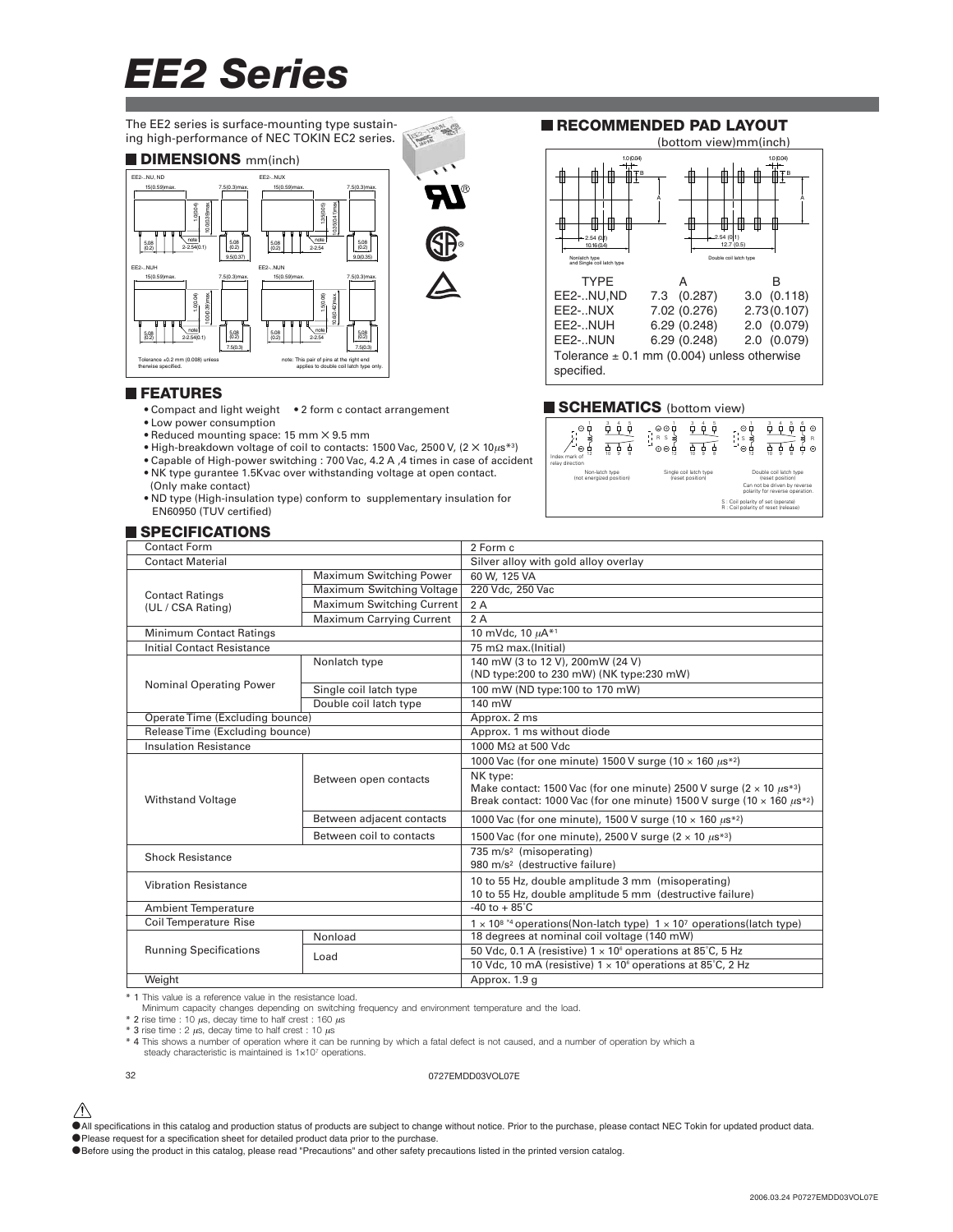#### **PART NUMBER SYSTEM**

#### **SAFETY STANDARD AND RATING**

| EE2-3SNU- | Packaging code<br>Nil: Tube<br>L: Embossed carrying tape (L type)<br>R: Embossed carrying tape (R type)                                                                                                                                                                                |
|-----------|----------------------------------------------------------------------------------------------------------------------------------------------------------------------------------------------------------------------------------------------------------------------------------------|
|           | NU: Standard type<br>NUH: Minimum footprint type<br>NUX: High solder joint reliability type<br>NUN: High solder joint reliability with Minimum footprint type<br>ND: High-insulation type (TUV certified)<br>NKX: High voltage, high solder joint reliability type(Nonlatch type only) |
|           | Latch type<br>Nil: Nonlatch type (standard)<br>S: Single coil latch type<br>T: Double coil latch type<br>Nominal coil voltage (See part numbers)                                                                                                                                       |

| UL Recognized              | CSA Certificated |
|----------------------------|------------------|
| (UL508)*                   | (CSA C22.2 No14) |
| File No. E73266            | File No. LR46266 |
| 30 Vdc, 2 A (Resistive)    |                  |
| 110 Vdc, 0.3 A (Resistive) |                  |
| 125 Vac, 0.5 A (Resistive) |                  |
| 170 اللفظ الله المحددة     |                  |

Spacing : UL114, UL478

| <b>TUV Certified</b><br>(EN61810 / IEC61810)                                       |                                                                                       |  |  |  |
|------------------------------------------------------------------------------------|---------------------------------------------------------------------------------------|--|--|--|
| No. R 9750561                                                                      | No. R 9751153                                                                         |  |  |  |
| "ND" Type                                                                          | Except ND Type<br>(Nonlatch and Single-coil-latch)   (Nonlatch and Single-coil-latch) |  |  |  |
| Creepage and clearance of coil to contact is over than 2 mm<br>(According EN60950) |                                                                                       |  |  |  |
| Supplementary insulation class                                                     | Basic insulation class                                                                |  |  |  |

#### **PART NUMBERS**

#### **• Nonlatch Type** at 20 °C at 20 °C at 20 °C at 20 °C at 20 °C at 20 °C at 20 °C at 20 °C at 20 °C at 20 °C at 20 °C at 20 °C at 20 °C at 20 °C at 20 °C at 20 °C at 20 °C at 20 °C at 20 °C at 20 °C at 20 °C at 20 °C at 20

| <b>Part Number</b><br>(Standard) | Nominal<br>Coil Voltage<br>(Vdc) | Coil<br>Resistance<br>$(\Omega) \pm 10\%$ | <b>Must Operate</b><br>Voltage*<br>(Vdc) | <b>Must Release</b><br>Voltage*<br>(Vdc) |
|----------------------------------|----------------------------------|-------------------------------------------|------------------------------------------|------------------------------------------|
| EE2-3                            |                                  | 64.3                                      | 2.25                                     | 0.3                                      |
| EE2-4.5                          | 4.5                              | 145                                       | 3.38                                     | 0.45                                     |
| EE2-5                            | 5                                | 178                                       | 3.75                                     | 0.5                                      |
| EE2-6                            | 6                                | 257                                       | 4.5                                      | 0.6                                      |
| EE2-9                            | 9                                | 579                                       | 6.75                                     | 0.9                                      |
| EE2-12                           | 12                               | 1028                                      | 9.0                                      | 1.2                                      |
| EE2-24                           | 24                               | 2880                                      | 18.0                                     | 2.4                                      |

#### **• Single Coil Latch Type** at 20 °C

| Part Number<br>(Standard) | Nominal<br>Coil Voltage<br>(Vdc) | Coil<br>Resistance<br>$(\Omega) \pm 10\%$ | <b>Must Operate</b><br>Voltage*<br>(Vdc) | Must Release<br>Voltage*<br>(Vdc) |
|---------------------------|----------------------------------|-------------------------------------------|------------------------------------------|-----------------------------------|
| EE2-3S                    | 3                                | 90                                        | 2.25                                     | 2.25                              |
| EC2-4.5S                  | 4.5                              | 202.5                                     | 3.38                                     | 3.38                              |
| <b>EE2-5S</b>             | 5                                | 250                                       | 3.75                                     | 3.75                              |
| $EE2-6S$                  | 6                                | 360                                       | 4.5                                      | 4.5                               |
| <b>EE2-9S</b>             |                                  | 810                                       | 6.75                                     | 6.75                              |
| EE2-12S                   | 12                               | 1440                                      | 9.0                                      | 9.0                               |
| EE2-24S                   | 24                               | 5760                                      | 18.0                                     | 18.0                              |

Note \* Test by pulse voltage<br>\*\* S : Set coil (pin No.1.2…⊙ ) R : Reset coil (pin No.6…⊕ , pin No.7…⊙ )<br>The latch type relays should be initialized at appointed position before using, and should be enegized to specific pol

#### 0727EMDD03VOL07E 33

△<br>●All specifications in this catalog and production status of products are subject to change without notice. Prior to the purchase, please contact NEC Tokin for updated product data.

• The premium share in the calling and product called product data prior to the purchase.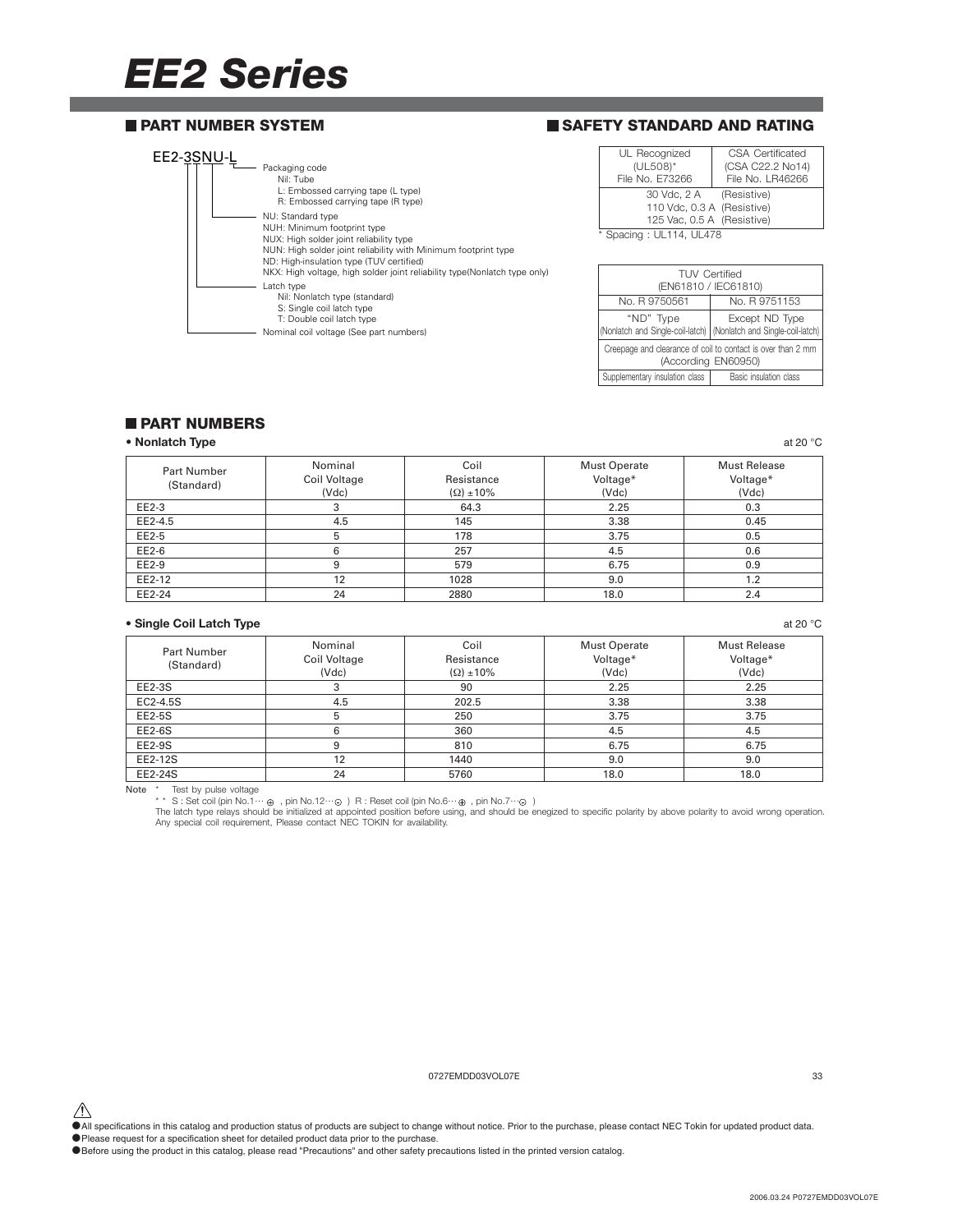| • Double Coil Latch Type** (Can not be driven by reverse polarity for reverse operation) |                                  |        |                                           |                                          | at 20 $\degree$ C                        |
|------------------------------------------------------------------------------------------|----------------------------------|--------|-------------------------------------------|------------------------------------------|------------------------------------------|
| <b>Part Number</b><br>(Standard)                                                         | Nominal<br>Coil Voltage<br>(Vdc) |        | Coil<br>Resistance<br>$(\Omega) \pm 10\%$ | <b>Must Operate</b><br>Voltage*<br>(Vdc) | <b>Must Release</b><br>Voltage*<br>(Vdc) |
| <b>EE2-3T</b>                                                                            | 3                                | S<br>R | 64.3<br>64.3                              | 2.25                                     | 2.25                                     |
| EE2-4.5T                                                                                 | 4.5                              | S<br>R | 145<br>145                                | 3.38                                     | 3.38                                     |
| EE2-5T                                                                                   | 5                                | S<br>R | 178<br>178                                | 3.75                                     | 3.75                                     |
| EE2-6T                                                                                   | 6                                | S<br>R | 257<br>257                                | 4.5                                      | 4.5                                      |
| EE2-9T                                                                                   | 9                                | S<br>R | 579<br>579                                | 6.75<br>-                                | 6.75                                     |
| EE2-12T                                                                                  | 12                               | S<br>R | 1028<br>1028                              | 9.0<br>-                                 | 9.0                                      |
| EE2-24T                                                                                  | 24                               | S<br>R | 4114<br>4114                              | 18.0                                     | 18.0                                     |

#### **• Nonlatch ND Type** at 20 °C at 20 °C at 20 °C at 20 °C at 20 °C at 20 °C at 20 °C at 20 °C at 20 °C at 20 °C at 20 °C at 20 °C at 20 °C at 20 °C at 20 °C at 20 °C at 20 °C at 20 °C at 20 °C at 20 °C at 20 °C at 20 °C at

| Part Number | Nominal<br>Coil Voltage<br>(Vdc) | Coil<br>Resistance<br>$(\Omega) \pm 10\%$ | <b>Must Operate</b><br>Voltage*<br>(Vdc) | Must Release<br>Voltage*<br>(Vdc) |
|-------------|----------------------------------|-------------------------------------------|------------------------------------------|-----------------------------------|
| EE2-3ND     |                                  | 45                                        | 2.25                                     | 0.3                               |
| EE2-4.5ND   | 4.5                              | 101                                       | 3.38                                     | 0.45                              |
| EE2-5ND     | 5                                | 125                                       | 3.75                                     | 0.5                               |
| EE2-6ND     | 6                                | 180                                       | 4.5                                      | 0.6                               |
| EE2-9ND     | 9                                | 405                                       | 6.75                                     | 0.9                               |
| EE2-12ND    | 12                               | 720                                       | 9.0                                      | 1.2                               |
| EE2-24ND    | 24                               | 2504                                      | 18.0                                     | 2.4                               |

#### • Single Coil Latch ND Type **at 20 °C** at 20 °C at 20 °C at 20 °C at 20 °C at 20 °C at 20 °C at 20 °C at 20 °C at 20 °C at 20 °C at 20 °C at 20 °C at 20 °C at 20 °C at 20 °C at 20 °C at 20 °C at 20 °C at 20 °C at 20 °C at

| Part Number | Nominal<br>Coil Voltage | Coil<br>Resistance  | <b>Must Operate</b><br>Voltage* | <b>Must Release</b><br>Voltage* |
|-------------|-------------------------|---------------------|---------------------------------|---------------------------------|
|             | (Vdc)                   | $(\Omega) \pm 10\%$ | (Vdc)                           | (Vdc)                           |
| EE2-3SND    |                         | 90                  | 2.25                            | 2.25                            |
| EE2-4.5SND  | 4.5                     | 203                 | 3.38                            | 3.38                            |
| EE2-5SND    | b                       | 250                 | 3.75                            | 3.75                            |
| EE2-6SND    | 6                       | 360                 | 4.5                             | 4.5                             |
| EE2-9SND    | 9                       | 810                 | 6.75                            | 6.75                            |
| EE2-12SND   | 12                      | 960                 | 9.0                             | 9.0                             |
| EE2-24SND   | 24                      | 3388                | 18.0                            | 18.0                            |

#### **• Nonlatch NKX Type (High voltage, high solder joint reliability type)** at 20 °C

| Part Number | Nominal<br>Coil Voltage<br>(Vdc) | Coil<br>Resistance<br>$(\Omega) \pm 10\%$ | Must Operate<br>Voltage*<br>(Vdc) | <b>Must Release</b><br>Voltage*<br>(Vdc) |
|-------------|----------------------------------|-------------------------------------------|-----------------------------------|------------------------------------------|
| EE2-3NKX    |                                  | 39.1                                      | 2.25                              | 0.3                                      |
| EE2-4.5NKX  | 4.5                              | 88.0                                      | 3.38                              | 0.45                                     |
| EE2-12NKX   |                                  | 626                                       | 9.0                               |                                          |

Note \* Test by pulse voltage<br>\*\* S : Set coil (pin No.1.2…⊙ ) R : Reset coil (pin No.6…⊕ , pin No.7…⊙ )<br>The latch type relays should be initialized at appointed position before using, and should be enegized to specific pol

34 0727EMDD03VOL07E

△<br>●All specifications in this catalog and production status of products are subject to change without notice. Prior to the purchase, please contact NEC Tokin for updated product data.

•Please request for a specification sheet for detailed product data prior to the purchase.

•Before using the product in this catalog, please read "Precautions" and other safety precautions listed in the printed version catalog.

2006.03.24 P0727EMDD03VOL07E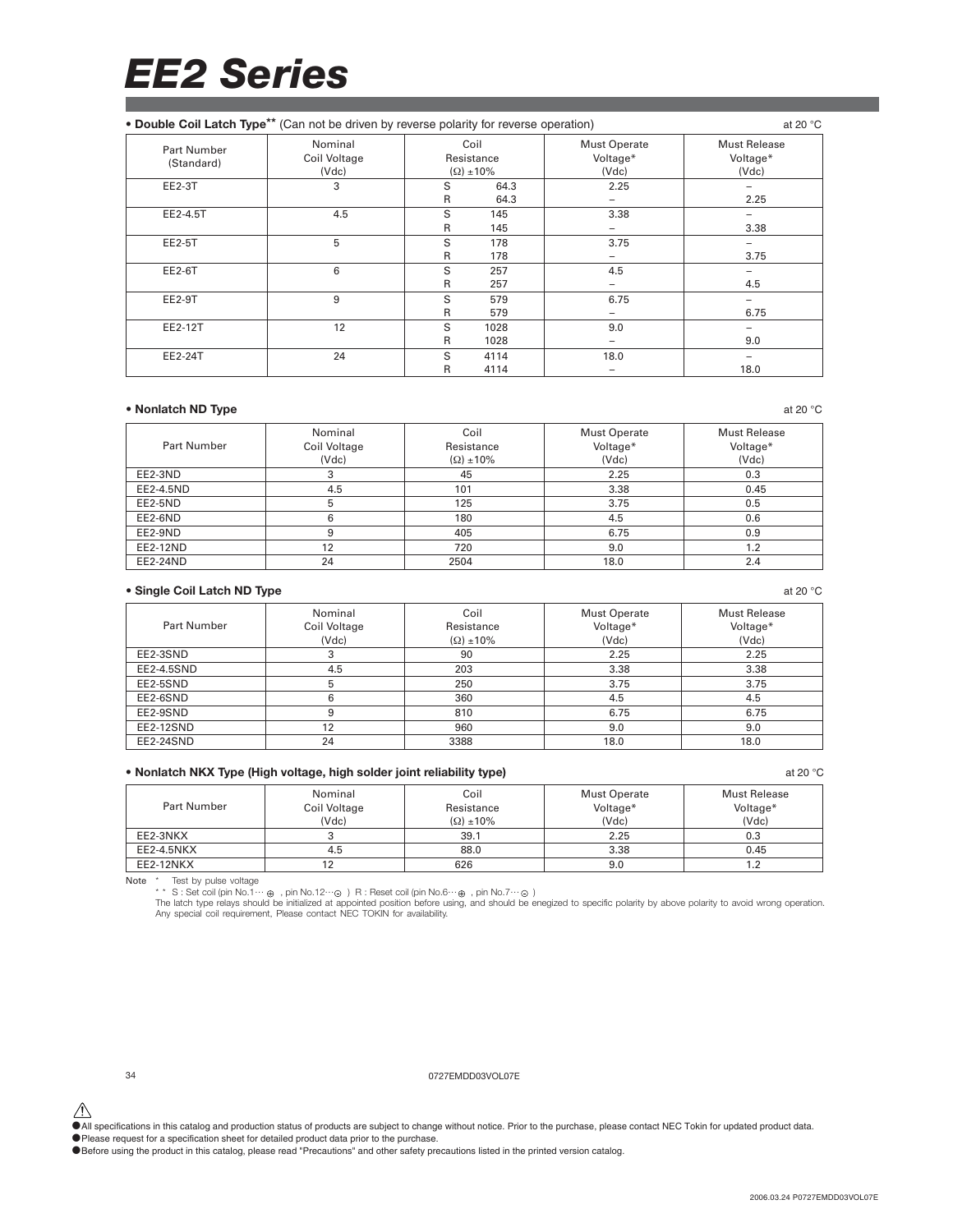#### **TAPE PACKAGE (OPTION)**





#### **SOLDERING CONDITION**



Note

1. Temperature profile shows printed circuit board surface temperature on the relay terminal portion. 2. Please check the actual soldering condition to use other method except above mentioned temperature profiles.

#### 0727EMDD03VOL07E 35

 $\bigwedge$  All specifications in this catalog and production status of products are subject to change without notice. Prior to the purchase, please contact NEC Tokin for updated product data.

•Please request for a specification sheet for detailed product data prior to the purchase.

<sup>•</sup>Before using the product in this catalog, please read "Precautions" and other safety precautions listed in the printed version catalog.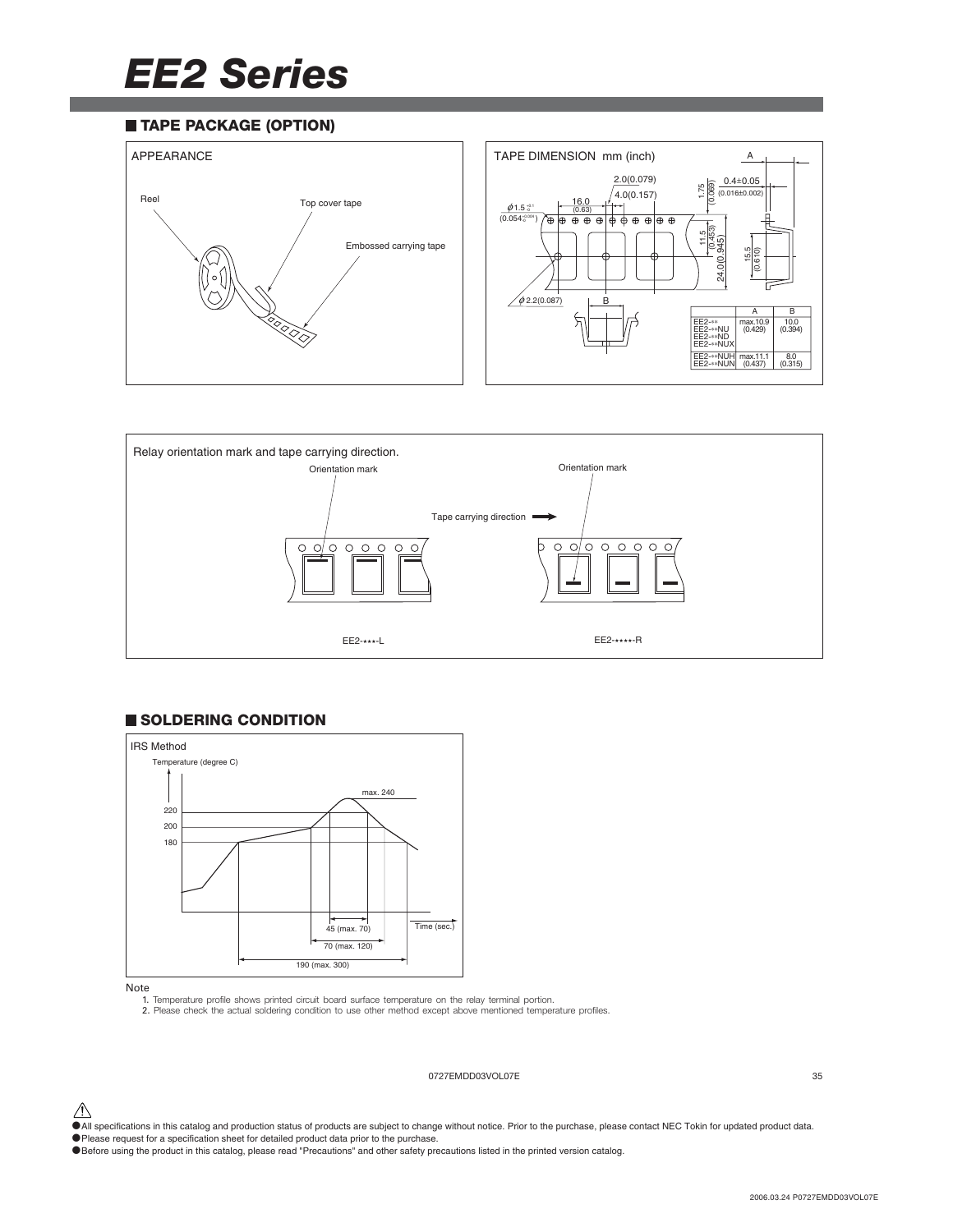### *EC2/EE2 Series*

#### ■ Recommended relay drive conditions

Drive under conditions. If it is impossible, please inquire to NEC TOKIN.

| Nonlatch type                                    | Voltage: within $\pm 5\%$ at nominal voltage                                                                                      |                                  |
|--------------------------------------------------|-----------------------------------------------------------------------------------------------------------------------------------|----------------------------------|
| Single coil latch type<br>Double coil latch type | Square pulse (rise and fall time is rapidly)<br>Pulse height: within $\pm 5\%$ at nominal voltage<br>Pulse width: more than 10 ms | Ambient temperature<br>-40~+85°C |

#### **Technical document**

Please confirm technical document before use. It is able to receive a document at NEC TOKIN's World-wide-web site. (http://www.nec-tokin.com)

| <b>ITFM</b>      | TITLE                                                                      |
|------------------|----------------------------------------------------------------------------|
| Data sheet       | EC <sub>2</sub> series<br>EE <sub>2</sub> series<br>EC2(ND)/EE2(ND) series |
| Information      | EC2/EE2 series technical data                                              |
| User's manual    | Function and note on correct use                                           |
| Application note | Application circuit of miniature signal relay                              |

36 0727EMDD03VOL07E

 $\hat{\P}$  All specifications in this catalog and production status of products are subject to change without notice. Prior to the purchase, please contact NEC Tokin for updated product data.

•Please request for a specification sheet for detailed product data prior to the purchase.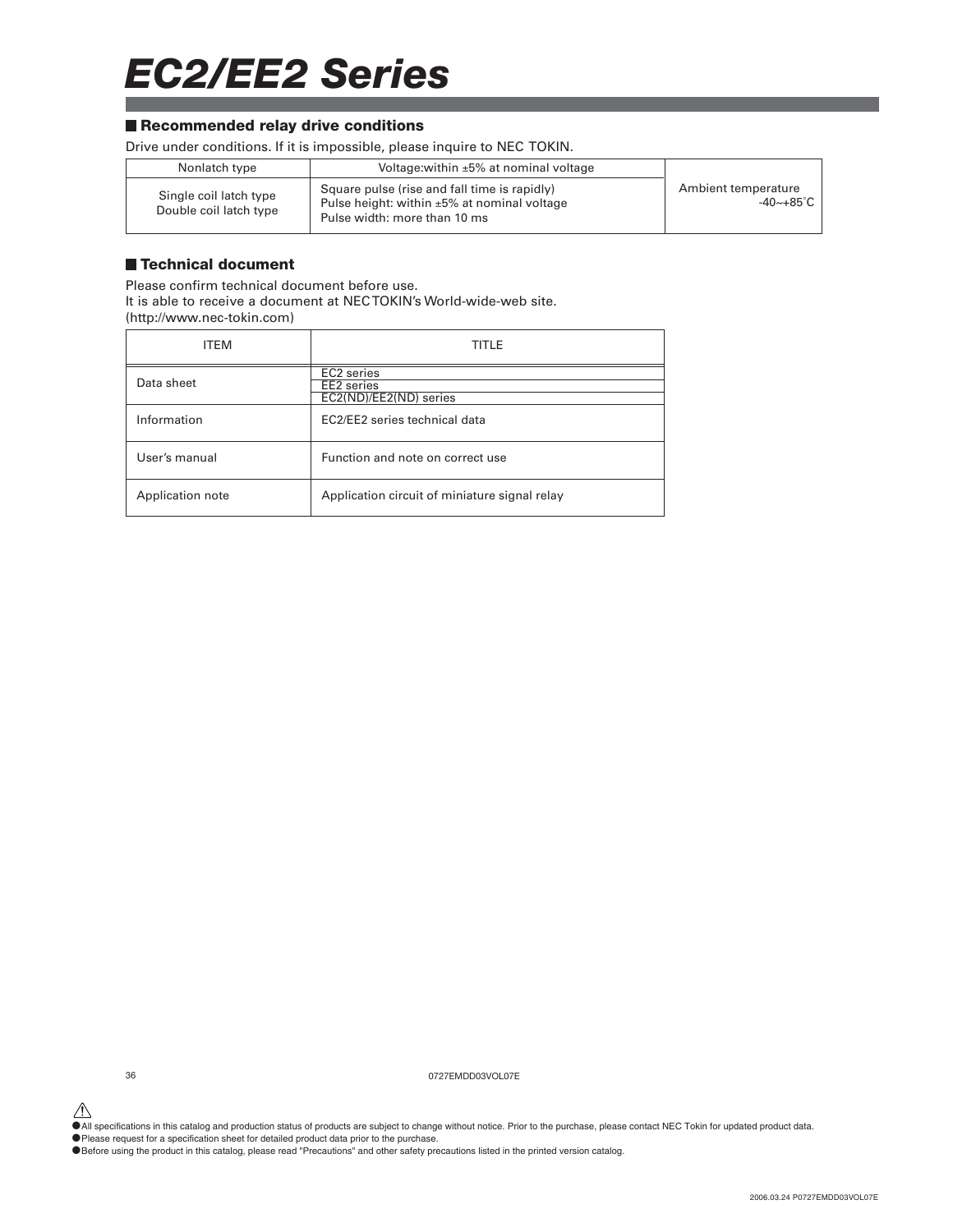# *ED2 Series*





The ED2 series has reduced coil power consumption but sustained high-performance of NECTOKIN SIGNAL RELAYS. Furthermore, it complies with 2500 V surge-voltage requirement of Telcordia specifications.

### **FEATURES**

- Low power consumption (30 to 70 mW)
- Compact and light weight
- 2 form c contact arrangement
- Reduced mounting space: 15 mm ✕ 7.5 mm
- High-breakdown voltage of coil to contacts:
- 1500 Vac, 2500 V (2 × 10 μs<sup>\*3</sup>)
- UL recognized (E73266), CSA certified (LR46266)

### **DIMENSIONS** mm(inch)



### **RECOMMENDED PAD LAYOUT**



### **SCHEMATICS** (bottom view)



### **SPECIFICATIONS**

|                              | Contact Form                    |                                                                                                     | 2 Form c                                                                                                                                                             |
|------------------------------|---------------------------------|-----------------------------------------------------------------------------------------------------|----------------------------------------------------------------------------------------------------------------------------------------------------------------------|
| <b>Contact Material</b>      |                                 |                                                                                                     | Silver alloy with gold alloy overlay                                                                                                                                 |
|                              |                                 | Maximum Switching Power                                                                             | 30 W, 62.5VA                                                                                                                                                         |
|                              | <b>Contact Ratings</b>          | Maximum Switching Voltage                                                                           | 220 Vdc, 250 Vac                                                                                                                                                     |
|                              |                                 | Maximum Switching Current                                                                           | 1A                                                                                                                                                                   |
|                              |                                 | <b>Maximum Carrying Current</b>                                                                     | 2A                                                                                                                                                                   |
|                              | <b>Minimum Contact Ratings</b>  |                                                                                                     | 10 mVdc, 10 $\mu$ A <sup>*1</sup>                                                                                                                                    |
|                              | Initial Contact Resistance      |                                                                                                     | $75 \text{ m}\Omega$ max.(Initial)                                                                                                                                   |
|                              |                                 | Nonlatch type                                                                                       | 50 mW (1.5 to 9 V), 55 mW (9 V), 60 mW (12 V), 70 mW (24 V)                                                                                                          |
|                              | Nominal Operating Power         | Single coil latch type                                                                              | 30 mW                                                                                                                                                                |
|                              |                                 | Double coil latch type                                                                              | 50 mW                                                                                                                                                                |
|                              | Operate Time (Excluding bounce) |                                                                                                     | Approx. 3 ms                                                                                                                                                         |
|                              | Release Time (Excluding bounce) |                                                                                                     | Approx. 2 ms without diode                                                                                                                                           |
|                              | <b>Insulation Resistance</b>    |                                                                                                     | 1000 MΩ at 500 Vdc                                                                                                                                                   |
|                              | <b>Withstand Voltage</b>        | Between open contacts                                                                               | 1000 Vac (for one minute)                                                                                                                                            |
|                              |                                 | Between adjacent contacts                                                                           | 1500 V surge (10 $\times$ 160 $\mu$ s <sup>*2</sup> )                                                                                                                |
|                              |                                 | Between coil to contacts                                                                            | 1500 Vac (for one minute) Double Coil 1000 Vac (for one miniute)<br>2500 V surge $(2 \times 10 \ \mu s^{*3})$ Latch type 1500 V surge $(10 \times 160 \ \mu s^{*2})$ |
|                              | <b>Shock Resistance</b>         |                                                                                                     | 735 m/s <sup>2</sup> (misoperating), 980 m/s <sup>2</sup> (destructive failure)                                                                                      |
| <b>Vibration Resistance</b>  |                                 |                                                                                                     | 10 to 55 Hz, double amplitude 3 mm (misoperating)<br>10 to 55 Hz, double amplitude 5 mm (destructive failure)                                                        |
| <b>Ambient Temperature</b>   |                                 |                                                                                                     | $-40$ to $+70^{\circ}C^{*4}$                                                                                                                                         |
| <b>Coil Temperature Rise</b> |                                 |                                                                                                     | 7 degrees at nominal coil voltage (50 mW)                                                                                                                            |
|                              |                                 | $1 \times 10^{8}$ *5 operations(Non-latch type) $1 \times 10^{7}$ operations(latch type)<br>Nonload |                                                                                                                                                                      |
|                              | <b>Running Specifications</b>   | Load                                                                                                | 50 Vdc, 0.1 A (resistive) $1 \times 10^6$ operations at 70°C, 5 Hz                                                                                                   |
|                              |                                 |                                                                                                     | 10 Vdc, 10 mA (resistive) $1 \times 10^6$ operations at 70°C, 2 Hz                                                                                                   |
|                              | Weight                          |                                                                                                     | Approx. 2.2 g                                                                                                                                                        |
|                              |                                 |                                                                                                     |                                                                                                                                                                      |

\* 1 This value is a reference value in the resistance load.

Minimum capacity changes depending on switching frequency and environment temperature and the load.

\* 2 rise time : 10  $\mu$ s, decay time to half crest : 160  $\mu$ s<br>\* 3 rise time : 2  $\mu$ s, decay time to half crest : 10  $\mu$ s

\* 4 Up to 85˚C (75% operation of rated voltage at Nonlatch type only),it is possible to respond to a customer's requirement individually.

\* 5 This shows a number of operation where it can be running by which a fatal defect is not caused, and a number of operation by which a

steady characteristic is maintained is  $1 \times 10^7$  operations.

### 0727EMDD03VOL07E 37

 $\hat{\triangle}$  All specifications in this catalog and production status of products are subject to change without notice. Prior to the purchase, please contact NEC Tokin for updated product data. •Please request for a specification sheet for detailed product data prior to the purchase.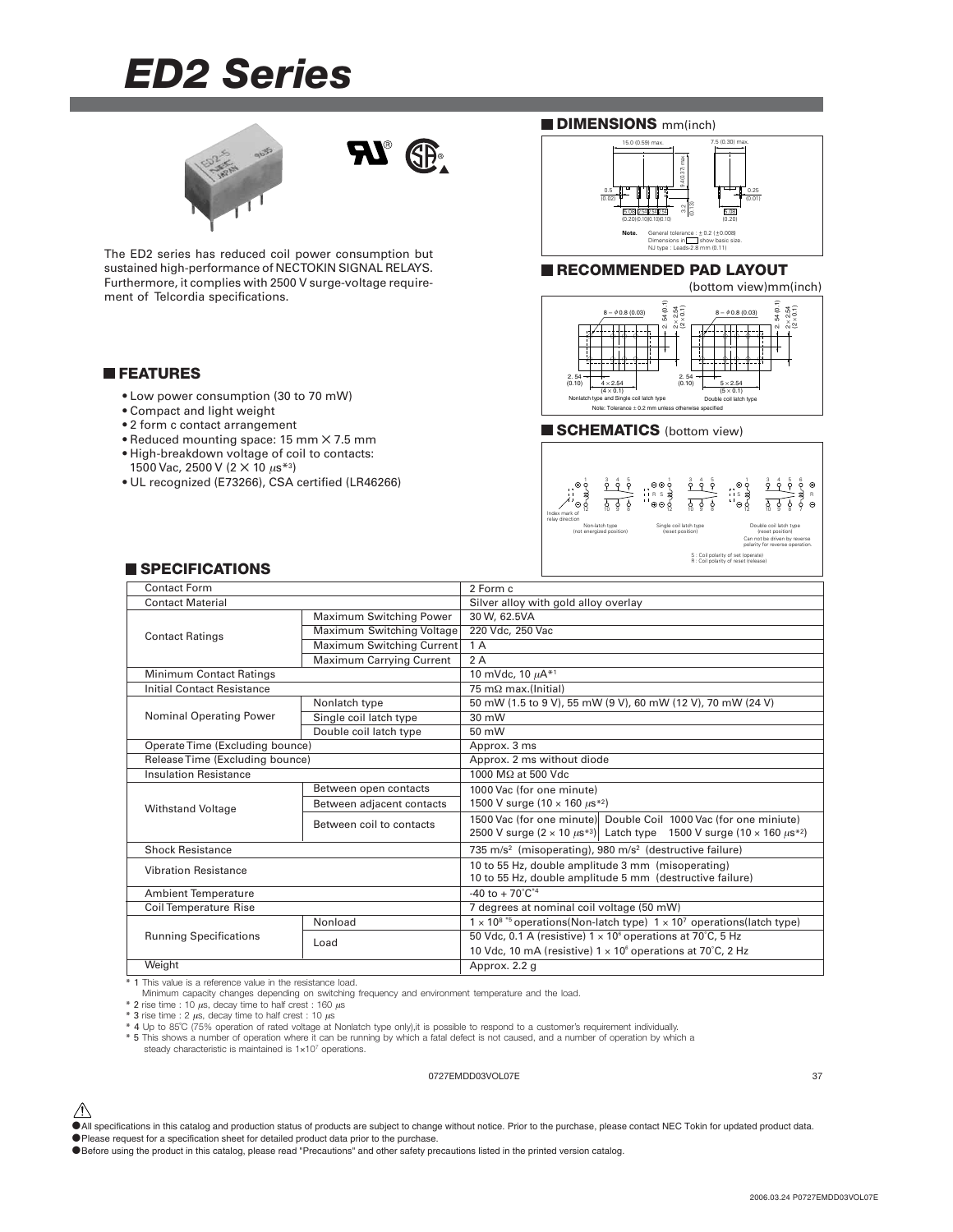# *ED2 Series*

### **PART NUMBER SYSTEM**



### **SAFETY STANDARD AND RATING**

| UL Recognized<br>(UL508)*  | <b>CSA Certificated</b><br>(CSA C22.2 No14) |  |
|----------------------------|---------------------------------------------|--|
| File No. E73266            | File No. LR46266                            |  |
| 30 Vdc, 1 A (Resistive)    |                                             |  |
| 110 Vdc, 0.3 A (Resistive) |                                             |  |
| 125 Vac, 0.5 A (Resistive) |                                             |  |
| * Spacing: UL114, UL478    |                                             |  |

| <b>TUV</b> Certified<br>(EN61810 / IEC61810)                                       |  |
|------------------------------------------------------------------------------------|--|
| No R9950557                                                                        |  |
| Nonlatch and Single-coil-latch                                                     |  |
| Creepage and clearance of coil to contact is over than 2 mm<br>(According EN60950) |  |
| Basic insulation class                                                             |  |
|                                                                                    |  |

### **PART NUMBERS**

**• Nonlatch Type** at 20 °C **at 20 °C** at 20 °C **at 20 °C** at 20 °C **at 20 °C** at 20 °C

| Part Number                                                                                          | Nominal      | Coil                | <b>Must Operate</b> | <b>Must Release</b> |
|------------------------------------------------------------------------------------------------------|--------------|---------------------|---------------------|---------------------|
| (Standard)                                                                                           | Coil Voltage | Resistance          | Voltage**           | Voltage*            |
|                                                                                                      | (Vdc)        | $(\Omega) \pm 10\%$ | (Vdc)               | (Vdc)               |
| ED2-1.5                                                                                              | 1.5          | 45                  | 1.2                 | 0.15                |
| ED2-3                                                                                                | 3            | 180                 | 2.4                 | 0.3                 |
| ED2-4.5                                                                                              | 4.5          | 405                 | 3.6                 | 0.45                |
| ED2-5                                                                                                | 5            | 500                 | 4.0                 | 0.5                 |
| ED2-6                                                                                                | 6            | 720                 | 4.8                 | 0.6                 |
| ED2-9                                                                                                | 9            | 1473                | 7.2                 | 0.9                 |
| ED2-12                                                                                               | 12           | 2400                | 9.6                 | 1.2                 |
| ED2-24                                                                                               | 24           | 8229                | 19.2                | 2.4                 |
| • Single Coil Latch Type                                                                             |              |                     |                     | at 20 $^{\circ}$ C  |
| Part Number                                                                                          | Nominal      | Coil                | <b>Must Operate</b> | <b>Must Release</b> |
| (Standard)                                                                                           | Coil Voltage | Resistance          | Voltage*            | Voltage*            |
|                                                                                                      | (Vdc)        | $(\Omega) \pm 10\%$ | (Vdc)               | (Vdc)               |
| ED2-1.5S                                                                                             | 1.5          | 75                  | 1.2                 | 1.2                 |
| ED2-3S                                                                                               | 3            | 300                 | 2.4                 | 2.4                 |
| ED2-4.5S                                                                                             | 4.5          | 675                 | 3.6                 | 3.6                 |
| <b>ED2-5S</b>                                                                                        | 5            | 833                 | 4.0                 | 4                   |
| <b>ED2-6S</b>                                                                                        | 6            | 1200                | 4.8                 | 4.8                 |
| <b>ED2-9S</b>                                                                                        | 9            | 2700                | 7.2                 | 7.2                 |
| ED2-12S                                                                                              | 12           | 4800                | 9.6                 | 9.6                 |
| • Double Coil Latch Type <sup>**</sup> (Can not be driven by reverse polarity for reverse operation) |              |                     |                     | at 20 $^{\circ}$ C  |
| Part Number                                                                                          | Nominal      | Coil                | <b>Must Operate</b> | <b>Must Release</b> |
| (Standard)                                                                                           | Coil Voltage | Resistance          | Voltage*            | Voltage*            |
|                                                                                                      | (Vdc)        | $(\Omega) \pm 10\%$ | (Vdc)               | (Vdc)               |

Coil Voltage Resistance Voltage\* Voltage\* (Standard) (Vdc) (Ω) ±10% (Vdc) (Vdc) ED2-1.5T 1.5 S 45 1.2 – R 45 – 1.2 ED2-3T 3 S 180 2.4 – R 180 – 2.4 ED2-4.5T 4.5 S 405 3.6 – R 405 – 1 3.6 ED2-5T | 5 | S 500 | 4.0 | — R 500 – 1 4 ED2-6T 6 S 720 4.8 – R 720 – 4.8 ED2-9T 9 S 1620 7.2 – R 1620 – 7.2 ED2-12T | 12 | S 2880 | 9.6 | – R 2880 | – 1 9.6

Note \* Test by pulse voltage<br>\*\* S : Set coil (pin No.1… $\Theta$ ) R : Reset coil (pin No.6… $\Theta$ ), pin No.7… $\Theta$ )<br>The latch type relays should be initialized at appointed position before using, and should be enegized to specifi

### 38 0727EMDD03VOL07E

 $\hat{\triangle}$  All specifications in this catalog and production status of products are subject to change without notice. Prior to the purchase, please contact NEC Tokin for updated product data. •Please request for a specification sheet for detailed product data prior to the purchase.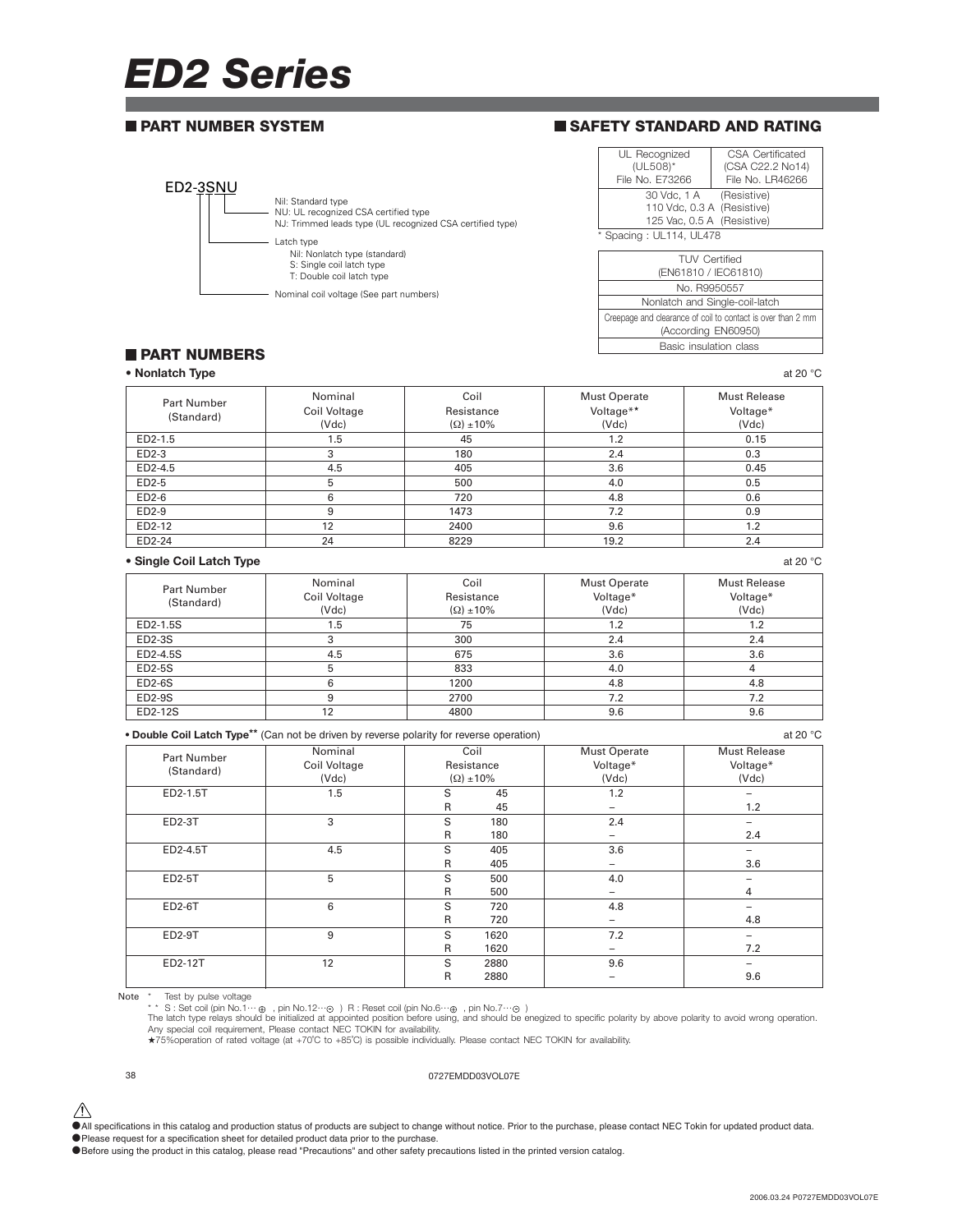# *EF2 Series*



- Reduced mounting space: 15 mm ✕ 9.5 mm
- 
- High-breakdown voltage of coil to contacts: 1500 Vac, 2500 V, (2 × 10 μs<sup>\*3</sup>)
- UL recognized (E73266), CSA certified (LR46266)

### **SPECIFICATIONS**

| <b>Contact Form</b>         |                                   |                                 | 2 Form c                                                                                                                                                         |  |
|-----------------------------|-----------------------------------|---------------------------------|------------------------------------------------------------------------------------------------------------------------------------------------------------------|--|
| <b>Contact Material</b>     |                                   |                                 | Silver alloy with gold alloy overlay                                                                                                                             |  |
|                             |                                   | Maximum Switching Power         | 30 W, 62.5 VA                                                                                                                                                    |  |
|                             | <b>Contact Ratings</b>            | Maximum Switching Voltage       | 220 Vdc. 250 Vac                                                                                                                                                 |  |
|                             |                                   | Maximum Switching Current       | 1A                                                                                                                                                               |  |
|                             |                                   | <b>Maximum Carrying Current</b> | 2A                                                                                                                                                               |  |
|                             | <b>Minimum Contact Ratings</b>    |                                 | 10 mVdc. 10 $\mu$ A <sup>*1</sup>                                                                                                                                |  |
|                             | <b>Initial Contact Resistance</b> |                                 | $75 \text{ m}\Omega$ max.(Initial)                                                                                                                               |  |
|                             |                                   | Nonlatch type                   | 50 mW (1.5 to 9 V), 55 mW (9 V), 60 mW (12 V), 70 mW (24 V)                                                                                                      |  |
|                             | <b>Nominal Operating Power</b>    | Single coil latch type          | 30 mW                                                                                                                                                            |  |
|                             |                                   | Double coil latch type          | 50 mW                                                                                                                                                            |  |
|                             | Operate Time (Excluding bounce)   |                                 | Approx. 2 ms                                                                                                                                                     |  |
|                             | Release Time (Excluding bounce)   |                                 | Approx. 1 ms without diode                                                                                                                                       |  |
|                             | <b>Insulation Resistance</b>      |                                 | 1000 MΩ at 500 Vdc                                                                                                                                               |  |
|                             |                                   | Between open contacts           | 1000 Vac (for one minute)                                                                                                                                        |  |
|                             | <b>Withstand Voltage</b>          | Between adjacent contacts       | 1500 V surge $(10 \times 160 \mu s^{*2})$                                                                                                                        |  |
|                             |                                   | Between coil to contacts        | 1500 Vac (for one minute) Double Coil 1000 Vac (for one miniute)<br>2500 V surge $(2 \times 10 \mu s^{*3})$ Latch type 1500 V surge $(10 \times 160 \mu s^{*2})$ |  |
|                             | <b>Shock Resistance</b>           |                                 | 735 m/s <sup>2</sup> (misoperating), 980 m/s <sup>2</sup> (destructive failure)                                                                                  |  |
| <b>Vibration Resistance</b> |                                   |                                 | 10 to 55 Hz, double amplitude 3 mm (misoperating)<br>10 to 55 Hz, double amplitude 5 mm (destructive failure)                                                    |  |
| <b>Ambient Temperature</b>  |                                   |                                 | -40 to + $70^{\circ}$ C <sup>*4</sup>                                                                                                                            |  |
| Coil Temperature Rise       |                                   |                                 | 7 degrees at nominal coil voltage (50 mW)                                                                                                                        |  |
|                             |                                   | Nonload                         | $1 \times 10^{8}$ *5 operations(Non-latch type) $1 \times 10^{7}$ operations(latch type)                                                                         |  |
|                             | <b>Running Specifications</b>     | Load                            | 50 Vdc, 0.1 A (resistive) $1 \times 10^6$ operations at 70°C, 5 Hz                                                                                               |  |
|                             |                                   |                                 | 10 Vdc, 10 mA (resistive) $1 \times 10^6$ operations at 70°C, 2 Hz                                                                                               |  |
|                             | Weight                            |                                 | Approx. 2.2 g                                                                                                                                                    |  |

Weight

1 This value is a reference value in the resistance load.

Minimum capacity changes depending on switching frequency and environment temperature and the load.

 $*$  2 rise time : 10  $\mu$ s, decay time to half crest : 160  $\mu$ s

\* 3 rise time : 2 µs, decay time to half crest : 10 µs \* 4 Up to 85˚C (75% operation of rated voltage at Nonlatch type only),it is possible to respond to a customer's requirement individually.

\* 5 This shows a number of operation where it can be running by which a fatal defect is not caused, and a number of operation by which a

steady characteristic is maintained is  $1\times10^7$  operations.

### 0727EMDD03VOL07E 39

S : Coil polarity of set (operate) R : Coil polarity of reset (release) Can not be driven by reverse polarity for reverse operation.

 $\hat{\triangle}$  All specifications in this catalog and production status of products are subject to change without notice. Prior to the purchase, please contact NEC Tokin for updated product data. •Please request for a specification sheet for detailed product data prior to the purchase.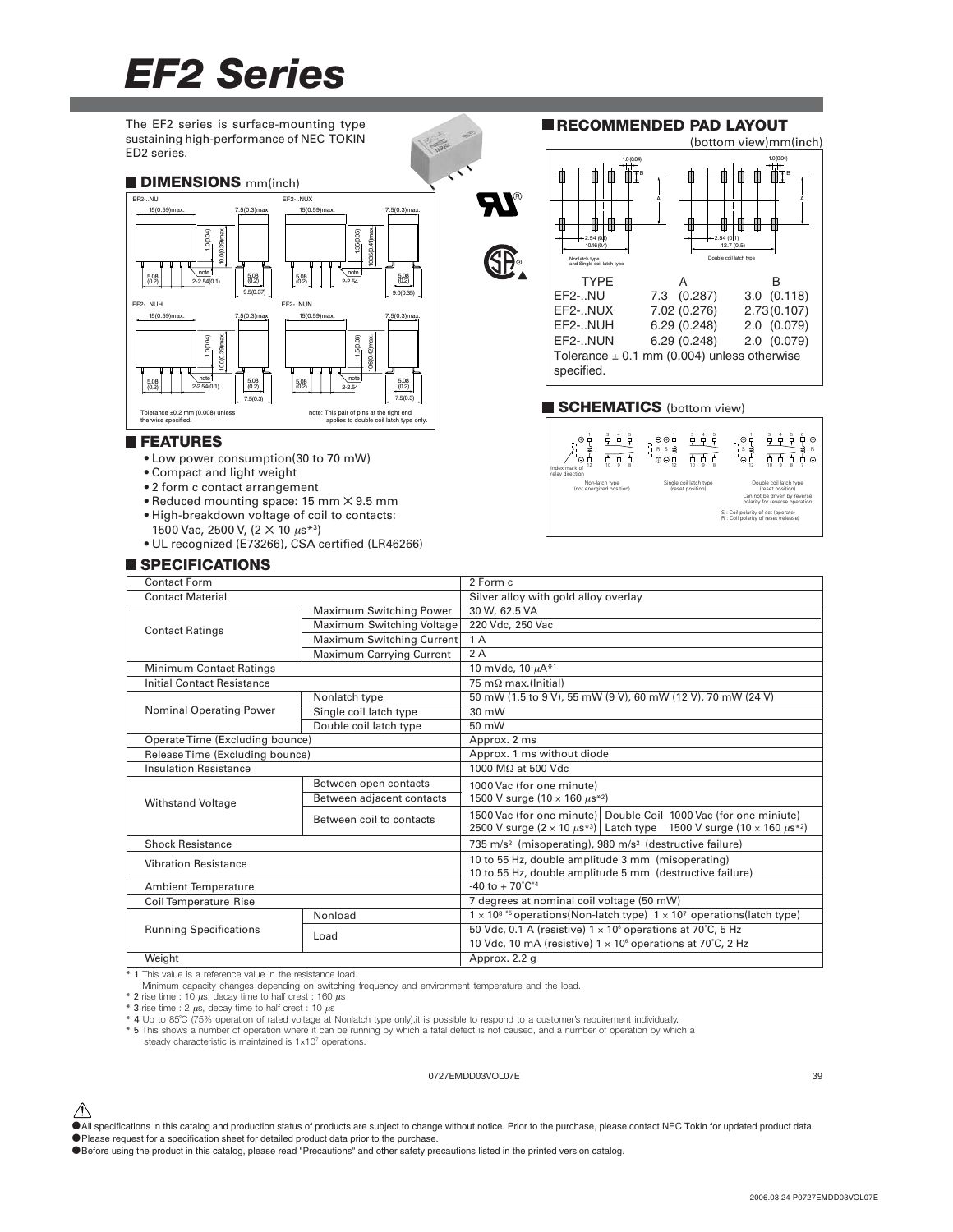# *EF2 Series*



### **PART NUMBERS**

| • Nonlatch Type                  |                                  |                                           |                                           | at 20 $^{\circ}$ C                       |
|----------------------------------|----------------------------------|-------------------------------------------|-------------------------------------------|------------------------------------------|
| <b>Part Number</b><br>(Standard) | Nominal<br>Coil Voltage<br>(Vdc) | Coil<br>Resistance<br>$(\Omega) \pm 10\%$ | <b>Must Operate</b><br>Voltage**<br>(Vdc) | <b>Must Release</b><br>Voltage*<br>(Vdc) |
| EF2-1.5                          | 1.5                              | 45                                        | 1.2                                       | 0.15                                     |
| EF2-3                            | 3                                | 180                                       | 2.4                                       | 0.3                                      |
| EF2-4.5                          | 4.5                              | 405                                       | 3.6                                       | 0.45                                     |
| EF2-5                            | 5                                | 500                                       | 4.0                                       | 0.5                                      |
| EF2-6                            | 6                                | 720                                       | 4.8                                       | 0.6                                      |
| EF2-9                            | 9                                | 1473                                      | 7.2                                       | 0.9                                      |
| EF2-12                           | 12                               | 2400                                      | 9.6                                       | 1.2                                      |
| EF2-24                           | 24                               | 8229                                      | 19.2                                      | 2.4                                      |

#### **• Single Coil Latch Type** at 20 °C **at 20 °C** at 20 °C **at 20 °C** at 20 °C **at 20 °C** at 20 °C

| <b>Part Number</b><br>(Standard) | Nominal<br>Coil Voltage<br>(Vdc) | Coil<br>Resistance<br>$(\Omega) \pm 10\%$ | <b>Must Operate</b><br>Voltage*<br>(Vdc) | <b>Must Release</b><br>Voltage*<br>(Vdc) |
|----------------------------------|----------------------------------|-------------------------------------------|------------------------------------------|------------------------------------------|
| EF2-1.5S                         | 1.5                              | 75                                        | 1.2                                      | 1.2                                      |
| EF2-3S                           |                                  | 300                                       | 2.4                                      | 2.4                                      |
| EF2-4.5S                         | 4.5                              | 675                                       | 3.6                                      | 3.6                                      |
| EF2-5S                           | 5                                | 833                                       | 4.0                                      |                                          |
| $EF2-6S$                         | 6                                | 1200                                      | 4.8                                      | 4.8                                      |
| $EF2-9S$                         | 9                                | 2700                                      | 7.2                                      | 7.2                                      |
| EF2-12S                          | 12                               | 4800                                      | 9.6                                      | 9.6                                      |

**• Double Coil Latch Type\*\*** (Can not be driven by reverse polarity for reverse operation) at 20 °C

| <b>Part Number</b><br>(Standard) | Nominal<br>Coil Voltage<br>(Vdc) |                   | Coil<br>Resistance<br>$(\Omega) \pm 10\%$ | <b>Must Operate</b><br>Voltage*<br>(Vdc) | <b>Must Release</b><br>Voltage*<br>(Vdc) |
|----------------------------------|----------------------------------|-------------------|-------------------------------------------|------------------------------------------|------------------------------------------|
| EF2-1.5T                         | 1.5                              | S<br>$\mathsf{R}$ | 45<br>45                                  | 1.2<br>-                                 | $\overline{\phantom{0}}$<br>1.2          |
| EF2-3T                           | 3                                | S<br>R            | 180<br>180                                | 2.4<br>-                                 | 2.4                                      |
| EF2-4.5T                         | 4.5                              | S<br>R            | 405<br>405                                | 3.6<br>-                                 | 3.6                                      |
| <b>EF2-5T</b>                    | 5                                | S<br>R            | 500<br>500                                | 4.0                                      | 4                                        |
| <b>EF2-6T</b>                    | 6                                | S<br>R            | 720<br>720                                | 4.8                                      | 4.8                                      |
| EF2-9T                           | 9                                | S<br>$\mathsf{R}$ | 1620<br>1620                              | 7.2<br>-                                 | 7.2                                      |
| EF2-12T                          | 12                               | S<br>R            | 2880<br>2880                              | 9.6                                      | -<br>9.6                                 |

Note \* Test by pulse voltage \* \* S : Set coil (pin No.1… , pin No.12… ) R : Reset coil (pin No.6… , pin No.7… ) The latch type relays should be initialized at appointed position before using, and should be enegized to specific polarity by above polarity to avoid wrong operation. Any special coil requirement, Please contact NEC TOKIN for availability.

★75%operation of rated voltage (at +70˚C to +85˚C) is possible individually. Please contact NEC TOKIN for availability.

### 40 0727EMDD03VOL07E

 $\hat{\triangle}$  All specifications in this catalog and production status of products are subject to change without notice. Prior to the purchase, please contact NEC Tokin for updated product data. •Please request for a specification sheet for detailed product data prior to the purchase.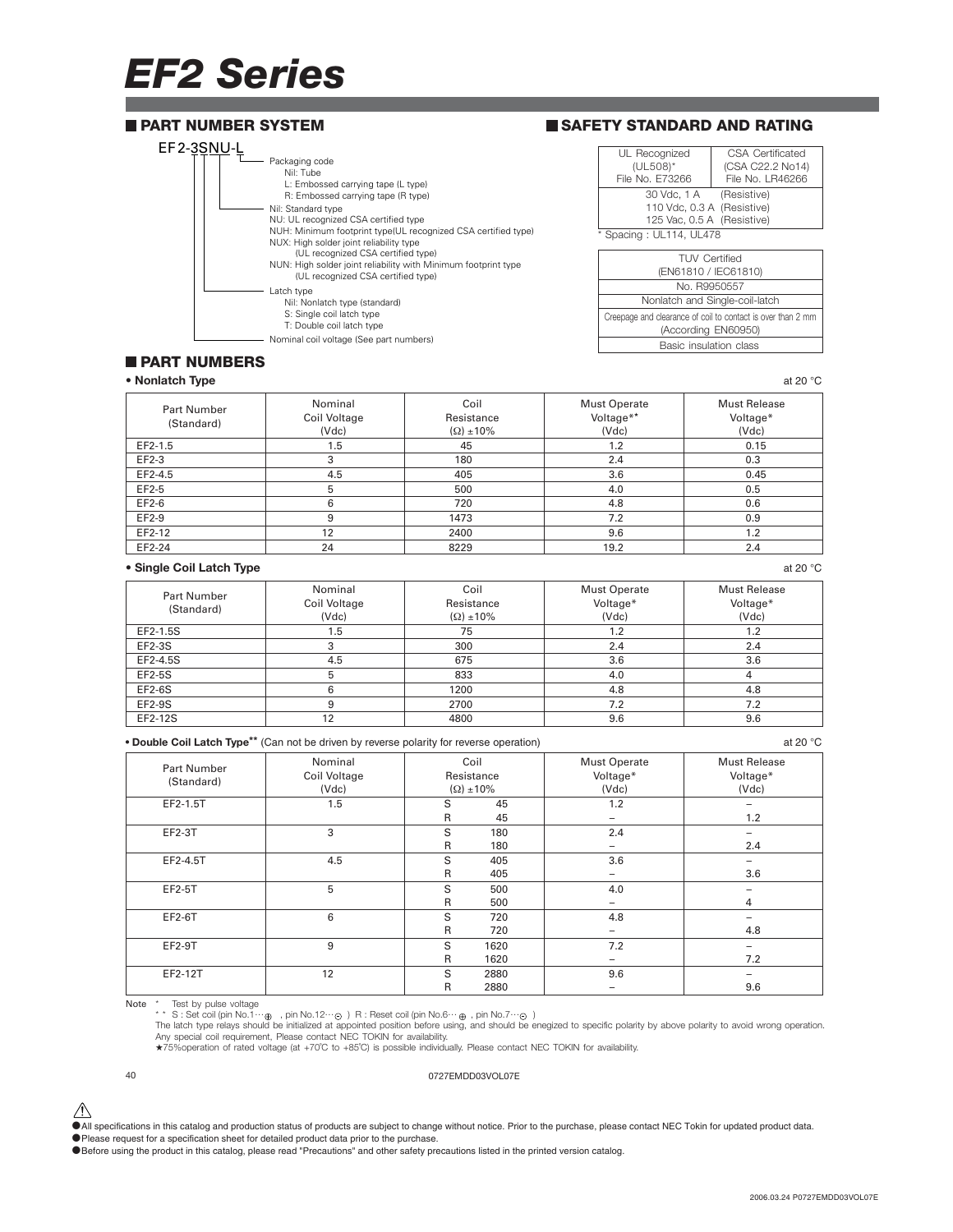# *EF2 Series*

### **TAPE PACKAGE (OPTION)**





### **SOLDERING CONDITION**



Note

1. Temperature profile shows printed circuit board surface temperature on the relay terminal portion.

2. Please check the actual soldering condition to use other method except above mentioned temperature profiles.

0727EMDD03VOL07E 41

- $\bigwedge$  All specifications in this catalog and production status of products are subject to change without notice. Prior to the purchase, please contact NEC Tokin for updated product data.
- •Please request for a specification sheet for detailed product data prior to the purchase.
- •Before using the product in this catalog, please read "Precautions" and other safety precautions listed in the printed version catalog.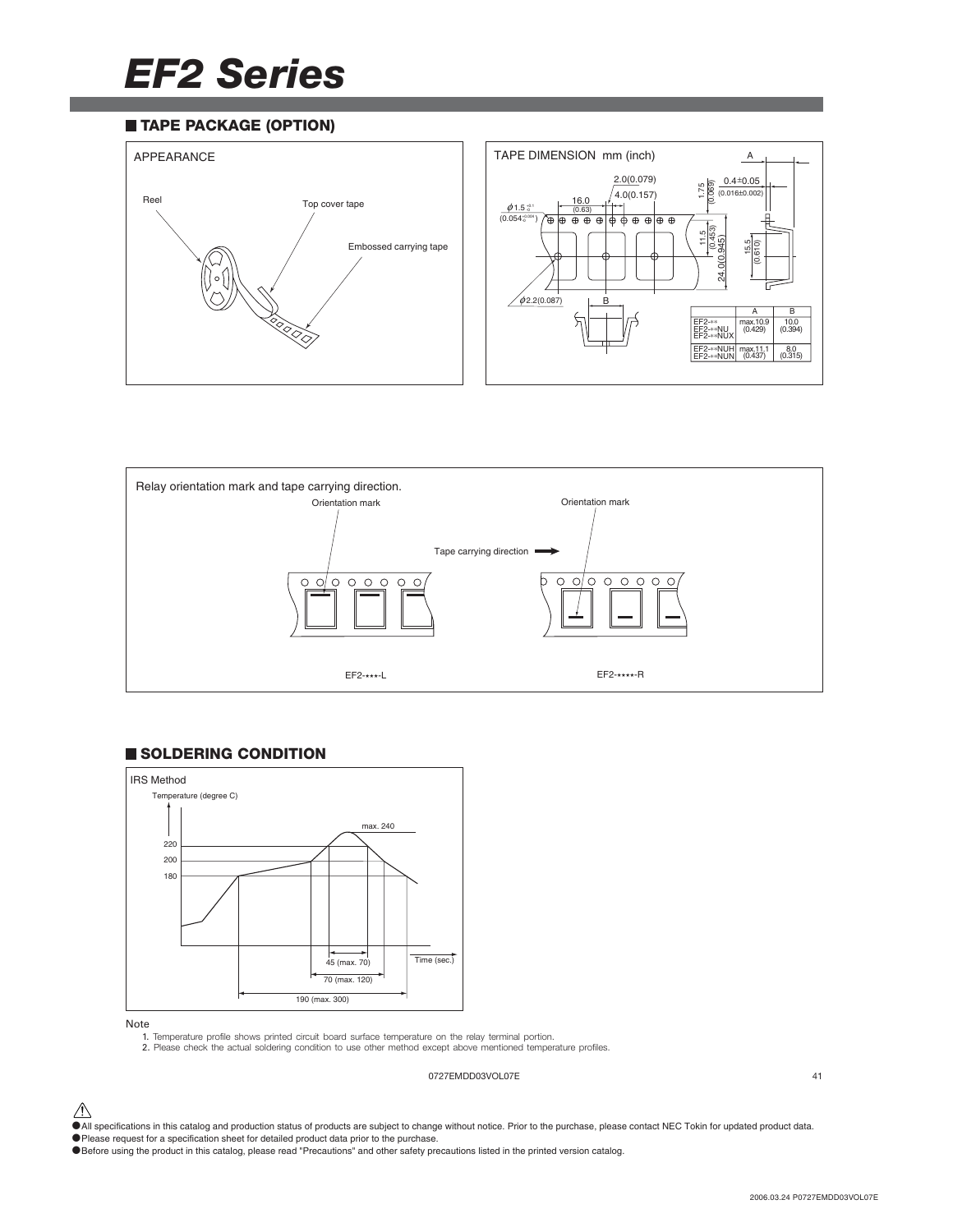# *ED2/EF2 Series*

### **Recommended relay drive conditions**

Drive under conditions. If it is impossible, please inquire to NEC TOKIN.

|                                                  |                                                                                                                             | Ambient temperature<br>$-40$ ~+70 $°C(80\%$ operate type) |
|--------------------------------------------------|-----------------------------------------------------------------------------------------------------------------------------|-----------------------------------------------------------|
| Nonlatch type                                    | Voltage: within ±5% at nominal voltage                                                                                      | Ambient temperature                                       |
|                                                  |                                                                                                                             | $-40$ $\sim$ $+85$ °C(75% operate type)                   |
| Single coil latch type<br>Double coil latch type | Square pulse (rise and fall time is rapidly)<br>Pulse height: within ±5% at nominal voltage<br>Pulse width: more than 10 ms | Ambient temperature<br>$-40 \sim +70^{\circ}$ C           |

### **Technical document**

Please confirm technical document before use. It is able to receive a document at NEC TOKIN's World-wide-web site. (http://www.nec-tokin.com)

| <b>ITEM</b>      | <b>TITLE</b>                                  |
|------------------|-----------------------------------------------|
| Data sheet       | ED2/EF2 series                                |
| Information      | ED2/EF22 series technical data                |
| User's manual    | Function and note on correct use              |
| Application note | Application circuit of miniature signal relay |

42 0727EMDD03VOL07E

△<br>●All specifications in this catalog and production status of products are subject to change without notice. Prior to the purchase, please contact NEC Tokin for updated product data.

•Please request for a specification sheet for detailed product data prior to the purchase.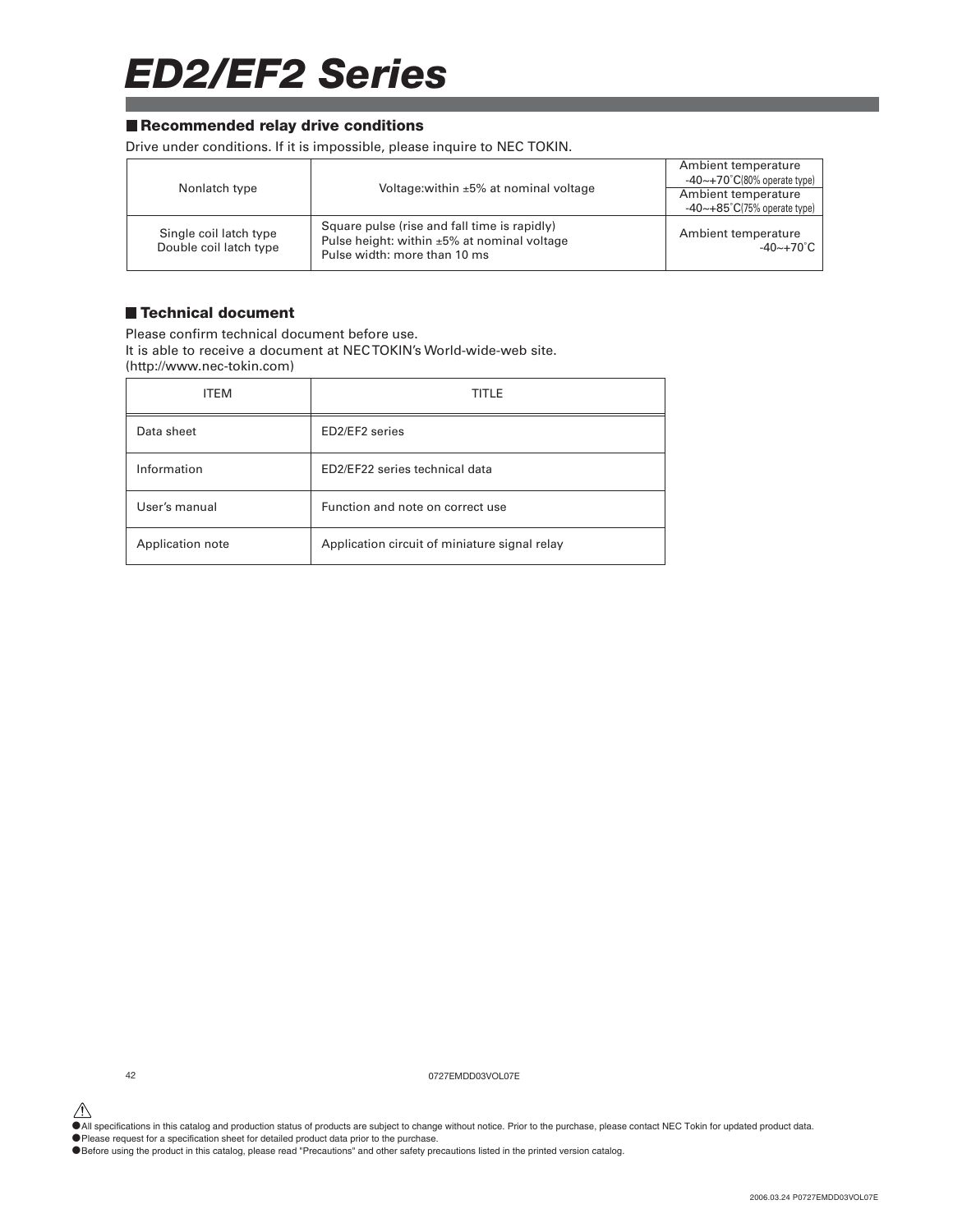## *MR62 Series Standard Type*

 $\boldsymbol{\mathcal{H}}_{\text{e}}$ 



offer completely dust-and-water-proof package with bifurcated and crossbar contacts for assuring high reliability.

### **FEATURES**

- DIP terminal
- 2 Form c Bifurcated-Crossbar contacts
- Plastic sealed package for flow-soldering process
- Super reliability at signal level
- UL recognized (E73266), C SA certified (LR46266)
- 1500V FCC surge between coil and contacts and between adjacent contacts.

### **DIMENSIONS** mm(inch)



### **RECOMMENDED PCB PAD** The MR62 series is a plastic sealed miniature relay designed to **LAYOUT and SCHEMATICS** mm(inch)



### **SAFETY STANDARD AND RATING**

| UL Recognized              | <b>CSA Certificated</b> |  |
|----------------------------|-------------------------|--|
| (UL508)*                   | (CSA C22.2 No14)        |  |
| File No E73266             | File No LR46266         |  |
| 30 Vdc, 2 A (Resistive)    |                         |  |
| 110 Vdc, 0.6 A (Resistive) |                         |  |
| 125 Vac, 1 A (Resistive)   |                         |  |
| * Spacing: UL114, UL478    |                         |  |

### **SPECIFICATIONS**

| Contact Form                                                         |                           | 2 Form c                                                                                                        |  |
|----------------------------------------------------------------------|---------------------------|-----------------------------------------------------------------------------------------------------------------|--|
| <b>Contact Material</b>                                              |                           | Silver alloy with gold alloy overlay                                                                            |  |
|                                                                      | Maximum Switching Power   | 60 W. 125 VA                                                                                                    |  |
|                                                                      | Maximum Switching Voltage | 220 Vdc, 250 Vac                                                                                                |  |
| <b>Contact Ratings</b>                                               | Maximum Switching Current | 2A                                                                                                              |  |
|                                                                      | Maximum Carrying Current  | 2 A                                                                                                             |  |
| <b>Minimum Contact Ratings</b>                                       |                           | 100 mVdc, 100 µA                                                                                                |  |
| Initial Contact Resistance                                           |                           | 100 m $\Omega$ max.(Initial)                                                                                    |  |
| Nominal Operating Power                                              |                           | Approx. 550 mW                                                                                                  |  |
| Operate Time (Excluding bounce)                                      |                           | Approx. 2.5 ms                                                                                                  |  |
| Release Time (Excluding bounce)                                      |                           | Approx. 2 ms without diode                                                                                      |  |
| <b>Insulation Resistance</b>                                         |                           | 1000 $M\Omega$ at 500 Vdc                                                                                       |  |
|                                                                      | Between open contacts     | 500 Vac (for one minute)                                                                                        |  |
| <b>Withstand Voltage</b>                                             | Between adjacent contacts | 1000 Vac (for one minute)                                                                                       |  |
|                                                                      | Between coil to contacts  | 1500 V surge (10 $\times$ 160 $\mu$ s <sup>*1</sup> )                                                           |  |
| <b>Shock Resistance</b>                                              |                           | 294 $m/s2$ (misoperating)<br>980 m/s <sup>2</sup> (destructive failure)                                         |  |
| <b>Vibration Resistance</b>                                          |                           | 10 to 55 Hz, double amplitude 1.5 mm (misoperating)<br>10 to 55 Hz, double amplitude 5 mm (destructive failure) |  |
| <b>Ambient Temperature</b>                                           |                           | $-40$ to $+85^{\circ}$ C                                                                                        |  |
| Coil Temperature Rise                                                |                           | 40 degrees at nominal coil voltage (550 mW)                                                                     |  |
|                                                                      | Nonload                   | $10 \times 10^6$ operations                                                                                     |  |
| <b>Running Specifications</b>                                        | Load                      | 50 Vdc, 0.1 A (resistive), $1 \times 10^6$ operations at 85°C 5Hz                                               |  |
|                                                                      |                           | 10 Vdc, 10m A (resistive), 1 x 10 <sup>6</sup> operations at 85°C 2Hz                                           |  |
| Weight                                                               |                           | Approx. 5 g                                                                                                     |  |
| $*$ 1 rise time : 10 $\mu$ s, decay time to half crest : 160 $\mu$ s |                           |                                                                                                                 |  |

### **STANDARD PART NUMBERS** at 20 °C

| Part Number | Nominal Voltage<br>(Vdc) | Coil Resistance<br>$(\Omega)$ ±10% | <b>Must Operate</b><br>Voltage*<br>(Vdc) | Must Release<br>Voltage*<br>(Vdc) |
|-------------|--------------------------|------------------------------------|------------------------------------------|-----------------------------------|
| MR62- 5SR   | 5                        | 42                                 | 3.1                                      | 0.25                              |
| MR62- 6SR   | 6                        | 66                                 | 3.9                                      | 0.33                              |
| MR62-9SR    | 9                        | 140                                | 5.7                                      | 0.45                              |
| MR62-12SR   | 12                       | 280                                | 8.1                                      | 0.68                              |
| MR62-24SR   | 24                       | 1.050                              | 15.8                                     | 1.3                               |
| MR62-48SR   | 48                       | 4.200                              | 34.4                                     | 2.6                               |





\* Test by pulse voltage

### 0727EMDD03VOL07E 43

 $\hat{\triangle}$  All specifications in this catalog and production status of products are subject to change without notice. Prior to the purchase, please contact NEC Tokin for updated product data. •Please request for a specification sheet for detailed product data prior to the purchase.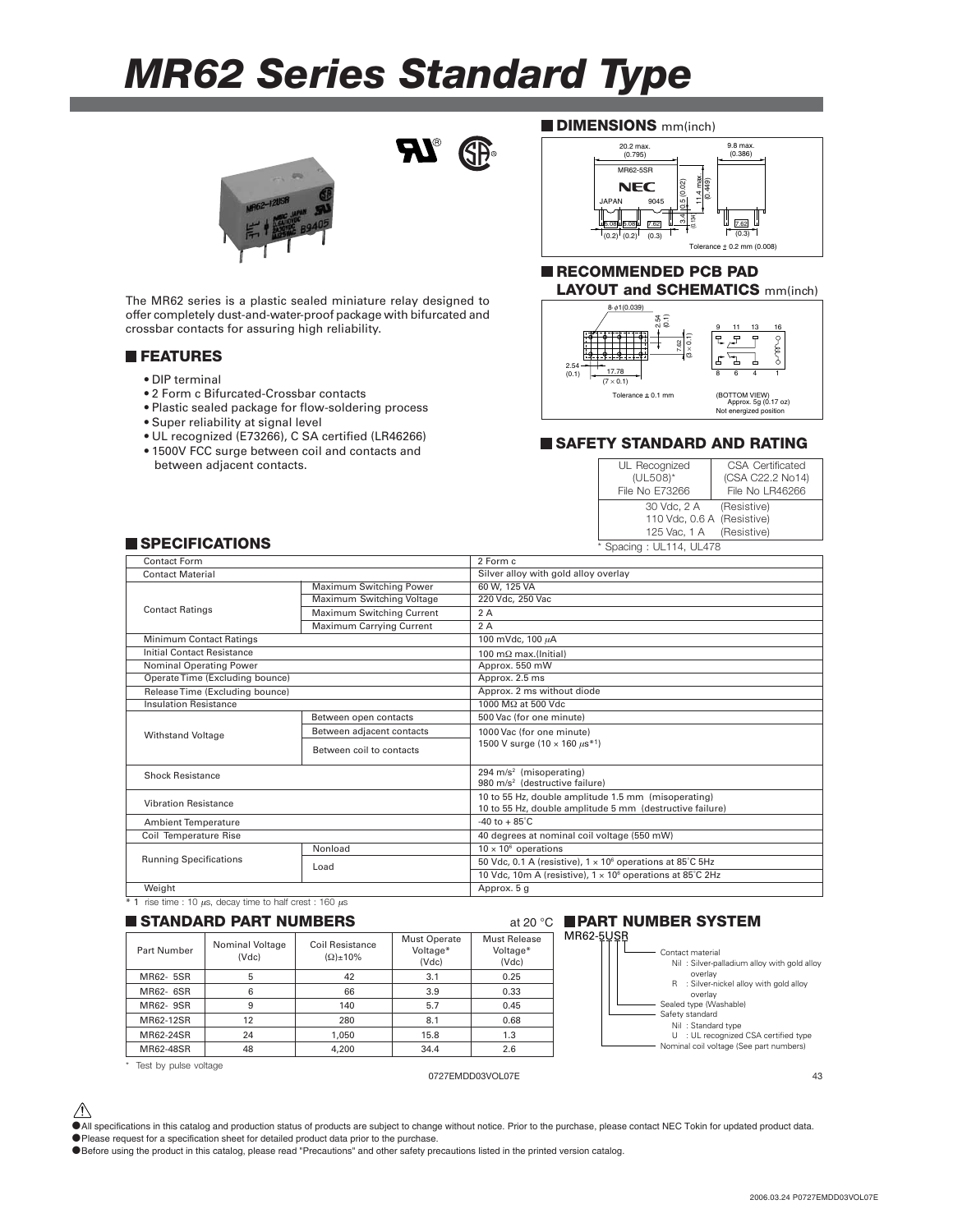# *MR62 Series-K***,** *Y***,** *KY Type*



### **FEATURES**

- 1500V FCC surge between open contacts (K, KY type)
- 1500V FCC surge between coil and contacts and between adjacent contacts
- 400mW nominal operate power. (Y, KY type)

### **SPECIFICATIONS**

| <b>Types</b>                    |                                               | $MR62 - \frac{1}{2}$ $K + 1$<br>MR62-****Y<br>MR62-**K*Y |                                                                        |                |  |  |
|---------------------------------|-----------------------------------------------|----------------------------------------------------------|------------------------------------------------------------------------|----------------|--|--|
| Contact Form                    |                                               | 2 Form c                                                 |                                                                        |                |  |  |
| <b>Contact Material</b>         |                                               | Silver alloy with gold alloy overlay                     |                                                                        |                |  |  |
|                                 | Maximum Switching Power                       | 60 W. 125 VA                                             |                                                                        |                |  |  |
| <b>Contact Ratings</b>          | Maximum Switching Voltage                     | 220 Vdc, 250 Vac                                         |                                                                        |                |  |  |
|                                 | Maximum Switching Current                     | 2A                                                       |                                                                        |                |  |  |
|                                 | <b>Maximum Carrying Current</b>               | 2A                                                       |                                                                        |                |  |  |
| <b>Minimum Contact Ratings</b>  |                                               | 100 mVdc, 100 µA                                         |                                                                        |                |  |  |
| Initial Contact Resistance      |                                               | 100 m $\Omega$ max.(Initial)                             |                                                                        |                |  |  |
| Nominal Operating Power         |                                               | Approx. 550 mW                                           | Approx. 400 mW                                                         |                |  |  |
| Operate Time (Excluding bounce) |                                               | Approx. 3.5 ms                                           | Approx. 2.5 ms                                                         |                |  |  |
|                                 | Release Time (Excluding bounce without diode) |                                                          | Approx. 2 ms                                                           |                |  |  |
| <b>Insulation Resistance</b>    |                                               |                                                          | 100 MΩ at 500 Vdc                                                      |                |  |  |
|                                 | Between open contacts                         | 1000 Vac*1                                               | 500 Vac*1                                                              | 1000 Vac*1     |  |  |
| <b>Withstand Voltage</b>        |                                               | 1500 V surge*2                                           |                                                                        | 1500 V surge*2 |  |  |
|                                 | Between adjacent contacts                     | 1000 Vac*1                                               |                                                                        |                |  |  |
|                                 | Between coil to contacts                      | 1500 V surge $*2$                                        |                                                                        |                |  |  |
| <b>Shock Resistance</b>         |                                               | 294 m/s <sup>2</sup> (misoperating)                      |                                                                        |                |  |  |
|                                 |                                               | 980 m/s <sup>2</sup> (destructive failure)               |                                                                        |                |  |  |
| <b>Vibration Resistance</b>     |                                               | 10 to 55 Hz, double amplitude 1.5 mm (misoperating)      |                                                                        |                |  |  |
|                                 |                                               | 10 to 55 Hz, double amplitude 5 mm (destructive failure) |                                                                        |                |  |  |
| Ambient Temperature             |                                               | $-40 - + 85C$                                            |                                                                        |                |  |  |
| <b>Coil Temperature Rise</b>    |                                               | 35°C (400 mW)<br>40°C (550 mW)                           |                                                                        |                |  |  |
|                                 | Nonload                                       | $10 \times 10^6$ operations                              |                                                                        |                |  |  |
| <b>Running Specifications</b>   | Load                                          |                                                          | 50 Vdc, 0.1 A (resistive) $1 \times 10^6$ operations at 85°C, 5 Hz     |                |  |  |
|                                 |                                               |                                                          | 10 Vdc, 10 mA (resistive) 1 x 10 <sup>6</sup> operations at 85°C, 2 Hz |                |  |  |
| Weight                          |                                               | Approx. 5 g                                              |                                                                        |                |  |  |

\* 1 for one minute

 $*$  2 rise time : 10  $\mu$ s, decay time to half crest : 160  $\mu$ s

| Part Number | Nominal Voltage<br>(Vdc) | Coil Resistance<br>$(\Omega)$ ±10% | <b>Must Operate</b><br>Voltage*<br>(Vdc) | Must Release<br>Voltage*<br>(Vdc) |
|-------------|--------------------------|------------------------------------|------------------------------------------|-----------------------------------|
| MR62- 5SRY  | 5                        | 62.5                               | 3.5                                      | 0.25                              |
| MR62- 6SRY  | 6                        | 90                                 | 4.2                                      | 0.33                              |
| MR62- 9SRY  | 9                        | 202.5                              | 6.3                                      | 0.45                              |
| MR62-12SRY  | 12                       | 360                                | 8.4                                      | 0.68                              |
| MR62-24SRY  | 24                       | 1,440                              | 16.8                                     | 1.3                               |
| MR62-48SRY  | 48                       | 5,760                              | 33.6                                     | 2.6                               |
| MR62- 5KSR  | 5                        | 42                                 | 3.5                                      | 0.25                              |
| MR62-6KSR   | 6                        | 66                                 | 4.2                                      | 0.33                              |
| MR62- 9KSR  | 9                        | 140                                | 6.3                                      | 0.45                              |
| MR62-12KSR  | 12                       | 280                                | 8.4                                      | 0.68                              |
| MR62-24KSR  | 24                       | 1,050                              | 16.8                                     | 1.3                               |
| MR62-48KSR  | 48                       | 4,200                              | 38.4                                     | 2.6                               |
| MR62- 5KSRY | 5                        | 62.5                               | 3.5                                      | 0.25                              |
| MR62-6KSRY  | 6                        | 90                                 | 4.2                                      | 0.33                              |
| MR62- 9KSRY | 9                        | 202.5                              | 6.3                                      | 0.45                              |
| MR62-12KSRY | 12                       | 360                                | 8.4                                      | 0.68                              |
| MR62-24KSRY | 24                       | 1,440                              | 16.8                                     | 1.3                               |
| MR62-48KSRY | 48                       | 5.360                              | 38.4                                     | 2.6                               |

### at 20°C **STANDARD PART NUMBERS PART NUMBER SYSTEM**



Test by pulse voltage



44 0727EMDD03VOL07E

 $\hat{\triangle}$  All specifications in this catalog and production status of products are subject to change without notice. Prior to the purchase, please contact NEC Tokin for updated product data.

•Please request for a specification sheet for detailed product data prior to the purchase.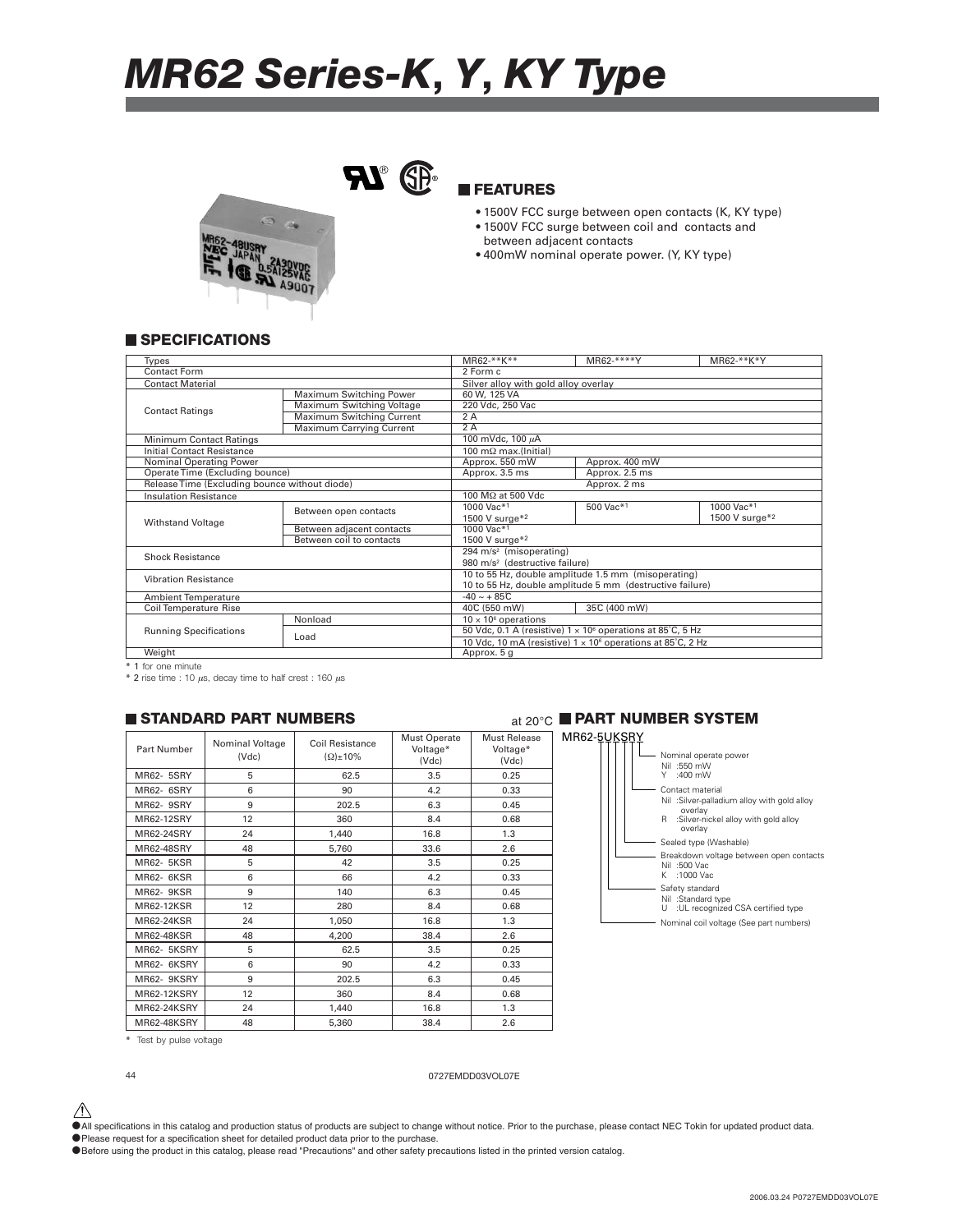## *MR82 Series*





### **DIMENSIONS** mm (inch)



**RECOMMENDED PCB PAD LAYOUT and SCHEMATICS** mm (inch)

**FEATURES**

- 200mW nominal operate power
- 1500V FCC surge strength between coil to contacts, and between adjacent contacts



### **SPECIFICATIONS**

| <b>Contact Form</b>               |                                                                                                                                                                                                                                                                                                                                                                                                                                                                                                                                                        | 2 Form c                                                               |  |
|-----------------------------------|--------------------------------------------------------------------------------------------------------------------------------------------------------------------------------------------------------------------------------------------------------------------------------------------------------------------------------------------------------------------------------------------------------------------------------------------------------------------------------------------------------------------------------------------------------|------------------------------------------------------------------------|--|
| <b>Contact Material</b>           |                                                                                                                                                                                                                                                                                                                                                                                                                                                                                                                                                        | Silver alloy with gold alloy overlay                                   |  |
|                                   | Maximum Switching Power                                                                                                                                                                                                                                                                                                                                                                                                                                                                                                                                | 60 W, 125 VA                                                           |  |
|                                   | Maximum Switching Voltage                                                                                                                                                                                                                                                                                                                                                                                                                                                                                                                              | 220 Vdc, 250 Vac                                                       |  |
|                                   |                                                                                                                                                                                                                                                                                                                                                                                                                                                                                                                                                        | 2A                                                                     |  |
|                                   | Maximum Carrying Current                                                                                                                                                                                                                                                                                                                                                                                                                                                                                                                               | 2A                                                                     |  |
| Minimum Contact Ratings           |                                                                                                                                                                                                                                                                                                                                                                                                                                                                                                                                                        | 100 mVdc, 100 µA                                                       |  |
| <b>Initial Contact Resistance</b> |                                                                                                                                                                                                                                                                                                                                                                                                                                                                                                                                                        | 100 m $\Omega$ max.(Initial)                                           |  |
| Nominal Operating Power           |                                                                                                                                                                                                                                                                                                                                                                                                                                                                                                                                                        | 200 mW                                                                 |  |
|                                   |                                                                                                                                                                                                                                                                                                                                                                                                                                                                                                                                                        | Approx. 5.5 ms                                                         |  |
|                                   |                                                                                                                                                                                                                                                                                                                                                                                                                                                                                                                                                        |                                                                        |  |
| <b>Insulation Resistance</b>      |                                                                                                                                                                                                                                                                                                                                                                                                                                                                                                                                                        | 1000 MΩ at 500 Vdc                                                     |  |
|                                   | Between open contacts                                                                                                                                                                                                                                                                                                                                                                                                                                                                                                                                  | 500 Vac (for one minute)                                               |  |
|                                   | <b>Contact Ratings</b><br>Maximum Switching Current<br>Operate Time (Excluding bounce)<br>Release Time (Excluding bounce)<br>Approx. 2 ms without diode<br>Between adjacent contacts<br>1000 Vac (for one minute)<br><b>Withstand Voltage</b><br>1500 V surge (10 $\times$ 160 $\mu$ s <sup>*1</sup> )<br>Between coil to contacts<br>294 m/s <sup>2</sup> (misoperating)<br><b>Shock Resistance</b><br>980 m/s <sup>2</sup> (destructive failure)<br><b>Vibration Resistance</b><br>$-40 \sim +85C$<br>Nonload<br>$10 \times 10^6$ operations<br>Load |                                                                        |  |
|                                   |                                                                                                                                                                                                                                                                                                                                                                                                                                                                                                                                                        |                                                                        |  |
|                                   |                                                                                                                                                                                                                                                                                                                                                                                                                                                                                                                                                        |                                                                        |  |
|                                   |                                                                                                                                                                                                                                                                                                                                                                                                                                                                                                                                                        |                                                                        |  |
|                                   |                                                                                                                                                                                                                                                                                                                                                                                                                                                                                                                                                        | 10 to 55 Hz, double amplitude 1.5 mm (misoperating)                    |  |
|                                   |                                                                                                                                                                                                                                                                                                                                                                                                                                                                                                                                                        | 10 to 55 Hz, double amplitude 5 mm (destructive failure)               |  |
| <b>Ambient Temperature</b>        |                                                                                                                                                                                                                                                                                                                                                                                                                                                                                                                                                        |                                                                        |  |
| <b>Coil Temperature Rise</b>      |                                                                                                                                                                                                                                                                                                                                                                                                                                                                                                                                                        | Approx. 22 degrees at nominal coil voltage (200 mW)                    |  |
|                                   |                                                                                                                                                                                                                                                                                                                                                                                                                                                                                                                                                        |                                                                        |  |
| <b>Running Specifications</b>     |                                                                                                                                                                                                                                                                                                                                                                                                                                                                                                                                                        | 50 Vdc, 0.1 A (resistive) $1 \times 10^6$ operations at 85°C, 5 Hz     |  |
|                                   |                                                                                                                                                                                                                                                                                                                                                                                                                                                                                                                                                        | 10 Vdc, 10 mA (resistive) 1 x 10 <sup>6</sup> operations at 85°C, 2 Hz |  |
| Weight                            |                                                                                                                                                                                                                                                                                                                                                                                                                                                                                                                                                        | Approx. 5 g                                                            |  |

 $*$  1 rise time : 10  $\mu$ s, decay time to half crest : 160  $\mu$ s

### **STANDARD PART NUMBERS**

| Part Number                              | Nominal Voltage<br>(Vdc) | Coil Resistance<br>$\Omega$ + 10% | <b>Must Operate</b><br>Voltage*<br>(Vdc) | Must Release<br>Voltage*<br>(Vdc) |
|------------------------------------------|--------------------------|-----------------------------------|------------------------------------------|-----------------------------------|
| MR82- 4.5USR                             | 4.5                      | 101                               | 3.15                                     | 0.23                              |
| <b>MR82- 5USR</b>                        | 5                        | 125                               | 3.5                                      | 0.25                              |
| <b>MR82- 6USR</b>                        | 6                        | 180                               | 4.2                                      | 0.33                              |
| <b>MR82-9USR</b>                         | 9                        | 405                               | 6.3                                      | 0.45                              |
| <b>MR82-12USR</b>                        | 12                       | 720                               | 8.4                                      | 0.68                              |
| <b>MR82-24USR</b>                        | 24                       | 2880                              | 16.8                                     | 1.2                               |
| At The state to consider a consideration |                          |                                   |                                          |                                   |

Test by pulse voltage

### at 20°C **PART NUMBER SYSTEM**

| <b>MR82-5USR</b> |
|------------------|
|------------------|

 $\overline{\phantom{a}}$ 

Nominal coil voltage (See part numbers)

### **SAFETY STANDARD AND RATING**

| UL Recognized              | CSA Certificated |
|----------------------------|------------------|
| (UL508)*                   | (CSA C22.2 No14) |
| File No. E73266            | File No. LR46266 |
| 30 Vdc, 1 A (Resistive)    |                  |
| 110 Vdc, 0.3 A (Resistive) |                  |
| 125 Vac, 0.5 A (Resistive) |                  |
| * Spacing: UL114, UL478    |                  |

### 0727EMDD03VOL07E 45

- △<br>●All specifications in this catalog and production status of products are subject to change without notice. Prior to the purchase, please contact NEC Tokin for updated product data.
- The premium state in the calling and precision sheet for detailed product data prior to the purchase.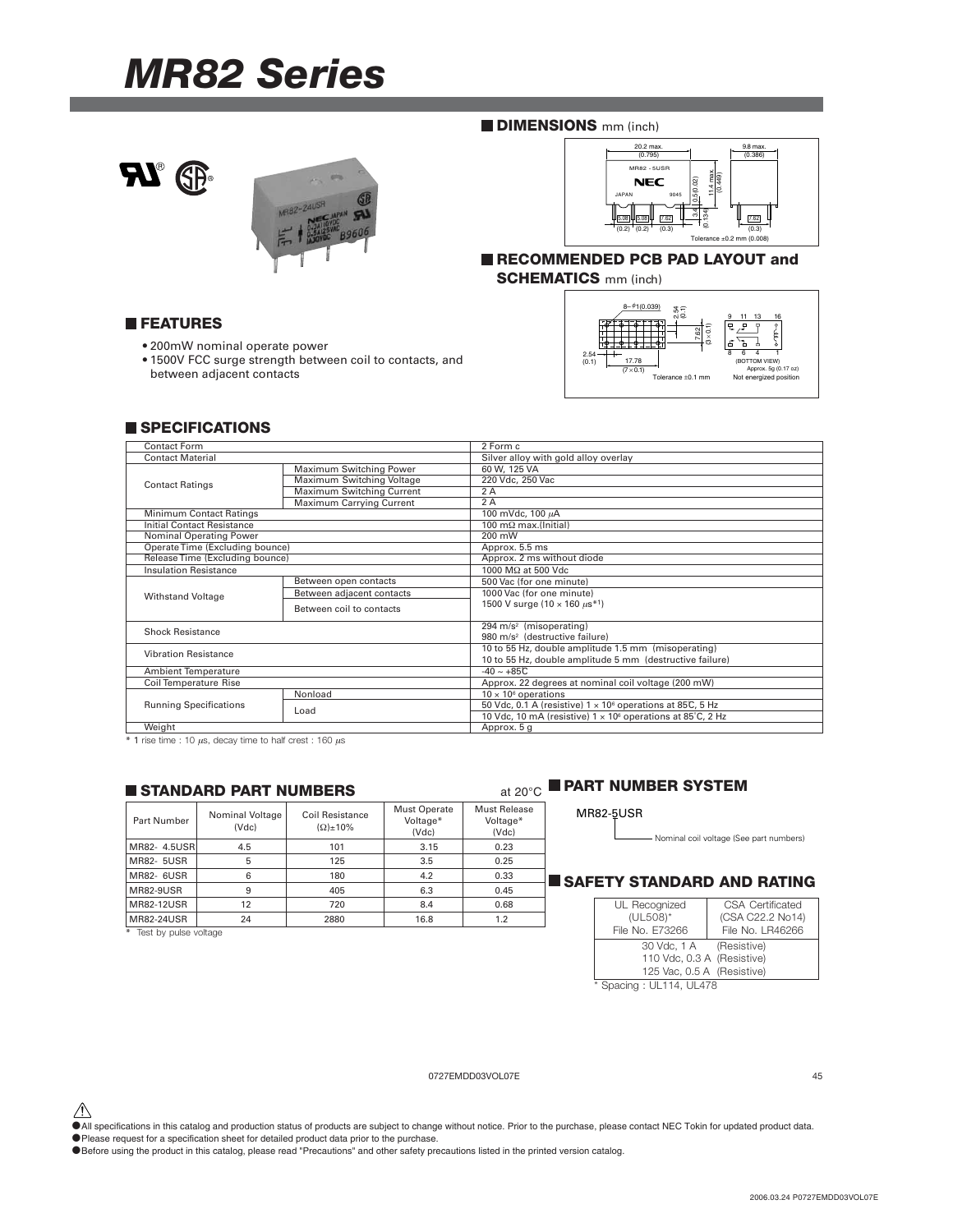# *MR62/82 Series*

### ■ Recommended relay drive conditions

Drive under conditions. If it is impossible, please inquire to NEC TOKIN.

| Nominal coil voltage $=$ < 24 V | Voltage: within $\pm$ 5% at nominal voltage | Ambient temperature<br>-40~+85°C                |
|---------------------------------|---------------------------------------------|-------------------------------------------------|
| Nominal coil voltage = $48$ V   |                                             | Ambient temperature<br>$-40 \sim +70^{\circ}$ C |

### **Technical document**

Please confirm technical document before use. It is able to receive a document at NEC TOKIN's World-wide-web site. (http://www.nec-tokin.com)

| <b>ITEM</b>      | TITLE                                         |
|------------------|-----------------------------------------------|
| Data sheet       | MR62/82 Series                                |
| Information      | MR82 Series technical data                    |
| User's manual    | Function and note on correct use              |
| Application note | Application circuit of miniature signal relay |

46 0727EMDD03VOL07E

△<br>●All specifications in this catalog and production status of products are subject to change without notice. Prior to the purchase, please contact NEC Tokin for updated product data.

•Please request for a specification sheet for detailed product data prior to the purchase.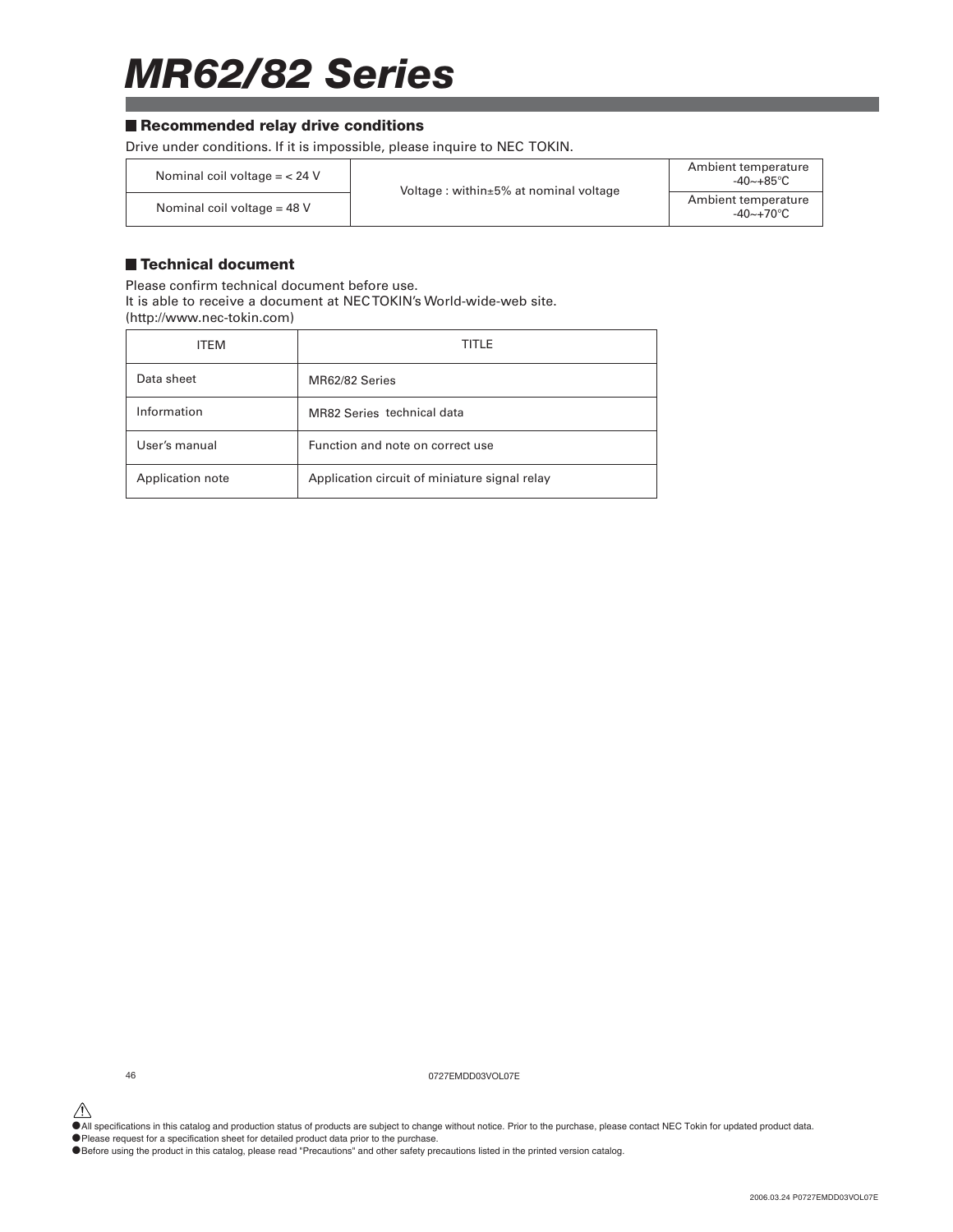# *EX2 Series*



The new NEC TOKIN EX2 Series are PC-board mount automotive relay suitable for various motor control application that require a high quality and performance. The EX2 series are succeeding in a about 75% of miniaturization in comparison with the ET2 series.

### **FEATURES**

- Ultra miniature twin relay
- Flux tight housing
- Approx, 75% relay volume of ET2
- Approx, 60% relay space of ET2
- Approx, 88% relay weight of ET2

### **DIMENSIONS** mm (inch)



### **RECOMMENDED PCB PAD LAYOUT and SCHEMATICS**

(bottom view) mm (inch)



0727EMDD03VOL07E 47

 $\hat{\triangle}$  All specifications in this catalog and production status of products are subject to change without notice. Prior to the purchase, please contact NEC Tokin for updated product data.

•Please request for a specification sheet for detailed product data prior to the purchase.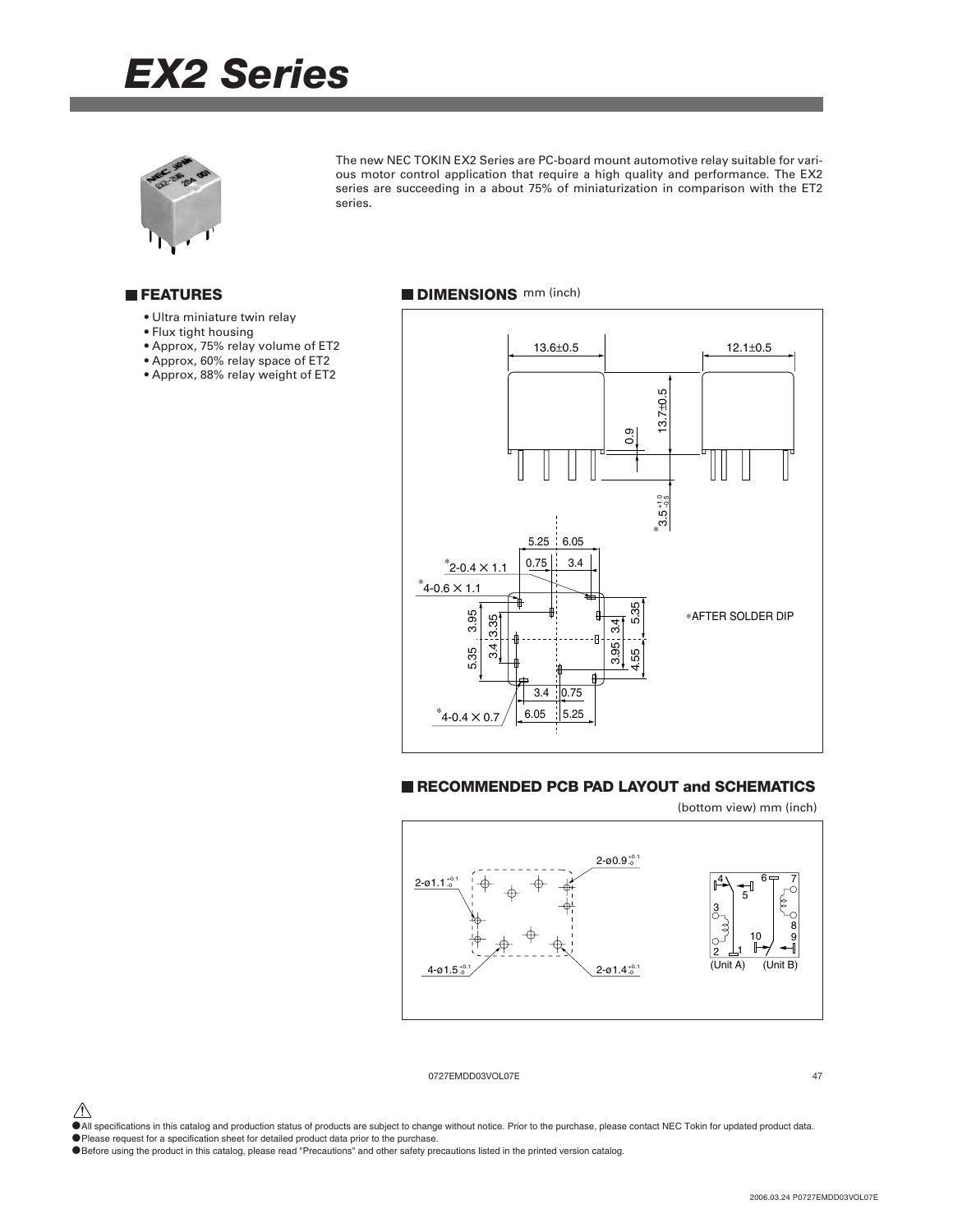# *EX2 Series*

### **SPECIFICATIONS**

| Items                           |          |                                               | Specifications                                |  |
|---------------------------------|----------|-----------------------------------------------|-----------------------------------------------|--|
| Contact Form                    |          |                                               | $1c \times 2$ (separate)                      |  |
|                                 |          | Maximum Switching Voltage                     | 16 Vdc                                        |  |
| <b>Contact Ratings</b>          |          | Maximum Switching Current                     | 30 A (at 16 Vdc, inductive load: 1mH)         |  |
|                                 |          | Minimum Switching Current                     | 1 A (5 Vdc)                                   |  |
|                                 |          | <b>Contact Resistance</b>                     | 4 mΩ typical (measured at 7 A) initial        |  |
| <b>Contact Material</b>         |          |                                               | Silver oxide complex alloy                    |  |
| Operate Time (Excluding bounce) |          |                                               | 2.5 ms typical (at Nominal Voltage)           |  |
| Release Time (Excluding bounce) |          |                                               | 3 ms typical (at Nominal Voltage, with diode) |  |
| Nominal Operating Power         |          |                                               | 900 mW                                        |  |
| <b>Insulation Resistance</b>    |          |                                               | 100 MΩ at 500 Vdc                             |  |
|                                 |          | Between open contacts                         | 500 Vac min. (for 1 minute)                   |  |
| <b>Withstand Voltage</b>        |          | Between adjacent contacts                     | 500 Vac min. (for 1 minute)                   |  |
|                                 |          | Misoperation                                  | $98 \text{ m/s}^2$                            |  |
| <b>Shock Resistance</b>         |          | Destructive Failure                           | 980 $m/s^2$                                   |  |
|                                 |          | Misoperation                                  | 10 to 300 Hz, 43 m/s <sup>2</sup>             |  |
| <b>Vibration Resistance</b>     |          | Destructive Failure                           | 10 to 500 Hz, 43 m/s <sup>2</sup> , 200 hour  |  |
| <b>Ambient Temperature</b>      |          |                                               | $-40$ to $+125^{\circ}$ C                     |  |
|                                 | Non load |                                               | $1 \times 10^6$ operations                    |  |
| Running<br>Specifications       | Load     | <b>Power Window Motor</b><br>(14 V, 25 A)     | $100 \times 10^3$ operations                  |  |
|                                 |          | <b>Power Window Motor</b><br>(14 V, 25 A/7 A) | $100 \times 10^3$ operations                  |  |
| Weight                          |          |                                               | Approx. 6.4 g                                 |  |

### **COIL RATING**

| $\bullet$ SEALED TYPE |  |  |  |  |
|-----------------------|--|--|--|--|
|-----------------------|--|--|--|--|

| $\bullet$ SEALED TYPE |                             |                                      |                                  | at 20 $\degree$ C                |
|-----------------------|-----------------------------|--------------------------------------|----------------------------------|----------------------------------|
| <b>Part Numbers</b>   | Nominal<br>Voltage<br>(Vdc) | Coil<br>Resistance<br>$\Omega$ ±10 % | Must<br>Operate Voltage<br>(Vdc) | Must<br>Release Voltage<br>(Vdc) |
| EX2-2U1S              |                             | 160                                  | 6.5                              | 0.9                              |

\* Test by pulse voltage

### $\bullet$  UNSEALED TYPE at 20 °C

| Part Numbers | Nominal<br>Voltage<br>(Vdc) | Coil<br>Resistance<br>$(\Omega)$ ±10 % | Must<br>Operate Voltage<br>(Vdc) | Must<br>Release Voltage<br>(Vdc) |
|--------------|-----------------------------|----------------------------------------|----------------------------------|----------------------------------|
| EX2-2U1      | <b>__</b>                   | 160                                    | 6.5                              | J.Y                              |

\* Test by pulse voltage

### **PART NUMBER SYSTEM**



48 0727EMDD03VOL07E

 $\hat{\P}$  All specifications in this catalog and production status of products are subject to change without notice. Prior to the purchase, please contact NEC Tokin for updated product data.

• Please request for a specification sheet for detailed product data prior to the purchase.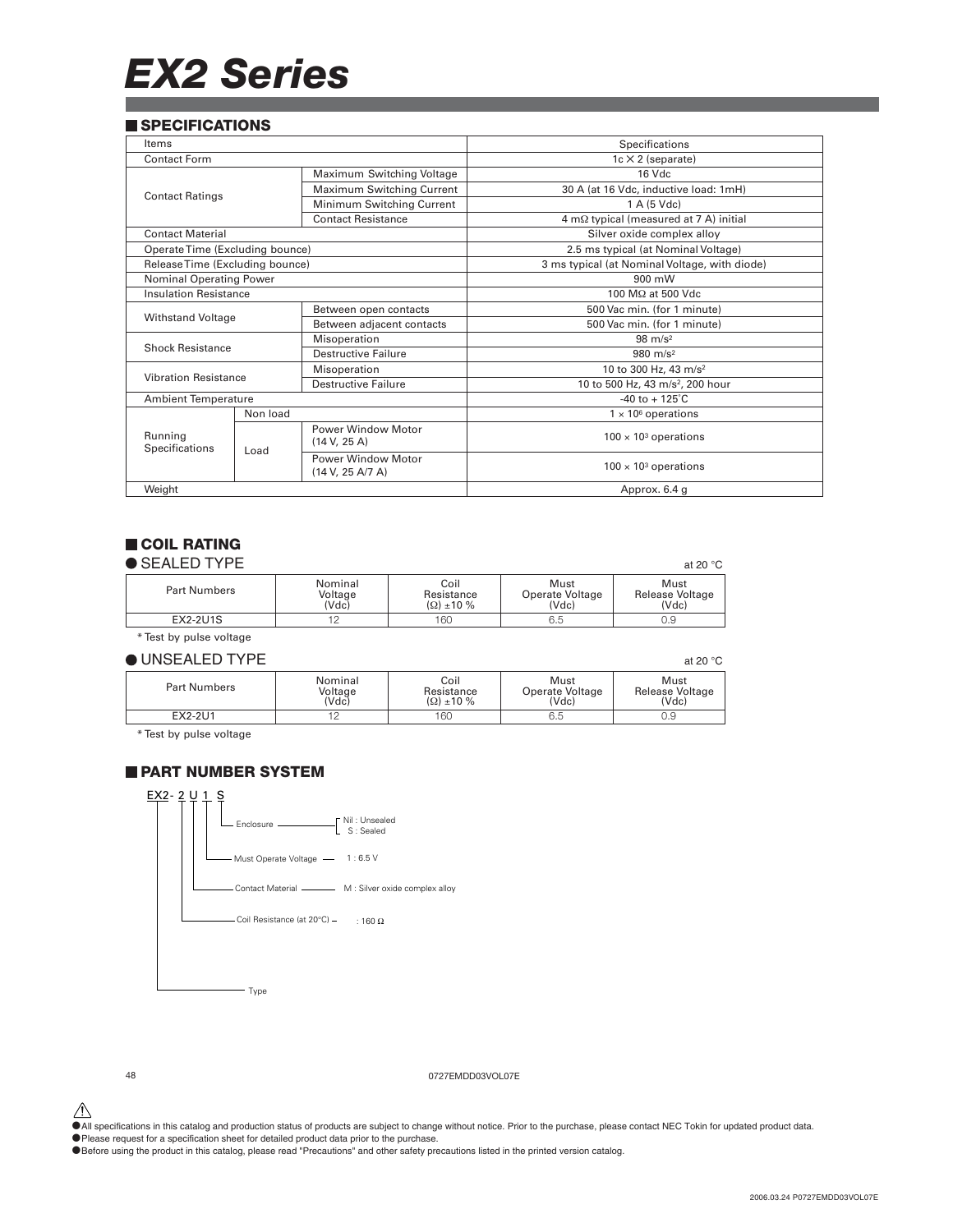# *EX1 Series*



The new NEC TOKIN EX1 Series are PC-board mount automotive relay suitable for various motor control application that require a high quality and performance. The EX1 series are succeeding in a about 65% of miniaturization in comparison with the ET1 series.

### **FEATURES**

- Ultra miniature single relay
- Flux tight housing
- Approx, 65% relay volume of ET1
- Approx, 50% relay space of ET1
- Approx, 78% relay weight of ET1



### **RECOMMENDED PCB PAD LAYOUT and SCHEMATICS**





0727EMDD03VOL07E 49

- $\hat{\triangle}$  All specifications in this catalog and production status of products are subject to change without notice. Prior to the purchase, please contact NEC Tokin for updated product data.
- •Please request for a specification sheet for detailed product data prior to the purchase.
- •Before using the product in this catalog, please read "Precautions" and other safety precautions listed in the printed version catalog.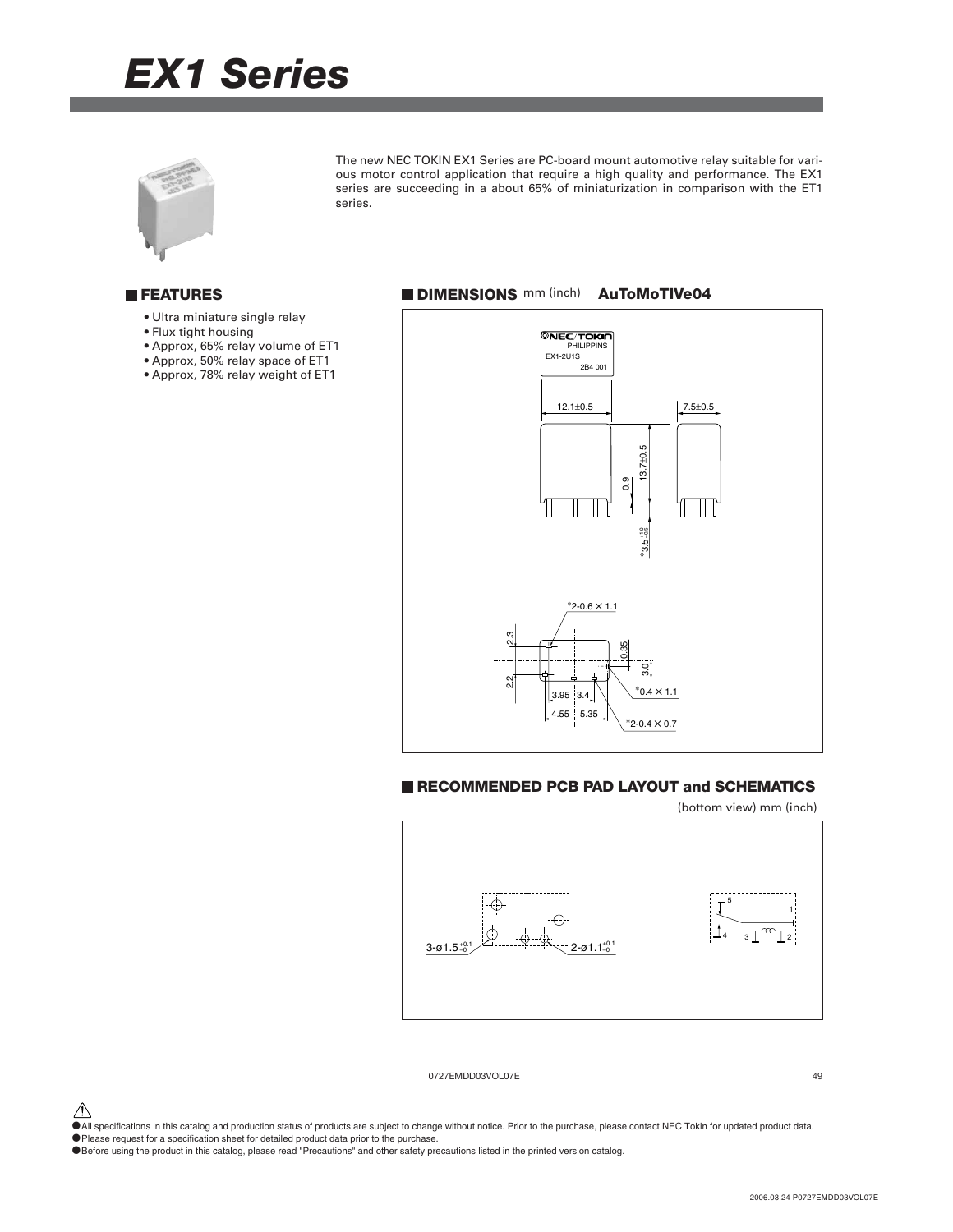# *EX1 Series*

### **SPECIFICATIONS**

| Items                           |          |                                               | Specifications                                        |  |
|---------------------------------|----------|-----------------------------------------------|-------------------------------------------------------|--|
| <b>Contact Form</b>             |          |                                               | 1c                                                    |  |
|                                 |          | Maximum Switching Voltage                     | 16 Vdc                                                |  |
|                                 |          | Maximum Switching Current                     | 30 A (at 16 Vdc, inductive load: 1mH)                 |  |
| <b>Contact Ratings</b>          |          | Minimum Switching Current                     | 1 A (5 Vdc)                                           |  |
|                                 |          | <b>Contact Resistance</b>                     | $4 \text{ m}\Omega$ typical (measured at 7 A) initial |  |
| <b>Contact Material</b>         |          |                                               | Silver oxide complex alloy                            |  |
| Operate Time (Excluding bounce) |          |                                               | 2.5 ms typical (at Nominal Voltage)                   |  |
| Release Time (Excluding bounce) |          |                                               | 3 ms typical (at Nominal Voltage, with diode)         |  |
| <b>Nominal Operating Power</b>  |          |                                               | 900 mW                                                |  |
| <b>Insulation Resistance</b>    |          |                                               | 100 MΩ at 500 Vdc                                     |  |
|                                 |          | Between open contacts                         | 500 Vac min. (for 1 minute)                           |  |
| <b>Withstand Voltage</b>        |          | Between adjacent contacts                     | 500 Vac min. (for 1 minute)                           |  |
| <b>Shock Resistance</b>         |          | Misoperation                                  | $98 \text{ m/s}^2$                                    |  |
|                                 |          | Destructive Failure                           | 980 $m/s^2$                                           |  |
|                                 |          | Misoperation                                  | 10 to 300 Hz, 43 m/s <sup>2</sup>                     |  |
| <b>Vibration Resistance</b>     |          | <b>Destructive Failure</b>                    | 10 to 500 Hz, 43 m/s <sup>2</sup> , 200 hour          |  |
| <b>Ambient Temperature</b>      |          |                                               | $-40$ to $+125^{\circ}$ C                             |  |
|                                 | Non load |                                               | $1 \times 10^6$ operations                            |  |
| Running<br>Specifications       | Load     | <b>Power Window Motor</b><br>(14 V, 25 A)     | $100 \times 10^3$ operations                          |  |
|                                 |          | <b>Power Window Motor</b><br>(14 V, 25 A/7 A) | $100 \times 10^3$ operations                          |  |
| Weight                          |          |                                               | Approx. 3.5 g                                         |  |

### **COIL RATING**

|  | $\bullet$ SEALED TYPE |  |  |  |  |  |
|--|-----------------------|--|--|--|--|--|
|--|-----------------------|--|--|--|--|--|

| $\bullet$ SEALED TYPE |                             |                                      |                                  | at 20 $\degree$ C                |
|-----------------------|-----------------------------|--------------------------------------|----------------------------------|----------------------------------|
| <b>Part Numbers</b>   | Nominal<br>Voltage<br>(Vdc) | Coil<br>Resistance<br>$\Omega$ ±10 % | Must<br>Operate Voltage<br>(Vdc) | Must<br>Release Voltage<br>(Vdc) |
| <b>EX1-2U1S</b>       |                             | 160                                  | 6.5                              | 0.9                              |

\* Test by pulse voltage

### $\bullet$  UNSEALED TYPE at 20 °C

| Part Numbers | Nominal<br>Voltage<br>(Vdc) | Coil<br>Resistance<br>$\Omega$ ±10 % | Must<br>Operate Voltage<br>(Vdc) | Must<br>Release Voltage<br>Vdc |
|--------------|-----------------------------|--------------------------------------|----------------------------------|--------------------------------|
| EX1-2U1      | <b>__</b>                   | 160                                  | 6.5                              | J.Y                            |

\* Test by pulse voltage

### **PART NUMBER SYSTEM**



50 0727EMDD03VOL07E

 $\hat{\P}$  All specifications in this catalog and production status of products are subject to change without notice. Prior to the purchase, please contact NEC Tokin for updated product data.

• Please request for a specification sheet for detailed product data prior to the purchase.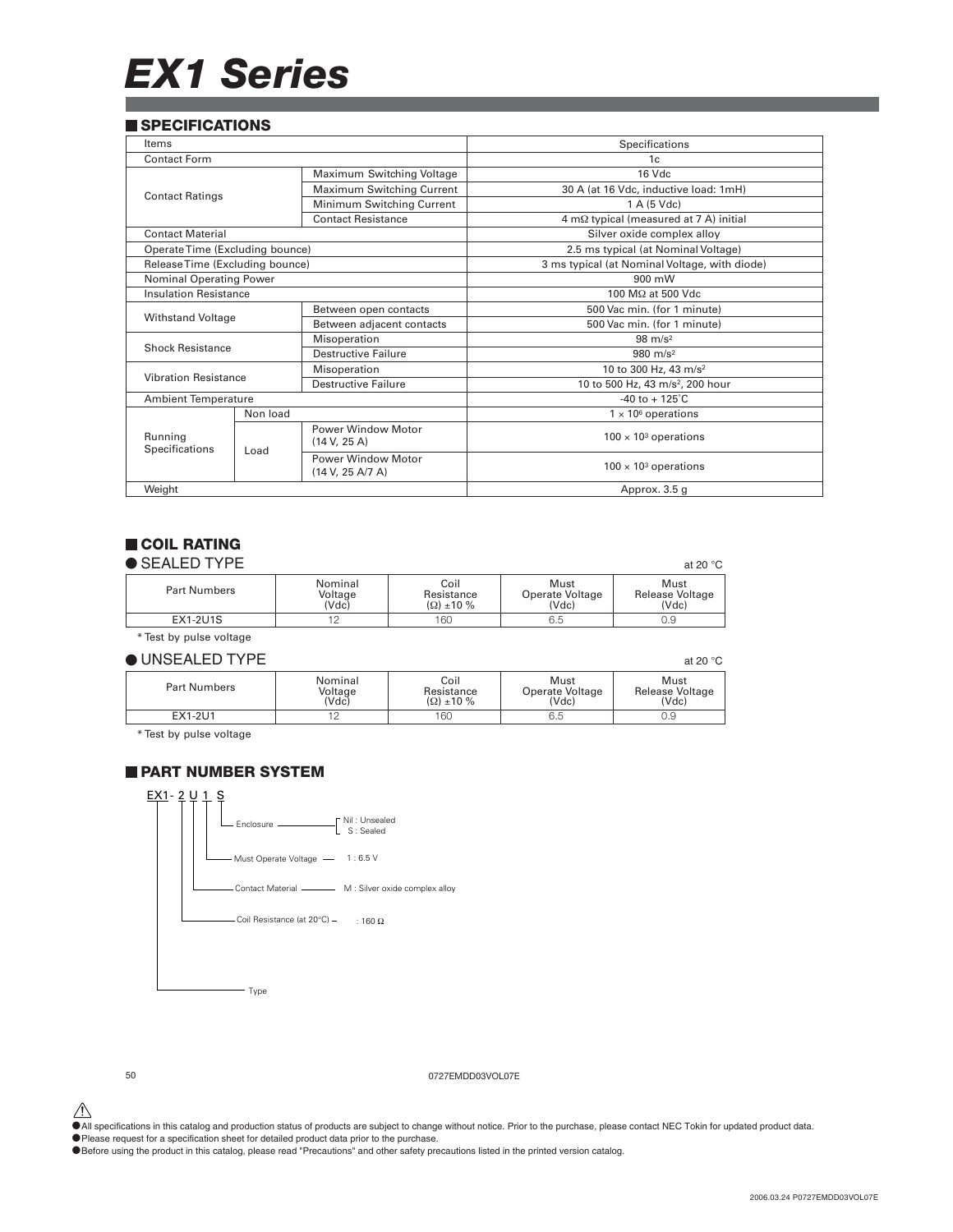## *ET2 Series*



The new NEC TOKIN ET2 Series are PC-board mount automotive relay suitable for various motor control application that require a high quality and performance. The ET2 series are succeeding in a about 50% of miniaturization in comparison with the EP2 series. This is H bridge type which is designed for forword and reverse control of the motor. \*ET2F:High heat resistivity

- Miniature twin relay
- Flux tight housing
- Approx, 50% relay volume of EP2
- Approx, 74% relay space of EP2
- Approx, 67% relay height of EP2
- Approx, 50% relay weight of EP2

### **FEATURES DIMENSIONS** mm (inch)



### **RECOMMENDED PCB PAD LAYOUT and SCHEMATICS**



 $\hat{\triangle}$  All specifications in this catalog and production status of products are subject to change without notice. Prior to the purchase, please contact NEC Tokin for updated product data.

- •Please request for a specification sheet for detailed product data prior to the purchase.
- •Before using the product in this catalog, please read "Precautions" and other safety precautions listed in the printed version catalog.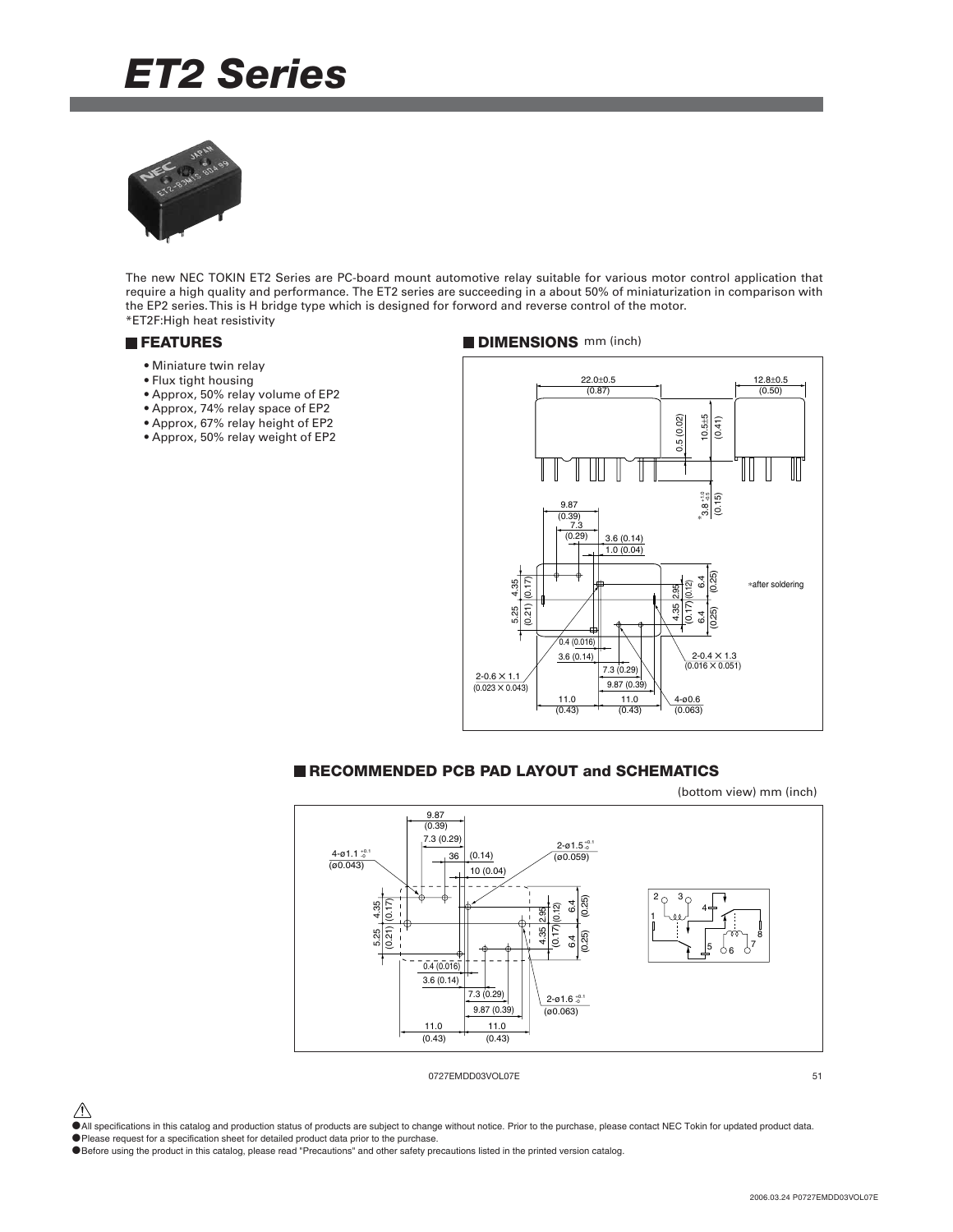# *ET2 Series*

### **SPECIFICATIONS**

| Items                           |                                 | Specifications             |                                   |                                                         |  |
|---------------------------------|---------------------------------|----------------------------|-----------------------------------|---------------------------------------------------------|--|
|                                 |                                 |                            | ET <sub>2</sub>                   | ET2F                                                    |  |
| Contact Form                    |                                 |                            | 1 Form $c \times 2$               | 1 Form $c \times 2$ (H Bridge)                          |  |
|                                 |                                 | Maximum Switching Voltage  |                                   | 16 Vdc                                                  |  |
| <b>Contact Ratings</b>          |                                 | Maximum Switching Current  |                                   | 25 A (at 16 Vdc, inductive loard : 1 mH)                |  |
|                                 |                                 |                            | 25 A (2 minutes 12 Vdc at 85°C)   | 25 A (2 minutes 12 Vdc at 125°C)                        |  |
|                                 |                                 | Max. Carrying Current      | 30 A (2 minutes 12 Vdc at 20°C)   | 30 A (2 minutes 12 Vdc at 85°C)                         |  |
|                                 |                                 |                            |                                   | 35 A (2 minutes 12 Vdc at 20°C)                         |  |
|                                 |                                 | Min. Switching Current     |                                   | 1A (at 5 Vdc)                                           |  |
|                                 |                                 | <b>Contact Resistance</b>  |                                   | $4 \text{ m}\Omega$ typical (measured at 7 A) initial   |  |
| <b>Contact Material</b>         |                                 |                            |                                   | Silver oxide complex alloy                              |  |
| Operate Time (Excluding bounce) |                                 |                            |                                   | 2.5 ms typical (at Nominal Voltage)                     |  |
|                                 | Release Time (Excluding bounce) |                            |                                   | 2.5 ms typical (at Nominal Voltage, with diode) initial |  |
| Nominal Operating Power         |                                 |                            | 640 mW                            |                                                         |  |
| <b>Insulation Resistance</b>    |                                 |                            | 100 $M\Omega$ at 500 Vdc          |                                                         |  |
| <b>Withstand Voltage</b>        |                                 | Between open contacts      | 500 Vac min. (for 1 minute)       |                                                         |  |
|                                 |                                 | Between adjacent contacts  | 500 Vac min. (for 1 minute)       |                                                         |  |
| <b>Shock Resistance</b>         |                                 | Misoperation               | $98 \text{ m/s}^2$                |                                                         |  |
|                                 |                                 | Destructive Failure        | 980 $m/s^2$                       |                                                         |  |
| <b>Vibration Resistance</b>     |                                 | Misoperation               | 10 to 300 Hz, 43 m/s <sup>2</sup> |                                                         |  |
|                                 |                                 | <b>Destructive Failure</b> |                                   | 10 to 500 Hz, 43 m/s <sup>2</sup> , 200 hour            |  |
| <b>Ambient Temperature</b>      |                                 |                            | $-40$ to $+85^{\circ}$ C          | $-40$ to $+125^{\circ}$ C                               |  |
| Coil Temperature Rise           |                                 |                            |                                   | 70 °C / W                                               |  |
|                                 | Non load                        |                            |                                   | $1 \times 10^6$ operations                              |  |
| Running                         |                                 | <b>Power Window Motor</b>  |                                   |                                                         |  |
|                                 |                                 | (14 V, 20 A, Locked)       |                                   | $100 \times 10^3$ operations                            |  |
| Specifications                  | Load                            | Power Window Motor         |                                   |                                                         |  |
|                                 |                                 | (14 V, 20 A/3 A, Unlocked) |                                   | $100 \times 10^3$ operations                            |  |
| Weight                          |                                 |                            |                                   | Approx. 7.5 g (0.26 oz)                                 |  |

### **COIL RATING**

### $\bullet$  SEALED TYPE at 20 °C.

| ♥ ∪∟⌒∟∟レ lll ㄴ          |                             |                                      |                                   | at zu U                           |
|-------------------------|-----------------------------|--------------------------------------|-----------------------------------|-----------------------------------|
| <b>Part Numbers</b>     | Nominal<br>Voltage<br>(Vdc) | Coil<br>Resistance<br>$\Omega$ ±10 % | Must<br>Operate Voltage*<br>(Vdc) | Must<br>Release Voltage*<br>(Vdc) |
| ET2-B3M1S<br>ET2F-B3M1S |                             | 225                                  | 6.5                               | 0.9                               |

### $\bullet$  UNSEALED TYPE at 20 °C. \* Test by pulse voltage

|                   |                     |                             |                                      |                                   | at zu v                           |
|-------------------|---------------------|-----------------------------|--------------------------------------|-----------------------------------|-----------------------------------|
|                   | <b>Part Numbers</b> | Nominal<br>Voltage<br>(Vdc) | Coil<br>Resistance<br>$\Omega$ ±10 % | Must<br>Operate Voltage*<br>(Vdc) | Must<br>Release Voltage*<br>(Vdc) |
| ET2-B3M1          | ET2F-B3M1           |                             | 225                                  | 6.5                               | 0.9                               |
| $\cdots$ $\cdots$ |                     |                             |                                      |                                   |                                   |

\* Test by pulse voltage

### **PART NUMBER SYSTEM**



52 0727EMDD03VOL07E

 $\hat{\P}$  All specifications in this catalog and production status of products are subject to change without notice. Prior to the purchase, please contact NEC Tokin for updated product data.

• Please request for a specification sheet for detailed product data prior to the purchase.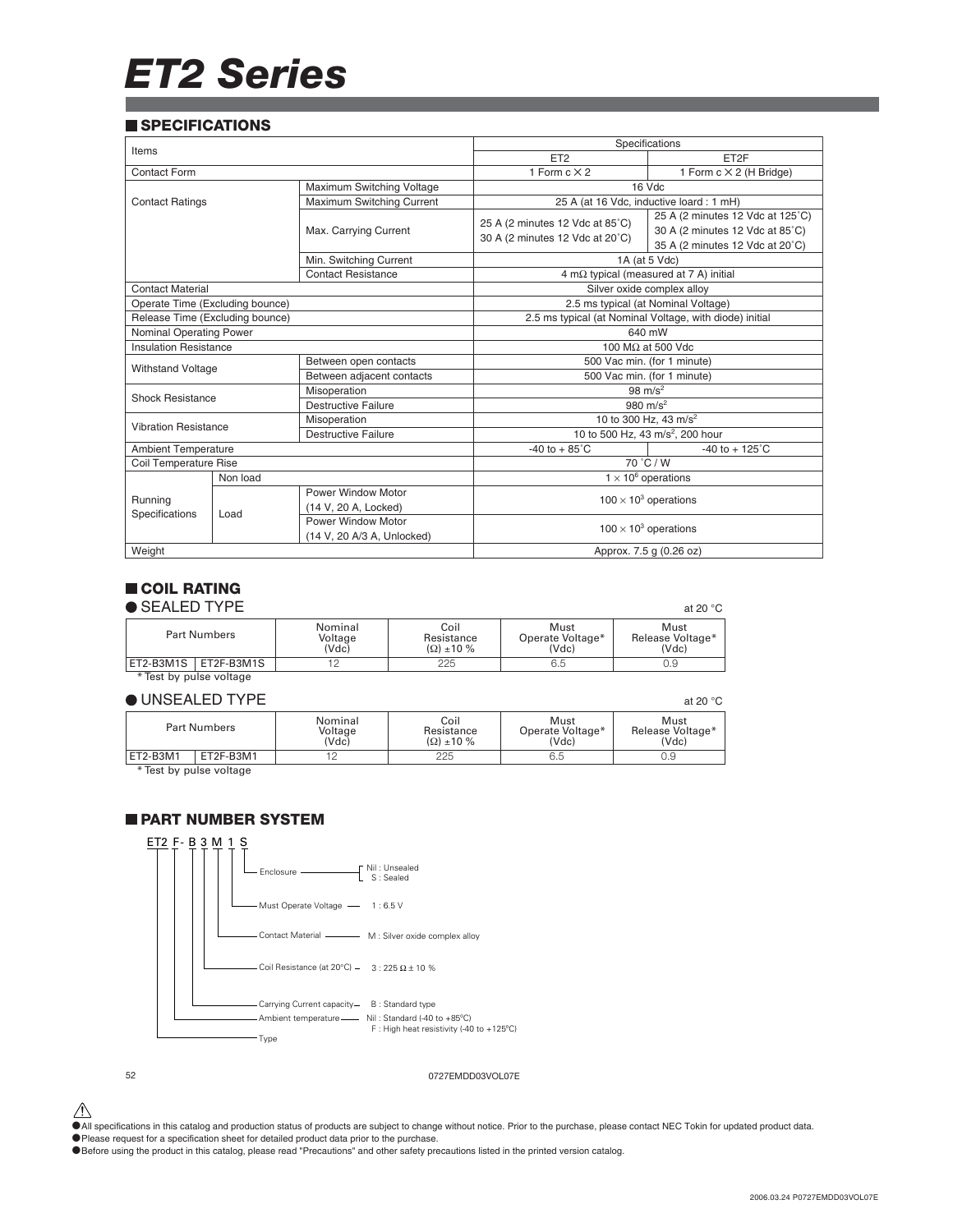# *ET1 Series*



The new NEC TOKIN EP1 Series are PC-board mount automotive relay suitable for various motor and heater control application that require a high quality and performance. The ET1 series are succeeding ina about 50% of miniaturization in comparison with the EP1 series.

\*ET1F:High heat resistivity

- Miniature single relay
- Flux tight housing
- Approx, 50% relay volume of EP1
- Approx, 76% relay space of EP1
- Approx, 67% relay height of EP1
- Approx, 56% relay weight of EP1

### **FEATURES DIMENSIONS** mm (inch)



### **RECOMMENDED PCB PAD LAYOUT and SCHEMATICS**

(bottom view) mm (inch)



0727EMDD03VOL07E 53

 $\hat{\triangle}$  All specifications in this catalog and production status of products are subject to change without notice. Prior to the purchase, please contact NEC Tokin for updated product data.

•Please request for a specification sheet for detailed product data prior to the purchase.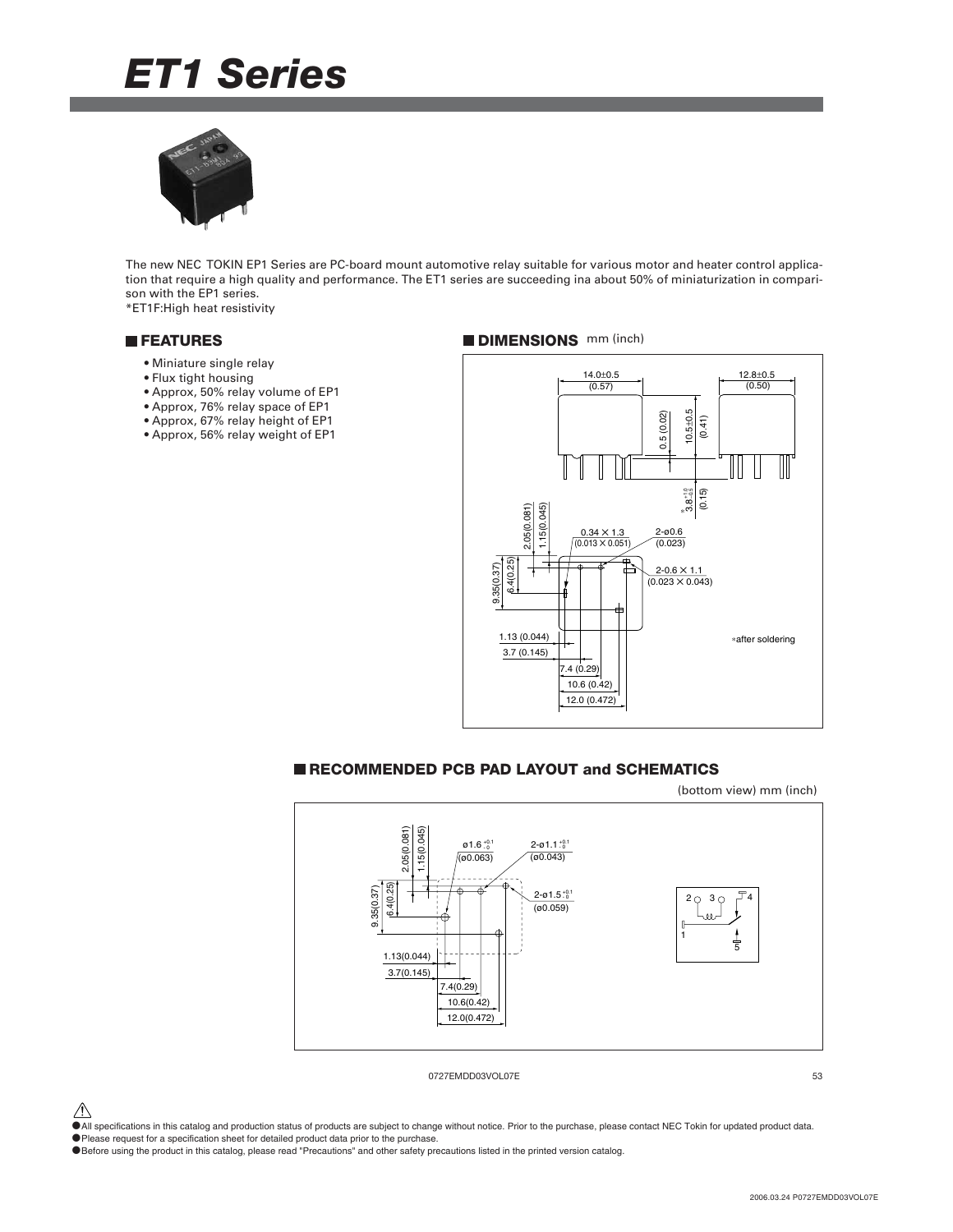# *ET1 Series*

### **SPECIFICATIONS**

| Items                           |                                 | Specifications             |                                 |                                                         |  |
|---------------------------------|---------------------------------|----------------------------|---------------------------------|---------------------------------------------------------|--|
|                                 |                                 |                            | ET <sub>1</sub>                 | ET1F                                                    |  |
| Contact Form                    |                                 |                            |                                 | 1 Form c                                                |  |
| Maximum Switching Voltage       |                                 |                            | 16 Vdc                          |                                                         |  |
| <b>Contact Ratings</b>          |                                 | Maximum Switching Current  |                                 | 25 A (at 16 Vdc, inductive loard : 1 mH)                |  |
|                                 |                                 |                            | 30 A (2 minutes 12 Vdc at 85°C) | 30 A (2 minutes 12 Vdc at 125°C)                        |  |
|                                 |                                 | Max. Carrying Current      | 35 A (2 minutes 12 Vdc at 20°C) | 35 A (2 minutes 12 Vdc at 85°C)                         |  |
|                                 |                                 |                            |                                 | 40 A (2 minutes 12 Vdc at 20°C)                         |  |
|                                 |                                 | Min. Switching Current     |                                 | 1A (at 5 Vdc)                                           |  |
|                                 |                                 | <b>Contact Resistance</b>  |                                 | 4 m $\Omega$ typical (measured at 7 A) initial          |  |
| <b>Contact Material</b>         |                                 |                            |                                 | Silver oxide complex alloy                              |  |
| Operate Time (Excluding bounce) |                                 |                            |                                 | 2.5 ms typical (at Nominal Voltage)                     |  |
|                                 | Release Time (Excluding bounce) |                            |                                 | 2.5 ms typical (at Nominal Voltage, with diode) initial |  |
| Nominal Operating Power         |                                 |                            | 640 mW                          |                                                         |  |
| <b>Insulation Resistance</b>    |                                 |                            | 100 M $\Omega$ at 500 Vdc       |                                                         |  |
| <b>Withstand Voltage</b>        |                                 | Between open contacts      | 500 Vac min. (for 1 minute)     |                                                         |  |
|                                 |                                 | Between adjacent contacts  | 500 Vac min. (for 1 minute)     |                                                         |  |
| Shock Resistance                |                                 | Misoperation               |                                 | 98 m/s <sup>2</sup> (10 G)                              |  |
|                                 |                                 | <b>Destructive Failure</b> |                                 | 980 m/s <sup>2</sup> (100 G)                            |  |
| <b>Vibration Resistance</b>     |                                 | Misoperation               |                                 | 10 to 300 Hz, 43 m/s <sup>2</sup>                       |  |
|                                 |                                 | <b>Destructive Failure</b> |                                 | 10 to 500 Hz, 43 m/s <sup>2</sup> , 200 hour            |  |
| <b>Ambient Temperature</b>      |                                 |                            | $-40$ to $+85^{\circ}$ C        | $-40$ to $+125^{\circ}$ C                               |  |
| Coil Temperature Rise           |                                 |                            | 70 °C / W                       |                                                         |  |
|                                 | Non load                        |                            |                                 | $1 \times 10^6$ operations                              |  |
| Running                         |                                 | Power Window Motor         |                                 | $100 \times 10^3$ operations                            |  |
| Specifications                  | Load                            | (14 V, 20 A, Locked)       |                                 |                                                         |  |
|                                 |                                 | Power Window Motor         |                                 | $100 \times 10^3$ operations                            |  |
|                                 |                                 | (14 V, 20 A/3 A, Unlocked) |                                 |                                                         |  |
| Weight                          |                                 |                            | Approx. 4.5 g (0.16 oz)         |                                                         |  |

### **COIL RATING**

| $\bullet$ SEALED TYPE   |                             |                                      |                                   | at 20 $°C$                        |  |
|-------------------------|-----------------------------|--------------------------------------|-----------------------------------|-----------------------------------|--|
| <b>Part Numbers</b>     | Nominal<br>Voltage<br>(Vdc) | Coil<br>Resistance<br>$\Omega$ ±10 % | Must<br>Operate Voltage*<br>(Vdc) | Must<br>Release Voltage*<br>(Vdc) |  |
| ET1-B3M1S   ET1F-B3M1S  |                             | 225                                  | 6.5                               | J.9                               |  |
| * Test by pulse voltage |                             |                                      |                                   |                                   |  |

### $\bullet$  UNSEALED TYPE at 20 °C

|          |                     |                           |                                      |                                   | at zu v                           |
|----------|---------------------|---------------------------|--------------------------------------|-----------------------------------|-----------------------------------|
|          | <b>Part Numbers</b> | Nominal<br>Voltage<br>Vdc | Coil<br>Resistance<br>$\Omega$ ±10 % | Must<br>Operate Voltage*<br>(Vdc) | Must<br>Release Voltage*<br>(Vdc) |
| ET1-B3M1 | ET1F-B3M1           |                           | 225                                  | 6.5                               | 0.9                               |

\* Test by pulse voltage

### **PART NUMBER SYSTEM**



 $\hat{\P}$  All specifications in this catalog and production status of products are subject to change without notice. Prior to the purchase, please contact NEC Tokin for updated product data.

• Please request for a specification sheet for detailed product data prior to the purchase.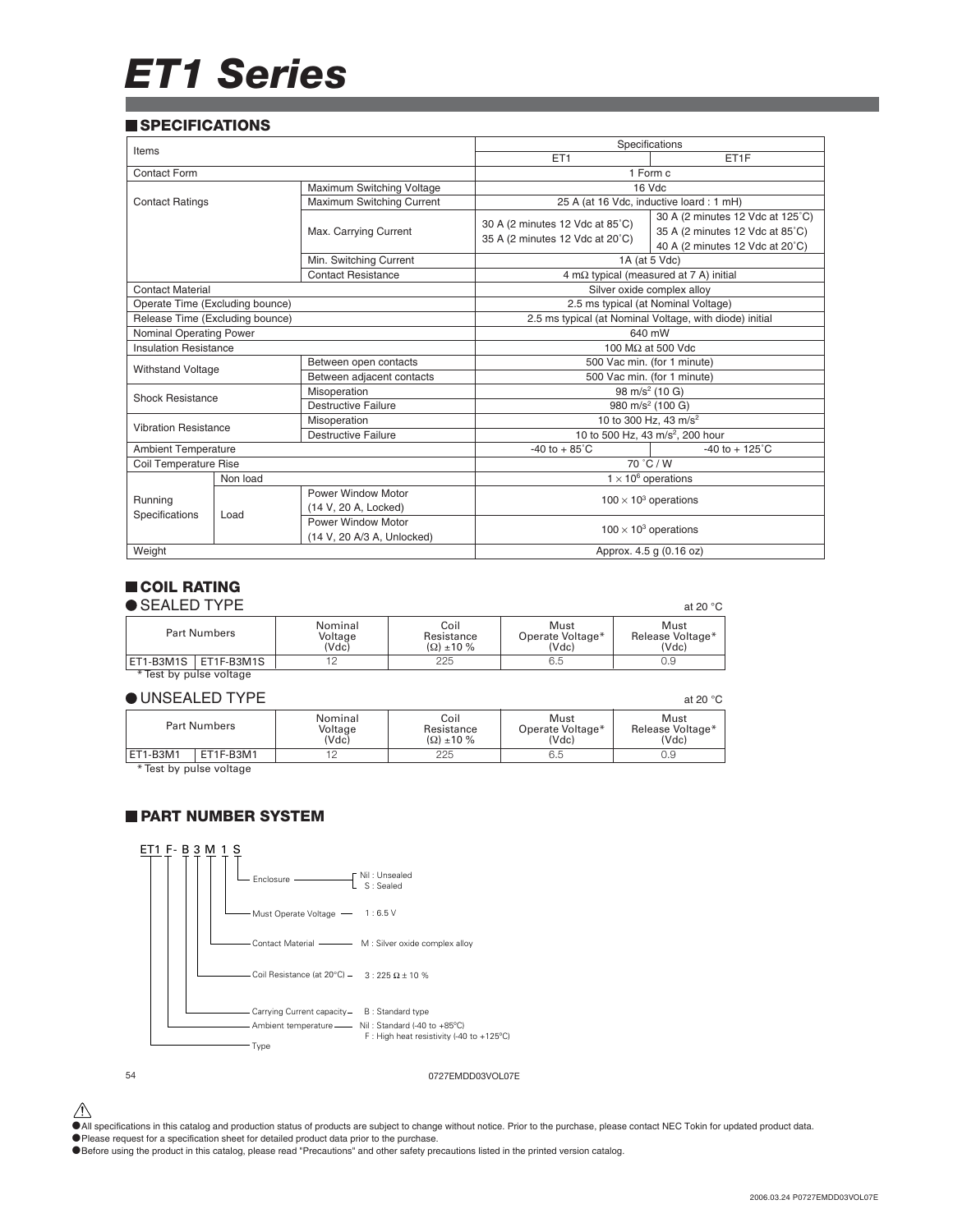## *EP2 Series*



EP2 series is printed circuit board mount type and the most suitable for various motor controls in the automotive which require high-quality and high-performance.

EP2 series has two types for different applications. One is H bridge type which is desigined for forword and reverse control of the motor. The other is separate type which contains two separated relays in one package. \*EP2F:High heat resistivity

**FEATURES**

- Twin relay for motor reversible control
- High performance & productivity by unique symmetrical
- structure
- PC board mounting
- Flux tight housing

### **DIMENSIONS** mm (inch)



**RECOMMENDED PCB PAD LAYOUT and SCHEMATICS** (bottom view) mm (inch)

[H Bridge Type] [Separate (T) Type]



0727EMDD03VOL07E 55

- $\hat{\triangle}$  All specifications in this catalog and production status of products are subject to change without notice. Prior to the purchase, please contact NEC Tokin for updated product data.
- •Please request for a specification sheet for detailed product data prior to the purchase.
- •Before using the product in this catalog, please read "Precautions" and other safety precautions listed in the printed version catalog.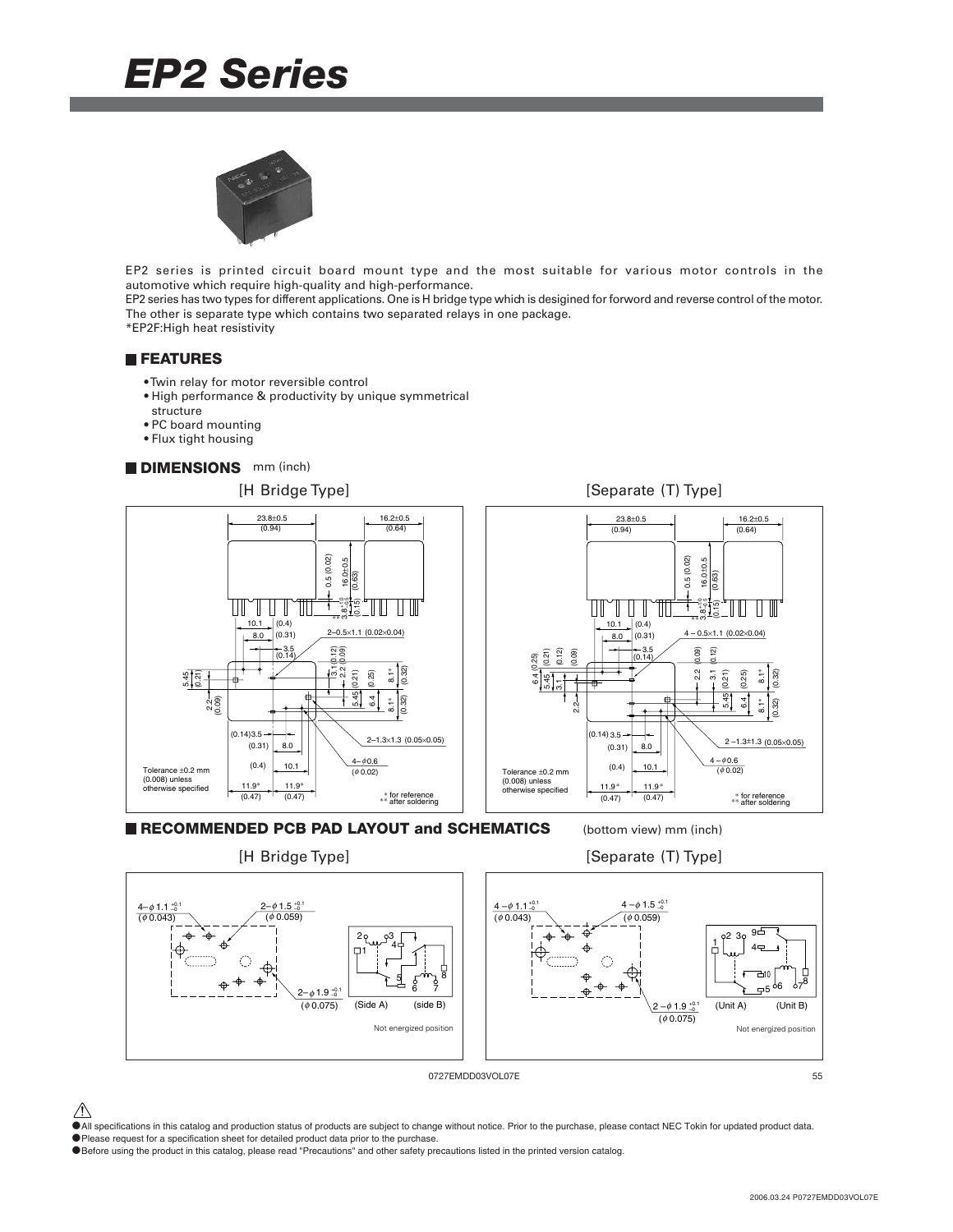# *EP2 Series*

### **SPECIFICATIONS SPECIFICATIONS**

| at zu v                       |                                                                                |                                                                     |  |  |
|-------------------------------|--------------------------------------------------------------------------------|---------------------------------------------------------------------|--|--|
| <b>Types (Contact Rating)</b> | EP <sub>2</sub>                                                                | EP2-B                                                               |  |  |
|                               | (Standard)                                                                     | (High Current)                                                      |  |  |
|                               | 1 Form c × 2 (H Bridge Type or Separate Type)                                  |                                                                     |  |  |
|                               |                                                                                | Silver oxide complex alloy (Special type available)                 |  |  |
|                               | H Bridge (route A) : 10.7 m $\Omega$ typ.                                      | H Bridge (route A) : 6.7 m $\Omega$ typ.                            |  |  |
|                               | H Bridge (route B) : $10.4 \text{ m}\Omega$ typ.                               | H Bridge (route B) : 6.4 m $\Omega$ typ.                            |  |  |
|                               | Separate ( $N/C$ ) : 5.2 m $\Omega$ typ.                                       | Separate ( $N/C$ ) : 3.2 m $\Omega$ typ.                            |  |  |
|                               | Separate ( $N/O$ ) : 5.2 m $\Omega$ typ.                                       | Separate (N/O) : 3.2 m $\Omega$ typ.                                |  |  |
|                               | (measured by voltage drop at 6 Vdc, 7 A)                                       | (measured by voltage drop at 6 Vdc, 7 A)                            |  |  |
|                               | 16 Vdc                                                                         |                                                                     |  |  |
|                               | 30 A max. (at 16 Vdc)                                                          |                                                                     |  |  |
|                               | 20 A max. (1 hour max.)                                                        | 25 A max. (1 hour max.)                                             |  |  |
|                               | 25 A Max. (2 minutes Max.) at 12 Vdc 30 A Max. (2 minutes Max.) at 12 Vdc      |                                                                     |  |  |
|                               | Approx. 5 ms (at Nominal Voltage)                                              |                                                                     |  |  |
|                               | Approx. 2 ms (at Nominal Voltage), without diode                               |                                                                     |  |  |
|                               | 0.48 W/ 0.64 W (at 12 Vdc)                                                     |                                                                     |  |  |
|                               |                                                                                | 100 MΩ at 500 Vdc, initial                                          |  |  |
|                               | 500 Vac (for 1 minute), initial                                                |                                                                     |  |  |
|                               | 98 m/s <sup>2</sup> (misoperating), 980 m/s <sup>2</sup> (destructive failure) |                                                                     |  |  |
|                               | 10 to 300 Hz, 43 m/s <sup>2</sup> (misoperating),                              |                                                                     |  |  |
| <b>Vibration Resistance</b>   |                                                                                | 10 to 500 Hz, 43 m/s <sup>2</sup> , 200 hours (destructive failure) |  |  |
| <b>Ambient Temperature</b>    |                                                                                |                                                                     |  |  |
|                               | 50°C / W (122 °F/W) (Contact Carrying Current: 0 A)                            |                                                                     |  |  |
| Nonload                       | $1 \times 10^6$ operations                                                     |                                                                     |  |  |
|                               |                                                                                | 100 X 10 <sup>3</sup> operations (at 14 Vdc, Motor Load 25 A/5 A)   |  |  |
|                               |                                                                                | Approx. 15 g (0.53 oz)                                              |  |  |
|                               |                                                                                | -40 to + $85^{\circ}$ C (-40 to +185 $^{\circ}$ F)                  |  |  |

### **COIL RATING**  $\qquad \qquad \text{a} \, 20^{\circ} \text{C}$

| <b>Part Numbers</b> |                 | Nominal          | Coil                               | Must                      | Must                      | Nominal                     |  |
|---------------------|-----------------|------------------|------------------------------------|---------------------------|---------------------------|-----------------------------|--|
| H Bridge Type       | Separate Type   | Voltage<br>(Vdc) | Resistance<br>$(\Omega) \pm 10 \%$ | Operate Voltage*<br>(Vdc) | Release Voltage*<br>(Vdc) | <b>Operate Power</b><br>(W) |  |
| EP2-3N1             | EP2-3N1T        | 12               | 225                                | 6.5                       | 0.9                       | 0.64                        |  |
| EP2-3N2             | EP2-3N2T        | 12               | 225                                | 7.0                       | 0.9                       | 0.64                        |  |
| EP2-3N3             | EP2-3N3T        | 12               | 225                                | 7.5                       | 0.9                       | 0.64                        |  |
| EP2-4N3             | EP2-4N3T        | 12               | 300                                | 7.5                       | 0.9                       | 0.48                        |  |
| EP2-4N4             | EP2-4N4T        | 12               | 300                                | 8.0                       | 0.9                       | 0.48                        |  |
| EP2-4N5             | <b>EP2-4N5T</b> | 12               | 300                                | 8.5                       | 0.9                       | 0.48                        |  |

\* Test by pulse voltage

### **PART NUMBER SYSTEM**



✮ Contact Resistance (figure 1)

• H Bridge (route A) • H Bridge (route B)



• Separate (N/C) • Separate (N/O)







### 56 0727EMDD03VOL07E

 $\hat{\P}$  All specifications in this catalog and production status of products are subject to change without notice. Prior to the purchase, please contact NEC Tokin for updated product data.

• The premium share in the calling and product called product data prior to the purchase.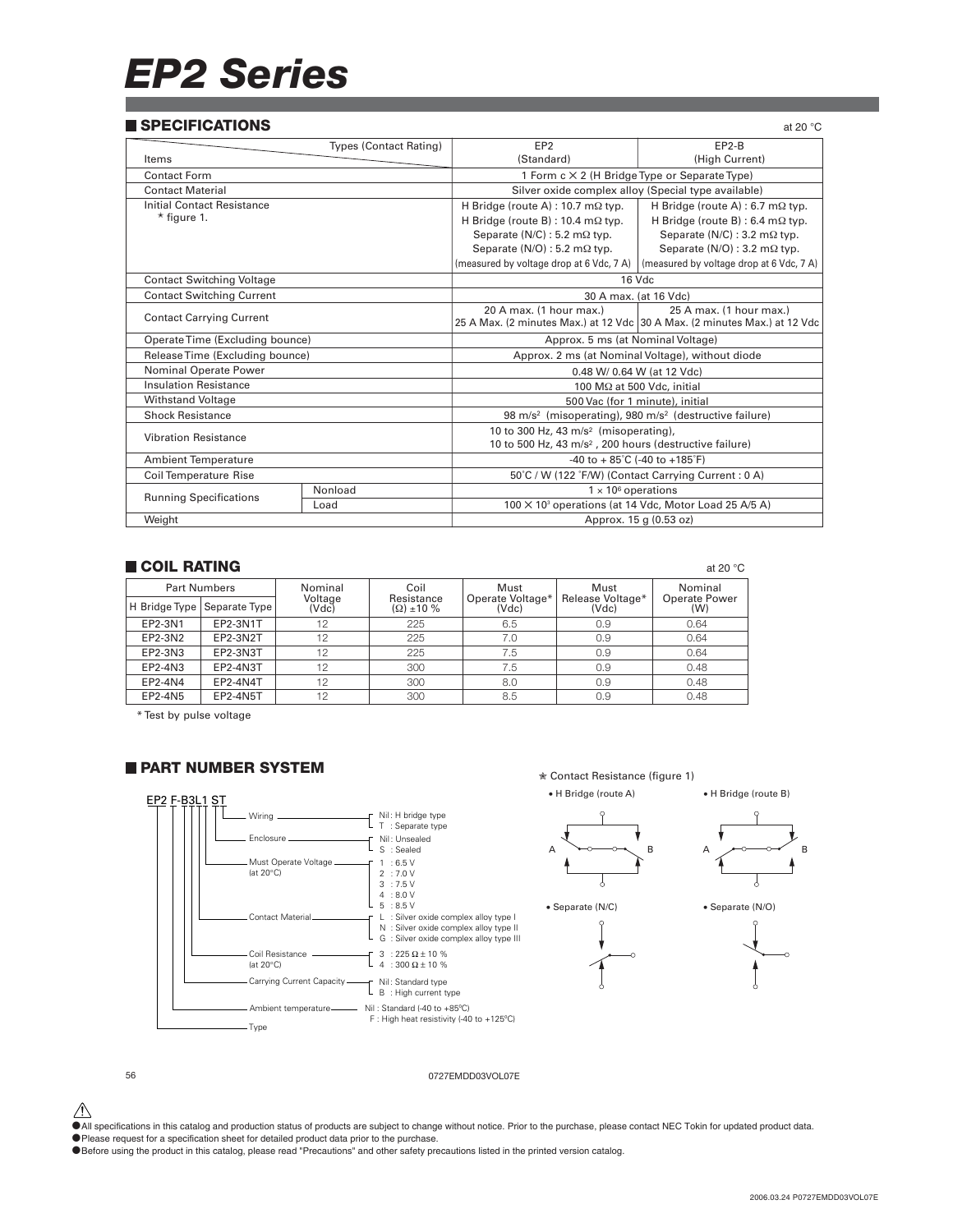## *EP2 Series*

\*EP2F:High heat resistivity

### **SPECIFICATIONS**

|                                   |          |         | at $20^{\circ}$ C                                                                                                         |  |  |  |
|-----------------------------------|----------|---------|---------------------------------------------------------------------------------------------------------------------------|--|--|--|
|                                   | Items    |         | EP2F                                                                                                                      |  |  |  |
| <b>Contact Form</b>               |          |         | 1 form $C \times 2$ (H bridg type and separate type)                                                                      |  |  |  |
| <b>Contact Material</b>           |          |         | Silver oxide complex alloy (Special type available)                                                                       |  |  |  |
| <b>Initial Contact Resistance</b> |          |         | 50 m $\Omega$ max. (measured by voltage drop at 6 Vdc, 7A)                                                                |  |  |  |
| <b>Contact Switching Voltage</b>  |          |         | 16 Vdc max.                                                                                                               |  |  |  |
| <b>Contact Switching Current</b>  |          |         | 30 A max. (at 16 Vdc)                                                                                                     |  |  |  |
|                                   |          |         | 25 A (2 minutes max, 12 Vdc at 125°C)                                                                                     |  |  |  |
| <b>Contact Carrying Current</b>   |          |         | 30 A (2 minutes max. 12 Vdc at 85°C)                                                                                      |  |  |  |
|                                   |          |         | 35 A (2 minutes max. 12 Vdc at 25°C)                                                                                      |  |  |  |
| Operate Time (Excluding bounce)   |          |         | Approx. 5 ms (at Nominal Voltage)                                                                                         |  |  |  |
| Release Time (Excluding bounce)   |          |         | Approx. 2 ms (at Nominal Voltage, without diode initial)                                                                  |  |  |  |
| Normal Operate Power              |          |         | 0.64 W (at 12 Vdc)                                                                                                        |  |  |  |
| <b>Insulation Resistance</b>      |          |         | 100 $M\Omega$ at 500 Vdc, initial                                                                                         |  |  |  |
| Withstand Voltage                 |          |         | 500 Vac (for 1 minute) initial                                                                                            |  |  |  |
| <b>Shock Resistance</b>           |          |         | 98 m / $s^2$ (misoperating), 980 m / $s^2$ (destructive failure)                                                          |  |  |  |
| <b>Vibration Resistance</b>       |          |         | 10 to 300 Hz, 43 m / s <sup>2</sup> (misoperating), 10 to 500 Hz, 43 m / s <sup>2</sup> , 200 hours (destructive failure) |  |  |  |
| Ambient Temperature               |          |         | -40°C to +125°C (-40°F to +257°F)                                                                                         |  |  |  |
| <b>Coil Temperature Rise</b>      |          |         | 50°C / W (122°F / W) (Contact Carrying Current: 0 A)                                                                      |  |  |  |
|                                   | Non Load |         | $1 \times 10^6$ operations                                                                                                |  |  |  |
|                                   |          | Contact | $1 \times 10^5$ operations (at 14 Vdc, Motor Load 25 A / 7 A) at 25°C                                                     |  |  |  |
| Running                           |          | G       | $1 \times 10^5$ operations (at 14 Vdc, Motor Load 18 A / 5 A) at 125°C                                                    |  |  |  |
| Specifications                    | Load     | Contact | $1 \times 10^5$ operations (at 14 Vdc, Motor Load 20 A / 3 A) at 25°C                                                     |  |  |  |
|                                   |          | L or N  | $1 \times 10^5$ operations (at 14 Vdc, Motor Load 12 A / 2 A) at 125°C                                                    |  |  |  |
| Weight                            |          |         | Approx. 15 g (0.53 oz)                                                                                                    |  |  |  |

### **COIL RATING**

● EP2F

|              |               |               |         |                     |                 |                 | at $20^{\circ}$ C |
|--------------|---------------|---------------|---------|---------------------|-----------------|-----------------|-------------------|
|              |               | Part Number   | Nominal | Coil                | Must            | Must            | Nominal           |
|              |               |               | Voltage | Resistance          | Operate Voltage | Release Voltage | Operate Power     |
|              | H Bridge Type | Separate Type | (Vdc)   | $(\Omega \pm 10\%)$ | (Vdc max.)      | (Vdc min.)      | (W)               |
|              | EP2F-B3G1     | EP2F-B3G1T    | 12      | 225                 | 6.5             | 0.9             | 0.64              |
| Contact<br>G | EP2F-B3G2     | EP2F-B3G2T    | 12      | 225                 | 7.0             | 0.9             | 0.64              |
|              | EP2F-B3G3     | EP2F-B3G3T    | 12      | 225                 | 7.5             | 0.9             | 0.64              |
| Contact      | EP2F-B3L1     | EP2F-B3L1T    | 12      | 225                 | 6.5             | 0.9             | 0.64              |
| L or N       | EP2F-B3L2     | EP2F-B3L2T    | 12      | 225                 | 7.0             | 0.9             | 0.64              |
|              | EP2F-B3L3     | EP2F-B3L3T    | 12      | 225                 | 7.5             | 0.9             | 0.64              |

\*Test by pulse voltage

0727EMDD03VOL07E 57

 $\hat{\P}$  All specifications in this catalog and production status of products are subject to change without notice. Prior to the purchase, please contact NEC Tokin for updated product data.

• Please request for a specification sheet for detailed product data prior to the purchase.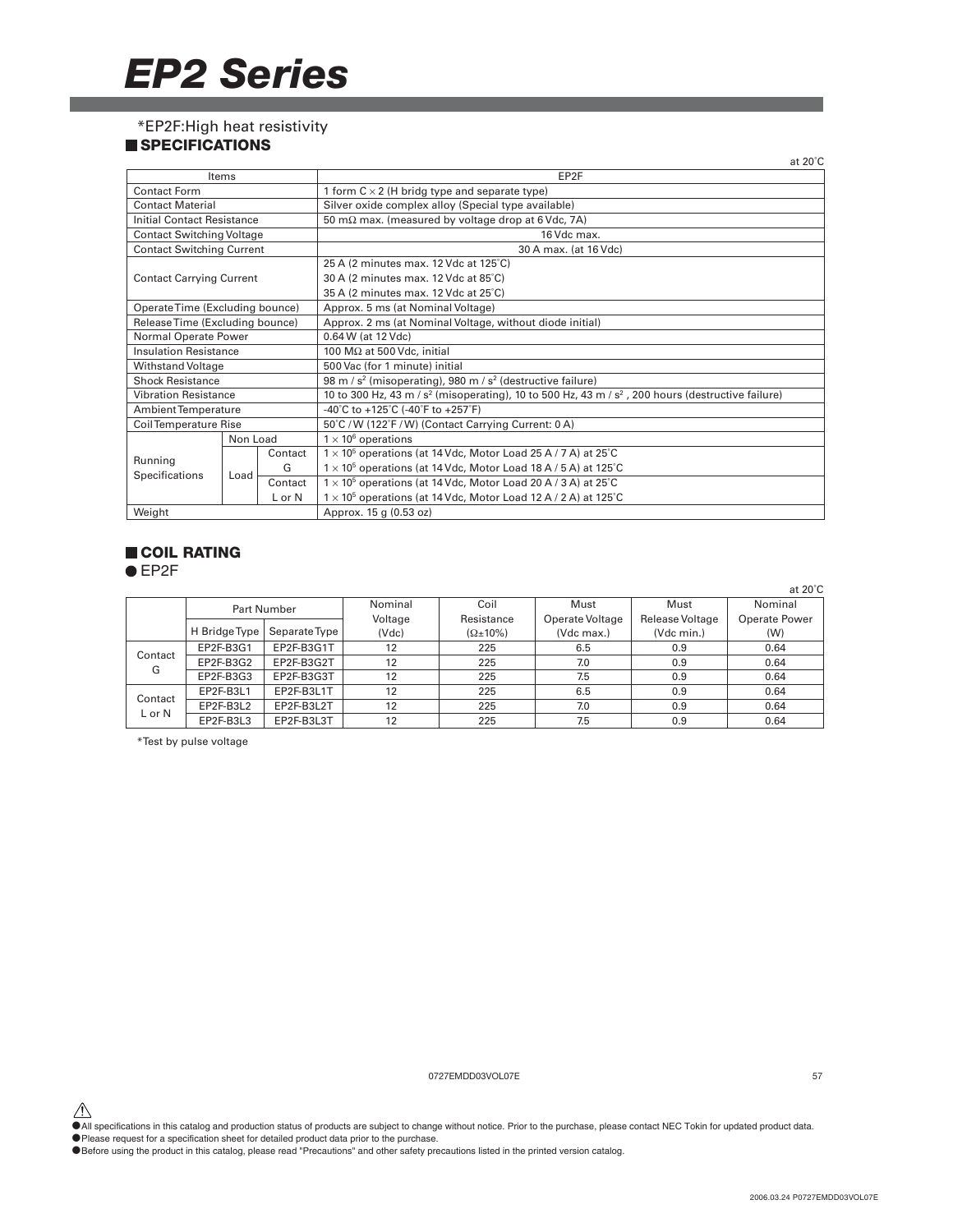# *EP1 Series*



EP1 Series is printed-circuit-board-mount-type and the most suitable for various motor controls in automotive applications pursuing quality and performance.

### **FEATURES**

- For motor reversible control
- Two types of contact according to switching current.
- (Standard type: 25 A max, High current type: 30 A max.)
- PC board mounting
- Flux tight housing

### **DIMENSIONS** mm (inch)



### **RECOMMENDED PCB PAD LAYOUT and SCHEMATICS**



58 0727EMDD03VOL07E

 $\hat{\triangle}$  All specifications in this catalog and production status of products are subject to change without notice. Prior to the purchase, please contact NEC Tokin for updated product data.

•Please request for a specification sheet for detailed product data prior to the purchase.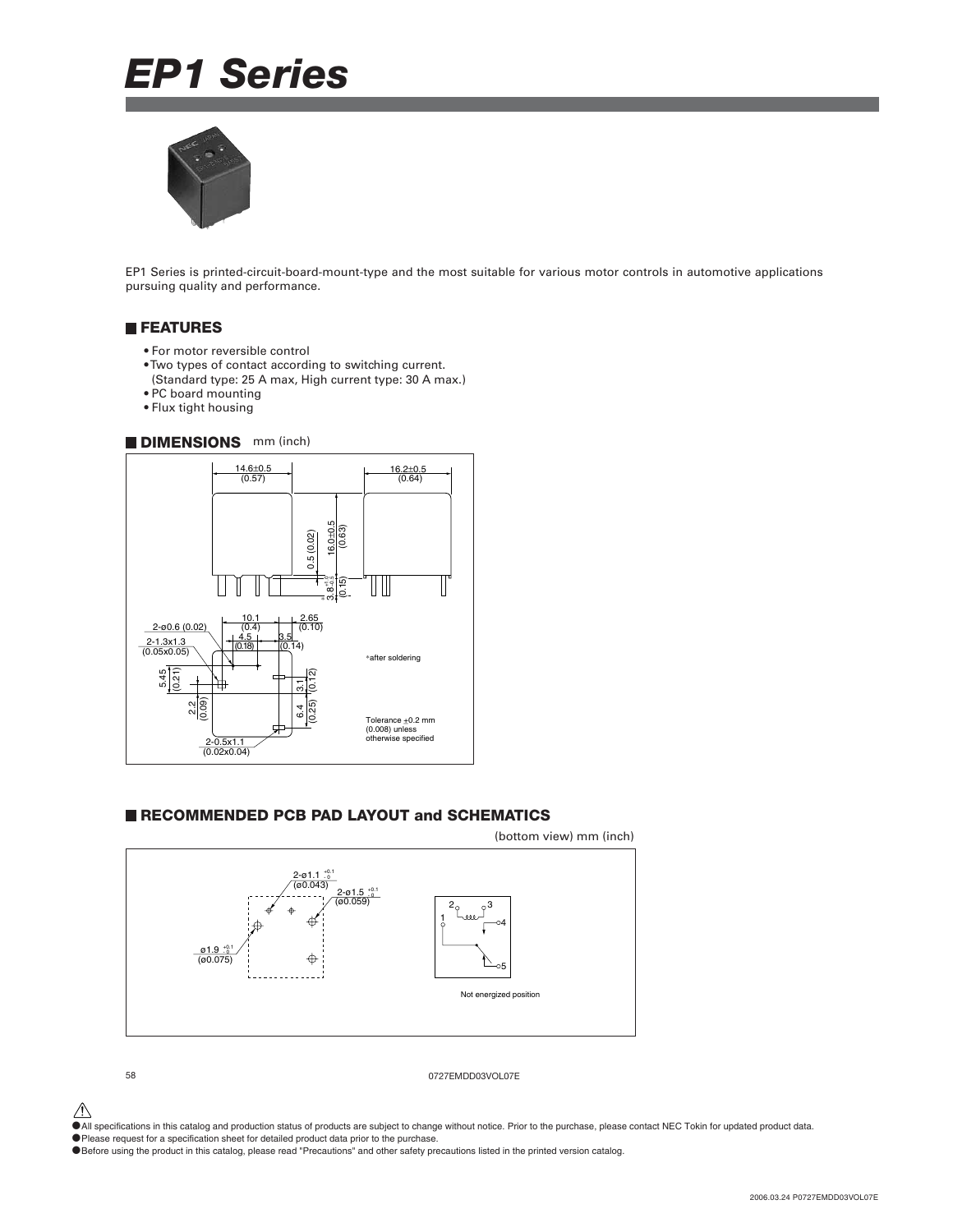## *EP1 Series*

### **SPECIFICATIONS SPECIFICATIONS**

| JE LUII IUAI IUNJ                 |                               |                                                                                                                                                                                                                                                                                                                  | at zu U                                                                   |  |  |
|-----------------------------------|-------------------------------|------------------------------------------------------------------------------------------------------------------------------------------------------------------------------------------------------------------------------------------------------------------------------------------------------------------|---------------------------------------------------------------------------|--|--|
|                                   | <b>Types (Contact Rating)</b> | EP <sub>1</sub>                                                                                                                                                                                                                                                                                                  | $EP1-B$                                                                   |  |  |
| Items                             |                               | (Standard)                                                                                                                                                                                                                                                                                                       | (High Current)                                                            |  |  |
| Contact Form                      |                               | 1 Form c                                                                                                                                                                                                                                                                                                         |                                                                           |  |  |
| <b>Contact Material</b>           |                               | Silver oxide complex alloy (Special type available)                                                                                                                                                                                                                                                              |                                                                           |  |  |
| <b>Initial Contact Resistance</b> |                               | 5.2 mΩ typ. (measured by voltage drop at 6 Vdc, 7A)                                                                                                                                                                                                                                                              |                                                                           |  |  |
| <b>Contact Switching Voltage</b>  |                               | 16 Vdc, max.                                                                                                                                                                                                                                                                                                     |                                                                           |  |  |
| <b>Contact Switching Current</b>  |                               | 30 A max. (at 16 Vdc)                                                                                                                                                                                                                                                                                            |                                                                           |  |  |
| <b>Contact Carrying Current</b>   |                               | 25 A max. (1 hour max.)                                                                                                                                                                                                                                                                                          | 30 A max. (1 hour max.)                                                   |  |  |
| Operate Time (Excluding bounce)   |                               | Approx. 5 ms (at Nominal Voltage)                                                                                                                                                                                                                                                                                |                                                                           |  |  |
| Release Time (Excluding bounce)   |                               | Approx. 2 ms (at Nominal Voltage, without diode) initial                                                                                                                                                                                                                                                         |                                                                           |  |  |
| Nominal Operate Power             |                               |                                                                                                                                                                                                                                                                                                                  |                                                                           |  |  |
| <b>Insulation Resistance</b>      |                               |                                                                                                                                                                                                                                                                                                                  |                                                                           |  |  |
| <b>Withstand Voltage</b>          |                               |                                                                                                                                                                                                                                                                                                                  |                                                                           |  |  |
| <b>Shock Resistance</b>           |                               |                                                                                                                                                                                                                                                                                                                  | 30 A max. (2 minutes max.) at 12 Vdc 35 A max. (2 minutes max.) at 12 Vdc |  |  |
| <b>Vibration Resistance</b>       |                               | 0.48 W/ 0.64 W (at 12 Vdc)<br>100 $M\Omega$ at 500 Vdc, initial<br>500 Vac (for 1 minute), initial<br>98 m/s <sup>2</sup> (misoperating), 980 m/s <sup>2</sup> (destructive failure)<br>10 to 300 Hz, 43 m/s <sup>2</sup> (misoperating),<br>10 to 500 Hz, 43 m/s <sup>2</sup> , 200 hours (destructive failure) |                                                                           |  |  |
| <b>Ambient Temperature</b>        |                               | -40 to + $85^{\circ}$ C (-40 to + 185 $^{\circ}$ F)                                                                                                                                                                                                                                                              |                                                                           |  |  |
| <b>Coil Temperature Rise</b>      |                               | 50°C / W (122 °F/W)(Contact Carrying Current: 0A)                                                                                                                                                                                                                                                                |                                                                           |  |  |
| <b>Running Specifications</b>     | Nonload                       | $1 \times 10^6$ operations                                                                                                                                                                                                                                                                                       |                                                                           |  |  |
|                                   | Load                          | 100 × 10 <sup>3</sup> operations (at 14 Vdc, Motor Load 25 A/5 A)                                                                                                                                                                                                                                                |                                                                           |  |  |
| Weight                            |                               |                                                                                                                                                                                                                                                                                                                  | Approx. 8 g (0.28 oz)                                                     |  |  |

### **COIL RATING COIL RATING**

| ___________         |                                 |                  |                                    |                           |                           | $\sim$                          |  |
|---------------------|---------------------------------|------------------|------------------------------------|---------------------------|---------------------------|---------------------------------|--|
| <b>Part Numbers</b> |                                 | Nominal          | Coil                               | Must                      | Must                      | Nominal<br><b>Operate Power</b> |  |
|                     | Standard Type High Current Type | Voltage<br>(Vdc) | Resistance<br>$(\Omega) \pm 10 \%$ | Operate Voltage*<br>(Vdc) | Release Voltage*<br>(Vdc) | (W)                             |  |
| EP1-3L1             | EP1-B3G1                        | 12               | 225                                | 6.5                       | 0.9                       | 0.64                            |  |
| EP1-3L2             | EP1-B3G2                        | 12               | 225                                | 7.0                       | 0.9                       | 0.64                            |  |
| EP1-3L3             | EP1-B3G3                        | 12               | 225                                | 7.5                       | 0.9                       | 0.64                            |  |
| EP1-4L3             | EP1-B4G3                        | 12               | 300                                | 7.5                       | 0.9                       | 0.48                            |  |
| EP1-4L4             | EP1-B4G4                        | 12               | 300                                | 8.0                       | 0.9                       | 0.48                            |  |
| EP1-4L5             | EP1-B4G5                        | 12               | 300                                | 8.5                       | 0.9                       | 0.48                            |  |

\* Test by pulse voltage

0727EMDD03VOL07E 59

 $\hat{\P}$  All specifications in this catalog and production status of products are subject to change without notice. Prior to the purchase, please contact NEC Tokin for updated product data.

• Please request for a specification sheet for detailed product data prior to the purchase.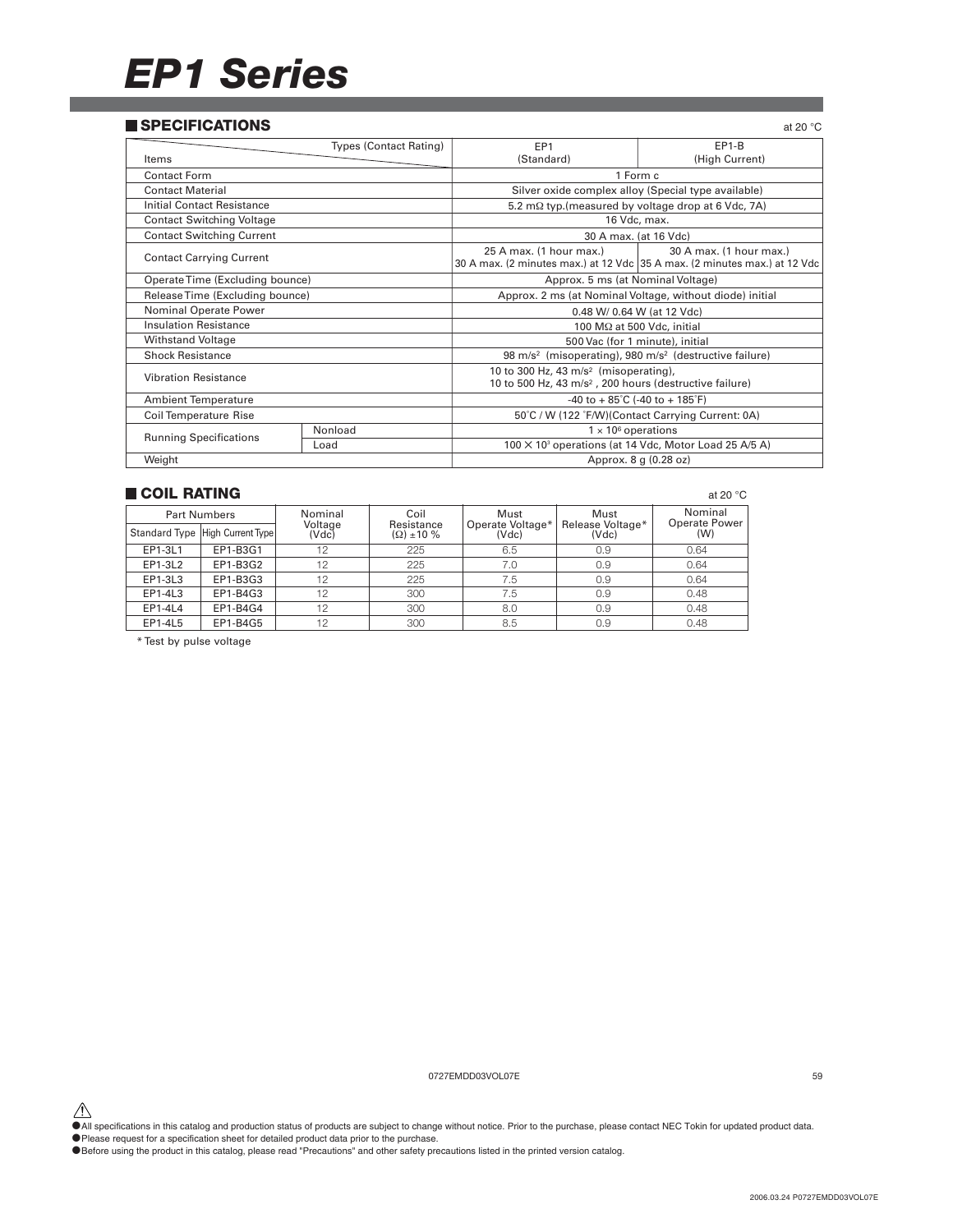# *EP1 Series*

### \*EP1F:High heat resistivity

### **SPECIFICATIONS**

|                                  |          |          | at $20^{\circ}$ C                                                                                       |  |  |  |  |
|----------------------------------|----------|----------|---------------------------------------------------------------------------------------------------------|--|--|--|--|
|                                  | Items    |          | EP1F                                                                                                    |  |  |  |  |
| <b>Contact Form</b>              |          |          | 1 form C                                                                                                |  |  |  |  |
| <b>Contact Material</b>          |          |          | Silver oxide complex alloy (Special type available)                                                     |  |  |  |  |
| Initial Contact Resistance       |          |          | 50 m $\Omega$ max. (measured by voltage drop at 6 Vdc, 7A)                                              |  |  |  |  |
| <b>Contact Switching Voltage</b> |          |          | 16 Vdc max.                                                                                             |  |  |  |  |
| <b>Contact Switching Current</b> |          |          | 30 A max. (at 16 Vdc)                                                                                   |  |  |  |  |
|                                  |          |          | 30 A (2 minutes max. 12 Vdc at 125°C)                                                                   |  |  |  |  |
| <b>Contact Carrying Current</b>  |          |          | 35 A (2 minutes max. 12 Vdc at 85°C)                                                                    |  |  |  |  |
|                                  |          |          | 40 A (2 minutes max. 12 Vdc at 25°C)                                                                    |  |  |  |  |
| Operate Time (Excluding bounce)  |          |          | Approx. 5 ms (at Nominal Voltage)                                                                       |  |  |  |  |
| Release Time (Excluding bounce)  |          |          | Approx. 2 ms (at Nominal Voltage, without diode initial)                                                |  |  |  |  |
| Normal Operate Power             |          |          | 0.64 W (at 12 Vdc)                                                                                      |  |  |  |  |
| <b>Insulation Resistance</b>     |          |          | 100 M $\Omega$ at 500 Vdc, initial                                                                      |  |  |  |  |
| Withstand Voltage                |          |          | 500 Vac (for 1 minute) initial                                                                          |  |  |  |  |
| <b>Shock Resistance</b>          |          |          | 98 m / $s^2$ (misoperating), 980 m / $s^2$ (destructive failure)                                        |  |  |  |  |
| <b>Vibration Resistance</b>      |          |          | 10 to 300 Hz, 43 m / $s^2$ (misoperating), 10 to 500 Hz, 43 m / $s^2$ , 200 hours (destructive failure) |  |  |  |  |
| Ambient Temperature              |          |          | -40°C to +125°C (-40°F to +257°F)                                                                       |  |  |  |  |
| <b>Coil Temperature Rise</b>     |          |          | 50°C / W (122°F / W) (Contact Carrying Current: 0 A)                                                    |  |  |  |  |
|                                  | Non Load |          | $1 \times 10^6$ operations                                                                              |  |  |  |  |
|                                  |          | Contact  | $1 \times 10^5$ operations (at 14 Vdc, Motor Load 25 A / 7 A) at 25°C                                   |  |  |  |  |
| Running                          |          | G        | $1 \times 10^5$ operations (at 14 Vdc, Motor Load 18 A / 5 A) at 125°C                                  |  |  |  |  |
| Specifications                   | Load     | Contact  | $1 \times 10^5$ operations (at 14 Vdc, Motor Load 20 A / 3 A) at 25°C                                   |  |  |  |  |
|                                  |          | $L$ or N | $1 \times 10^5$ operations (at 14 Vdc, Motor Load 12 A / 2 A) at 125°C                                  |  |  |  |  |
| Weight                           |          |          | Approx. 8 g (0.28 oz)                                                                                   |  |  |  |  |

### **COIL RATING**

● EP1F

|         |             |         |                     |                 |                 | at $20^{\circ}$ C    |
|---------|-------------|---------|---------------------|-----------------|-----------------|----------------------|
|         |             | Nominal | Coil                | Must            | Must            | Nominal              |
|         | Part Number | Voltage | Resistance          | Operate Voltage | Release Voltage | <b>Operate Power</b> |
|         |             | (Vdc)   | $(\Omega \pm 10\%)$ | (Vdc max.)      | (Vdc min.)      | (W)                  |
| Contact | EP1F-B3G1   | 12      | 225                 | 6.5             | 0.9             | 0.64                 |
| G       | EP1F-B3G2   | 12      | 225                 | 7.0             | 0.9             | 0.64                 |
|         | EP1F-B3G3   | 12      | 225                 | 7.5             | 0.9             | 0.64                 |
| Contact | EP1F-B3L1   | 12      | 225                 | 6.5             | 0.9             | 0.64                 |
| L or N  | EP1F-B3L2   | 12      | 225                 | 7.0             | 0.9             | 0.64                 |
|         | EP1F-B3L3   | 12      | 225                 | 7.5             | 0.9             | 0.64                 |

\*Test by pulse voltage

60 0727EMDD03VOL07E

All specifications in this catalog and production status of products are subject to change without notice. Prior to the purchase, please contact NEC Tokin for updated product data.<br>• Please request for a specification shee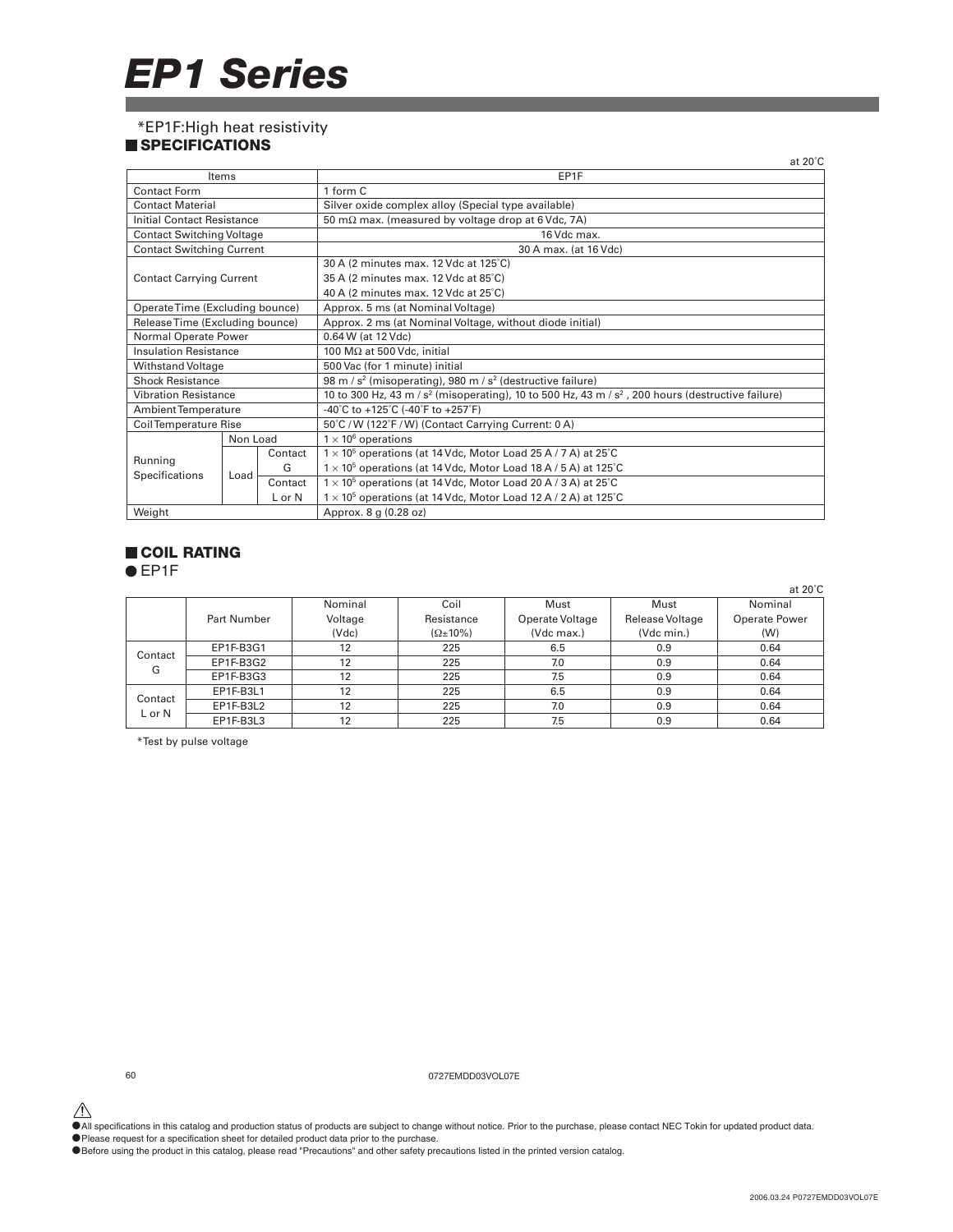## *EN2 Series*



EN2 series is printed circuit board mount type and the most suitable for various motor controls in the automotive which require high-quality and high-performance.

EN2 series has two types for different applications. One is H bridge type which is desigined for forword and reverse control of the motor. The other is separate type which contains two separated relays in one package.

### **FEATURES**

- Twin relay for motor reversible control
- High performance & productivity by unique symmetrical
- structure
- Flux tight housing







[Separate (T) Type]



0727EMDD03VOL07E 61

- $\hat{\triangle}$  All specifications in this catalog and production status of products are subject to change without notice. Prior to the purchase, please contact NEC Tokin for updated product data.
- •Please request for a specification sheet for detailed product data prior to the purchase.
- •Before using the product in this catalog, please read "Precautions" and other safety precautions listed in the printed version catalog.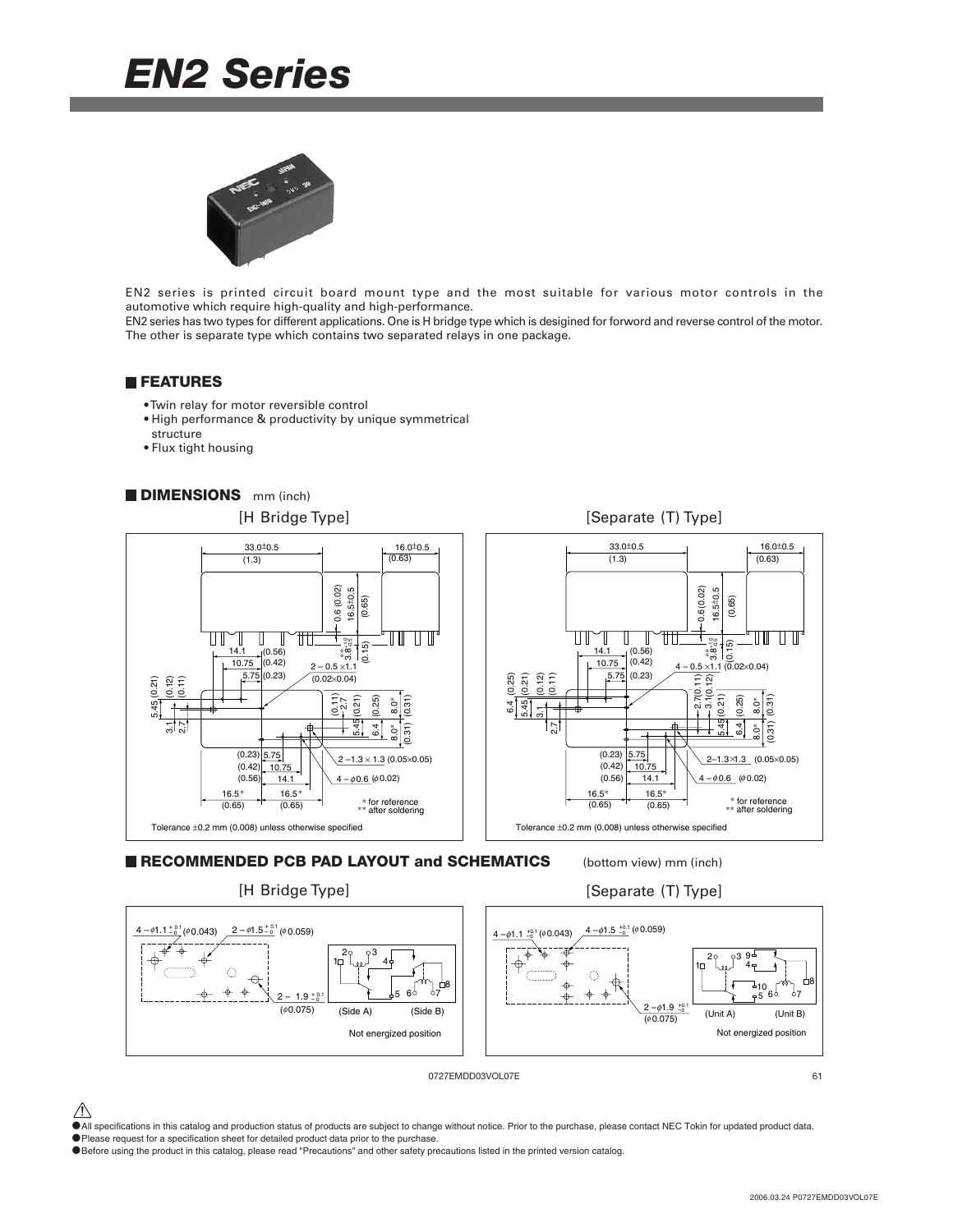# *EN2 Series*

### **SPECIFICATIONS SPECIFICATIONS**

| JE LUII IUAI IUNJ<br>ai zu v     |                               |                                                                                |                                               |  |  |
|----------------------------------|-------------------------------|--------------------------------------------------------------------------------|-----------------------------------------------|--|--|
|                                  | <b>Types (Contact Rating)</b> | $EN2-B$<br>EN <sub>2</sub>                                                     |                                               |  |  |
| Items                            |                               | (High Current)<br>(Standard)                                                   |                                               |  |  |
| <b>Contact Form</b>              |                               |                                                                                | 1 Form c × 2 (H Bridge Type or Separate Type) |  |  |
| <b>Contact Material</b>          |                               | Silver oxide complex alloy                                                     |                                               |  |  |
| Initial Contact Resistance       |                               | H Bridge (route A) : 8.1 m $\Omega$ typ.                                       | H Bridge (route A) : 4.9 m $\Omega$ typ.      |  |  |
| $*$ figure 1.                    |                               | H Bridge (route B) : 7.8 m $\Omega$ typ.                                       | H Bridge (route B) : 4.6 m $\Omega$ typ.      |  |  |
|                                  |                               | Separate (N/C) : 3.9 m $\Omega$ typ.                                           | Separate ( $N/C$ ) : 2.3 m $\Omega$ typ.      |  |  |
|                                  |                               | Separate ( $N/O$ ) : 3.9 m $\Omega$ typ.                                       | Separate (N/O) : 2.3 m $\Omega$ typ.          |  |  |
|                                  |                               | (measured by voltage drop at 6 Vdc, 7A)                                        | (measured by voltage drop at 6 Vdc, 7A)       |  |  |
| <b>Contact Switching Voltage</b> |                               | 16 Vdc                                                                         |                                               |  |  |
| <b>Contact Switching Current</b> |                               | 35 A max. (at 16 Vdc)                                                          |                                               |  |  |
|                                  |                               | 25 A max. (1 hour max.)                                                        | 35 A max. (1 hour max.)                       |  |  |
| <b>Contact Carrying Current</b>  |                               | 30 A max. (2 minutes max.) at 12 Vdc 40 A max. (2 minutes max.) at 12 Vdc      |                                               |  |  |
| Operate Time (Excluding bounce)  |                               | Approx. 5 ms (at Nominal Voltage)                                              |                                               |  |  |
| Release Time (Excluding bounce)  |                               | Approx. 2 ms (at Nominal Voltage, without diode) initial                       |                                               |  |  |
| Nominal Operate Power            |                               | 0.64 W/ 0.8 W / 1.15 W (at 12 Vdc)                                             |                                               |  |  |
| <b>Insulation Resistance</b>     |                               |                                                                                | 100 MΩ at 500Vdc, initial                     |  |  |
| <b>Withstand Voltage</b>         |                               | 500 Vac (for 1 minute), initial                                                |                                               |  |  |
| <b>Shock Resistance</b>          |                               | 98 m/s <sup>2</sup> (misoperating), 980 m/s <sup>2</sup> (destructive failure) |                                               |  |  |
| <b>Vibration Resistance</b>      |                               | 10 to 300 Hz, 43 m/s <sup>2</sup> (misoperating),                              |                                               |  |  |
|                                  |                               | 10 to 500 Hz, 43 m/s <sup>2</sup> , 200 hours (destructive failure)            |                                               |  |  |
| <b>Ambient Temperature</b>       |                               | -40 to $+85^{\circ}$ C (-40 to $+185^{\circ}$ F)                               |                                               |  |  |
| Coil Temperature Rise            |                               | 50°C / W (122 °F / W)                                                          |                                               |  |  |
| <b>Running Specifications</b>    | Nonload                       | $10 \times 10^6$ operations                                                    |                                               |  |  |
|                                  | Load                          | 100 × 10 <sup>3</sup> operations (at 14 Vdc, Motor Load 30 A/7 A)              |                                               |  |  |
| Weight                           |                               |                                                                                | Approx. 18 g (0.63 oz)                        |  |  |
|                                  |                               |                                                                                |                                               |  |  |

### **COIL RATING COIL RATING**

|                | <b>Part Numbers</b>           | Nominal          | Coil                               | Must                       | Must                       | Nominal              |
|----------------|-------------------------------|------------------|------------------------------------|----------------------------|----------------------------|----------------------|
|                | H Bridge Type   Separate Type | Voltage<br>(Vdc) | Resistance<br>$(\Omega) \pm 10 \%$ | Operate Voltage *<br>(Vdc) | Release Voltage *<br>(Vdc) | Operate Power<br>(W) |
| <b>EN2-1N1</b> | <b>EN2-1N1T</b>               | 12               | 125                                | 6.5                        | 0.6                        | 1.15                 |
| <b>EN2-1N2</b> | <b>EN2-1N2T</b>               | 12               | 125                                | 7.0                        | 0.6                        | 1.15                 |
| EN2-1N3        | <b>EN2-1N3T</b>               | 12               | 125                                | 7.5                        | 0.6                        | 1.15                 |
| EN2-2N3        | <b>EN2-2N3T</b>               | 12               | 180                                | 7.5                        | 0.6                        | 0.8                  |
| <b>EN2-2N4</b> | <b>EN2-2N4T</b>               | 12               | 180                                | 8.0                        | 0.6                        | 0.8                  |
| <b>EN2-2N5</b> | <b>EN2-2N5T</b>               | 12               | 180                                | 8.5                        | 0.6                        | 0.8                  |
| <b>EN2-3N5</b> | <b>EN2-3N5T</b>               | 12               | 225                                | 8.5                        | 0.9                        | 0.64                 |

\* Test by pulse voltage

### **PART NUMBER SYSTEM**



### ✮ Contact Resistance (figure 1)

• H Bridge (route A) • H Bridge (route B)







### 62 0727EMDD03VOL07E

- $\hat{\P}$  All specifications in this catalog and production status of products are subject to change without notice. Prior to the purchase, please contact NEC Tokin for updated product data.
- The premium state in the calling and precision sheet for detailed product data prior to the purchase.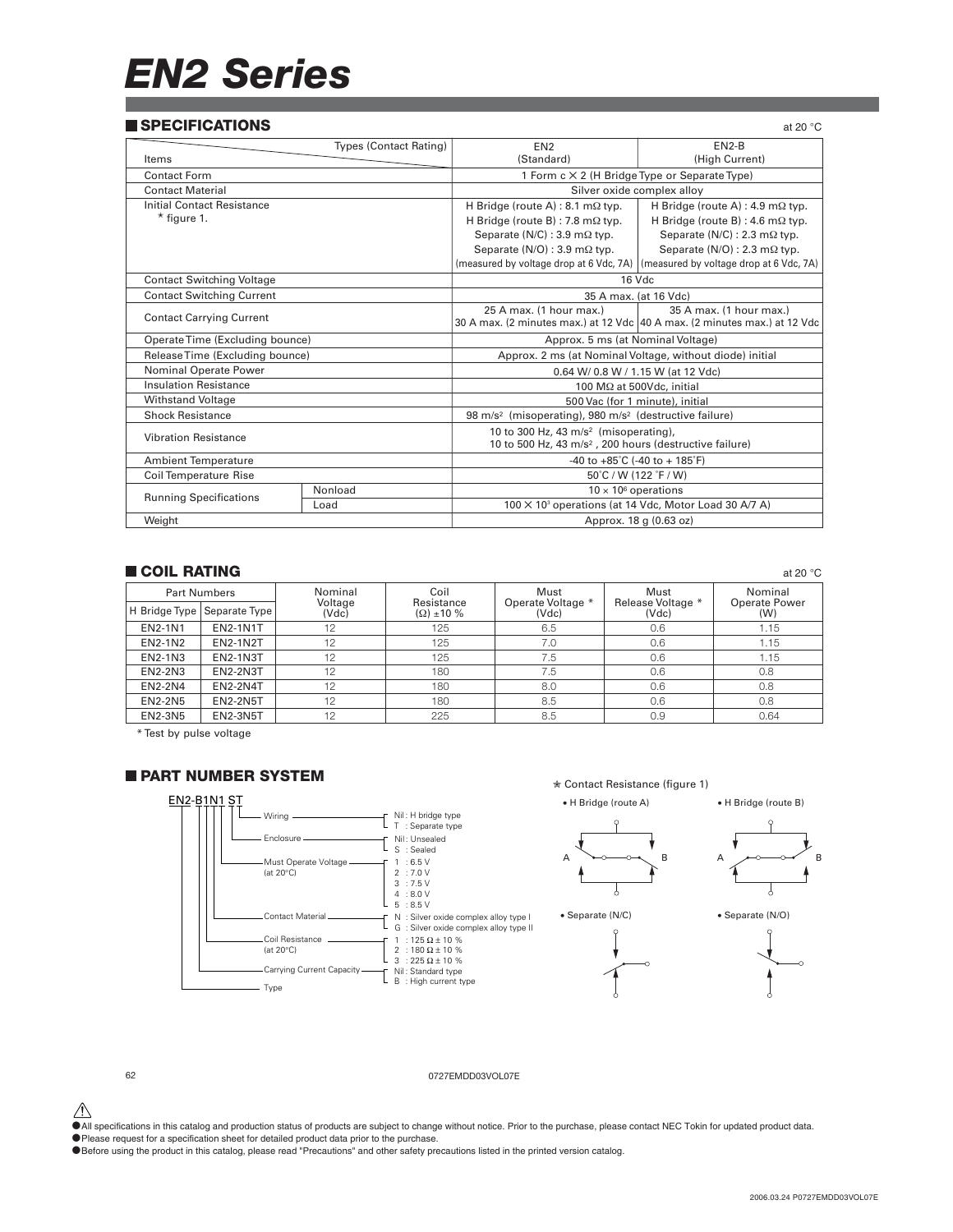# *EQ1 Series*



EQ1 Series automotive relays are designed for motor and lamp control applications that require a high level of quality and performance. The EQ1 has a unique two-piece design for the magnetic circuit, which result in small size, and high peoductivity.

### **FEATURES**

- Single relay (1 Form C & 1 Form a)
- For motor control (General purpose, Jump stant)
- For lamp and LCR circuit control
- Small size & light weight
- PC board mounting
- Flux tight housing



### **PART NUMBER SYSTEM**



### **RECOMMENDED PCB PAD LAYOUT and DIMENSIONS** mm (inch) **SCHEMATICS** (bottom view)mm (inch)



\* Dummy terminal

### 0727EMDD03VOL07E 63

 $\hat{\triangle}$  All specifications in this catalog and production status of products are subject to change without notice. Prior to the purchase, please contact NEC Tokin for updated product data.

•Please request for a specification sheet for detailed product data prior to the purchase.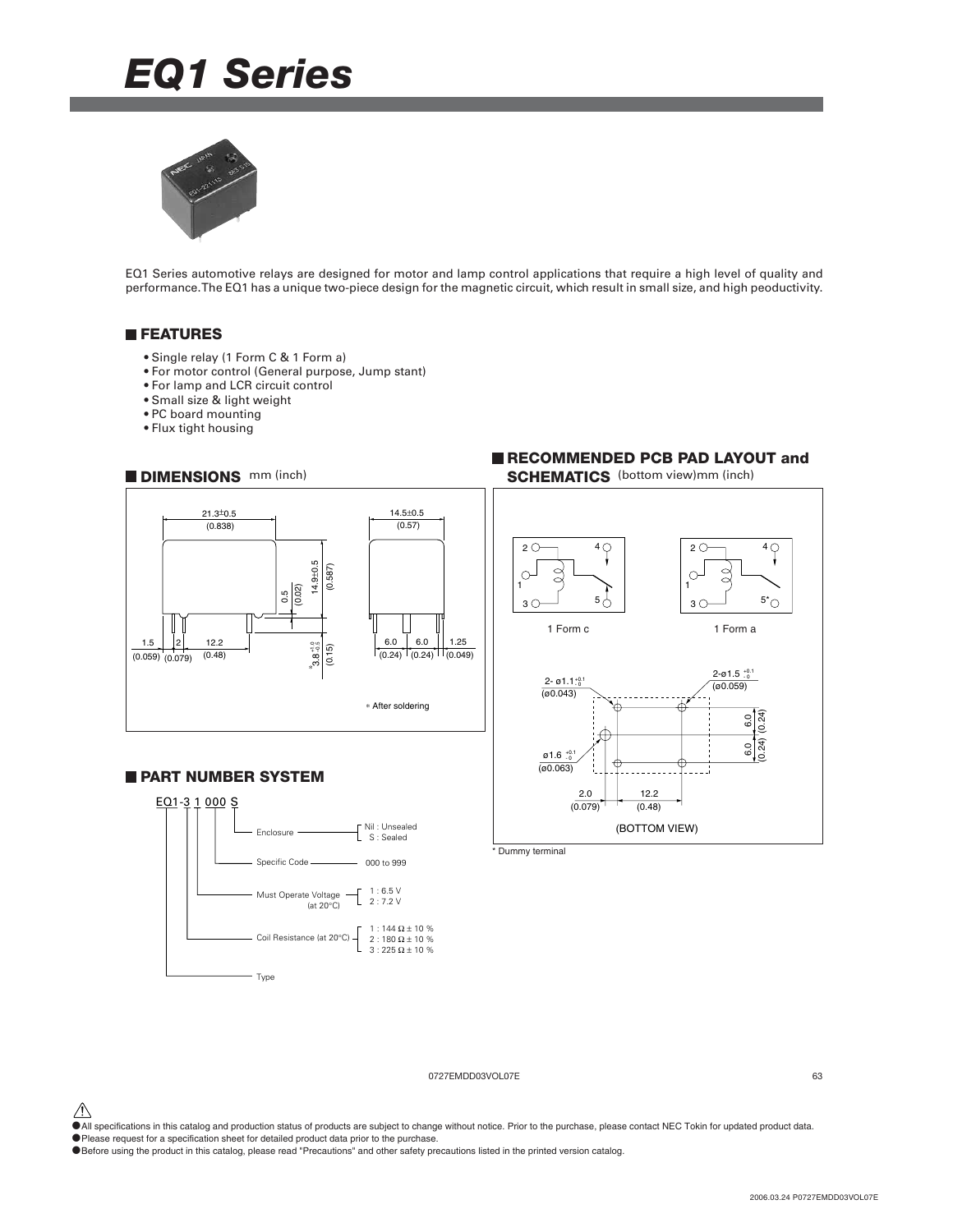# *EQ1 Series*

### **SPECIFICATIONS**

|                              |                                 |                           |                                                      | For lamp and LCR circuit control<br>For motor control |                                                       |                              |  |
|------------------------------|---------------------------------|---------------------------|------------------------------------------------------|-------------------------------------------------------|-------------------------------------------------------|------------------------------|--|
| Items                        |                                 |                           | EQ1-31000S<br>EQ1-11111S<br>EQ1-11040S<br>EQ1-22111S |                                                       |                                                       |                              |  |
| Contact Form                 |                                 |                           |                                                      | 1 Form c                                              |                                                       | 1 Form a                     |  |
|                              |                                 | Maximum Switching Voltage |                                                      |                                                       | 16 Vdc                                                |                              |  |
| <b>Contact Ratings</b>       |                                 | Maximum Switching Current |                                                      |                                                       | 30 A (at 16 Vdc)                                      |                              |  |
|                              |                                 | <b>Contact Resistance</b> | Typical 5 $m\Omega$ (measureed at 7 A) initial       |                                                       |                                                       |                              |  |
| <b>Contact Material</b>      |                                 |                           |                                                      |                                                       | Silver oxide complex alloy                            |                              |  |
|                              | Operate Time (Excluding bounce) |                           |                                                      |                                                       | Typical 3 ms (at Nominal Voltage)                     |                              |  |
|                              | Release Time (Excluding bounce) |                           |                                                      |                                                       | Typical 4 ms (at Nominal Voltage, with diode) initial |                              |  |
| Nominal Operating Power      |                                 |                           | 640 mW                                               |                                                       | 1000 mW                                               | 800 mW                       |  |
| <b>Insulation Resistance</b> |                                 |                           | 100 MΩ at 500 Vdc                                    |                                                       |                                                       |                              |  |
|                              |                                 | Between open contacts     | 500 Vac min. (for 1 minute)                          |                                                       |                                                       |                              |  |
| <b>Withstand Voltage</b>     |                                 | Between adjacent contacts | 500 Vac min. (for 1 minute)                          |                                                       |                                                       |                              |  |
|                              |                                 | Misoperation              | $98 \text{ m/s}^2$                                   |                                                       |                                                       |                              |  |
| <b>Shock Resistance</b>      |                                 | Destructive Failure       | 980 $m/s^2$                                          |                                                       |                                                       |                              |  |
| <b>Vibration Resistance</b>  |                                 | Misoperation              | 10 to 300 Hz, 43 m/s <sup>2</sup>                    |                                                       |                                                       |                              |  |
|                              |                                 | Destructive Failure       |                                                      |                                                       | 10 to 500 Hz, 43 m/s <sup>2</sup> , 200 hour          |                              |  |
| <b>Ambient Temperature</b>   |                                 |                           | -40 to $+85^{\circ}$ C (-40 to $+185^{\circ}$ F)     |                                                       |                                                       |                              |  |
| <b>Coil Temperature Rise</b> |                                 |                           |                                                      |                                                       | 60 °C/W (108 °F / W)                                  |                              |  |
|                              |                                 | Non load                  |                                                      |                                                       | $1 \times 10^6$ operations                            |                              |  |
| Running                      |                                 | Motor: 25 A lock          |                                                      | $100 \times 10^3$ operations                          |                                                       |                              |  |
| Specification                | Load                            | Lamp: 108 W Tungsten      |                                                      |                                                       |                                                       | $100 \times 10^3$ operations |  |
|                              |                                 | Lamp: 120 W Halogen       |                                                      |                                                       |                                                       | $100 \times 10^3$ operations |  |
|                              |                                 | LCR circuit: 70 A peak    |                                                      |                                                       |                                                       | $100 \times 10^3$ operations |  |
| Weight                       |                                 |                           | Approx. 9 g (0.32 oz)                                |                                                       |                                                       |                              |  |

### **COIL RATING**

| $\bullet$ SEALED TYPE        |                        |                     |                             |                                            |                                   | at 20 $\degree$ C                 |
|------------------------------|------------------------|---------------------|-----------------------------|--------------------------------------------|-----------------------------------|-----------------------------------|
| Applications                 | Items                  | <b>Part Numbers</b> | Nominal<br>Voltage<br>(Vdc) | Coil<br>Resistance<br>$(\Omega) \pm 10 \%$ | Must<br>Operate Voltage*<br>(Vdc) | Must<br>Release Voltage*<br>(Vdc) |
| Motor                        | <b>General Purpose</b> | EQ1-31000S          |                             | 225                                        | 6.5                               | 0.9                               |
| Control                      | For Jump Start         | EQ1-11040S          | 12                          | 144                                        | 6.5                               | 0.6                               |
| Lamp and LCR circuit Control |                        | EQ1-22111S          |                             | 180                                        | 7.2                               | 0.7                               |
|                              |                        | EQ1-11111S          |                             | 144                                        | 6.5                               | 0.6                               |

\* Test by pulse voltage

### $\bullet$  UNSEALED TYPE at 20 °C

| Applications                 | Items                  | <b>Part Numbers</b> | Nominal<br>Voltage<br>(Vdc) | Coil<br>Resistance<br>$(\Omega) \pm 10 \%$ | Must<br>Operate Voltage*<br>(Vdc) | Must<br>Release Voltage*<br>(Vdc) |
|------------------------------|------------------------|---------------------|-----------------------------|--------------------------------------------|-----------------------------------|-----------------------------------|
| Motor                        | <b>General Purpose</b> | EQ1-31000           |                             | 225                                        | 6.5                               | 0.9                               |
| Control                      | For Jump Start         | EQ1-11040           | 12                          | 144                                        | 6.5                               | 0.6                               |
| Lamp and LCR circuit Control |                        | EQ1-22111           |                             | 180                                        | 7.2                               |                                   |
|                              |                        | EQ1-11111           |                             | 144                                        | 6.5                               | 0.6                               |

\* Test by pulse voltage

64 0727EMDD03VOL07E

All specifications in this catalog and production status of products are subject to change without notice. Prior to the purchase, please contact NEC Tokin for updated product data.<br>• Please request for a specification shee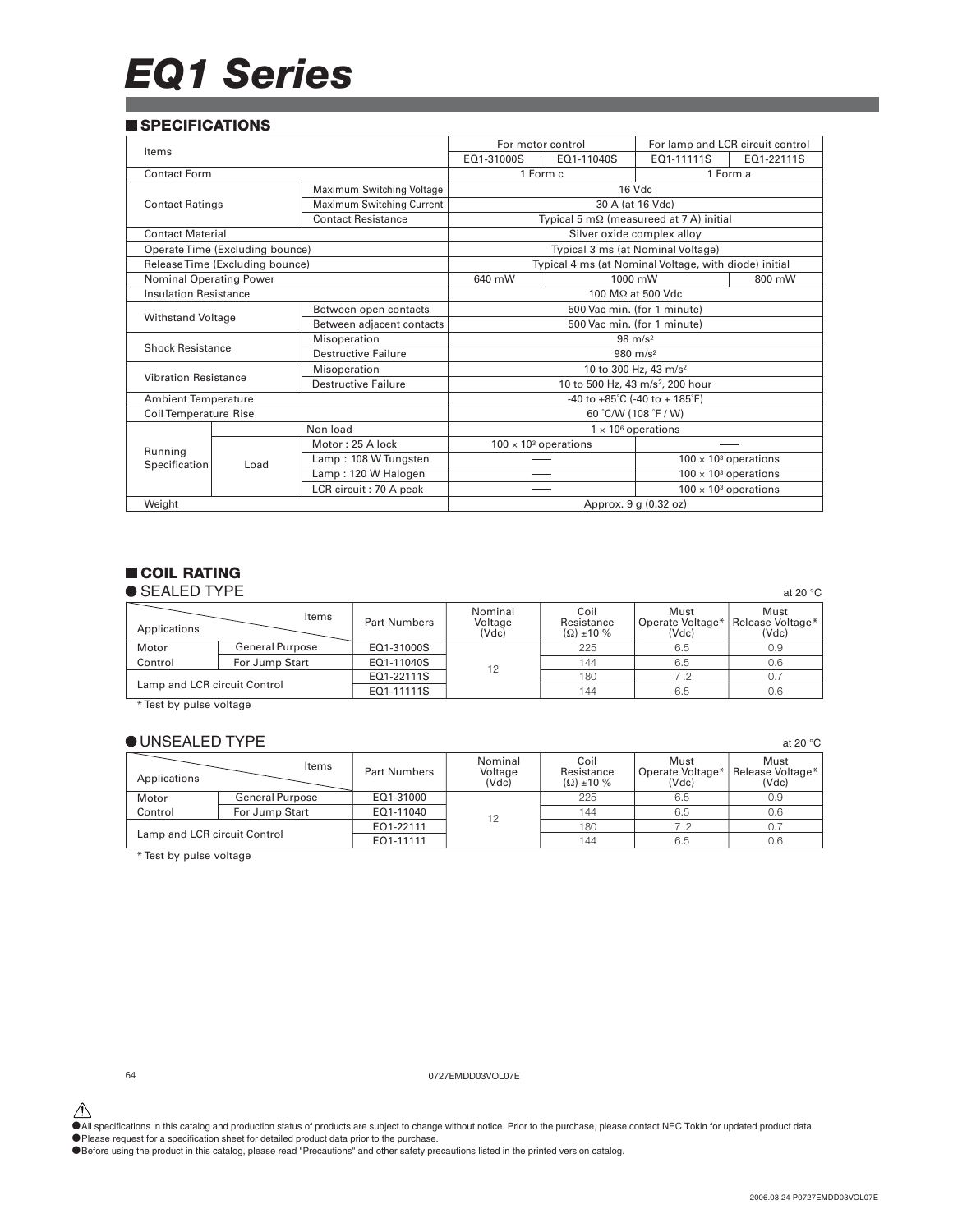### **NOTES ON CORRECT USE**

This section provides notes on correctly using the miniature relay. Be sure to read this before using the relay.

Proper functioning of the miniature relay requires appropriate circuit design, mounting and evaluation according to the purpose of use.

Note that the responsibility for accidents caused by improper circuit design, mounting or evaluation falls on you and we cannot be responsible for them.

### 1. GENERAL

(1) Never allow the contact load to exceed the maximum ratings; otherwise, the lifetime of the relay will be dramatically shortened.

The lifetime specified in the catalog is for certain load conditions, and other factors must be taken into consideration in actual circuits. Therefore, an accurate lifetime must be measured in the actual circuit.

The two tables below show load current range guidelines.

| [Signal relay] |                                                                                                                                            |                                                     |                                                                                                                                                                                                       | [Power relay] |                                                                                                                                                                                        |                                                                                                     |                                                                                                                                                                                           |
|----------------|--------------------------------------------------------------------------------------------------------------------------------------------|-----------------------------------------------------|-------------------------------------------------------------------------------------------------------------------------------------------------------------------------------------------------------|---------------|----------------------------------------------------------------------------------------------------------------------------------------------------------------------------------------|-----------------------------------------------------------------------------------------------------|-------------------------------------------------------------------------------------------------------------------------------------------------------------------------------------------|
| Current range  | 100 mA to 1 mA 1 mA to 0.5 A                                                                                                               |                                                     | 0.5 A to 2 A                                                                                                                                                                                          | Current range | to 100 mA                                                                                                                                                                              | 100 mA to 1 A                                                                                       | A to 35 A                                                                                                                                                                                 |
| Application    | GOOD                                                                                                                                       | <b>VERY GOOD</b>                                    | NOT SO GOOD<br>for some cases                                                                                                                                                                         | Application   | INOT SO GOOD<br>for some cases                                                                                                                                                         | GOOD                                                                                                | <b>VERY GOOD</b>                                                                                                                                                                          |
|                | • Contacts<br>may be<br>unstable.<br>• Thermal<br>electromotive<br>force and<br>contact noise<br>should be<br>taken into<br>consideration. | • Contacts are<br>stable and<br>highly<br>reliable. | • Infrequent<br>operation<br>poses no<br>problem, but<br>frequent<br>operation<br>deteriorates<br>contact<br>stability.<br>$\bullet$ Use of a<br>power relay<br>is preferred<br>for 1 A or<br>higher. |               | • Only for<br>applications<br>in which an<br>increase in<br>contact<br>resistance<br>poses no<br>functional<br>problems.<br>• Use of a high<br>capacitance<br>type is not<br>possible. | • It seldom has<br>wear on<br>contacts or<br>dislocation<br>and can be<br>used without<br>problems. | • Since differ<br>-ent contact<br>phenomena<br>OCCUL<br>depending<br>on the<br>contact load.<br>it is necessary<br>to check the<br>contact load<br>and select<br>the correct<br>contacts. |

- (2) When using the relay with a high current or high capacitance load, an inrush current may cause contact dislocation or deposition; therefore check the feasibility of use in the actual circuit.
- (3) Be sure to use the relay at an ambient temperature within the maximum ratings; otherwise, the life of the relay will be radically shortened. If use outside the specified temperature range in unavoidable, consult NEC TOKIN.
- (4) With a relay whose coil polarity is specified in its internal circuit diagram, apply the polarity of the rated voltage as specified. Note that when a rippled DC power source is used, abnormalities such as beat in the coil may occur.
- (5) Exercise care when handling the relay so as not to apply shock to it or drop it.
- (6) The flow soldering conditions are for 5 to 10 seconds at 250 °C.
- (7) When cleaning, use alcohol, or a water-based solvent. Avoid using ultrasonic cleaning.

### 0727EMDD03VOL07E 65

<sup>•</sup>All specifications in this catalog and production status of products are subject to change without notice. Prior to the purchase, please contact NEC Tokin for updated product data.

<sup>•</sup>Please request for a specification sheet for detailed product data prior to the purchase.

<sup>•</sup>Before using the product in this catalog, please read "Precautions" and other safety precautions listed in the printed version catalog.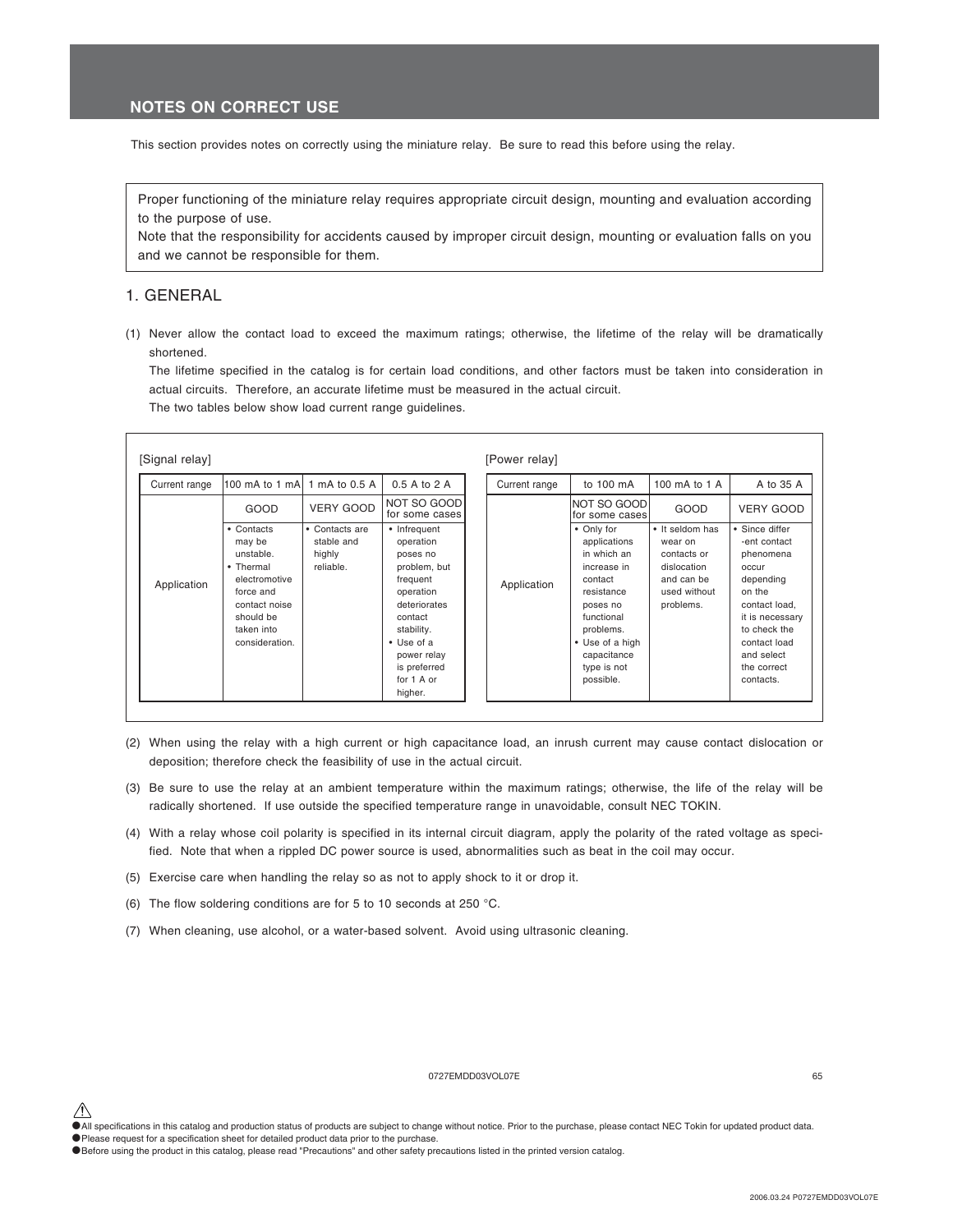### 2. NOTES ON CONTACT LOAD

(1) Minimum load

Use the relay at a voltage and current higher than the minimum load; otherwise, the contact resistance will increase and the signal cannot be correctly transmitted. This is because stabilization of the contact surface (electrically and mechanically eliminating minute substances generated on the contact surface) by opening/closing the contacts with the minimum load probably will not occur.

In addition, even if the load is within the maximum ratings, care is required to ensure that the current does not drop below the minimum load after opening/closing the contacts.

### (2) Contact protection circuit

By providing a protection circuit that suppresses transient current and voltage applied to the contacts when the contacts are opened or closed, the switching life of a relay can be improved.

It is important to select a correct protection circuit suited to the load.

- ➀ General notes
	- (a) It is necessary to place the protection circuit close to the contacts. In principle, place it on the same printed circuit board as that for the contacts (within a distance of several tens of centimeters).
	- (b) It is important to confirm the effectiveness of the protection circuit in the actual circuit. In some cases, it is also necessary to conduct lifetime tests using an appropriate equivalent circuit.
- ➁ Examples of contact protection circuits
	- (a) Inductive load

With an inductive load, when the contacts are opened to break the circuit, a counter electromotive force as shown in Fig. 1 is generated, causing an electric discharge between the contacts. This discharge energy accelerates metal dislocation and wear on the contact surface. A protection circuit is therefore necessary to absorb this counter electromotive force. Table 1 shows guideline circuit examples and circuit constants. Never use a connection with a capacitor only as shown in Table 2.



Fig.1 Inductive Load Circuit

66 0727EMDD03VOL07E

•All specifications in this catalog and production status of products are subject to change without notice. Prior to the purchase, please contact NEC Tokin for updated product data.

•Please request for a specification sheet for detailed product data prior to the purchase.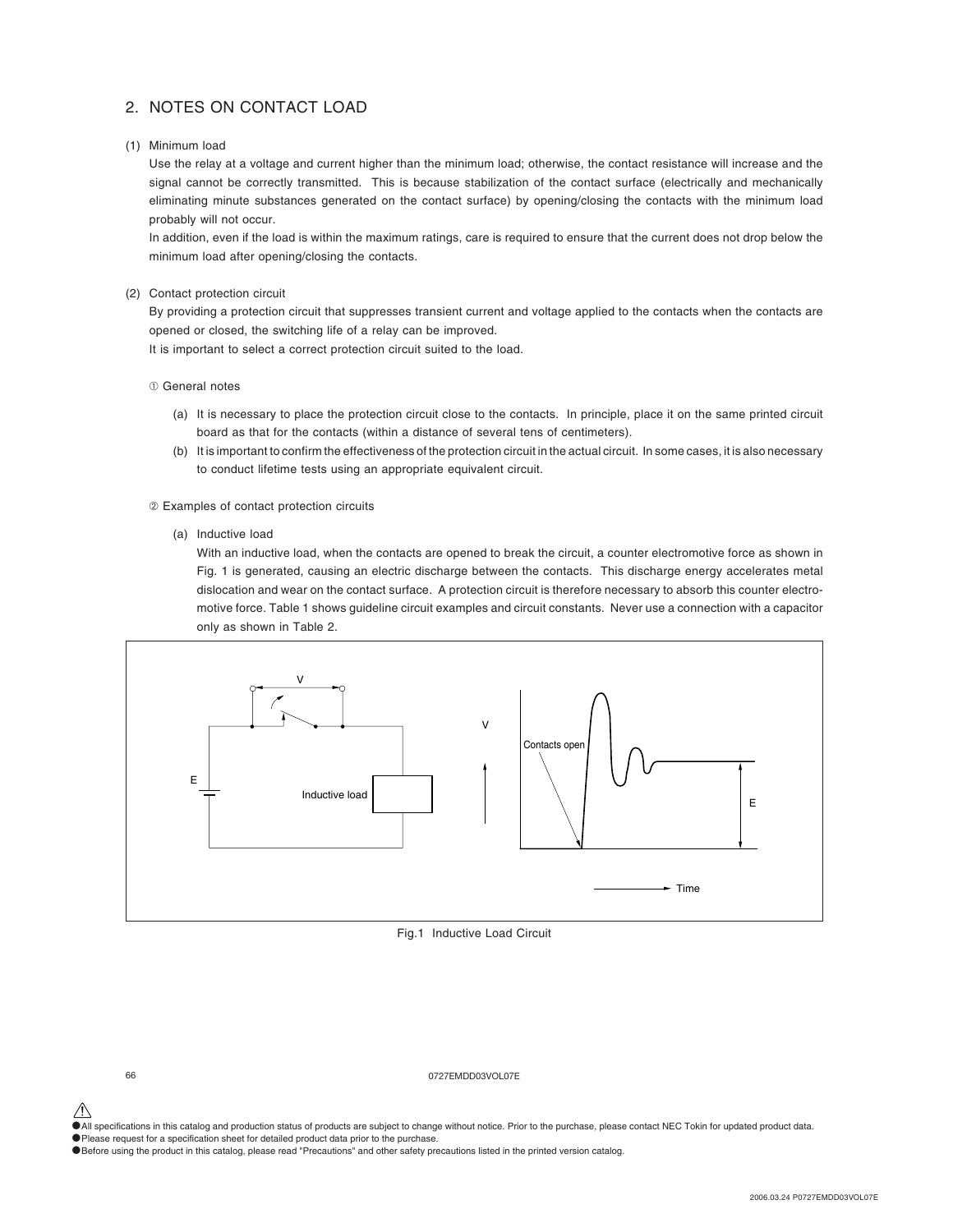

### Table 1 Inductive Load Contact Protection Circuits





0727EMDD03VOL07E 67

extion on this catalog and production status of products are subject to change without notice. Prior to the purchase, please contact NEC Tokin for updated product data. •Please request for a specification sheet for detailed product data prior to the purchase.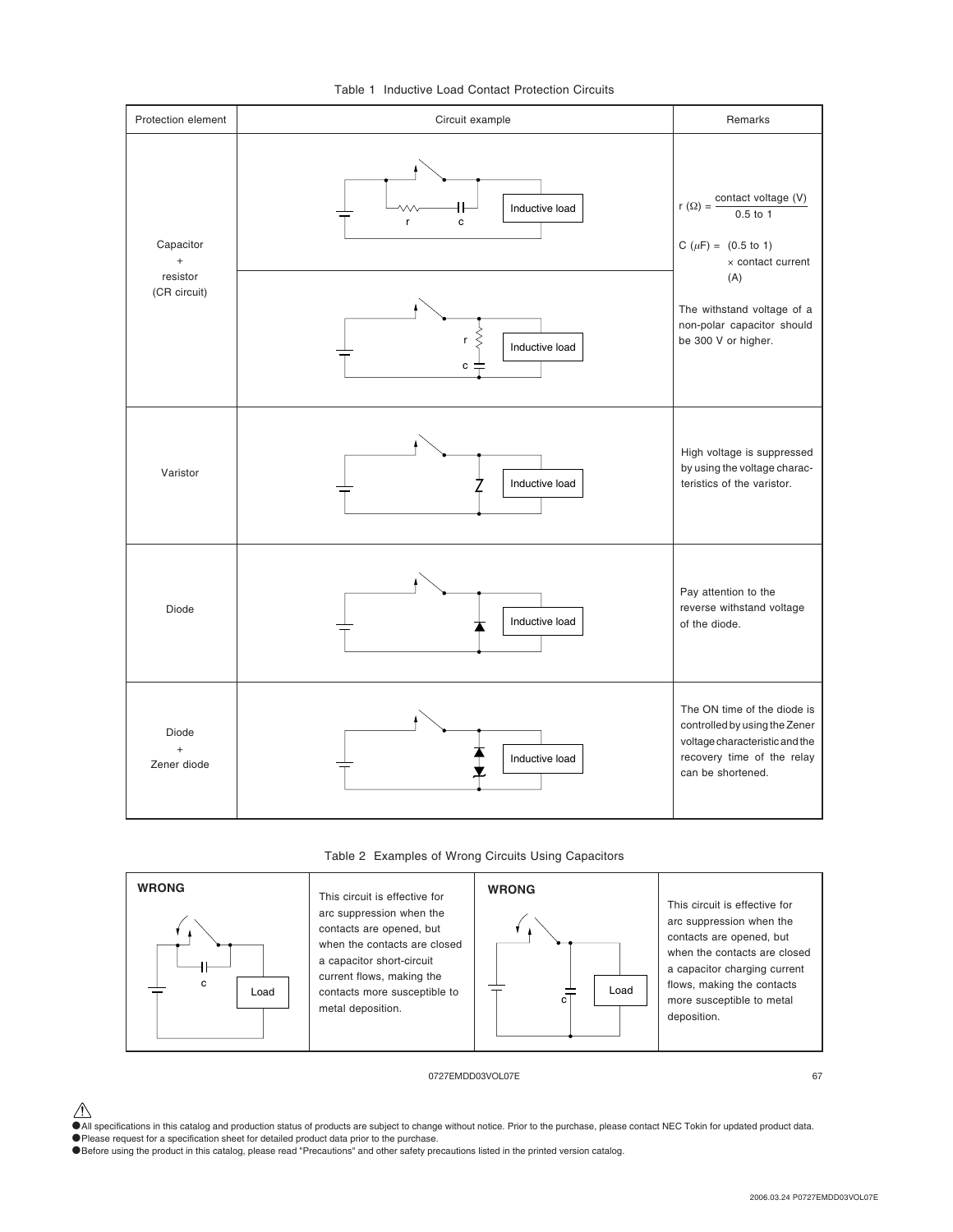### (b) Lamp loads (inrush current), etc.

Some loads, such as halogen lamps, have a low initial resistance so that an inrush current 10 times as high as the steady-state current may flow through the relay on power application. A high inrush current may also flow when the relay is used to switch loads such as motors and capacitors. In these cases, a current-limiting resistor is connected to the contacts in series in order to keep the inrush current to within the maximum rated value (refer to Fig. 2).



Fig.2 Example of Current-Limiting Resistor in Lamp Load Circuit

(c) Stray line capacitance

When the stray line capacitance is large, the inrush current that is generated due to the stray line capacitance poses a problem. As shown in Fig.3, the electric charge on the line capacitance is discharged directly through the contacts when the contacts are closed. The smaller the wiring cable characteristic impedance and the longer the cable, the greater wear on the contacts.

It is necessary to connect a current-limiting resistor or surge suppresser in series with the contacts as a protection circuit to suppress the inrush current.



Fig.3 Example of Surge Suppression Circuit with Surge Suppressor

68 0727EMDD03VOL07E

- $\hat{\P}$  All specifications in this catalog and production status of products are subject to change without notice. Prior to the purchase, please contact NEC Tokin for updated product data.
- •Please request for a specification sheet for detailed product data prior to the purchase.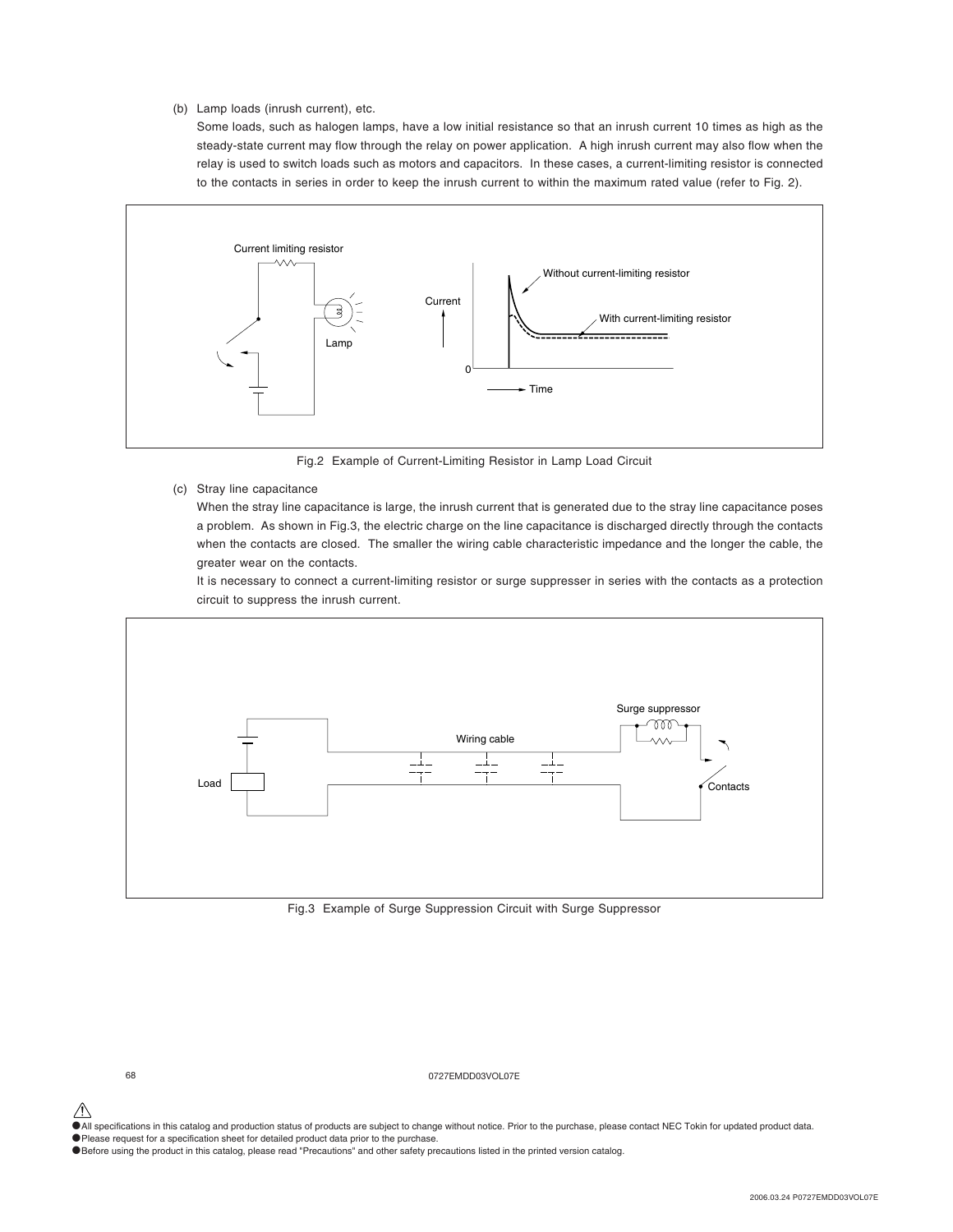### 3. NOTES ON DRIVING RELAYS

### (1) Temperature characteristics

If the relay is used at an ambient temperature exceeding the operating temperature range, the performance of the relay may be degraded and the life may be dramatically shortened.

- ➀ It is possible to use the relay at the rated coil voltage within the operating temperature range. Note, however, that at the upper limit of the operating temperature range the permissible voltage on the coil may be restricted, and must be confirmed before the relay is used.
- ➁ The must operate voltage, must release voltage, operate time and release time change with the ambient temperature. Refer to Technical Documents to confirm that the relay operates normally at a particular operating temperature.Fig.4 shows an example of the temperature characteristics of the relay.



Fig.4 Temperature Characteristics of Relay (Example)

### (2) Maximum applied voltage

The maximum applied voltage of the relay coil changes with the ambient temperature. The difference between the permissible temperature specified by relay design and the operating temperature is the permissible temperature rise (the self-heat temperature, i.e., the applied-voltage-dependent portion).

Refer to the coil voltage vs. temperature derating characteristics in the Technical Documents for this value. Fig. 5 shows an example.

The permissible temperature of the relay is determined mainly by the coil wire materials and the permissible temperature of the plastic materials used. In the case of the NEC TOKIN miniature signal relay, it is set at 120 °C in the standard specification. The larger the coil applied voltage, the shorter the operate time becomes. Note, however, that bounces in the make contacts also become larger, increasing the contact opening/closing frequency, which may affect the life of the contacts.



Fig.5 Coil Voltage vs. Ambient Temperature Derating Characteristics (Example)

### 0727EMDD03VOL07E 69

•All specifications in this catalog and production status of products are subject to change without notice. Prior to the purchase, please contact NEC Tokin for updated product data.

•Please request for a specification sheet for detailed product data prior to the purchase.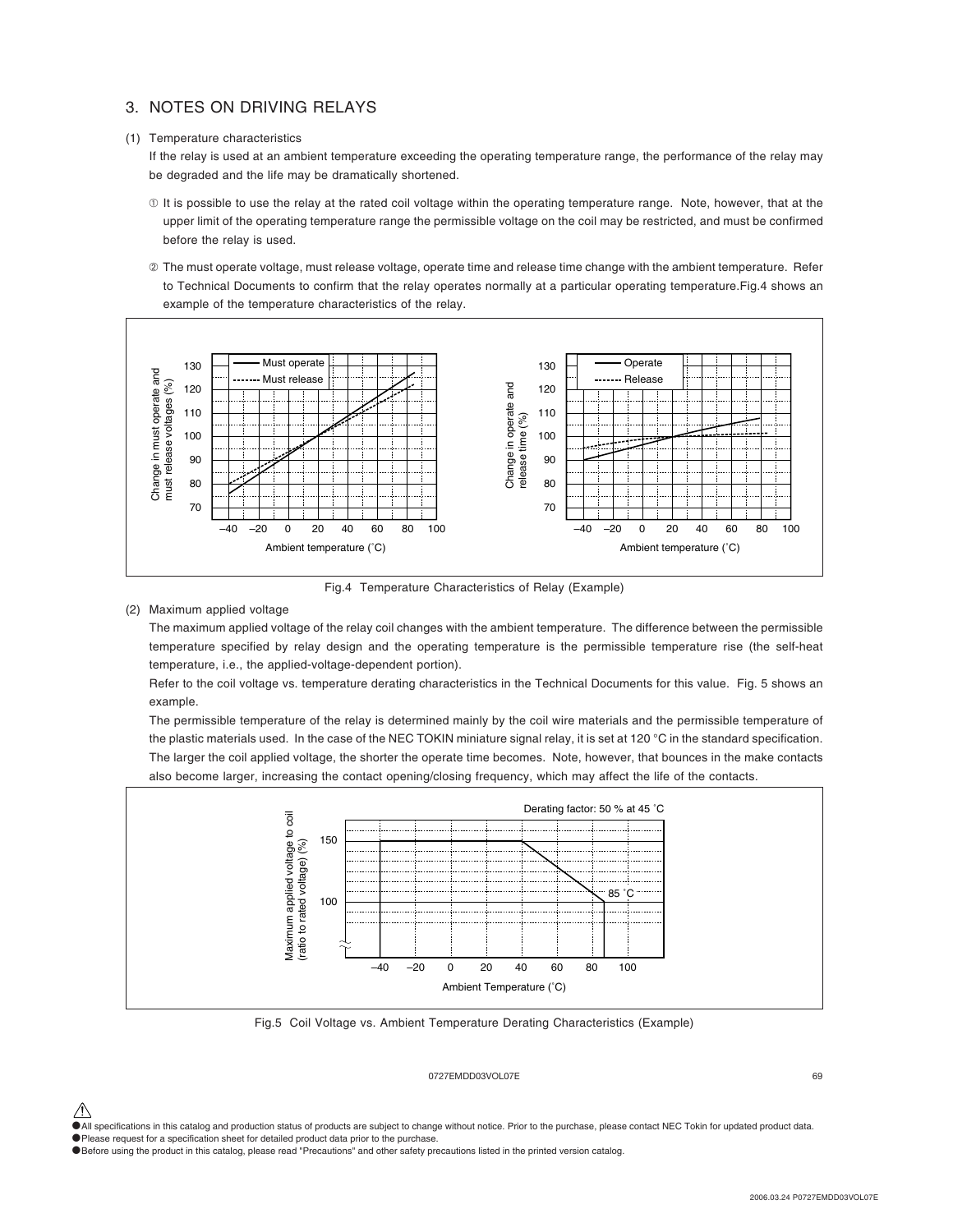### (3) Hot start

When the temperature of the relay has risen due to heat generated by the voltage applied to the coil, the relay may not operate even if the coil is energized again immediately after it has been once deenergized. This is because an increase in the coil resistance due to heat in the relay causes the current to fall even though the applied voltage remains constant. This reenergizing state is called a hot start. This problem occurs especially when the operating temperature is high and a voltage lower than the relay rated voltage is applied. It is necessary to refer to Technical Documents to know in advance the must operate voltage at the time of a hot start in order to prevent this malfunction.

### (4) Non-must operate and holding voltages

In some circuits, the relay must not operate at a certain voltage or release at a certain voltage. In such cases, contact NEC TOKIN because a special specification product with non-must operate and holding voltages specified can be provided.



Fig.6 Example of Distribution of Relay Must Operate Voltage and Must Release Voltage

### (5) Drive waveform

If the waveform of the relay coil drive voltage gradually increases and decreases, the relay may not be able to deliver its inherent performance. The voltage must instantaneously rise and fall as a pulse.



Fig.7 Relay Drive Waveform

70 0727EMDD03VOL07E

 $\hat{\P}$  All specifications in this catalog and production status of products are subject to change without notice. Prior to the purchase, please contact NEC Tokin for updated product data.

•Please request for a specification sheet for detailed product data prior to the purchase.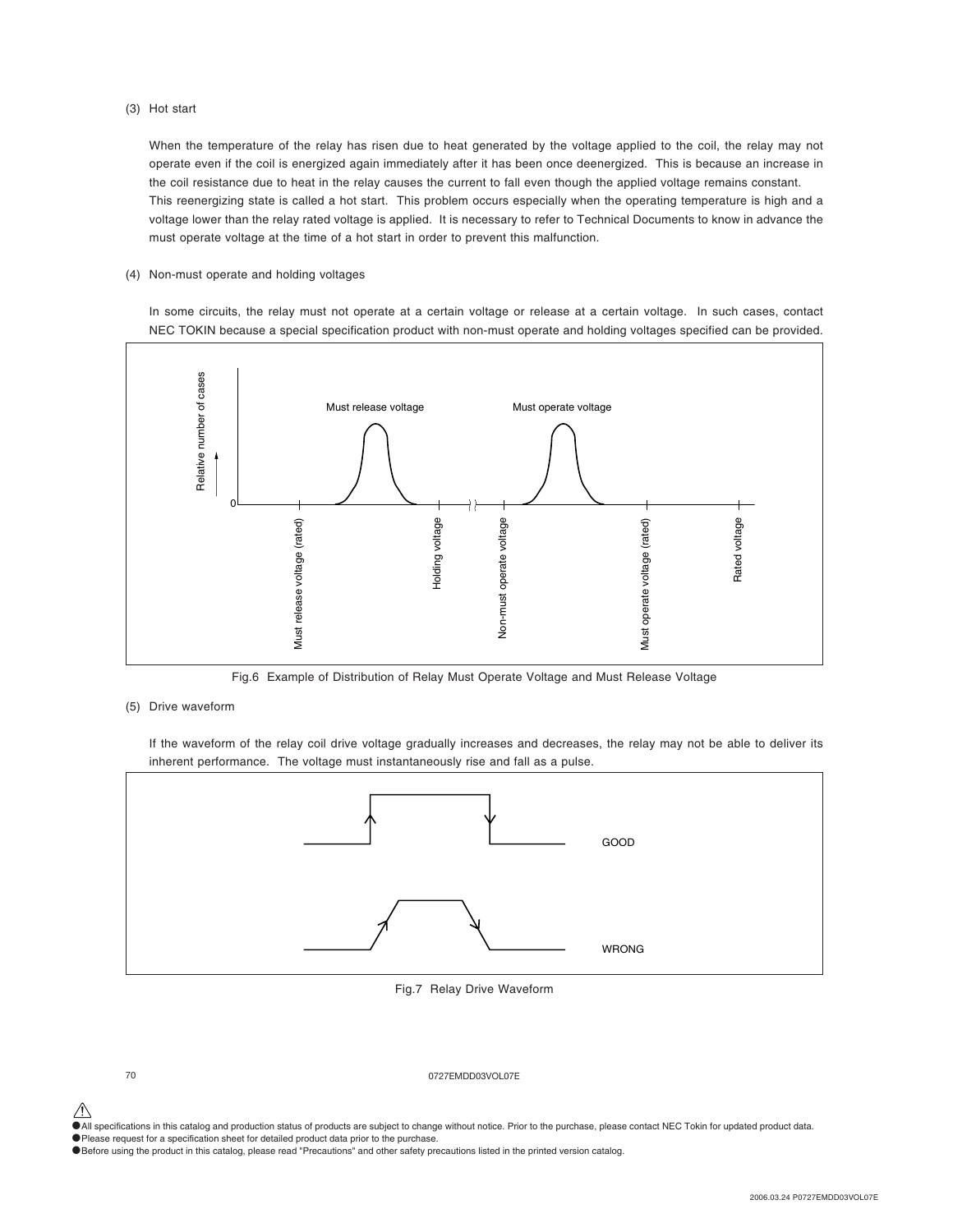- (6) Latching relay drive circuit
	- ➀ Since the relay coil has an inductive impedance, a counter electromotive force is generated when the circuit is opened. This voltage may damage the relay driver transistor, and therefore a diode is connected in parallel with each coil. With a single coil latching type relay, however, a diode cannot be used because the current direction of the coil is inverted. Therefore, when a single coil latching type relay is used, select a transistor with sufficient reverse breakdown voltage.
	- ➁ A latching relay is driven by a pulsating coil voltage. The pulse width of this drive voltage must be 10 ms or wider. If the pulse is too short, the relay may not operate.
	- ➂ Apply a voltage to the coil in the polarity specified by the internal connection diagram of the relay. With a double coil latching type relay, do not apply voltage in a manner that both the set and reset coils are energized at the same time. (Refer to Fig. 8.)



Fig.8 Drive Circuit of Latching Relay (Example of Double Coil Latching Type)

- A latching relay is factory-set to the reset state for shipment. However, it may be set while being transported due to ➃vibration or shock. Make sure that the relay is reset when its application system starts operating. When the relay is employed in a portable system, the circuit must be designed so that the relay is reset at the beginning of operation of the system because the relay may be set by unexpected vibration or shock.
- ➄ When configuring a self-holding circuit that uses the self-break contacts of the relay, note that the coil drive circuit is disconnected by the self-contacts, causing troubles such as self-oscillation.
- (7) Connection of coil diode

In the case of loads, such as solenoid and electromagnetic clutches, that produce large discharge energy when the contacts are opened, connect a Zener diode with the drive transistor.

Particularly when the diode is connected in parallel with the coil, the current in the coil diminishes gradually when the relay is released, and thus may slow down opening of the contacts, intensifying wear on the contacts.

(8) Opening/closing frequency

If the contacts are opened/closed frequently with a high current load, repeated electric discharges may cause contact metal deposition or damage to the contact spring. When using the relay with a high current load with frequent opening/closing of the contacts, consult NEC TOKIN.

(9) Long continuous energizing of coil

If the coil is energized continuously for a long time, the coil temperature may rise, promoting generation of organic gas inside the relay, which is likely to cause trouble in the contacts. When using a circuit requiring constant operation, consider the possibility of using a latching relay that does not need continuous energizing of the coil.

### 0727EMDD03VOL07E 71

•All specifications in this catalog and production status of products are subject to change without notice. Prior to the purchase, please contact NEC Tokin for updated product data. •Please request for a specification sheet for detailed product data prior to the purchase.

<sup>•</sup>Before using the product in this catalog, please read "Precautions" and other safety precautions listed in the printed version catalog.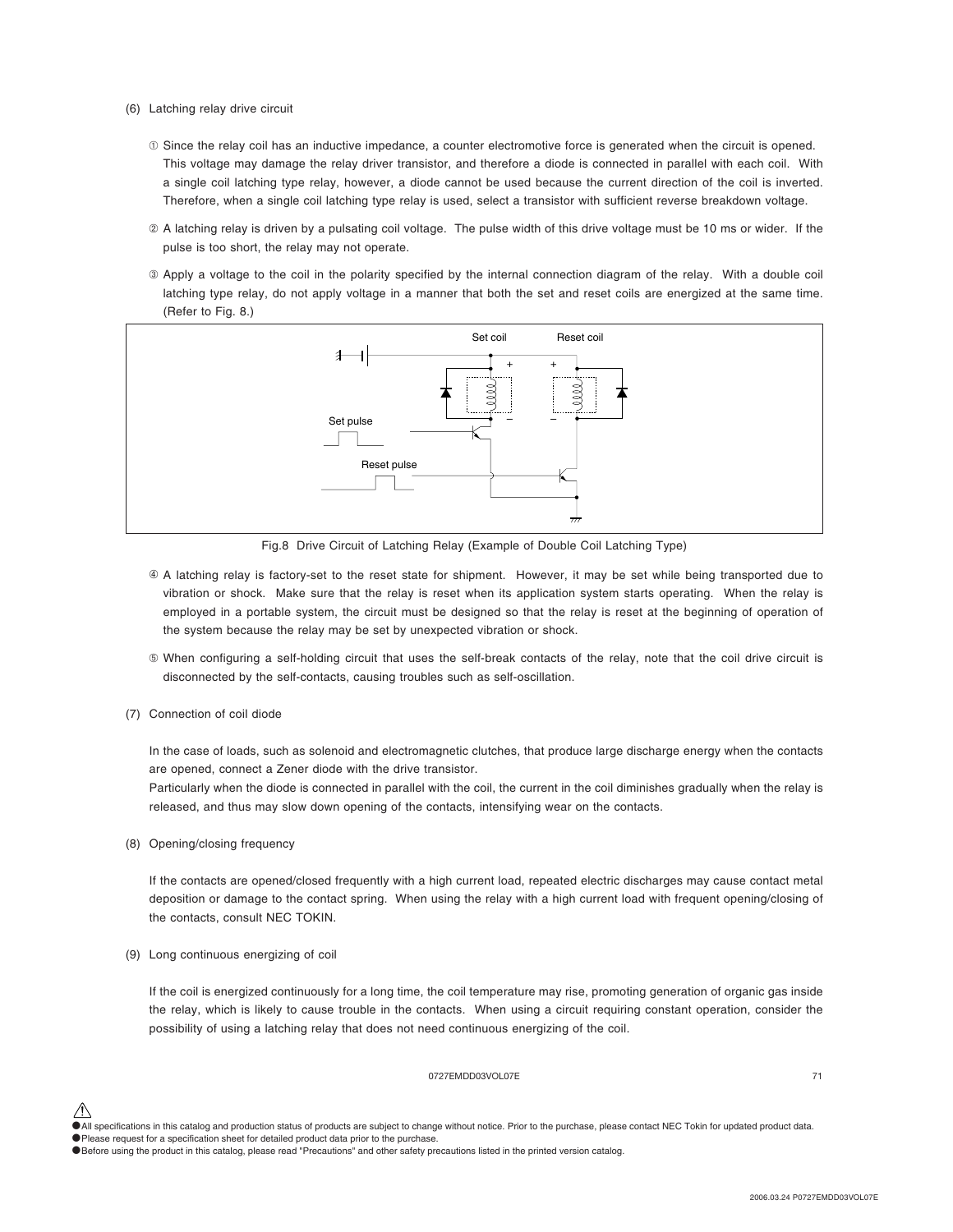### (10)Instantaneous voltage drop of circuit

When the same power source is used for the relay drive circuit and the load circuit in a circuit such as a lamp load circuit where an inrush current flows, the moment the contacts are closed the source voltage may drop if the power source capacitance is small. In this case, the relay may be released or an oscillation phenomenon where the relay repeatedly releases and operates may occur.

Add power source capacitance or a smoothing circuit to prevent this phenomenon.

### 4. NOTES ON OPERATING ENVIRONMENTS

#### (1) Ambient temperature

Ensure that the ambient temperature of the relay mounted on the device is within the "operating temperature range" in the catalog. Use of the relay at a temperature outside this range may adversely affect insulation or contact performance. For the relationship between the ambient temperature and relay drive conditions, refer to **3. Notes on Driving Relays**.

### (2) Humidity

Use of a sealed type relay in a high humidity (RH85 % or higher) environment for a long time may introduce moisture inside the relay. This moisture may combine with NOx or SOx generated by glow discharges to produce nitric acid or sulfuric acid. In this case, the acid produced may corrode the metal that forms the relay, causing operation troubles in the relay. If use of the relay in such a high humidity environment is unavoidable, consult NEC TOKIN in advance.

### (3) Atmosphere

Use of a relay in an atmosphere with a high concentration of sulfur gases (H2S, SO<sub>2</sub>), nitric acid gas (HNO<sub>3</sub>), ammonia (NH3), silicon vaporization gas, etc., may cause imperfect contacts and other functional trouble. Avoid use of the relay in such an atmosphere. If it is unavoidable, use a sealed type relay.

#### (4) Atmospheric pressure

A sealed type relay maintains constant sealability under normal pressures (810 to 1200 hpa). However, if it is used under other pressure conditions, its sealability may be destroyed or the relay may be deformed, causing functional trouble. Be sure to use the relay under normal pressure conditions.

### (5) Vibration and shock

The vibration resistance and shock resistance of a relay are as shown in the catalog and use of the relay under conditions other than those specified may cause malfunctions or damage.

Be sure to use the relay within those vibration and shock conditions.

Even before the relay is used, repeated excessive vibration or shock load may cause malfunctioning of the relay, by causing metal deposition on the contacts and other functional trouble. Malfunctions due to vibration or shock during operation may cause considerable damage or wear of the contacts.

Note that operation of a snap switch mounted close to the relay or shock by operation of an electromagnet may cause malfunctioning.

### (6) Influence of magnetic fields

The magnetic circuit of an NEC TOKIN miniature signal relay is constructed so that the relay does not easily malfunction due to influence of external magnetic fields. However, under the influence of magnetic flux leaking from a transformer, speaker, or magnet placed in the vicinity of the relay, the must operate voltage, must release voltage, operate time, release time and other dynamic characteristics may change.

In applications where these characteristics changes pose problems, it is necessary to take measures such as magnetic shielding. Also, when many make them miniature signal relays are closely located, the magnetic flux leaking from those relays may make them interfere with each other, causing changes in the must operate voltage, must release voltage, operate time, release time and other dynamic characteristics. Fig. 9 shows examples of the mounting, magnetization, and change in the must operate voltage of signal relays in the EA2 series. In applications where these characteristics changes pose a problem, it is necessary to reduce the mounting density.

72 0727EMDD03VOL07E

<sup>•</sup>All specifications in this catalog and production status of products are subject to change without notice. Prior to the purchase, please contact NEC Tokin for updated product data. •Please request for a specification sheet for detailed product data prior to the purchase.

<sup>•</sup>Before using the product in this catalog, please read "Precautions" and other safety precautions listed in the printed version catalog.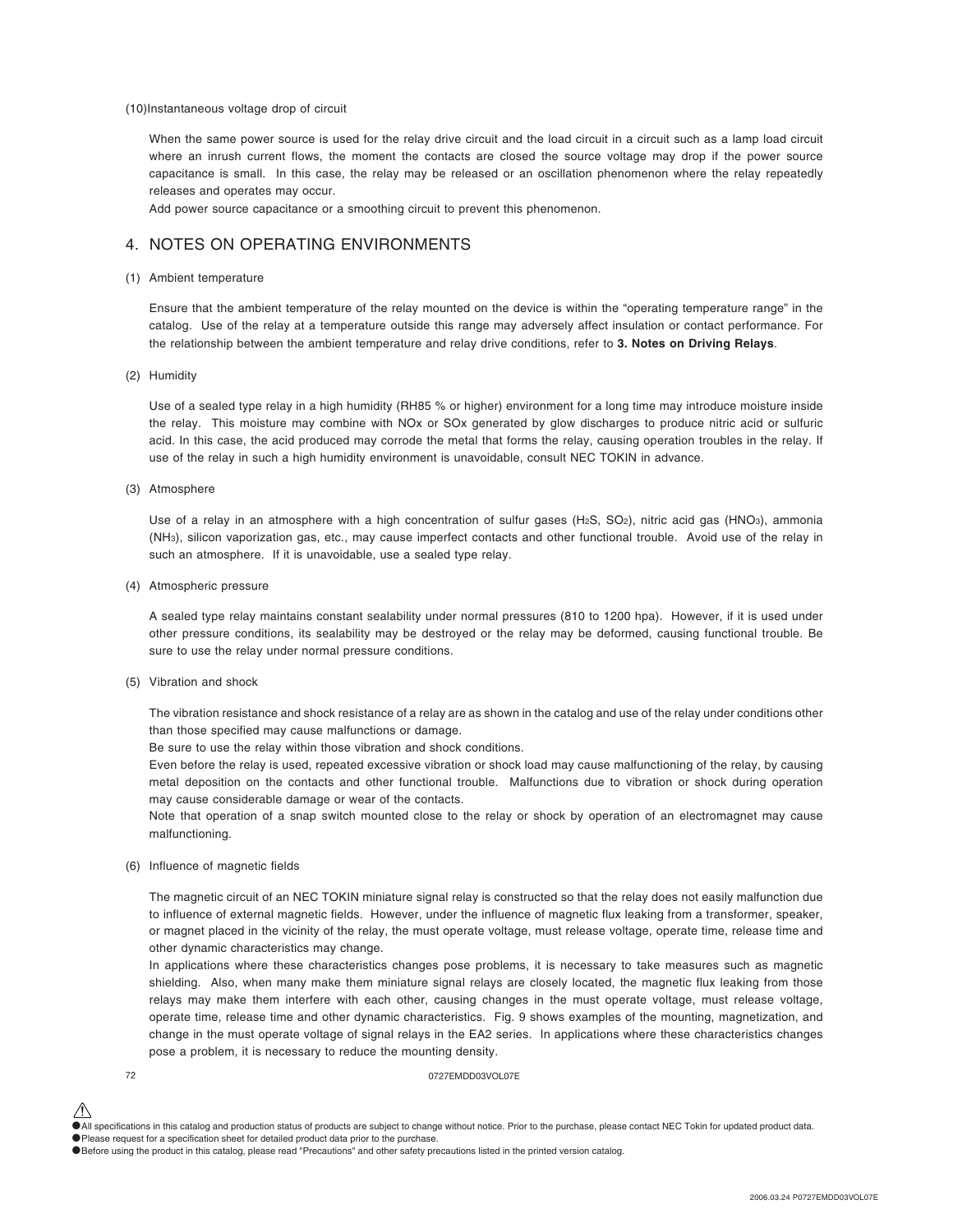

Fig.9 Change in Must Operate Voltage in Dense Mounting

## 5. INFLUENCE OF RELAY OPERATION ON SURROUNDINGS

(1) Electromagnetic noise

Switching the relay coil generates a high electromotive force due to induction. In general, a surge suppression circuit is connected in parallel with the relay coil to suppress generation of this electromotive force. However, if this suppression circuit is not appropriate, electronic circuits such as microcontrollers may malfunction due to the surge generated. Add an appropriate absorption circuit to prevent electronic circuits from malfunctioning due to the surge generated.

#### (2) Arc discharge

Connecting/disconnecting a high current at the relay contacts generates an arc discharge. This discharge may cause electronic circuits such as microcontrollers to malfunction and therefore it is necessary to take appropriate measures.

(3) Generation of leakage magnetic flux

Leakage magnetic flux exists in the vicinity of the relay in the magnetized state. Mounting a magnetic sensor, etc. close to the relay may cause malfunctioning.

## 6. NOTES ON MOUNTING

- (1) Design of printed circuit boards
	- ➀ If an electronic circuit such as a microcontroller is placed close to a relay, noise generated by the relay may cause malfunctioning.
	- ➁ When designing patterns keep to the shortest possible distance in wiring.
	- ➂ For the printed circuit board on which a relay is mounted, use a board of 1 mm or more in thickness. If the printed circuit board is not thick enough, it may be subject to warpage which will add tension to the relay, causing variations in the relay characteristics. Because a flexible printed circuit board is particularly thin, it is necessary to solder near the root of the relay pins. Since preliminary soldering of the pin root part is often insufficient, its solder is likely to become loose.
	- $\overline{a}$

If a thermal cycle is applied to the soldered part, cracks may be generated in it. Special care is required for the relay location, base material and through hole shape.

#### 0727EMDD03VOL07E 73

<sup>•</sup>All specifications in this catalog and production status of products are subject to change without notice. Prior to the purchase, please contact NEC Tokin for updated product data. •Please request for a specification sheet for detailed product data prior to the purchase.

<sup>•</sup>Before using the product in this catalog, please read "Precautions" and other safety precautions listed in the printed version catalog.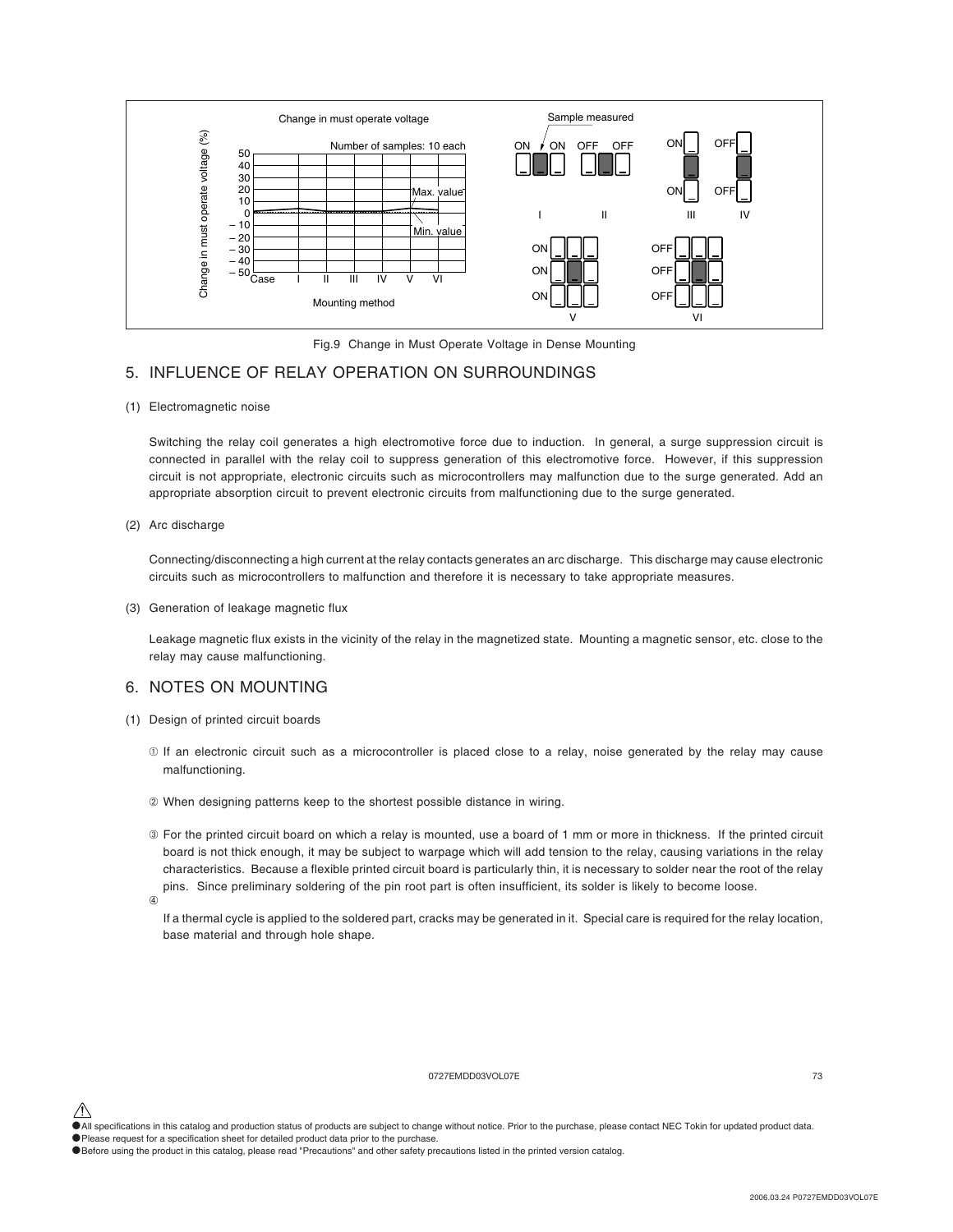### (2) Relay mounting position

The vibration resistance and shock resistance of a relay are greatly affected by its mounting position. It is particularly important to select the mounting position to prevent the break contacts from being instantaneously cut due to vibration and shock. The vibration resistance and shock resistance are at a minimum when the direction of vibration and shock applied to the relay matches the operation direction of the armature (mobile iron piece) and contacts. Therefore, if it is possible to anticipate the direction of vibration or shocks, mount the relay so that the direction in which vibration or shocks are applied is perpendicular to the direction of the relay armature operation. Fig. 10 shows the direction of relay armature operation.



Fig.10 Direction of Armature Operation

#### (3) Notes on mounting

#### ➀ Chucking

When a relay is mounted using an automatic machine, note that application of an excessive external force to the cover at the time of chucking or insertion of the relay may damage or change the characteristics of the cover.

#### ➁ Temporary securing to printed circuit board

Avoid bending the pins to temporarily secure the relay to the printed circuit board. (Refer to Fig. 11.) Bending the pins may degrade sealability or adversely influence the internal mechanism. Pin bending may be allowed under certain conditions in the case of miniature signal relays. Contact NEC TOKIN for details.



#### Fig.11 Bending Relay Pins

74 0727EMDD03VOL07E

•All specifications in this catalog and production status of products are subject to change without notice. Prior to the purchase, please contact NEC Tokin for updated product data.

•Please request for a specification sheet for detailed product data prior to the purchase.

•Before using the product in this catalog, please read "Precautions" and other safety precautions listed in the printed version catalog.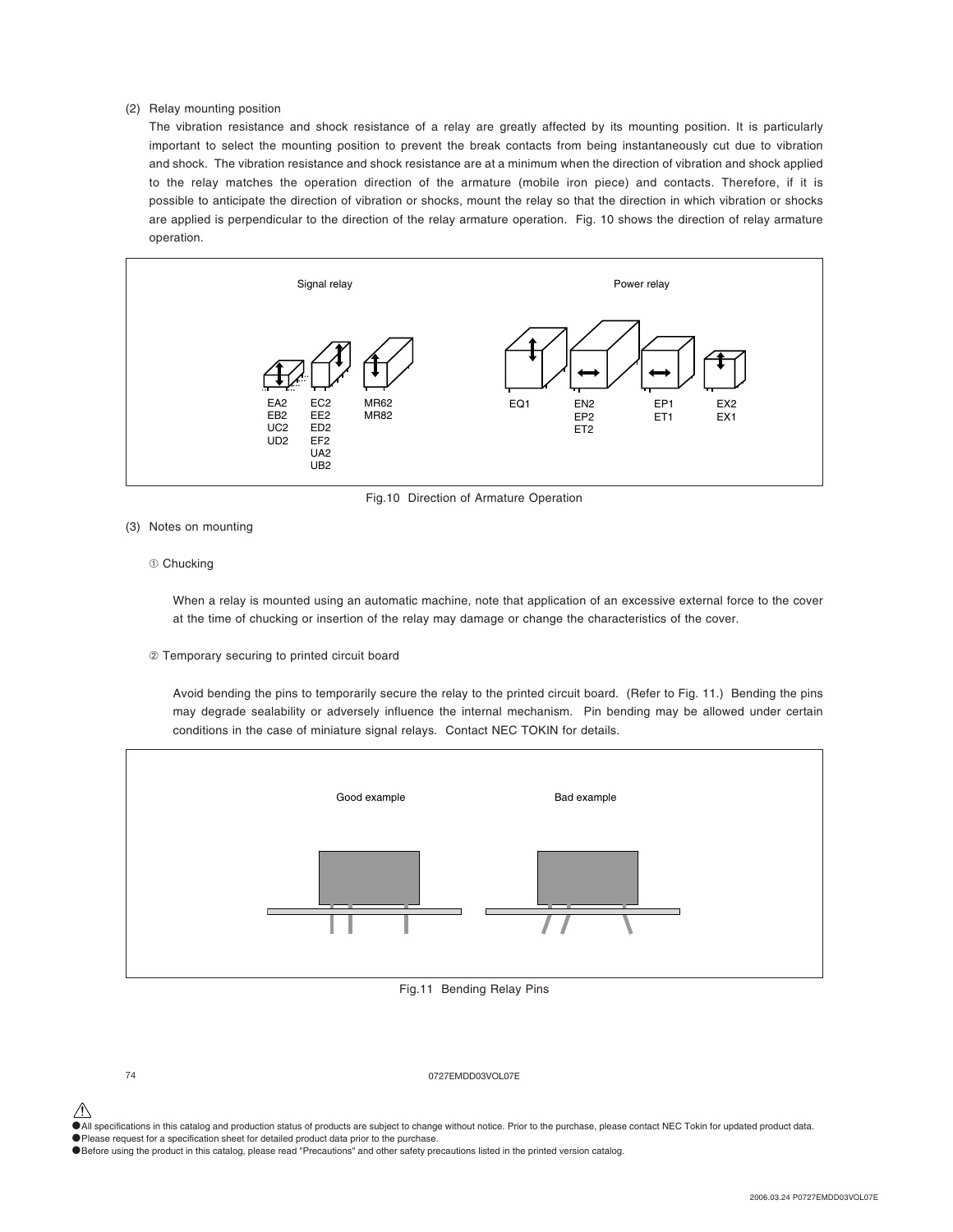➂ Application of soldering flux

For an unsealed type relay, do not directly apply soldering flux to the relay.

#### $@$  Soldering work

The following conditions are recommended for soldering a relay onto a printed circuit board.

|                                           | (a) Automatic soldering: Flow solder is recommended. |                                                                                |
|-------------------------------------------|------------------------------------------------------|--------------------------------------------------------------------------------|
|                                           |                                                      | <recommended conditions=""> *Preheating: 100 °C max. 1 min. max.</recommended> |
|                                           |                                                      | *Solder temperature: 250 °C max.                                               |
|                                           |                                                      | *Solder time: 5 to 10 seconds                                                  |
| (b) Manual soldering (by soldering iron): |                                                      |                                                                                |
|                                           | <recommended conditions=""></recommended>            |                                                                                |
|                                           |                                                      | *Solder temperature: 350 °C max.                                               |
|                                           |                                                      | *Solder time: 2 to 3 seconds                                                   |
|                                           |                                                      |                                                                                |

Ventilation immediately after soldering is completed is recommended. Avoid immersing the board in cleaning solvent immediately after soldering; otherwise thermal shock may be applied to it.

➄ Pin cutting after soldering

Do not cut the pins of the relay with a revolving blade or an ultrasonic cutter, because vibration that is applied to the relay during the cutting may change the relay characteristics.

## 7. NOTES ON CLEANING

(1) Cleaning solvent

Use of alcohol or water-based cleaning solvents is recommended. Never use thinner or benzene because these solvents may damage the relay housing. A sealed type relay can be immerse-cleaned because solvent does not penetrate inside the relay.

#### (2) Avoid ultrasonic cleaning.

Ultrasonic cleaning may cause a break in the coil wire or sticking of the contacts due to the energy of vibration.

## 8. NOTES ON HANDLING RELAYS

(1) Use of magazine case stoppers

Relays are packaged in magazine cases for shipment.

When some relays are taken out from the case and space is freed inside the case, be sure to secure the relays in the case with a stopper. If the relays are not well secured, vibration during transportation may cause contact problems.



Fig.12 Storage in Magazine Case

(2) Do not use relays that have been dropped.

If an individual relay product falls from the work table, etc. a shock of 1000 G or more is applied to the relay and its functions may be destroyed. Even if the shock is apparently weak, confirm that there is no abnormality before using the relay.

### 0727EMDD03VOL07E 75

•All specifications in this catalog and production status of products are subject to change without notice. Prior to the purchase, please contact NEC Tokin for updated product data. •Please request for a specification sheet for detailed product data prior to the purchase.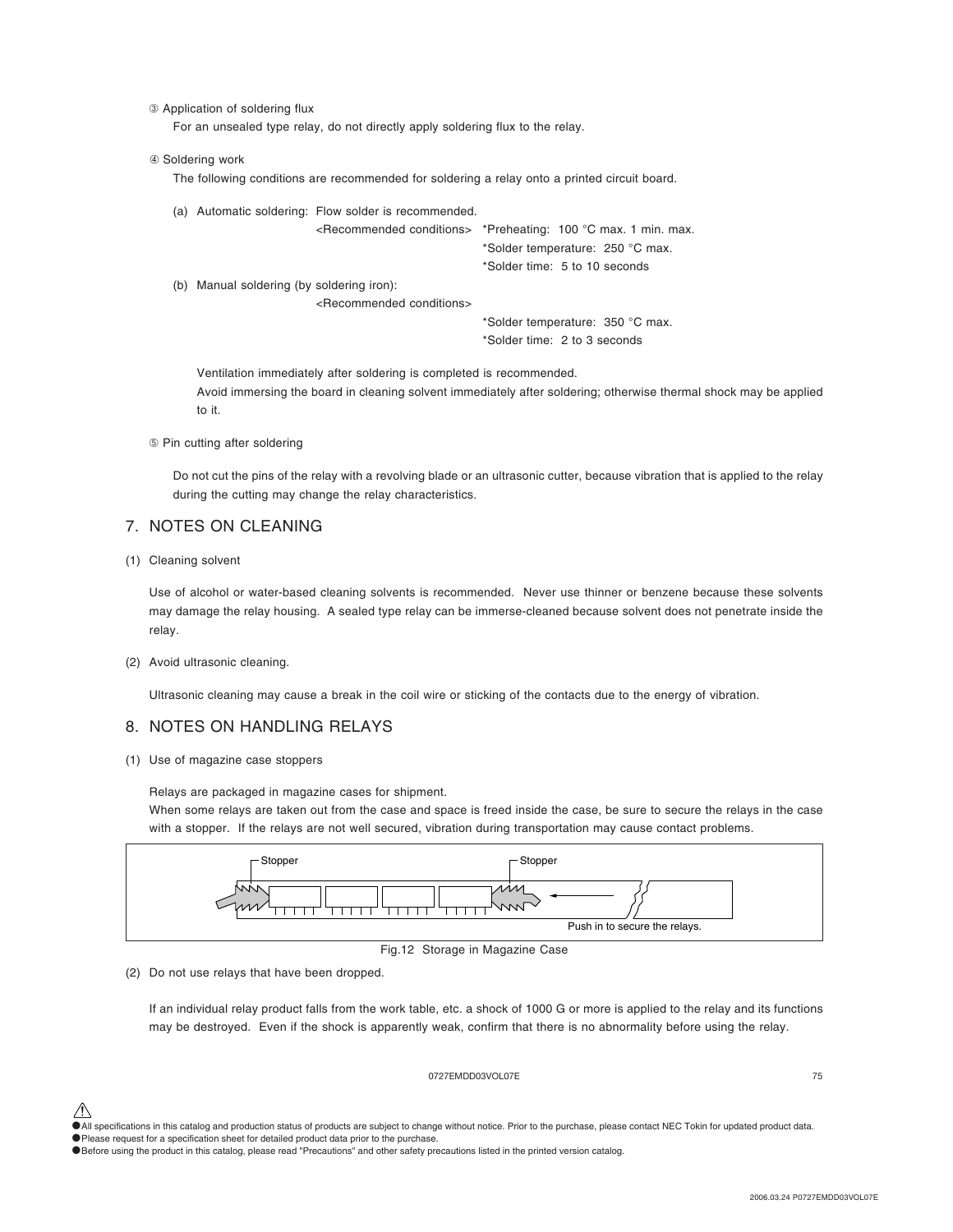# 9. NOTES ON USING SMT RELAYS

#### (1) Mounting pads

Determine the dimensions of the mounting pads on the printed circuit board taking into consideration such factors as solderability and insulation in order to accommodate the mounting accuracy of the automatic mounter. Use the dimensions of the mounting pads in the catalog.

(2) Solder reflow

The SMT relay is highly resistant to heat. However, solder the relay under the correct temperature conditions so that the full performance of the relay can be realized. The IRS (infrared ray reflow soldering) and VPS (vapor phase soldering: reflow by using latent heat of organic solvent) methods are recommended.

In addition, air reflow soldering may also be used. Whichever soldering method is used, be sure to confirm the temperature conditions for soldering and the influence of soldering on the relay in advance before setting work standards.

(3) Storage

The sealability of a surface-mount relay may be lost if the relay absorbs moisture and is then heated during soldering. Please use relays within 12 months form the data of delivery. (Storage conditions : 30 degree C/60% RH)

76 0727EMDD03VOL07E

 $\hat{\P}$  All specifications in this catalog and production status of products are subject to change without notice. Prior to the purchase, please contact NEC Tokin for updated product data.

•Please request for a specification sheet for detailed product data prior to the purchase.

•Before using the product in this catalog, please read "Precautions" and other safety precautions listed in the printed version catalog.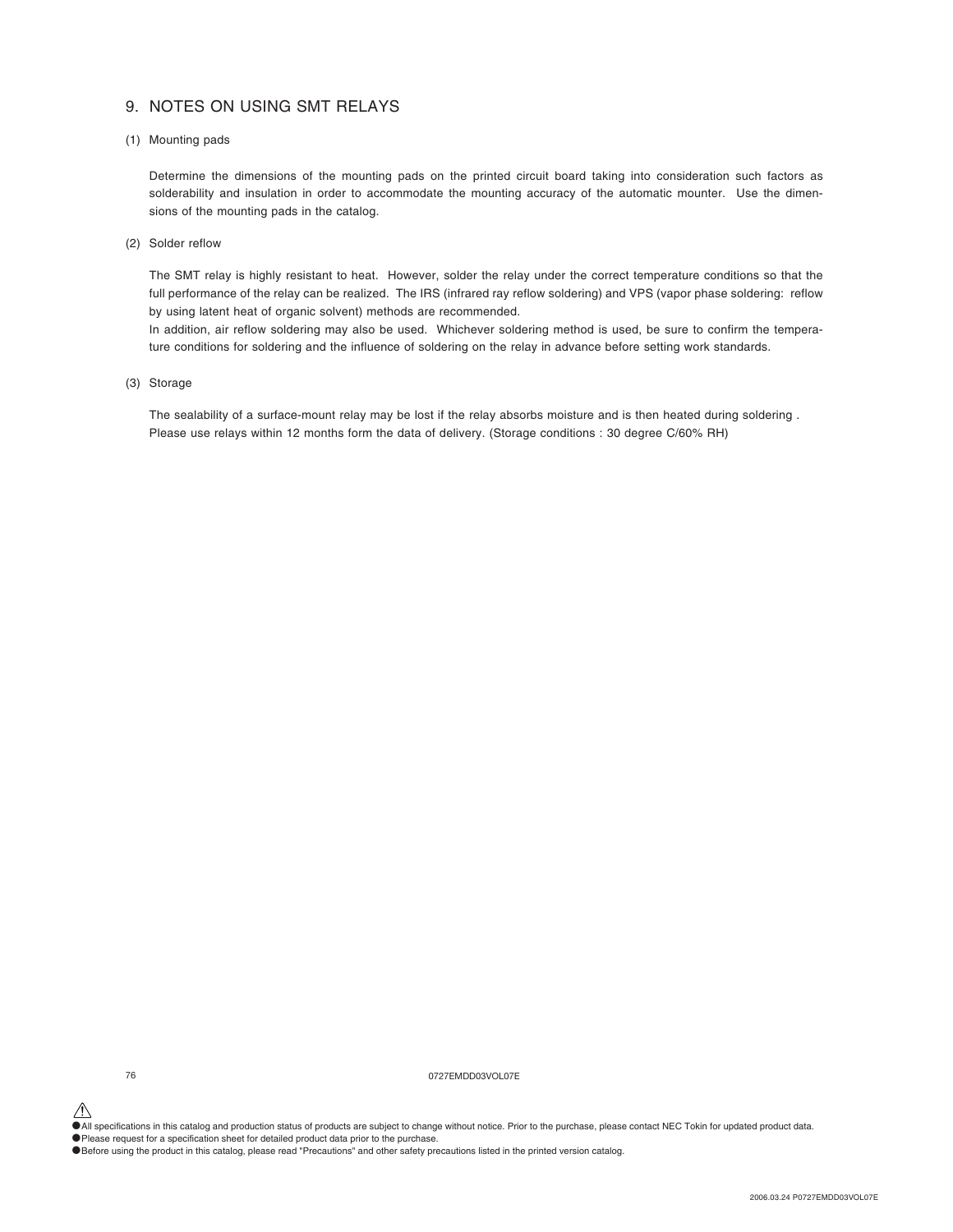**[MEMO]**

0727EMDD03VOL07E 77

All specifications in this catalog and production status of products are subject to change without notice. Prior to the purchase, please contact NEC Tokin for updated product data.<br>• Please request for a specification shee

• Frease request for a specification sheet for detailed product data phon to the purchase.<br>• Before using the product in this catalog, please read "Precautions" and other safety precautions listed in the printed version ca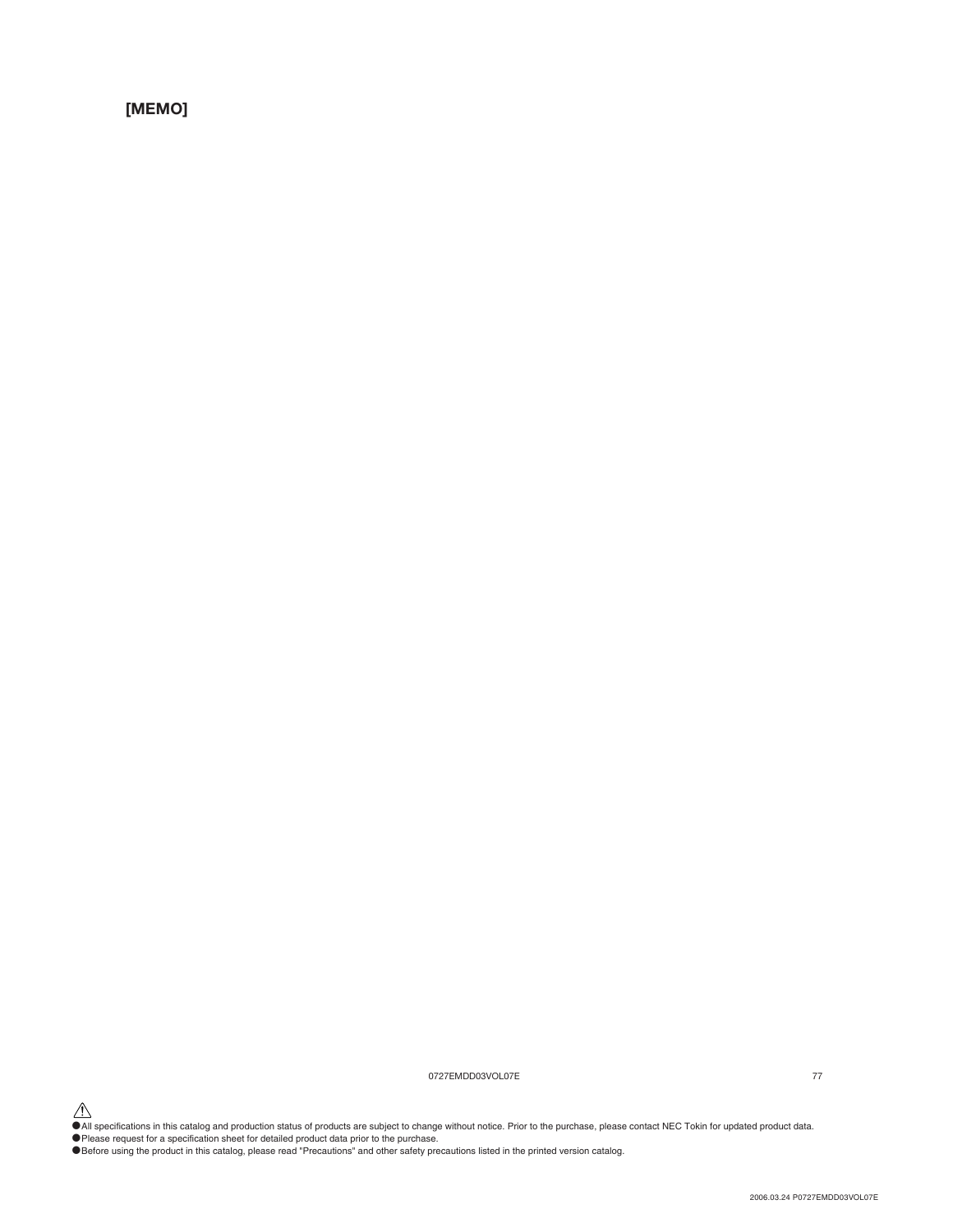**[MEMO]**

78 0727EMDD03VOL07E

All specifications in this catalog and production status of products are subject to change without notice. Prior to the purchase, please contact NEC Tokin for updated product data.<br>• Please request for a specification shee

• Frease request for a specification sheet for detailed product data phon to the purchase.<br>• Before using the product in this catalog, please read "Precautions" and other safety precautions listed in the printed version ca